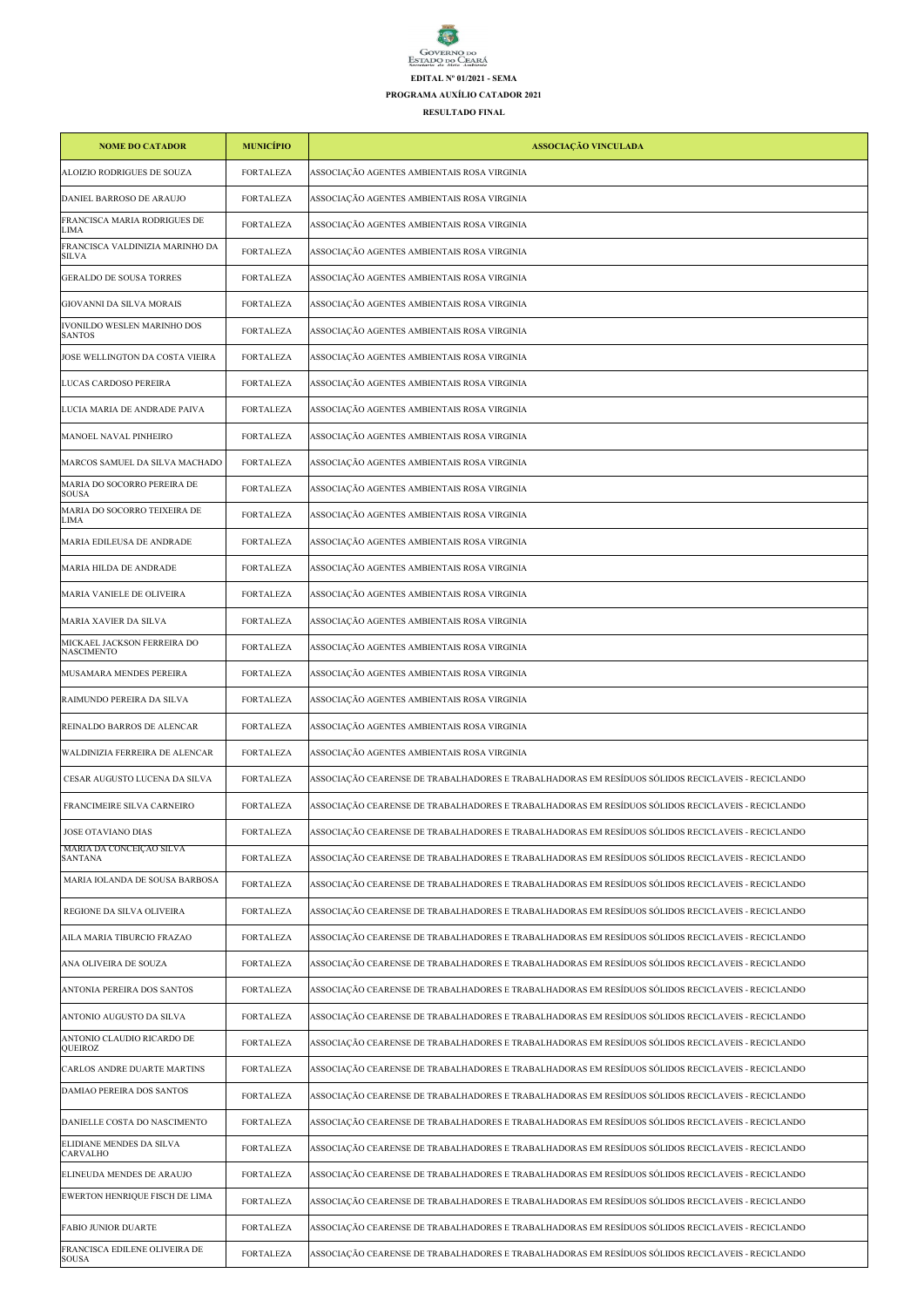| FRANCISCA EDNA DA SILVA                         | <b>FORTALEZA</b>     | ASSOCIAÇÃO CEARENSE DE TRABALHADORES E TRABALHADORAS EM RESÍDUOS SÓLIDOS RECICLAVEIS - RECICLANDO |
|-------------------------------------------------|----------------------|---------------------------------------------------------------------------------------------------|
| FRANCISCA MIRIAN DE SOUSA                       | <b>FORTALEZA</b>     | ASSOCIAÇÃO CEARENSE DE TRABALHADORES E TRABALHADORAS EM RESÍDUOS SÓLIDOS RECICLAVEIS - RECICLANDO |
| FRANCISCO DE ASSIS MARTINS DE<br><b>ALMEIDA</b> | FORTALEZA            | ASSOCIAÇÃO CEARENSE DE TRABALHADORES E TRABALHADORAS EM RESÍDUOS SÓLIDOS RECICLAVEIS - RECICLANDO |
| FRANCISCO DE ASSIS PONTES PAIXAO                | <b>FORTALEZA</b>     | ASSOCIAÇÃO CEARENSE DE TRABALHADORES E TRABALHADORAS EM RESÍDUOS SÓLIDOS RECICLAVEIS - RECICLANDO |
| FRANCISCO EDUARDO DA SILVA                      | <b>FORTALEZA</b>     | ASSOCIAÇÃO CEARENSE DE TRABALHADORES E TRABALHADORAS EM RESÍDUOS SÓLIDOS RECICLAVEIS - RECICLANDO |
| FRANCISCO JONATHAN OLIVEIRA DA<br><b>SILVA</b>  | <b>FORTALEZA</b>     | ASSOCIAÇÃO CEARENSE DE TRABALHADORES E TRABALHADORAS EM RESÍDUOS SÓLIDOS RECICLAVEIS - RECICLANDO |
| FRANCISCO JOSE MIRANDA DE<br><b>OLIVEIRA</b>    | <b>FORTALEZA</b>     | ASSOCIAÇÃO CEARENSE DE TRABALHADORES E TRABALHADORAS EM RESÍDUOS SÓLIDOS RECICLAVEIS - RECICLANDO |
| FRANCISCO MOISES DA SILVA COSTA                 | <b>FORTALEZA</b>     | ASSOCIAÇÃO CEARENSE DE TRABALHADORES E TRABALHADORAS EM RESÍDUOS SÓLIDOS RECICLAVEIS - RECICLANDO |
| FRANCISCO VERMERSON DOS SANTOS<br><b>ROMAO</b>  | FORTALEZA            | ASSOCIAÇÃO CEARENSE DE TRABALHADORES E TRABALHADORAS EM RESÍDUOS SÓLIDOS RECICLAVEIS - RECICLANDO |
| GERUZA MENDES DA SILVA ROCHA                    | <b>FORTALEZA</b>     | ASSOCIAÇÃO CEARENSE DE TRABALHADORES E TRABALHADORAS EM RESÍDUOS SÓLIDOS RECICLAVEIS - RECICLANDO |
| JOANA DARC DOS SANTOS SANTIAGO                  | <b>FORTALEZA</b>     | ASSOCIAÇÃO CEARENSE DE TRABALHADORES E TRABALHADORAS EM RESÍDUOS SÓLIDOS RECICLAVEIS - RECICLANDO |
| JOAO RODRIGUES MARTINS                          | <b>FORTALEZA</b>     | ASSOCIAÇÃO CEARENSE DE TRABALHADORES E TRABALHADORAS EM RESÍDUOS SÓLIDOS RECICLAVEIS - RECICLANDO |
| JOSE ANTONIO DA COSTA RODRIGUES                 | <b>FORTALEZA</b>     | ASSOCIAÇÃO CEARENSE DE TRABALHADORES E TRABALHADORAS EM RESÍDUOS SÓLIDOS RECICLAVEIS - RECICLANDO |
| JOSE SOARES DE LIMA                             | <b>FORTALEZA</b>     | ASSOCIAÇÃO CEARENSE DE TRABALHADORES E TRABALHADORAS EM RESÍDUOS SÓLIDOS RECICLAVEIS - RECICLANDO |
| JOSIANE PEREIRA DO NASCIMENTO                   | <b>FORTALEZA</b>     | ASSOCIAÇÃO CEARENSE DE TRABALHADORES E TRABALHADORAS EM RESÍDUOS SÓLIDOS RECICLAVEIS - RECICLANDO |
| KATIANE BEZERRA ALVES                           | <b>FORTALEZA</b>     | ASSOCIAÇÃO CEARENSE DE TRABALHADORES E TRABALHADORAS EM RESÍDUOS SÓLIDOS RECICLAVEIS - RECICLANDO |
| LARISSA APARECIDA SILVA LOPES                   | <b>FORTALEZA</b>     | ASSOCIAÇÃO CEARENSE DE TRABALHADORES E TRABALHADORAS EM RESÍDUOS SÓLIDOS RECICLAVEIS - RECICLANDO |
| LUCAS EDUARDO DE LIMA FISCH                     | FORTALEZA            | ASSOCIAÇÃO CEARENSE DE TRABALHADORES E TRABALHADORAS EM RESÍDUOS SÓLIDOS RECICLAVEIS - RECICLANDO |
| LUCIANO ALVES DE SOUSA                          | <b>FORTALEZA</b>     | ASSOCIAÇÃO CEARENSE DE TRABALHADORES E TRABALHADORAS EM RESÍDUOS SÓLIDOS RECICLAVEIS - RECICLANDO |
| MARCOS ANTONIO LOPES DA SILVA                   | FORTALEZA            | ASSOCIAÇÃO CEARENSE DE TRABALHADORES E TRABALHADORAS EM RESÍDUOS SÓLIDOS RECICLAVEIS - RECICLANDO |
| MARIA DA PAZ ANDRADE                            | FORTALEZA            | ASSOCIAÇÃO CEARENSE DE TRABALHADORES E TRABALHADORAS EM RESÍDUOS SÓLIDOS RECICLAVEIS - RECICLANDO |
| MARIA DE FATIMA DO NASCIMENTO                   | <b>FORTALEZA</b>     | ASSOCIAÇÃO CEARENSE DE TRABALHADORES E TRABALHADORAS EM RESÍDUOS SÓLIDOS RECICLAVEIS - RECICLANDO |
| MARIA DO CARMO DOS ANJOS                        | <b>FORTALEZA</b>     | ASSOCIAÇÃO CEARENSE DE TRABALHADORES E TRABALHADORAS EM RESÍDUOS SÓLIDOS RECICLAVEIS - RECICLANDO |
| MARIA DO SOCORRO FERREIRA DA<br><b>SILVA</b>    | <b>FORTALEZA</b>     | ASSOCIACÃO CEARENSE DE TRABALHADORES E TRABALHADORAS EM RESÍDUOS SÓLIDOS RECICLAVEIS - RECICLANDO |
| MARIA GIZELDA GUIMARAES DA SILVA                | <b>FORTALEZA</b>     | ASSOCIACÃO CEARENSE DE TRABALHADORES E TRABALHADORAS EM RESÍDUOS SÓLIDOS RECICLAVEIS - RECICLANDO |
| MARIA LINDACI OLIVEIRA                          | FORTALEZA            | ASSOCIAÇÃO CEARENSE DE TRABALHADORES E TRABALHADORAS EM RESÍDUOS SÓLIDOS RECICLAVEIS - RECICLANDO |
| MARIA NAZARE ALVES ROCHA                        | <b>FORTALEZA</b>     | ASSOCIAÇÃO CEARENSE DE TRABALHADORES E TRABALHADORAS EM RESÍDUOS SÓLIDOS RECICLAVEIS - RECICLANDO |
| MARIA NEIDE SILVA DE MENDONÇA                   | <b>FORTALEZA</b>     | ASSOCIAÇÃO CEARENSE DE TRABALHADORES E TRABALHADORAS EM RESÍDUOS SÓLIDOS RECICLAVEIS - RECICLANDO |
| RIANDERSON DA SILVA ROCHA                       | <b>FORTALEZA</b>     | ASSOCIAÇÃO CEARENSE DE TRABALHADORES E TRABALHADORAS EM RESÍDUOS SÓLIDOS RECICLAVEIS - RECICLANDO |
| ROSANGELA SILVA LOPES                           | FORTALEZA            | ASSOCIAÇÃO CEARENSE DE TRABALHADORES E TRABALHADORAS EM RESÍDUOS SÓLIDOS RECICLAVEIS - RECICLANDO |
| ROSEMARY SILVA DE ALMEIDA                       | <b>FORTALEZA</b>     | ASSOCIACÃO CEARENSE DE TRABALHADORES E TRABALHADORAS EM RESÍDUOS SÓLIDOS RECICLAVEIS - RECICLANDO |
| SAIONARA APARECIDA FISCH                        | <b>FORTALEZA</b>     | ASSOCIAÇÃO CEARENSE DE TRABALHADORES E TRABALHADORAS EM RESÍDUOS SÓLIDOS RECICLAVEIS - RECICLANDO |
| SILVIA MENDES DA SILVA                          | <b>FORTALEZA</b>     | ASSOCIAÇÃO CEARENSE DE TRABALHADORES E TRABALHADORAS EM RESÍDUOS SÓLIDOS RECICLAVEIS - RECICLANDO |
| SONIA MARIA LIMA NORBERTO                       | <b>FORTALEZA</b>     | ASSOCIAÇÃO CEARENSE DE TRABALHADORES E TRABALHADORAS EM RESÍDUOS SÓLIDOS RECICLAVEIS - RECICLANDO |
| ANA KAROLLYNA DAMASCENO<br>ARAUJO               | <b>INDEPENDENCIA</b> | ASSOCIAÇÃO COMUNITARIA DOS COLETORES DE PRODUTOS RECICLAVEIS DE INDEPENDENCIA E REGIÃO            |
| ANTONIA ALVES PEREIRA DE MORAIS                 | <b>INDEPENDENCIA</b> | ASSOCIAÇÃO COMUNITARIA DOS COLETORES DE PRODUTOS RECICLAVEIS DE INDEPENDENCIA E REGIÃO            |
| ANTONIA CLEIDIANA ALVES PEREIRA                 | <b>INDEPENDENCIA</b> | ASSOCIAÇÃO COMUNITARIA DOS COLETORES DE PRODUTOS RECICLAVEIS DE INDEPENDENCIA E REGIÃO            |
| ANTONIA HELENA DE SOUZA SOARES                  | <b>INDEPENDENCIA</b> | ASSOCIAÇÃO COMUNITARIA DOS COLETORES DE PRODUTOS RECICLAVEIS DE INDEPENDENCIA E REGIÃO            |
| ANTONIA HELENILZA OLIVEIRA DE<br><b>SOUSA</b>   | INDEPENDENCIA        | ASSOCIAÇÃO COMUNITARIA DOS COLETORES DE PRODUTOS RECICLAVEIS DE INDEPENDENCIA E REGIÃO            |
| ANTONIA RAIMUNDA MARTINS<br>PEREIRA             | <b>INDEPENDENCIA</b> | ASSOCIAÇÃO COMUNITARIA DOS COLETORES DE PRODUTOS RECICLAVEIS DE INDEPENDENCIA E REGIÃO            |
| ANTONIA SUELI DE ANDRADE FRANÇA                 | <b>INDEPENDENCIA</b> | ASSOCIAÇÃO COMUNITARIA DOS COLETORES DE PRODUTOS RECICLAVEIS DE INDEPENDENCIA E REGIÃO            |
| ANTONIA VIEIRA DE SOUSA                         | <b>INDEPENDENCIA</b> | ASSOCIAÇÃO COMUNITARIA DOS COLETORES DE PRODUTOS RECICLAVEIS DE INDEPENDENCIA E REGIÃO            |
| ANTONIO ANTERIO NETO                            | <b>INDEPENDENCIA</b> | ASSOCIAÇÃO COMUNITARIA DOS COLETORES DE PRODUTOS RECICLAVEIS DE INDEPENDENCIA E REGIÃO            |
| ANTONIO EDILSON DE OLIVEIRA                     | <b>INDEPENDENCIA</b> | ASSOCIAÇÃO COMUNITARIA DOS COLETORES DE PRODUTOS RECICLAVEIS DE INDEPENDENCIA E REGIÃO            |
| ANTONIO ENOQUE SOUSA DE OLIVEIRA                | INDEPENDENCIA        | ASSOCIAÇÃO COMUNITARIA DOS COLETORES DE PRODUTOS RECICLAVEIS DE INDEPENDENCIA E REGIÃO            |
| ANTONIO FERREIRA DE LIMA                        | <b>INDEPENDENCIA</b> | ASSOCIAÇÃO COMUNITARIA DOS COLETORES DE PRODUTOS RECICLAVEIS DE INDEPENDENCIA E REGIÃO            |
| ANTONIO HAMILTON PEREIRA DA<br>SILVA            | <b>INDEPENDENCIA</b> | ASSOCIAÇÃO COMUNITARIA DOS COLETORES DE PRODUTOS RECICLAVEIS DE INDEPENDENCIA E REGIÃO            |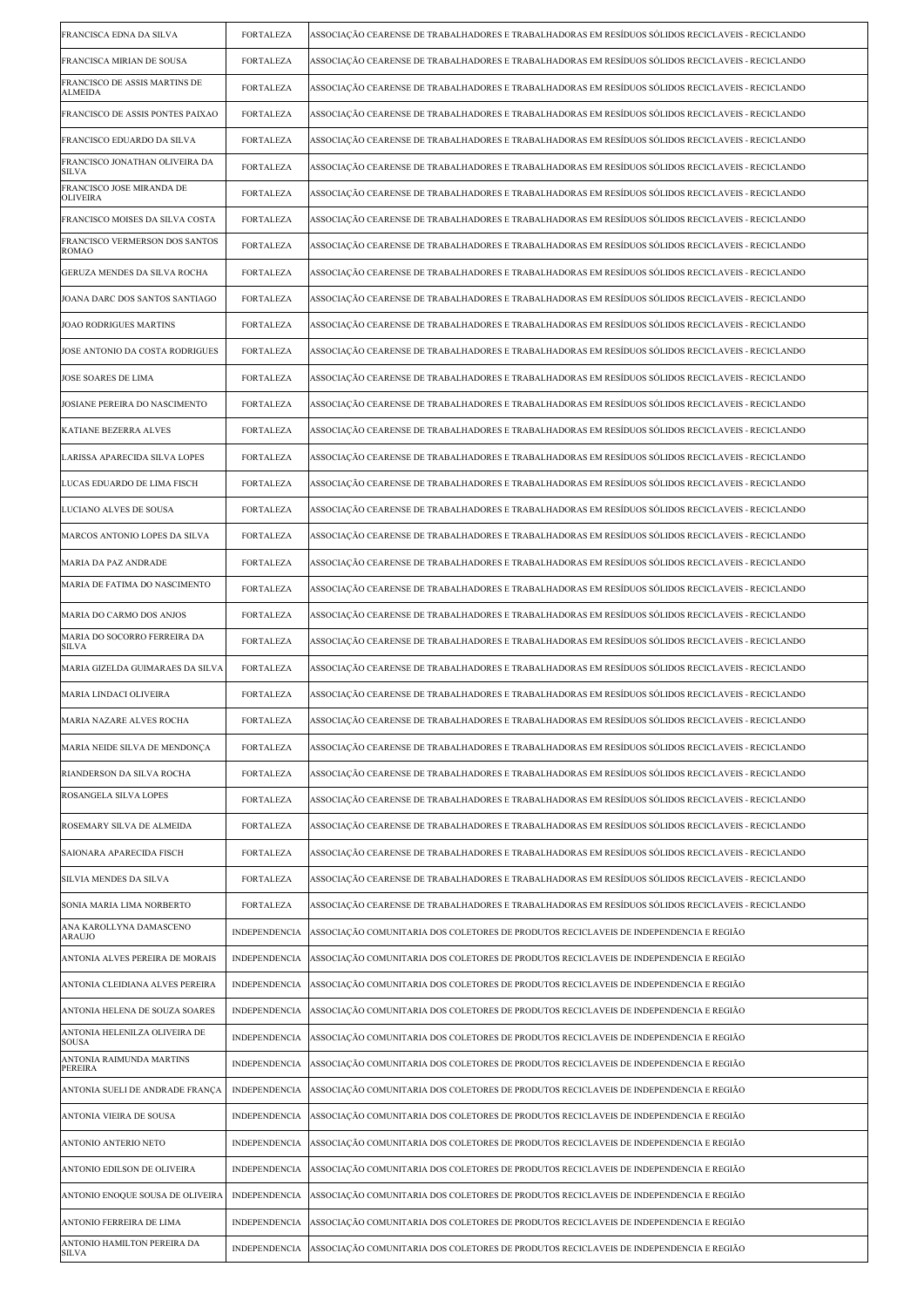| BRAZ ANJINHO DA SILVA                         | <b>INDEPENDENCIA</b> | ASSOCIAÇÃO COMUNITARIA DOS COLETORES DE PRODUTOS RECICLAVEIS DE INDEPENDENCIA E REGIÃO |
|-----------------------------------------------|----------------------|----------------------------------------------------------------------------------------|
| BRUNO ANSELMO MARQUES DOS<br><b>SANTOS</b>    | <b>INDEPENDENCIA</b> | ASSOCIAÇÃO COMUNITARIA DOS COLETORES DE PRODUTOS RECICLAVEIS DE INDEPENDENCIA E REGIÃO |
| CONCEIÇÃO MOREIRA DE ARAUJO                   | INDEPENDENCIA        | ASSOCIAÇÃO COMUNITARIA DOS COLETORES DE PRODUTOS RECICLAVEIS DE INDEPENDENCIA E REGIÃO |
| DIANA MARCIA SALES AMERICO DE<br><b>SOUSA</b> | INDEPENDENCIA        | ASSOCIAÇÃO COMUNITARIA DOS COLETORES DE PRODUTOS RECICLAVEIS DE INDEPENDENCIA E REGIÃO |
| FLORENTINA RIBEIRO DA SILVA                   | <b>INDEPENDENCIA</b> | ASSOCIAÇÃO COMUNITARIA DOS COLETORES DE PRODUTOS RECICLAVEIS DE INDEPENDENCIA E REGIÃO |
| FRANCISCA ELIANE MACEDO DE<br><b>SOUSA</b>    | <b>INDEPENDENCIA</b> | ASSOCIAÇÃO COMUNITARIA DOS COLETORES DE PRODUTOS RECICLAVEIS DE INDEPENDENCIA E REGIÃO |
| FRANCISCA GONÇALVES RODRIGUES<br><b>SALES</b> | <b>INDEPENDENCIA</b> | ASSOCIAÇÃO COMUNITARIA DOS COLETORES DE PRODUTOS RECICLAVEIS DE INDEPENDENCIA E REGIÃO |
| FRANCISCA SOARES SILVA                        | INDEPENDENCIA        | ASSOCIAÇÃO COMUNITARIA DOS COLETORES DE PRODUTOS RECICLAVEIS DE INDEPENDENCIA E REGIÃO |
| FRANCISCA VIEIRA DA COSTA                     | <b>INDEPENDENCIA</b> | ASSOCIAÇÃO COMUNITARIA DOS COLETORES DE PRODUTOS RECICLAVEIS DE INDEPENDENCIA E REGIÃO |
| FRANCISCO DE ASSIS DO NASCIMENTO              | <b>INDEPENDENCIA</b> | ASSOCIAÇÃO COMUNITARIA DOS COLETORES DE PRODUTOS RECICLAVEIS DE INDEPENDENCIA E REGIÃO |
| FRANCISCO ELINAEL DO NASCIMENTO               | <b>INDEPENDENCIA</b> | ASSOCIAÇÃO COMUNITARIA DOS COLETORES DE PRODUTOS RECICLAVEIS DE INDEPENDENCIA E REGIÃO |
| FRANCISCO GONÇALVES NETO                      | <b>INDEPENDENCIA</b> | ASSOCIAÇÃO COMUNITARIA DOS COLETORES DE PRODUTOS RECICLAVEIS DE INDEPENDENCIA E REGIÃO |
| FRANCISCO LEONARDO RODRIGUES DO<br>NASCIMENTO | <b>INDEPENDENCIA</b> | ASSOCIAÇÃO COMUNITARIA DOS COLETORES DE PRODUTOS RECICLAVEIS DE INDEPENDENCIA E REGIÃO |
| FRANCISCO OLAIZ DE MACEDO                     | <b>INDEPENDENCIA</b> | ASSOCIAÇÃO COMUNITARIA DOS COLETORES DE PRODUTOS RECICLAVEIS DE INDEPENDENCIA E REGIÃO |
| HELENITA COELHO RODRIGUES                     | INDEPENDENCIA        | ASSOCIAÇÃO COMUNITARIA DOS COLETORES DE PRODUTOS RECICLAVEIS DE INDEPENDENCIA E REGIÃO |
| <b>IRENE BARBOSA DE LIMA</b>                  | <b>INDEPENDENCIA</b> | ASSOCIAÇÃO COMUNITARIA DOS COLETORES DE PRODUTOS RECICLAVEIS DE INDEPENDENCIA E REGIÃO |
| <b>ISNAR MARQUES SOUSA</b>                    | INDEPENDENCIA        | ASSOCIAÇÃO COMUNITARIA DOS COLETORES DE PRODUTOS RECICLAVEIS DE INDEPENDENCIA E REGIÃO |
| JANAIRA ALVES DA SILVA                        | INDEPENDENCIA        | ASSOCIAÇÃO COMUNITARIA DOS COLETORES DE PRODUTOS RECICLAVEIS DE INDEPENDENCIA E REGIÃO |
| JOSE GILBERTO BARBOSA                         | INDEPENDENCIA        | ASSOCIAÇÃO COMUNITARIA DOS COLETORES DE PRODUTOS RECICLAVEIS DE INDEPENDENCIA E REGIÃO |
| JOSE GRAÇA DA SILVA                           | <b>INDEPENDENCIA</b> | ASSOCIAÇÃO COMUNITARIA DOS COLETORES DE PRODUTOS RECICLAVEIS DE INDEPENDENCIA E REGIÃO |
| LEILA MARIA CASTRO PIMENTEL                   | <b>INDEPENDENCIA</b> | ASSOCIAÇÃO COMUNITARIA DOS COLETORES DE PRODUTOS RECICLAVEIS DE INDEPENDENCIA E REGIÃO |
| LEONCIO IZABEL BORGES DOS SANTOS              | <b>INDEPENDENCIA</b> | ASSOCIAÇÃO COMUNITARIA DOS COLETORES DE PRODUTOS RECICLAVEIS DE INDEPENDENCIA E REGIÃO |
| LIONETE GOMES DE SOUSA CARDOSO                | INDEPENDENCIA        | ASSOCIAÇÃO COMUNITARIA DOS COLETORES DE PRODUTOS RECICLAVEIS DE INDEPENDENCIA E REGIÃO |
| LUCIANA BARBOSA DE LIMA                       | <b>INDEPENDENCIA</b> | ASSOCIAÇÃO COMUNITARIA DOS COLETORES DE PRODUTOS RECICLAVEIS DE INDEPENDENCIA E REGIÃO |
| LUIZ BERNALDO DA SILVA                        | INDEPENDENCIA        | ASSOCIAÇÃO COMUNITARIA DOS COLETORES DE PRODUTOS RECICLAVEIS DE INDEPENDENCIA E REGIÃO |
| <b>LUIZA LINHARES VERAS</b>                   | <b>INDEPENDENCIA</b> | ASSOCIAÇÃO COMUNITARIA DOS COLETORES DE PRODUTOS RECICLAVEIS DE INDEPENDENCIA E REGIÃO |
| MARGARIDA PEREIRA DA SILVA                    | INDEPENDENCIA        | ASSOCIAÇÃO COMUNITARIA DOS COLETORES DE PRODUTOS RECICLAVEIS DE INDEPENDENCIA E REGIÃO |
| MARIA BERNALDINA DE SOUSA                     | <b>INDEPENDENCIA</b> | ASSOCIAÇÃO COMUNITARIA DOS COLETORES DE PRODUTOS RECICLAVEIS DE INDEPENDENCIA E REGIÃO |
| MARIA CASTRO FARIAS LIMA                      | INDEPENDENCIA        | ASSOCIAÇÃO COMUNITARIA DOS COLETORES DE PRODUTOS RECICLAVEIS DE INDEPENDENCIA E REGIÃO |
| MARIA DAS DORES PEREIRA                       | <b>INDEPENDENCIA</b> | ASSOCIAÇÃO COMUNITARIA DOS COLETORES DE PRODUTOS RECICLAVEIS DE INDEPENDENCIA E REGIÃO |
| MARIA DE FATIMA CORREIA                       | <b>INDEPENDENCIA</b> | ASSOCIAÇÃO COMUNITARIA DOS COLETORES DE PRODUTOS RECICLAVEIS DE INDEPENDENCIA E REGIÃO |
| MARIA DE FATIMA SOARES                        | INDEPENDENCIA        | ASSOCIAÇÃO COMUNITARIA DOS COLETORES DE PRODUTOS RECICLAVEIS DE INDEPENDENCIA E REGIÃO |
| MARIA DE LURDES MOREIRA DE<br>ARAUJO          | <b>INDEPENDENCIA</b> | ASSOCIAÇÃO COMUNITARIA DOS COLETORES DE PRODUTOS RECICLAVEIS DE INDEPENDENCIA E REGIÃO |
| MARIA DO CARMO GOMES MOREIRA                  | <b>INDEPENDENCIA</b> | ASSOCIAÇÃO COMUNITARIA DOS COLETORES DE PRODUTOS RECICLAVEIS DE INDEPENDENCIA E REGIÃO |
| MARIA DO SOCORRO ALVES<br><b>GONÇALVES</b>    | INDEPENDENCIA        | ASSOCIAÇÃO COMUNITARIA DOS COLETORES DE PRODUTOS RECICLAVEIS DE INDEPENDENCIA E REGIÃO |
| MARIA EDILEUZA MACHADO GOMES                  | <b>INDEPENDENCIA</b> | ASSOCIAÇÃO COMUNITARIA DOS COLETORES DE PRODUTOS RECICLAVEIS DE INDEPENDENCIA E REGIÃO |
| MARIA EDINEUSA MACHADO GOMES                  | <b>INDEPENDENCIA</b> | ASSOCIAÇÃO COMUNITARIA DOS COLETORES DE PRODUTOS RECICLAVEIS DE INDEPENDENCIA E REGIÃO |
| MARIA FRANCISCA DAMASCENA DIAS                | <b>INDEPENDENCIA</b> | ASSOCIAÇÃO COMUNITARIA DOS COLETORES DE PRODUTOS RECICLAVEIS DE INDEPENDENCIA E REGIÃO |
| MARIA IVONETE ALVES DE ARAUJO<br><b>SILVA</b> | <b>INDEPENDENCIA</b> | ASSOCIAÇÃO COMUNITARIA DOS COLETORES DE PRODUTOS RECICLAVEIS DE INDEPENDENCIA E REGIÃO |
| MARIA SENHORA DA SILVA                        | <b>INDEPENDENCIA</b> | ASSOCIAÇÃO COMUNITARIA DOS COLETORES DE PRODUTOS RECICLAVEIS DE INDEPENDENCIA E REGIÃO |
| MARIA SUELI DE ANDRADE COSTA                  | INDEPENDENCIA        | ASSOCIAÇÃO COMUNITARIA DOS COLETORES DE PRODUTOS RECICLAVEIS DE INDEPENDENCIA E REGIÃO |
| MIGUEL VIEIRA DA COSTA                        | <b>INDEPENDENCIA</b> | ASSOCIAÇÃO COMUNITARIA DOS COLETORES DE PRODUTOS RECICLAVEIS DE INDEPENDENCIA E REGIÃO |
| OSCAR PAULA DE LIMA                           | <b>INDEPENDENCIA</b> | ASSOCIAÇÃO COMUNITARIA DOS COLETORES DE PRODUTOS RECICLAVEIS DE INDEPENDENCIA E REGIÃO |
| RAIMUNDA CHAGAS DE SOUSA                      | INDEPENDENCIA        | ASSOCIAÇÃO COMUNITARIA DOS COLETORES DE PRODUTOS RECICLAVEIS DE INDEPENDENCIA E REGIÃO |
| RAIMUNDA VALDENIRA AMARO<br><b>VERAS</b>      | <b>INDEPENDENCIA</b> | ASSOCIAÇÃO COMUNITARIA DOS COLETORES DE PRODUTOS RECICLAVEIS DE INDEPENDENCIA E REGIÃO |
| RAIMUNDO MELQUIADES DE SOUSA                  | <b>INDEPENDENCIA</b> | ASSOCIAÇÃO COMUNITARIA DOS COLETORES DE PRODUTOS RECICLAVEIS DE INDEPENDENCIA E REGIÃO |
| RAIMUNDO NONATO DO NASCIMENTO                 | INDEPENDENCIA        | ASSOCIAÇÃO COMUNITARIA DOS COLETORES DE PRODUTOS RECICLAVEIS DE INDEPENDENCIA E REGIÃO |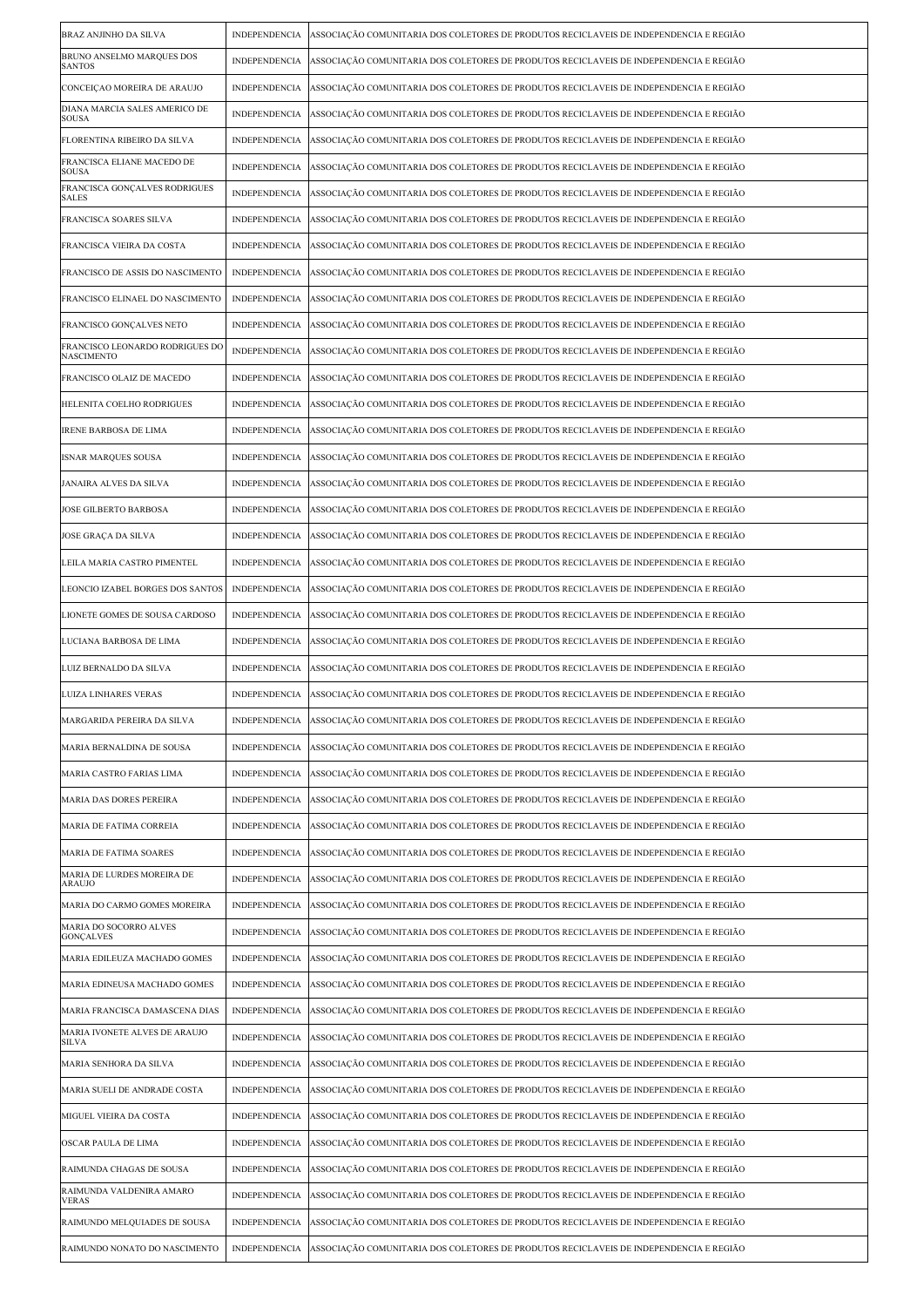| REGIVALDO MACHADO DA SILVA                     | <b>INDEPENDENCIA</b> | ASSOCIAÇÃO COMUNITARIA DOS COLETORES DE PRODUTOS RECICLAVEIS DE INDEPENDENCIA E REGIÃO |
|------------------------------------------------|----------------------|----------------------------------------------------------------------------------------|
| REJANE SOCORRO DE SOUZA MOURAO                 | <b>INDEPENDENCIA</b> | ASSOCIAÇÃO COMUNITARIA DOS COLETORES DE PRODUTOS RECICLAVEIS DE INDEPENDENCIA E REGIÃO |
| ALDAGIZO DE MOURA                              | POTIRETAMA           | ASSOCIAÇÃO DE CATADORAS E CATADORES DE MATERIAIS RECICLÁVEIS DE POTIRETAMA             |
| ANTONIO MARCOS BASILIO OLIVEIRA                | POTIRETAMA           | ASSOCIAÇÃO DE CATADORAS E CATADORES DE MATERIAIS RECICLÁVEIS DE POTIRETAMA             |
| FRANCIVAL ACELINO DE MOURA                     | POTIRETAMA           | ASSOCIAÇÃO DE CATADORAS E CATADORES DE MATERIAIS RECICLÁVEIS DE POTIRETAMA             |
| LARA OLIVEIRA MELO                             | POTIRETAMA           | ASSOCIAÇÃO DE CATADORAS E CATADORES DE MATERIAIS RECICLÁVEIS DE POTIRETAMA             |
| LEONARDO OLIVEIRA MOURA                        | POTIRETAMA           | ASSOCIAÇÃO DE  CATADORAS E CATADORES DE MATERIAIS RECICLÁVEIS DE POTIRETAMA            |
| MARIA LUCICLEIDE FILGUEIRA MELO<br>DE OLIVEIRA | POTIRETAMA           | ASSOCIAÇÃO DE  CATADORAS E CATADORES DE MATERIAIS RECICLÁVEIS DE POTIRETAMA            |
| ANTONIO CARLOS BORGES DA SILVAS                | <b>IBARETAMA</b>     | ASSOCIAÇÃO DE  CCATADORES DE MATERIAIS RECICLÁVEIS DE IBARETAMA- ASMACARI              |
| ANTONIO MARTINS SABINO FILHO                   | <b>IBARETAMA</b>     | ASSOCIAÇÃO DE CCATADORES DE MATERIAIS RECICLÁVEIS DE IBARETAMA- ASMACARI               |
| JOAO PAULO DE FREITAS                          | <b>IBARETAMA</b>     | ASSOCIAÇÃO DE  CCATADORES DE MATERIAIS RECICLÁVEIS DE IBARETAMA- ASMACARI              |
| MARIA DA CONCEIÇAO DA SILVA<br>COSTA           | <b>IBARETAMA</b>     | ASSOCIAÇÃO DE  CCATADORES DE MATERIAIS RECICLÁVEIS DE IBARETAMA- ASMACARI              |
| MAYKYSON DAVID DUARTE LIMA                     | <b>IBARETAMA</b>     | ASSOCIAÇÃO DE  CCATADORES DE MATERIAIS RECICLÁVEIS DE IBARETAMA- ASMACARI              |
| <b>WANDLEY MARTINS SABINO</b>                  | <b>IBARETAMA</b>     | ASSOCIAÇÃO DE  CCATADORES DE MATERIAIS RECICLÁVEIS DE IBARETAMA- ASMACARI              |
| ADALTO TORQUATO BARBOSA                        | <b>FORTALEZA</b>     | ASSOCIAÇÃO DE  CCATADORES DO JANGURUSSU - ASCAJAN                                      |
| ADRIANA ANSELMO MARIANO                        | <b>FORTALEZA</b>     | ASSOCIAÇÃO DE  CCATADORES DO JANGURUSSU - ASCAJAN                                      |
| ADRIANA BATISTA DA SILVA                       | <b>FORTALEZA</b>     | ASSOCIAÇÃO DE CCATADORES DO JANGURUSSU - ASCAJAN                                       |
| ALAIDE MENESES DOS SANTOS<br>SAMPAIO           | <b>FORTALEZA</b>     | ASSOCIAÇÃO DE  CCATADORES DO JANGURUSSU - ASCAJAN                                      |
| ALDENIR CARNEIRO DA SILVA                      | FORTALEZA            | ASSOCIAÇÃO DE  CCATADORES DO JANGURUSSU - ASCAJAN                                      |
| ALISSON TEIXEIRA DE OLIVEIRA                   | <b>FORTALEZA</b>     | ASSOCIAÇÃO DE  CCATADORES DO JANGURUSSU - ASCAJAN                                      |
| ANA CELIA FLORENCO DE OLIVEIRA                 | FORTALEZA            | ASSOCIAÇÃO DE  CCATADORES DO JANGURUSSU - ASCAJAN                                      |
| ANA LUCIA FERREIRA DA SILVA                    | FORTALEZA            | ASSOCIAÇÃO DE CCATADORES DO JANGURUSSU - ASCAJAN                                       |
| ANGELICA DA SILVA PINTO                        | FORTALEZA            | ASSOCIAÇÃO DE CCATADORES DO JANGURUSSU - ASCAJAN                                       |
| ANTONIA ADRIELI BATISTA                        | <b>FORTALEZA</b>     | ASSOCIAÇÃO DE  CCATADORES DO JANGURUSSU - ASCAJAN                                      |
| ANTONIA ALEXSANDRA BERNARDO DA<br>SILVA        | <b>FORTALEZA</b>     | ASSOCIAÇÃO DE CCATADORES DO JANGURUSSU - ASCAJAN                                       |
| ANTONIA EUGENIA PEREIRA LOBO                   | FORTALEZA            | ASSOCIAÇÃO DE  CCATADORES DO JANGURUSSU - ASCAJAN                                      |
| ANTONIA FRANCISCA DA SILVA                     | <b>FORTALEZA</b>     | ASSOCIAÇÃO DE  CCATADORES DO JANGURUSSU - ASCAJAN                                      |
| ANTONIA JESSICA DO NASCIMENTO                  | <b>FORTALEZA</b>     | ASSOCIAÇÃO DE CCATADORES DO JANGURUSSU - ASCAJAN                                       |
| ANTONIA LEIDIANA DA SILVA                      | FORTALEZA            | ASSOCIAÇÃO DE CCATADORES DO JANGURUSSU - ASCAJAN                                       |
| ANTONIA LUCIANA DA SILVA                       | FORTALEZA            | ASSOCIAÇÃO DE CCATADORES DO JANGURUSSU - ASCAJAN                                       |
| ANTONIA MENDES FELIZ                           | FORTALEZA            | ASSOCIAÇÃO DE CCATADORES DO JANGURUSSU - ASCAJAN                                       |
| ANTONIA TEREZA SANTOS<br><b>CAVALCANTE</b>     | FORTALEZA            | ASSOCIAÇÃO DE  CCATADORES DO JANGURUSSU - ASCAJAN                                      |
| ANTONIA VANDERLANDA SILVA DE<br>SOUSA          | <b>FORTALEZA</b>     | ASSOCIAÇÃO DE  CCATADORES DO JANGURUSSU - ASCAJAN                                      |
| ANTONIO JEAN DA SILVA                          | <b>FORTALEZA</b>     | ASSOCIAÇÃO DE  CCATADORES DO JANGURUSSU - ASCAJAN                                      |
| ANTONIO LEANDRO LOPES                          | FORTALEZA            | ASSOCIAÇÃO DE CCATADORES DO JANGURUSSU - ASCAJAN                                       |
| ANTONIO MACIEL PEREIRA DA SILVA                | FORTALEZA            | ASSOCIAÇÃO DE  CCATADORES DO JANGURUSSU - ASCAJAN                                      |
| ANTONIO REGINALDO SILVA DE SOUSA               | FORTALEZA            | ASSOCIAÇÃO DE  CCATADORES DO JANGURUSSU - ASCAJAN                                      |
| <b>CAMILA ALVES</b>                            | FORTALEZA            | ASSOCIAÇÃO DE  CCATADORES DO JANGURUSSU - ASCAJAN                                      |
| CARLOS EDUARDO TEIXEIRA DOS<br><b>SANTOS</b>   | FORTALEZA            | ASSOCIAÇÃO DE  CCATADORES DO JANGURUSSU - ASCAJAN                                      |
| CLAUDIA FLORENCIO DO NASCIMENTO                | <b>FORTALEZA</b>     | ASSOCIAÇÃO DE CCATADORES DO JANGURUSSU - ASCAJAN                                       |
| CLAUDIANA DE SOUSA PEREIRA                     | FORTALEZA            | ASSOCIAÇÃO DE CCATADORES DO JANGURUSSU - ASCAJAN                                       |
| EDVALDO FERNANDO DOS ANJOS                     | FORTALEZA            | ASSOCIAÇÃO DE  CCATADORES DO JANGURUSSU - ASCAJAN                                      |
| FABIO DO NASCIMENTO PEREIRA                    | FORTALEZA            | ASSOCIAÇÃO DE  CCATADORES DO JANGURUSSU - ASCAJAN                                      |
| FRANCISCA ALDENIZE SOARES DO<br>NASCIMENTO     | FORTALEZA            | ASSOCIAÇÃO DE  CCATADORES DO JANGURUSSU - ASCAJAN                                      |
| FRANCISCA ALINE ALVES SOUZA                    | FORTALEZA            | ASSOCIAÇÃO DE  CCATADORES DO JANGURUSSU - ASCAJAN                                      |
| FRANCISCA DAIANE SANTOS<br>CAVALCANTE          | <b>FORTALEZA</b>     | ASSOCIAÇÃO DE CCATADORES DO JANGURUSSU - ASCAJAN                                       |
| FRANCISCA LILIANE ALVES                        | <b>FORTALEZA</b>     | ASSOCIAÇÃO DE CCATADORES DO JANGURUSSU - ASCAJAN                                       |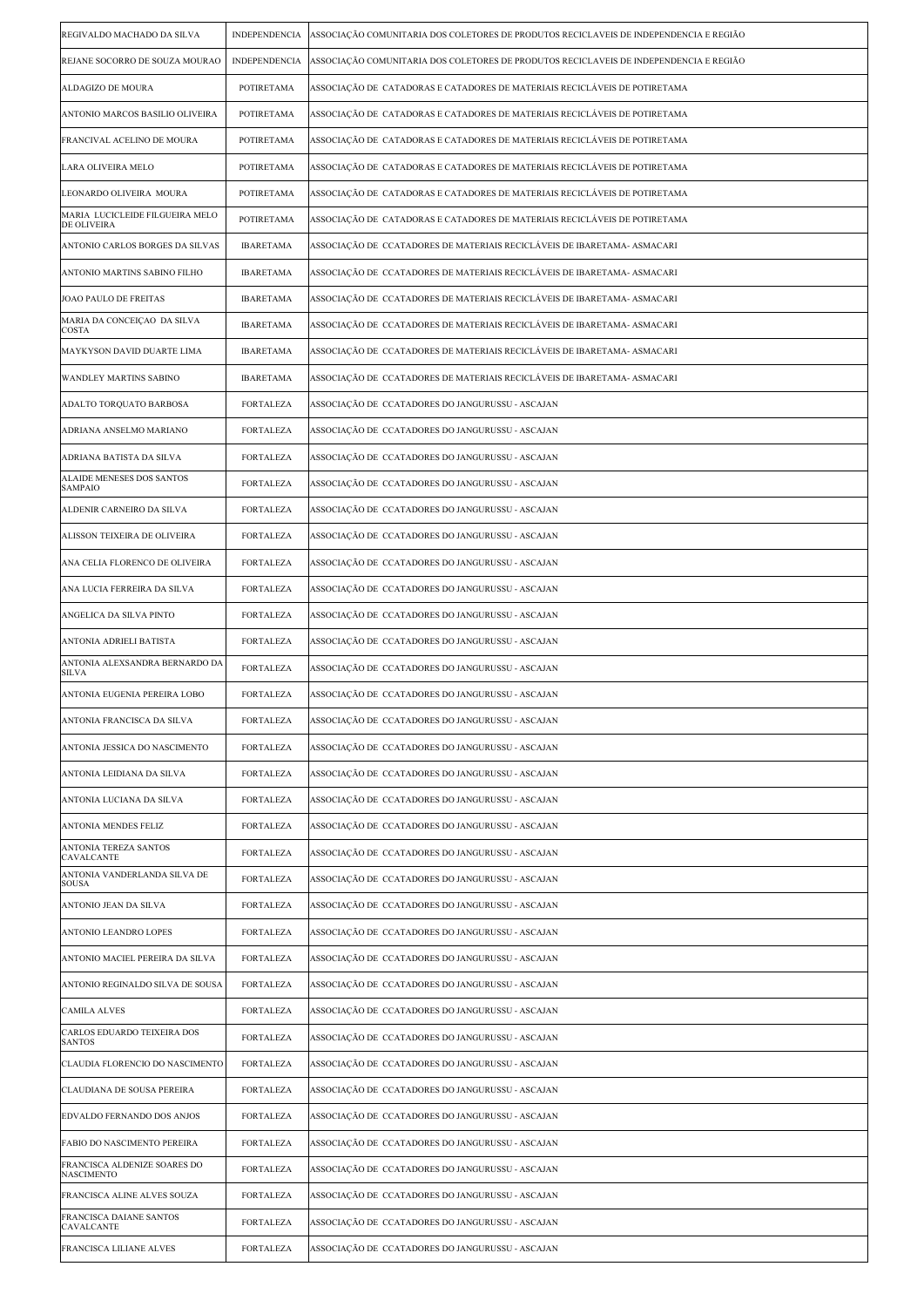| FRANCISCA LIZIANE PEREIRA LEAL                  | <b>FORTALEZA</b> | ASSOCIAÇÃO DE CCATADORES DO JANGURUSSU - ASCAJAN  |
|-------------------------------------------------|------------------|---------------------------------------------------|
| FRANCISCA LOPES DOS SANTOS                      | FORTALEZA        | ASSOCIAÇÃO DE  CCATADORES DO JANGURUSSU - ASCAJAN |
| FRANCISCO HENRIQUE MARTIS DE<br><b>SOUZA</b>    | FORTALEZA        | ASSOCIAÇÃO DE CCATADORES DO JANGURUSSU - ASCAJAN  |
| FRANCIVALDA DOS SANTOS<br><b>VERISSIMO</b>      | <b>FORTALEZA</b> | ASSOCIAÇÃO DE CCATADORES DO JANGURUSSU - ASCAJAN  |
| <b>GERALDO SILVA DE SOUSA</b>                   | <b>FORTALEZA</b> | ASSOCIAÇÃO DE CCATADORES DO JANGURUSSU - ASCAJAN  |
| <b>GISELE DE SOUZA LEMOS</b>                    | FORTALEZA        | ASSOCIAÇÃO DE CCATADORES DO JANGURUSSU - ASCAJAN  |
| IRANIZIO ANGELO DOS SANTOS                      | <b>FORTALEZA</b> | ASSOCIAÇÃO DE CCATADORES DO JANGURUSSU - ASCAJAN  |
| ISABELA INGRID DA SILVA                         | <b>FORTALEZA</b> | ASSOCIAÇÃO DE CCATADORES DO JANGURUSSU - ASCAJAN  |
| JANDIRA DA SILVA MATOS                          | <b>FORTALEZA</b> | ASSOCIAÇÃO DE CCATADORES DO JANGURUSSU - ASCAJAN  |
| JEAN CARLOS VENANCIO DE LIMA                    | <b>FORTALEZA</b> | ASSOCIAÇÃO DE  CCATADORES DO JANGURUSSU - ASCAJAN |
| JOANA GONÇALVES DA SILVA                        | <b>FORTALEZA</b> | ASSOCIAÇÃO DE CCATADORES DO JANGURUSSU - ASCAJAN  |
| JOSE RIBAMAR TEIXEIRA                           | <b>FORTALEZA</b> | ASSOCIAÇÃO DE CCATADORES DO JANGURUSSU - ASCAJAN  |
| JOSEFA BABORSA DE OLIVEIRA                      | <b>FORTALEZA</b> | ASSOCIAÇÃO DE CCATADORES DO JANGURUSSU - ASCAJAN  |
| KARINA DO NASCIMENTO SOUSA                      | FORTALEZA        | ASSOCIAÇÃO DE  CCATADORES DO JANGURUSSU - ASCAJAN |
| LEILA MARIA SANTOS CAVALCANTE                   | FORTALEZA        | ASSOCIAÇÃO DE  CCATADORES DO JANGURUSSU - ASCAJAN |
| LEILA TEIXEIRA DE SOUSA                         | <b>FORTALEZA</b> | ASSOCIAÇÃO DE CCATADORES DO JANGURUSSU - ASCAJAN  |
| LEONARDO DE FREITAS PEREIRA                     | <b>FORTALEZA</b> | ASSOCIAÇÃO DE CCATADORES DO JANGURUSSU - ASCAJAN  |
| LOUANY TEIXEIRA CORDEIRO                        | FORTALEZA        | ASSOCIAÇÃO DE CCATADORES DO JANGURUSSU - ASCAJAN  |
| MAMEDE SILVA PIRES                              | FORTALEZA        | ASSOCIAÇÃO DE CCATADORES DO JANGURUSSU - ASCAJAN  |
| MANUEL FERREIRA DE LIMA                         | <b>FORTALEZA</b> | ASSOCIAÇÃO DE CCATADORES DO JANGURUSSU - ASCAJAN  |
| MARIA ALEXSANDRA ALVES DA COSTA                 | <b>FORTALEZA</b> | ASSOCIAÇÃO DE CCATADORES DO JANGURUSSU - ASCAJAN  |
| MARIA ALEXSANDRA SOARES DO<br><b>NASCIMENTO</b> | <b>FORTALEZA</b> | ASSOCIAÇÃO DE  CCATADORES DO JANGURUSSU - ASCAJAN |
| MARIA ANTONIA DE SOUSA PEREIRA                  | FORTALEZA        | ASSOCIAÇÃO DE CCATADORES DO JANGURUSSU - ASCAJAN  |
| MARIA DA CONCEIÇAO DE SOUSA<br><b>SILVA</b>     | FORTALEZA        | ASSOCIAÇÃO DE CCATADORES DO JANGURUSSU - ASCAJAN  |
| MARIA DANUSIA DE SOUSA SILVA                    | <b>FORTALEZA</b> | ASSOCIAÇÃO DE CCATADORES DO JANGURUSSU - ASCAJAN  |
| MARIA DE JESUS FLORENÇO                         | FORTALEZA        | ASSOCIAÇÃO DE CCATADORES DO JANGURUSSU - ASCAJAN  |
| MARIA EDLANDIA HONORIO SOBRINHO                 | <b>FORTALEZA</b> | ASSOCIAÇÃO DE  CCATADORES DO JANGURUSSU - ASCAJAN |
| MARIA ELZA FERREIRA DA SILVA                    | <b>FORTALEZA</b> | ASSOCIAÇÃO DE CCATADORES DO JANGURUSSU - ASCAJAN  |
| MARIA FABIOLA FERREIRA DA SILVA                 | FORTALEZA        | ASSOCIAÇÃO DE CCATADORES DO JANGURUSSU - ASCAJAN  |
| MARIA GEOVANE ZACARIAS                          | <b>FORTALEZA</b> | ASSOCIAÇÃO DE CCATADORES DO JANGURUSSU - ASCAJAN  |
| MARIA GLAUCIMAR DA SILVA<br><b>BARRETO</b>      | <b>FORTALEZA</b> | ASSOCIAÇÃO DE CCATADORES DO JANGURUSSU - ASCAJAN  |
| MARIA IRACY TEIXEIRA                            | FORTALEZA        | ASSOCIAÇÃO DE CCATADORES DO JANGURUSSU - ASCAJAN  |
| MARIA ISABEL DE SOUSA SILVA                     | <b>FORTALEZA</b> | ASSOCIAÇÃO DE CCATADORES DO JANGURUSSU - ASCAJAN  |
| MARIA JOVANIR ZACARIAS                          | <b>FORTALEZA</b> | ASSOCIAÇÃO DE CCATADORES DO JANGURUSSU - ASCAJAN  |
| MARIA LEILA ALVES CAVALCANTE                    | <b>FORTALEZA</b> | ASSOCIAÇÃO DE CCATADORES DO JANGURUSSU - ASCAJAN  |
| <b>MARIA LILIAN TEIXEIRA</b>                    | <b>FORTALEZA</b> | ASSOCIAÇÃO DE CCATADORES DO JANGURUSSU - ASCAJAN  |
| MARIA LIMA DA SILVA                             | <b>FORTALEZA</b> | ASSOCIAÇÃO DE CCATADORES DO JANGURUSSU - ASCAJAN  |
| MARIA LUCIA DO NASCIMENTO                       | FORTALEZA        | ASSOCIAÇÃO DE CCATADORES DO JANGURUSSU - ASCAJAN  |
| MARIA LUCIENE SOARES DO<br><b>NASCIMENTO</b>    | <b>FORTALEZA</b> | ASSOCIAÇÃO DE CCATADORES DO JANGURUSSU - ASCAJAN  |
| MARIA LUCIMAR FELIPE DO<br><b>NASCIMENTO</b>    | <b>FORTALEZA</b> | ASSOCIAÇÃO DE CCATADORES DO JANGURUSSU - ASCAJAN  |
| MARIA LUCIMAR TEIXEIRA DE<br><b>OLIVEIRA</b>    | <b>FORTALEZA</b> | ASSOCIAÇÃO DE CCATADORES DO JANGURUSSU - ASCAJAN  |
| MARIA MARLENE DO NASCIMENTO                     | FORTALEZA        | ASSOCIAÇÃO DE CCATADORES DO JANGURUSSU - ASCAJAN  |
| MARIA MARLUCIA DOS SANTOS LIMA                  | <b>FORTALEZA</b> | ASSOCIAÇÃO DE CCATADORES DO JANGURUSSU - ASCAJAN  |
| MARIA NILDA DE OLIVEIRA                         | FORTALEZA        | ASSOCIAÇÃO DE CCATADORES DO JANGURUSSU - ASCAJAN  |
| MARIA PATRICIA LIMA DE OLIVEIRA                 | <b>FORTALEZA</b> | ASSOCIAÇÃO DE CCATADORES DO JANGURUSSU - ASCAJAN  |
| MARIA RAFAELA DE LIMA SILVA                     | <b>FORTALEZA</b> | ASSOCIAÇÃO DE CCATADORES DO JANGURUSSU - ASCAJAN  |
| MARIA VALERIA TEIXEIRA DE<br><b>OLIVEIRA</b>    | <b>FORTALEZA</b> | ASSOCIAÇÃO DE CCATADORES DO JANGURUSSU - ASCAJAN  |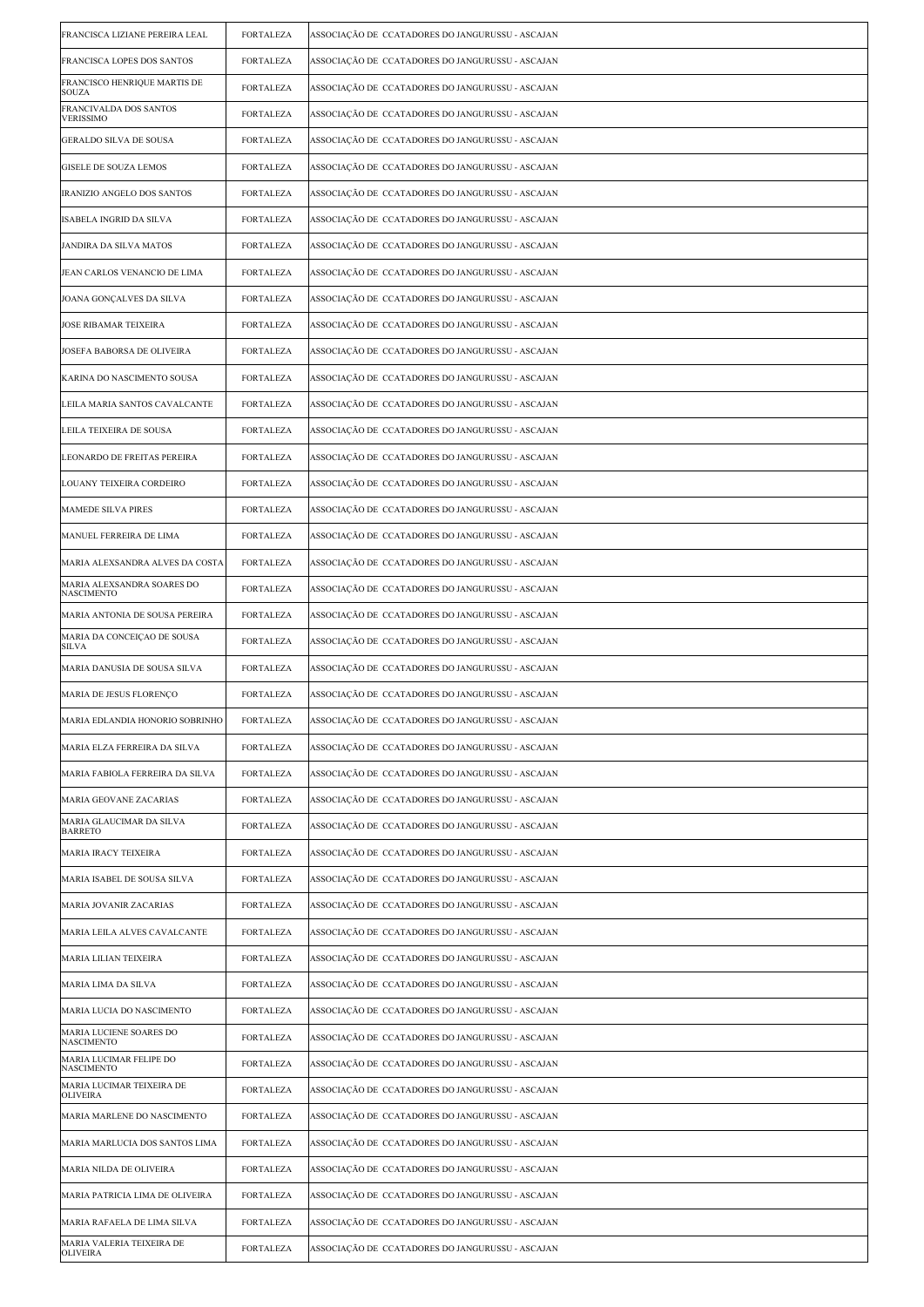| <b>MARIA VERONICA TEIXEIRA</b>                   | <b>FORTALEZA</b> | ASSOCIAÇÃO DE CCATADORES DO JANGURUSSU - ASCAJAN                               |
|--------------------------------------------------|------------------|--------------------------------------------------------------------------------|
| MARTA MARIA TEIXEIRA                             | FORTALEZA        | ASSOCIAÇÃO DE CCATADORES DO JANGURUSSU - ASCAJAN                               |
| NATALIA GONÇALVES DO<br><b>NASCIMENTO</b>        | <b>FORTALEZA</b> | ASSOCIAÇÃO DE CCATADORES DO JANGURUSSU - ASCAJAN                               |
| NIVANDA PEREIRA LEAL                             | <b>FORTALEZA</b> | ASSOCIAÇÃO DE  CCATADORES DO JANGURUSSU - ASCAJAN                              |
| OCICLEIA RICARDO DOS SANTOS                      | FORTALEZA        | ASSOCIAÇÃO DE CCATADORES DO JANGURUSSU - ASCAJAN                               |
| RAFAELA PEREIRA DE ARAUJO                        | <b>FORTALEZA</b> | ASSOCIAÇÃO DE CCATADORES DO JANGURUSSU - ASCAJAN                               |
| RAQUEL ARAUJO DE LIMA                            | <b>FORTALEZA</b> | ASSOCIAÇÃO DE CCATADORES DO JANGURUSSU - ASCAJAN                               |
| REGINA TEIXEIRA DA SILVA                         | FORTALEZA        | ASSOCIAÇÃO DE CCATADORES DO JANGURUSSU - ASCAJAN                               |
| RIVANIA GOMES DA SILVA                           | <b>FORTALEZA</b> | ASSOCIAÇÃO DE CCATADORES DO JANGURUSSU - ASCAJAN                               |
| RUI REGIS ROCHA DA SILVA                         | <b>FORTALEZA</b> | ASSOCIAÇÃO DE  CCATADORES DO JANGURUSSU - ASCAJAN                              |
| SEBASTIANA DO CARMO ALVES                        | FORTALEZA        | ASSOCIAÇÃO DE CCATADORES DO JANGURUSSU - ASCAJAN                               |
| VALDECI NASCIMENTO ALVES                         | <b>FORTALEZA</b> | ASSOCIAÇÃO DE CCATADORES DO JANGURUSSU - ASCAJAN                               |
| <b>VIVIANE TEIXEIRA</b>                          | <b>FORTALEZA</b> | ASSOCIAÇÃO DE CCATADORES DO JANGURUSSU - ASCAJAN                               |
| ANA BEATRIZ VASCONCELOS LIMA                     | <b>EUSEBIO</b>   | ASSOCIACAO DE CATADORAS E CATADORES DE MATERIAIS RECICLAVEIS DO EUSEBIO – ACEU |
| ANA CLAUDIA DA SILVA                             | <b>EUSEBIO</b>   | ASSOCIACAO DE CATADORAS E CATADORES DE MATERIAIS RECICLAVEIS DO EUSEBIO – ACEU |
| ANA INEZ LIMA                                    | <b>EUSEBIO</b>   | ASSOCIACAO DE CATADORAS E CATADORES DE MATERIAIS RECICLAVEIS DO EUSEBIO – ACEU |
| ELISSANDRA DA CRUZ SILVA                         | <b>FORTALEZA</b> | ASSOCIACAO DE CATADORAS E CATADORES DE MATERIAIS RECICLAVEIS DO EUSEBIO – ACEU |
| ERIK MATEUS ALVES DA SILVA                       | <b>EUSEBIO</b>   | ASSOCIACAO DE CATADORAS E CATADORES DE MATERIAIS RECICLAVEIS DO EUSEBIO – ACEU |
| FRANCISCO RAFAEL ARAUJO DA SILVA                 | <b>EUSEBIO</b>   | ASSOCIACAO DE CATADORAS E CATADORES DE MATERIAIS RECICLAVEIS DO EUSEBIO – ACEU |
| GIVANILSON SILVA MONTE                           | <b>EUSEBIO</b>   | ASSOCIACAO DE CATADORAS E CATADORES DE MATERIAIS RECICLAVEIS DO EUSEBIO – ACEU |
| JOSE FELICIANO DOS SANTOS                        | <b>EUSEBIO</b>   | ASSOCIACAO DE CATADORAS E CATADORES DE MATERIAIS RECICLAVEIS DO EUSEBIO – ACEU |
| JOSE VLADSON VASCONCELOS                         | <b>EUSEBIO</b>   | ASSOCIACAO DE CATADORAS E CATADORES DE MATERIAIS RECICLAVEIS DO EUSEBIO – ACEU |
| LEIDIANE SILVA VIEIRA                            | <b>EUSEBIO</b>   | ASSOCIACAO DE CATADORAS E CATADORES DE MATERIAIS RECICLAVEIS DO EUSEBIO – ACEU |
| LUIZ ANTONIO DA SILVA                            | <b>ITAITINGA</b> | ASSOCIACAO DE CATADORAS E CATADORES DE MATERIAIS RECICLAVEIS DO EUSEBIO – ACEU |
| MARIA DO CARMO GOMES DA SILVA                    | <b>EUSEBIO</b>   | ASSOCIACAO DE CATADORAS E CATADORES DE MATERIAIS RECICLAVEIS DO EUSEBIO – ACEU |
| MARIA FABIANA RAMOS CAMPOS                       | <b>EUSEBIO</b>   | ASSOCIACAO DE CATADORAS E CATADORES DE MATERIAIS RECICLAVEIS DO EUSEBIO – ACEU |
| MARIA FRANCILENE DOS SILVA                       | <b>EUSEBIO</b>   | ASSOCIACAO DE CATADORAS E CATADORES DE MATERIAIS RECICLAVEIS DO EUSEBIO – ACEU |
| MARIA LUCIMAR DA SILVA                           | <b>EUSEBIO</b>   | ASSOCIACAO DE CATADORAS E CATADORES DE MATERIAIS RECICLAVEIS DO EUSEBIO – ACEU |
| MARIA SOCORRO RODRIGUES                          | <b>EUSEBIO</b>   | ASSOCIACAO DE CATADORAS E CATADORES DE MATERIAIS RECICLAVEIS DO EUSEBIO – ACEU |
| MIRIAM ROCHA DE CASTRO                           | <b>EUSEBIO</b>   | ASSOCIACAO DE CATADORAS E CATADORES DE MATERIAIS RECICLAVEIS DO EUSEBIO – ACEU |
| NAGINA VIEIRA MARTINS                            | <b>EUSEBIO</b>   | ASSOCIACAO DE CATADORAS E CATADORES DE MATERIAIS RECICLAVEIS DO EUSEBIO – ACEU |
| NORTON LUIZ FIGUEIREDO                           | <b>EUSEBIO</b>   | ASSOCIACAO DE CATADORAS E CATADORES DE MATERIAIS RECICLAVEIS DO EUSEBIO – ACEU |
| PERY LOPES MONTEIRO NETO                         | <b>EUSEBIO</b>   | ASSOCIACAO DE CATADORAS E CATADORES DE MATERIAIS RECICLAVEIS DO EUSEBIO – ACEU |
| RAIMUNDA PEREIRA ALMEIDA                         | <b>EUSEBIO</b>   | ASSOCIACAO DE CATADORAS E CATADORES DE MATERIAIS RECICLAVEIS DO EUSEBIO – ACEU |
| RITA HELENA DE SOUSA RODRIGUES                   | <b>EUSEBIO</b>   | ASSOCIACAO DE CATADORAS E CATADORES DE MATERIAIS RECICLAVEIS DO EUSEBIO – ACEU |
| ALEXSANDRA ALVES DO NASCIMENTO                   | SOBRAL           | ASSOCIAÇÃO DE CATADORAS E CATADORES DOM JOSÉ TUPINAMBÁ DA FROTA                |
| ANA SAMYRA CASSIMIRO DE SOUSA                    | SOBRAL           | ASSOCIAÇÃO DE CATADORAS E CATADORES DOM JOSÉ TUPINAMBÁ DA FROTA                |
| ANTONIO MENDES FILHO                             | SOBRAL           | ASSOCIAÇÃO DE CATADORAS E CATADORES DOM JOSÉ TUPINAMBÁ DA FROTA                |
| CARLOS ALBERTO RODRIGUES DO<br><b>NASCIMENTO</b> | SOBRAL           | ASSOCIAÇÃO DE CATADORAS E CATADORES DOM JOSÉ TUPINAMBÁ DA FROTA                |
| CARLOS ALEXANDRE DA SILVA SOUSA                  | SOBRAL           | ASSOCIAÇÃO DE CATADORAS E CATADORES DOM JOSÉ TUPINAMBÁ DA FROTA                |
| CELIO ARAUJO ROCHA                               | SOBRAL           | ASSOCIAÇÃO DE CATADORAS E CATADORES DOM JOSÉ TUPINAMBÁ DA FROTA                |
| EMANUELA RODRIGUES DA SILVA                      | SOBRAL           | ASSOCIAÇÃO DE CATADORAS E CATADORES DOM JOSÉ TUPINAMBÁ DA FROTA                |
| FRANCISCO DE ASSIS DE SOUSA FILHO                | SOBRAL           | ASSOCIAÇÃO DE CATADORAS E CATADORES DOM JOSÉ TUPINAMBÁ DA FROTA                |
| FRANCISCO WANDERSON DIAS                         | SOBRAL           | ASSOCIAÇÃO DE CATADORAS E CATADORES DOM JOSÉ TUPINAMBÁ DA FROTA                |
| FRANCISCO YURI DE OLIVEIRA                       | SOBRAL           | ASSOCIAÇÃO DE CATADORAS E CATADORES DOM JOSÉ TUPINAMBÁ DA FROTA                |
| JEAN CARLOS DE PAULA                             | SOBRAL           | ASSOCIAÇÃO DE CATADORAS E CATADORES DOM JOSÉ TUPINAMBÁ DA FROTA                |
| LUZIENE DA SILVA LIMA                            | SOBRAL           | ASSOCIAÇÃO DE CATADORAS E CATADORES DOM JOSÉ TUPINAMBÁ DA FROTA                |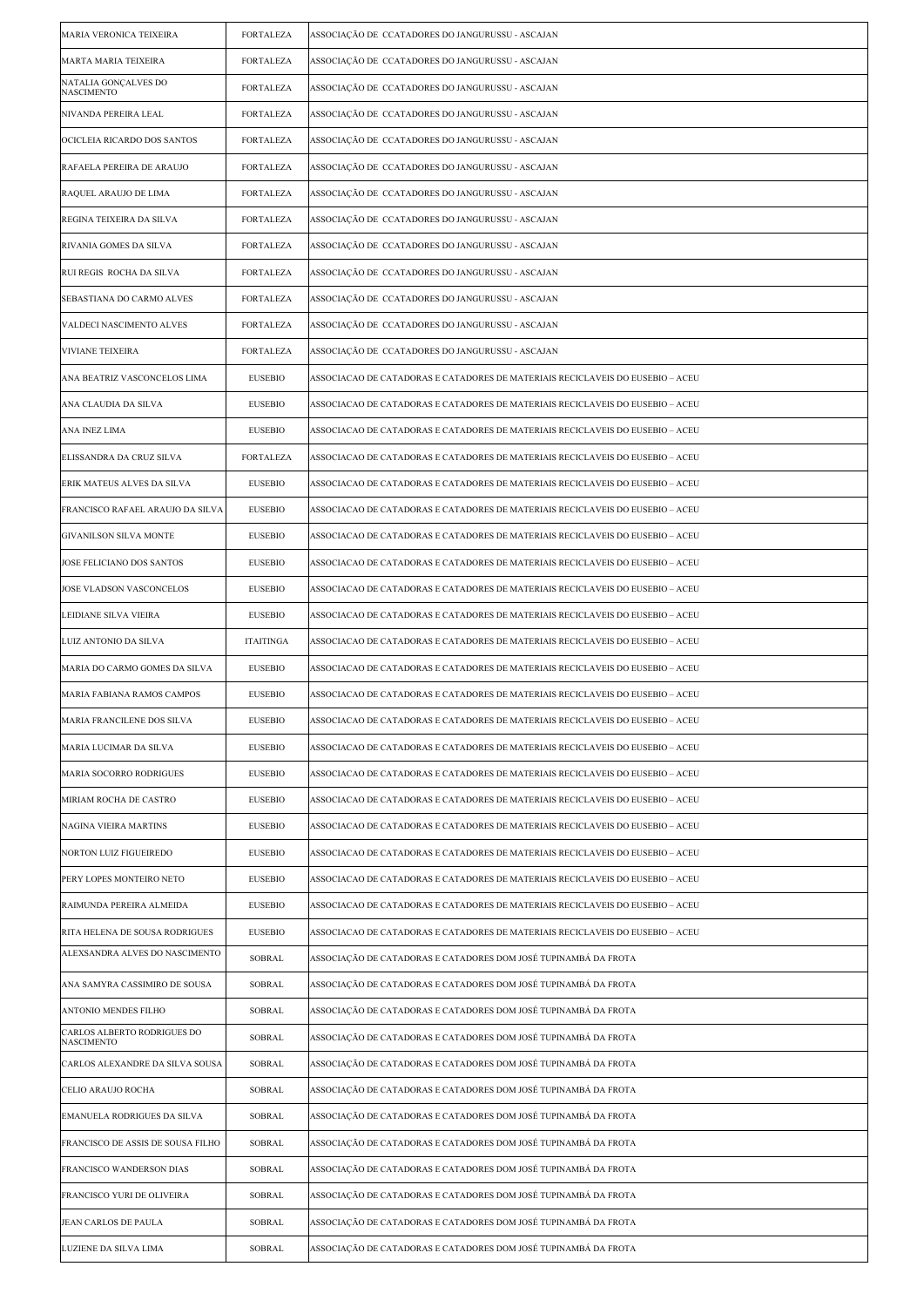| MARIA DE JESUS FERREIRA GAMA           | <b>SOBRAL</b>                      | ASSOCIAÇÃO DE CATADORAS E CATADORES DOM JOSÉ TUPINAMBÁ DA FROTA |
|----------------------------------------|------------------------------------|-----------------------------------------------------------------|
| MARIA JOSE CASSIMIRO                   | <b>SOBRAL</b>                      | ASSOCIAÇÃO DE CATADORAS E CATADORES DOM JOSÉ TUPINAMBÁ DA FROTA |
| RAIMUNDO NONATO DE SOUSA               | SOBRAL                             | ASSOCIAÇÃO DE CATADORAS E CATADORES DOM JOSÉ TUPINAMBÁ DA FROTA |
| RAYANE ARAUJO FREIRE                   | SOBRAL                             | ASSOCIAÇÃO DE CATADORAS E CATADORES DOM JOSÉ TUPINAMBÁ DA FROTA |
| SILVIA HELENA DE SOUSA                 | <b>SOBRAL</b>                      | ASSOCIAÇÃO DE CATADORAS E CATADORES DOM JOSÉ TUPINAMBÁ DA FROTA |
| TEREZINHA JESUS DOS SANTOS             | <b>SOBRAL</b>                      | ASSOCIAÇÃO DE CATADORAS E CATADORES DOM JOSÉ TUPINAMBÁ DA FROTA |
| VALERIA DA SILVA TELES                 | SOBRAL                             | ASSOCIAÇÃO DE CATADORAS E CATADORES DOM JOSÉ TUPINAMBÁ DA FROTA |
| VERA LUCIA DA SILVA LIMA               | SOBRAL                             | ASSOCIAÇÃO DE CATADORAS E CATADORES DOM JOSÉ TUPINAMBÁ DA FROTA |
| VICTOR HUGO PARDO MENDES               | <b>SOBRAL</b>                      | ASSOCIAÇÃO DE CATADORAS E CATADORES DOM JOSÉ TUPINAMBÁ DA FROTA |
| ALDENIR MAIA DE OLIVEIRA               | LIMOEIRO DO<br><b>NORTE</b>        | ASSOCIAÇÃO DE CATADORES (AS) BOM JESUS – LIMOEIRO DO NORTE      |
| ALEXSANDRO DA SILVA                    | LIMOEIRO DO<br><b>NORTE</b>        | ASSOCIAÇÃO DE CATADORES (AS) BOM JESUS – LIMOEIRO DO NORTE      |
| ANA LUCIA DOS SANTOS ESTEVAM           | LIMOEIRO DO<br><b>NORTE</b>        | ASSOCIAÇÃO DE CATADORES (AS) BOM JESUS – LIMOEIRO DO NORTE      |
| ANA PAULA CHAVES DE OLIVEIRA           | LIMOEIRO DO<br><b>NORTE</b>        | ASSOCIAÇÃO DE CATADORES (AS) BOM JESUS – LIMOEIRO DO NORTE      |
| ANDRE FREIRE DE OLIVEIRA               | LIMOEIRO DO<br><b>NORTE</b>        | ASSOCIAÇÃO DE CATADORES (AS) BOM JESUS – LIMOEIRO DO NORTE      |
| ANDREZA LIMA MARTINS ALMEIDA           | LIMOEIRO DO<br><b>NORTE</b>        | ASSOCIAÇÃO DE CATADORES (AS) BOM JESUS – LIMOEIRO DO NORTE      |
| ANGELINO TORRES MOREIRA                | LIMOEIRO DO<br><b>NORTE</b>        | ASSOCIAÇÃO DE CATADORES (AS) BOM JESUS – LIMOEIRO DO NORTE      |
| ANNY KELLY XAVIER GOMES                | LIMOEIRO DO<br><b>NORTE</b>        | ASSOCIAÇÃO DE CATADORES (AS) BOM JESUS – LIMOEIRO DO NORTE      |
| ANTONIA DA SILVA FARIAS DE OLIVEIR     | LIMOEIRO DO<br><b>NORTE</b>        | ASSOCIAÇÃO DE CATADORES (AS) BOM JESUS – LIMOEIRO DO NORTE      |
| ANTONIO CARLOS DE OLIVEIRA DA SIL      | LIMOEIRO DO<br><b>NORTE</b>        | ASSOCIAÇÃO DE CATADORES (AS) BOM JESUS – LIMOEIRO DO NORTE      |
| ANTONIO CARLOS OLIVEIRA                | LIMOEIRO DO<br><b>NORTE</b>        | ASSOCIAÇÃO DE CATADORES (AS) BOM JESUS – LIMOEIRO DO NORTE      |
| ANTONIO CESAR LEITAO BARROS            | LIMOEIRO DO<br><b>NORTE</b>        | ASSOCIAÇÃO DE CATADORES (AS) BOM JESUS – LIMOEIRO DO NORTE      |
| ANTONIO ERIVAN ARAUJO AGUIAR           | LIMOEIRO DO<br><b>NORTE</b>        | ASSOCIAÇÃO DE CATADORES (AS) BOM JESUS – LIMOEIRO DO NORTE      |
| ANTONIO LEOMAR FARIAS DOS SANTOS       | LIMOEIRO DO<br><b>NORTE</b>        | ASSOCIAÇÃO DE CATADORES (AS) BOM JESUS – LIMOEIRO DO NORTE      |
| ANTONIO MARCOS DE FREITAS              | LIMOEIRO DO<br><b>NORTE</b>        | ASSOCIAÇÃO DE CATADORES (AS) BOM JESUS – LIMOEIRO DO NORTE      |
| ANTONIO TIAGO DE OLIVEIRA SILVA        | LIMOEIRO DO<br><b>NORTE</b>        | ASSOCIAÇÃO DE CATADORES (AS) BOM JESUS – LIMOEIRO DO NORTE      |
| <b>BENTO SOARES DA SILVA</b>           | <b>LIMOEIRO DO</b><br><b>NORTE</b> | ASSOCIAÇÃO DE CATADORES (AS) BOM JESUS – LIMOEIRO DO NORTE      |
| CARLA DALIVANIA CUNHA BEZERRA          | LIMOEIRO DO<br>NORTE               | ASSOCIAÇÃO DE CATADORES (AS) BOM JESUS - LIMOEIRO DO NORTE      |
| CARLOS ANTONIO BEZERRA AQUINO          | <b>LIMOEIRO DO</b><br><b>NORTE</b> | ASSOCIAÇÃO DE CATADORES (AS) BOM JESUS – LIMOEIRO DO NORTE      |
| CARLOS ANTONIO DA SILVA                | LIMOEIRO DO<br><b>NORTE</b>        | ASSOCIAÇÃO DE CATADORES (AS) BOM JESUS – LIMOEIRO DO NORTE      |
| CARLOS TEIXEIRA PINTO                  | LIMOEIRO DO<br><b>NORTE</b>        | ASSOCIAÇÃO DE CATADORES (AS) BOM JESUS – LIMOEIRO DO NORTE      |
| CARLOSALEXANDRE BEZERRA DE<br>OLIVEIRA | LIMOEIRO DO<br><b>NORTE</b>        | ASSOCIAÇÃO DE CATADORES (AS) BOM JESUS – LIMOEIRO DO NORTE      |
| CICERA MARIA DA SILVA                  | TABULEIRO DO<br><b>NORTE</b>       | ASSOCIAÇÃO DE CATADORES (AS) BOM JESUS – LIMOEIRO DO NORTE      |
| CLAUDIO ROBERTO FERREIRA ESTEVA        | LIMOEIRO DO<br><b>NORTE</b>        | ASSOCIACÃO DE CATADORES (AS) BOM JESUS – LIMOEIRO DO NORTE      |
| <b>CLEITON DE MELO FARIAS</b>          | LIMOEIRO DO<br>NORTE               | ASSOCIAÇÃO DE CATADORES (AS) BOM JESUS – LIMOEIRO DO NORTE      |
| CLENILTON DE FREITAS SILVA             | LIMOEIRO DO<br><b>NORTE</b>        | ASSOCIAÇÃO DE CATADORES (AS) BOM JESUS – LIMOEIRO DO NORTE      |
| DANIELE DE ARRUDA BEZERRA DA SIL       | LIMOEIRO DO<br><b>NORTE</b>        | ASSOCIAÇÃO DE CATADORES (AS) BOM JESUS – LIMOEIRO DO NORTE      |
| DEUSIMAR DE ARRUDA BEZERRA             | LIMOEIRO DO<br><b>NORTE</b>        | ASSOCIAÇÃO DE CATADORES (AS) BOM JESUS – LIMOEIRO DO NORTE      |
| DOMINGAS GILSANDRA DE SOUZA DA         | LIMOEIRO DO<br>NORTE               | ASSOCIAÇÃO DE CATADORES (AS) BOM JESUS – LIMOEIRO DO NORTE      |
| EDLAMARA PEREIRA ALMEIDA               | LIMOEIRO DO<br><b>NORTE</b>        | ASSOCIAÇÃO DE CATADORES (AS) BOM JESUS – LIMOEIRO DO NORTE      |
| EFISIO MOREIRA DE LIMA                 | LIMOEIRO DO<br><b>NORTE</b>        | ASSOCIAÇÃO DE CATADORES (AS) BOM JESUS – LIMOEIRO DO NORTE      |
| ELECK SILVANEIDE DE ARAUJO             | LIMOEIRO DO<br><b>NORTE</b>        | ASSOCIAÇÃO DE CATADORES (AS) BOM JESUS – LIMOEIRO DO NORTE      |
| <b>ELIETE BEZERRA XAVIER</b>           | LIMOEIRO DO<br><b>NORTE</b>        | ASSOCIAÇÃO DE CATADORES (AS) BOM JESUS – LIMOEIRO DO NORTE      |
| ELIETE DEARRUDA BEZERRA                | LIMOEIRO DO<br>NORTE               | ASSOCIAÇÃO DE CATADORES (AS) BOM JESUS – LIMOEIRO DO NORTE      |
| ELIZANGELA DE ARRUDA BEZERRA           | <b>LIMOEIRO DO</b><br>NORTE        | ASSOCIAÇÃO DE CATADORES (AS) BOM JESUS – LIMOEIRO DO NORTE      |
| ERIDENE FERNANDES LIMA SILVA           | LIMOEIRO DO<br><b>NORTE</b>        | ASSOCIAÇÃO DE CATADORES (AS) BOM JESUS – LIMOEIRO DO NORTE      |
| ERIVAN MONTEIRO CARNEIRO               | LIMOEIRO DO<br><b>NORTE</b>        | ASSOCIAÇÃO DE CATADORES (AS) BOM JESUS – LIMOEIRO DO NORTE      |
| EVILENE PEREIRA SALDANHA               | LIMOEIRO DO<br><b>NORTE</b>        | ASSOCIAÇÃO DE CATADORES (AS) BOM JESUS – LIMOEIRO DO NORTE      |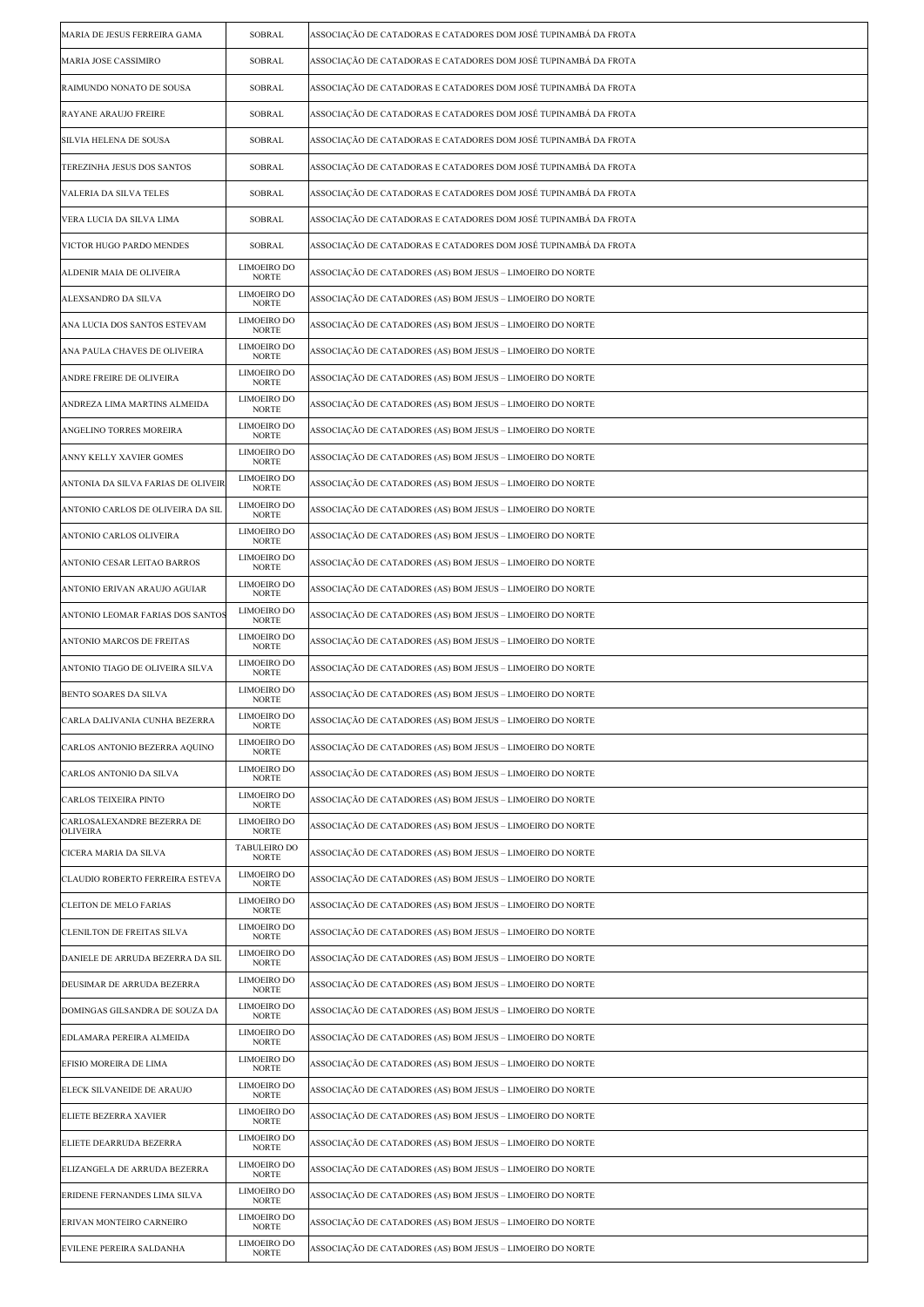| FABIANA LOURENÇO DA SILVA                    | <b>LIMOEIRO DO</b><br><b>NORTE</b> | ASSOCIAÇÃO DE CATADORES (AS) BOM JESUS - LIMOEIRO DO NORTE |
|----------------------------------------------|------------------------------------|------------------------------------------------------------|
| FRANCISCA ANTONIA DE ARRUDA BEZI             | <b>LIMOEIRO DO</b><br><b>NORTE</b> | ASSOCIAÇÃO DE CATADORES (AS) BOM JESUS – LIMOEIRO DO NORTE |
| FRANCISCA APARECIDA DE ARRUDA BE             | <b>LIMOEIRO DO</b><br><b>NORTE</b> | ASSOCIAÇÃO DE CATADORES (AS) BOM JESUS – LIMOEIRO DO NORTE |
| FRANCISCA ARRUDA BEZERRA                     | <b>LIMOEIRO DO</b><br><b>NORTE</b> | ASSOCIAÇÃO DE CATADORES (AS) BOM JESUS – LIMOEIRO DO NORTE |
| FRANCISCA ELIAS DE SOUZA                     | LIMOEIRO DO<br><b>NORTE</b>        | ASSOCIAÇÃO DE CATADORES (AS) BOM JESUS – LIMOEIRO DO NORTE |
| FRANCISCA ELIONEIDE AGUIAR BEZER             | LIMOEIRO DO<br><b>NORTE</b>        | ASSOCIAÇÃO DE CATADORES (AS) BOM JESUS – LIMOEIRO DO NORTE |
| FRANCISCA ERICA AGUIAR BEZERRA               | <b>LIMOEIRO DO</b><br><b>NORTE</b> | ASSOCIAÇÃO DE CATADORES (AS) BOM JESUS – LIMOEIRO DO NORTE |
| FRANCISCA ERISETE DE ABREU DIAS              | LIMOEIRO DO<br><b>NORTE</b>        | ASSOCIAÇÃO DE CATADORES (AS) BOM JESUS – LIMOEIRO DO NORTE |
| FRANCISCA FRANCIVALDA DOS<br>SANTOS ASSUNÇÃO | LIMOEIRO DO<br><b>NORTE</b>        | ASSOCIAÇÃO DE CATADORES (AS) BOM JESUS – LIMOEIRO DO NORTE |
| FRANCISCA FREIRE CHAVES LUZ                  | <b>LIMOEIRO DO</b><br><b>NORTE</b> | ASSOCIAÇÃO DE CATADORES (AS) BOM JESUS – LIMOEIRO DO NORTE |
| FRANCISCA GILDEANE DA SILVA<br>PINHEIRO      | LIMOEIRO DO<br><b>NORTE</b>        | ASSOCIAÇÃO DE CATADORES (AS) BOM JESUS – LIMOEIRO DO NORTE |
| FRANCISCA GISLENE BESERRA XAVIER             | LIMOEIRO DO<br><b>NORTE</b>        | ASSOCIAÇÃO DE CATADORES (AS) BOM JESUS – LIMOEIRO DO NORTE |
| FRANCISCA LUZIA ARRUDA BEZERRA A             | <b>LIMOEIRO DO</b><br><b>NORTE</b> | ASSOCIAÇÃO DE CATADORES (AS) BOM JESUS – LIMOEIRO DO NORTE |
| FRANCISCA NEURACIR DE AGUIAR                 | <b>LIMOEIRO DO</b><br><b>NORTE</b> | ASSOCIAÇÃO DE CATADORES (AS) BOM JESUS – LIMOEIRO DO NORTE |
| FRANCISCA REGIRENE BEZERRA DA SIL            | LIMOEIRO DO<br><b>NORTE</b>        | ASSOCIAÇÃO DE CATADORES (AS) BOM JESUS – LIMOEIRO DO NORTE |
| FRANCISCA REGIVANIA ARRUDA DA SI             | <b>LIMOEIRO DO</b><br><b>NORTE</b> | ASSOCIAÇÃO DE CATADORES (AS) BOM JESUS – LIMOEIRO DO NORTE |
| FRANCISCO ALBERTO GUIMARAES                  | LIMOEIRO DO<br><b>NORTE</b>        | ASSOCIAÇÃO DE CATADORES (AS) BOM JESUS – LIMOEIRO DO NORTE |
| FRANCISCO ANGELO REBOUÇAS                    | LIMOEIRO DO<br><b>NORTE</b>        | ASSOCIAÇÃO DE CATADORES (AS) BOM JESUS – LIMOEIRO DO NORTE |
| FRANCISCO ANTONIO ARRUDA BEZERR              | <b>LIMOEIRO DO</b><br><b>NORTE</b> | ASSOCIAÇÃO DE CATADORES (AS) BOM JESUS – LIMOEIRO DO NORTE |
| FRANCISCO BEZERRA FILHO                      | LIMOEIRO DO<br><b>NORTE</b>        | ASSOCIAÇÃO DE CATADORES (AS) BOM JESUS – LIMOEIRO DO NORTE |
| FRANCISCO CARLOS DE MELO                     | LIMOEIRO DO<br><b>NORTE</b>        | ASSOCIAÇÃO DE CATADORES (AS) BOM JESUS – LIMOEIRO DO NORTE |
| FRANCISCO DAS CHAGAS SILVA RIBEIR            | <b>LIMOEIRO DO</b><br><b>NORTE</b> | ASSOCIAÇÃO DE CATADORES (AS) BOM JESUS – LIMOEIRO DO NORTE |
| FRANCISCO DAS CHAGAS XAVIER                  | LIMOEIRO DO<br><b>NORTE</b>        | ASSOCIAÇÃO DE CATADORES (AS) BOM JESUS – LIMOEIRO DO NORTE |
| FRANCISCO DE ASSIS LIMA DE MOURA             | LIMOEIRO DO<br><b>NORTE</b>        | ASSOCIAÇÃO DE CATADORES (AS) BOM JESUS – LIMOEIRO DO NORTE |
| FRANCISCO DEUZILAIDE ROCHA LIMA              | <b>LIMOEIRO DO</b><br><b>NORTE</b> | ASSOCIAÇÃO DE CATADORES (AS) BOM JESUS – LIMOEIRO DO NORTE |
| FRANCISCO DIOMEDES DA SILVA                  | <b>LIMOEIRO DO</b><br><b>NORTE</b> | ASSOCIAÇÃO DE CATADORES (AS) BOM JESUS – LIMOEIRO DO NORTE |
| FRANCISCO ELIOMAR BRITO DE SOUSA             | LIMOEIRO DO<br>NORTE               | ASSOCIAÇÃO DE CATADORES (AS) BOM JESUS – LIMOEIRO DO NORTE |
| FRANCISCO FABIO DA SILVA                     | <b>LIMOEIRO DO</b><br><b>NORTE</b> | ASSOCIAÇÃO DE CATADORES (AS) BOM JESUS – LIMOEIRO DO NORTE |
| FRANCISCO GERMANO DA SILVA FARIA             | LIMOEIRO DO<br><b>NORTE</b>        | ASSOCIAÇÃO DE CATADORES (AS) BOM JESUS – LIMOEIRO DO NORTE |
| FRANCISCO HALISSON ERIK SILVA LIMA           | LIMOEIRO DO<br><b>NORTE</b>        | ASSOCIAÇÃO DE CATADORES (AS) BOM JESUS – LIMOEIRO DO NORTE |
| FRANCISCO JANIO CHAVES DE OLIVEIR            | <b>LIMOEIRO DO</b><br>NORTE        | ASSOCIAÇÃO DE CATADORES (AS) BOM JESUS – LIMOEIRO DO NORTE |
| FRANCISCO JOSE FEITOSA                       | LIMOEIRO DO<br><b>NORTE</b>        | ASSOCIAÇÃO DE CATADORES (AS) BOM JESUS – LIMOEIRO DO NORTE |
| FRANCISCO MIRIANDO DA CONCEICAO              | LIMOEIRO DO<br>NORTE               | ASSOCIAÇÃO DE CATADORES (AS) BOM JESUS – LIMOEIRO DO NORTE |
| FRANCISCO MOREIRA FILHO                      | <b>LIMOEIRO DO</b><br><b>NORTE</b> | ASSOCIAÇÃO DE CATADORES (AS) BOM JESUS – LIMOEIRO DO NORTE |
| FRANCISCO NOGUEIRA DE SANTIAGO               | LIMOEIRO DO<br><b>NORTE</b>        | ASSOCIAÇÃO DE CATADORES (AS) BOM JESUS – LIMOEIRO DO NORTE |
| FRANCISCO ROGACIANO AZAVEDO ESC              | LIMOEIRO DO<br><b>NORTE</b>        | ASSOCIAÇÃO DE CATADORES (AS) BOM JESUS – LIMOEIRO DO NORTE |
| FRANCISCO SILVA DOS SANTOS                   | <b>LIMOEIRO DO</b><br><b>NORTE</b> | ASSOCIAÇÃO DE CATADORES (AS) BOM JESUS – LIMOEIRO DO NORTE |
| FRANCISCO SILVERLANDIO DA SILVA              | LIMOEIRO DO<br><b>NORTE</b>        | ASSOCIAÇÃO DE CATADORES (AS) BOM JESUS – LIMOEIRO DO NORTE |
| FRANCIVALDO FERREIRA CHAVES                  | LIMOEIRO DO<br>NORTE               | ASSOCIAÇÃO DE CATADORES (AS) BOM JESUS – LIMOEIRO DO NORTE |
| GERSON DE SOUZA CARNEIRO                     | <b>LIMOEIRO DO</b><br><b>NORTE</b> | ASSOCIAÇÃO DE CATADORES (AS) BOM JESUS – LIMOEIRO DO NORTE |
| GERSON GAMA DE OLIVEIRA                      | LIMOEIRO DO<br><b>NORTE</b>        | ASSOCIAÇÃO DE CATADORES (AS) BOM JESUS – LIMOEIRO DO NORTE |
| HERCILIO NOBERTO DA SILVA                    | LIMOEIRO DO<br><b>NORTE</b>        | ASSOCIAÇÃO DE CATADORES (AS) BOM JESUS – LIMOEIRO DO NORTE |
| HERCILIO NOBERTO DA SILVA                    | LIMOEIRO DO<br><b>NORTE</b>        | ASSOCIAÇÃO DE CATADORES (AS) BOM JESUS – LIMOEIRO DO NORTE |
| IRAMAR ARRUDA BEZERRA                        | LIMOEIRO DO<br>NORTE               | ASSOCIAÇÃO DE CATADORES (AS) BOM JESUS – LIMOEIRO DO NORTE |
| IVANILDO GOMES DE OLIVEIRA                   | LIMOEIRO DO<br><b>NORTE</b>        | ASSOCIAÇÃO DE CATADORES (AS) BOM JESUS – LIMOEIRO DO NORTE |
| JAMILE DE MELO FARIAS                        | <b>LIMOEIRO DO</b><br><b>NORTE</b> | ASSOCIAÇÃO DE CATADORES (AS) BOM JESUS – LIMOEIRO DO NORTE |
| JEFFERSON ALEX DE OLIVEIRA                   | LIMOEIRO DO<br><b>NORTE</b>        | ASSOCIAÇÃO DE CATADORES (AS) BOM JESUS – LIMOEIRO DO NORTE |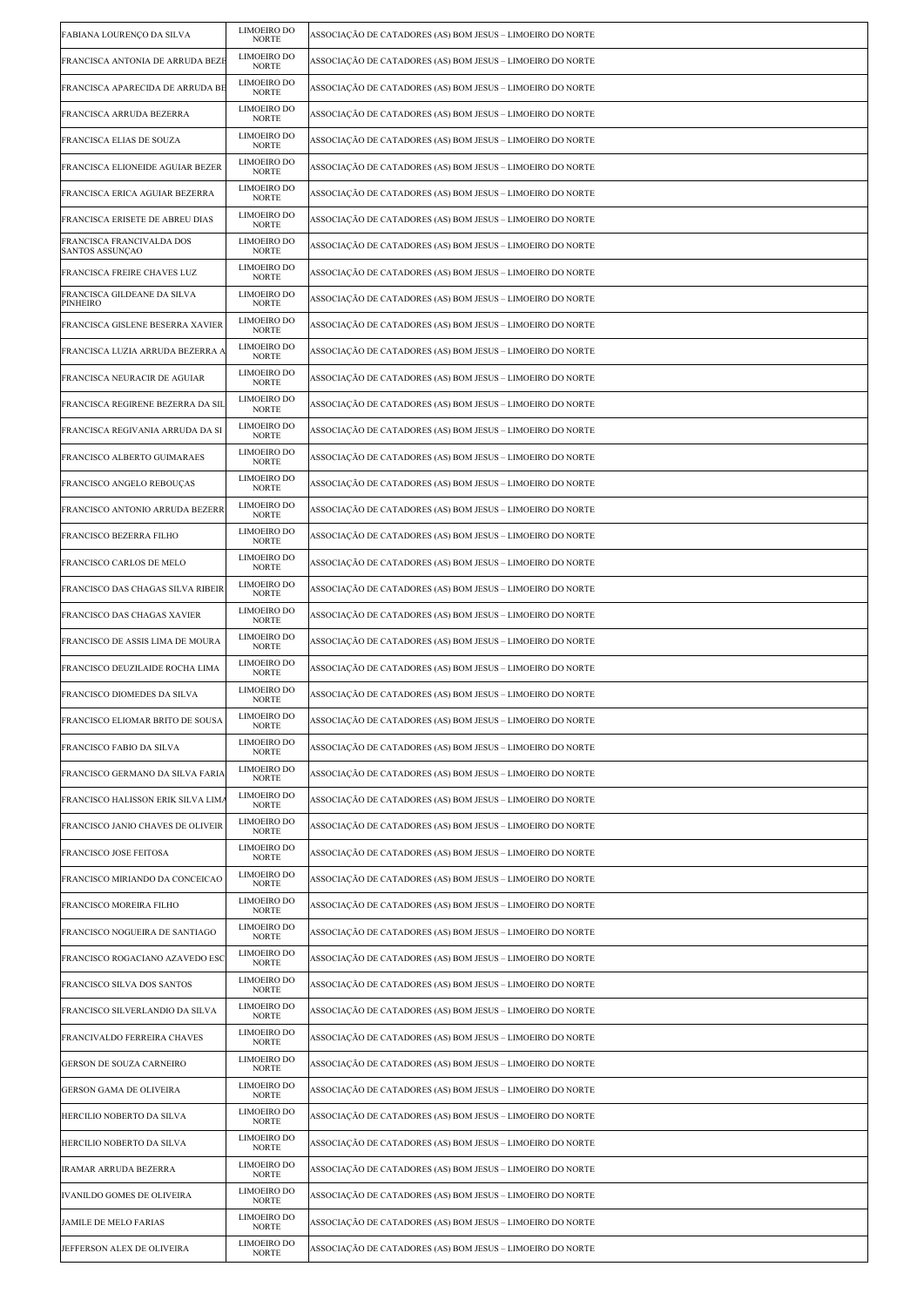| JOAO BATISTA DA COSTA                          | LIMOEIRO DO<br><b>NORTE</b>        | ASSOCIAÇÃO DE CATADORES (AS) BOM JESUS – LIMOEIRO DO NORTE |
|------------------------------------------------|------------------------------------|------------------------------------------------------------|
| JOAO DE DEUS DE ARAUJO                         | <b>LIMOEIRO DO</b><br><b>NORTE</b> | ASSOCIAÇÃO DE CATADORES (AS) BOM JESUS – LIMOEIRO DO NORTE |
| JOAO DE SOUSA SALDANHA                         | LIMOEIRO DO<br><b>NORTE</b>        | ASSOCIAÇÃO DE CATADORES (AS) BOM JESUS – LIMOEIRO DO NORTE |
| JOAO EUDES DE OLIVEIRA                         | LIMOEIRO DO<br><b>NORTE</b>        | ASSOCIAÇÃO DE CATADORES (AS) BOM JESUS – LIMOEIRO DO NORTE |
| <b>JOSE ARINILSON DA SILVA</b>                 | LIMOEIRO DO<br><b>NORTE</b>        | ASSOCIAÇÃO DE CATADORES (AS) BOM JESUS – LIMOEIRO DO NORTE |
| JOSE CARLOS DE LIMA                            | LIMOEIRO DO<br><b>NORTE</b>        | ASSOCIAÇÃO DE CATADORES (AS) BOM JESUS – LIMOEIRO DO NORTE |
| JOSE CARLOS MOREIRA LIMA                       | LIMOEIRO DO<br><b>NORTE</b>        | ASSOCIAÇÃO DE CATADORES (AS) BOM JESUS – LIMOEIRO DO NORTE |
| JOSE DE ANCHIETA SILVA                         | LIMOEIRO DO<br><b>NORTE</b>        | ASSOCIAÇÃO DE CATADORES (AS) BOM JESUS – LIMOEIRO DO NORTE |
| <b>JOSE DEMONTIEZ</b><br>MAIA                  | LIMOEIRO DO<br><b>NORTE</b>        | ASSOCIAÇÃO DE CATADORES (AS) BOM JESUS – LIMOEIRO DO NORTE |
| JOSE EVARISTO DA SILVA LIMA                    | <b>LIMOEIRO DO</b><br><b>NORTE</b> | ASSOCIAÇÃO DE CATADORES (AS) BOM JESUS – LIMOEIRO DO NORTE |
| JOSE FRANCISCO DA SILVA                        | LIMOEIRO DO<br><b>NORTE</b>        | ASSOCIAÇÃO DE CATADORES (AS) BOM JESUS – LIMOEIRO DO NORTE |
| JOSE HAMILTON LOPES DA SILVA                   | LIMOEIRO DO<br><b>NORTE</b>        | ASSOCIAÇÃO DE CATADORES (AS) BOM JESUS – LIMOEIRO DO NORTE |
| <b>JOSE HAROLDO DA SILVA</b>                   | LIMOEIRO DO<br><b>NORTE</b>        | ASSOCIAÇÃO DE CATADORES (AS) BOM JESUS – LIMOEIRO DO NORTE |
| JOSE HAROLDO DA SILVA JUNIOR                   | <b>LIMOEIRO DO</b><br><b>NORTE</b> | ASSOCIAÇÃO DE CATADORES (AS) BOM JESUS – LIMOEIRO DO NORTE |
| JOSE JUNIVALDO DA SILVA                        | LIMOEIRO DO<br><b>NORTE</b>        | ASSOCIAÇÃO DE CATADORES (AS) BOM JESUS – LIMOEIRO DO NORTE |
| JOSE MENEZES ROSENO                            | LIMOEIRO DO<br><b>NORTE</b>        | ASSOCIAÇÃO DE CATADORES (AS) BOM JESUS – LIMOEIRO DO NORTE |
| JOSE NETO DA SILVA                             | LIMOEIRO DO<br><b>NORTE</b>        | ASSOCIAÇÃO DE CATADORES (AS) BOM JESUS – LIMOEIRO DO NORTE |
| <b>JOSE RIBAMAR FARIAS</b>                     | LIMOEIRO DO<br><b>NORTE</b>        | ASSOCIAÇÃO DE CATADORES (AS) BOM JESUS – LIMOEIRO DO NORTE |
| JOSELECIA DA COSTA REINALDO                    | LIMOEIRO DO<br>NORTE               | ASSOCIAÇÃO DE CATADORES (AS) BOM JESUS – LIMOEIRO DO NORTE |
| JOSEMILDA DA SILVA MIRANDA                     | LIMOEIRO DO<br><b>NORTE</b>        | ASSOCIAÇÃO DE CATADORES (AS) BOM JESUS – LIMOEIRO DO NORTE |
| JOSENILDA LECIA DA COSTA REINALDO              | LIMOEIRO DO<br><b>NORTE</b>        | ASSOCIAÇÃO DE CATADORES (AS) BOM JESUS – LIMOEIRO DO NORTE |
| LAIRE ARAUJO MOREIRA                           | <b>LIMOEIRO DO</b><br><b>NORTE</b> | ASSOCIAÇÃO DE CATADORES (AS) BOM JESUS – LIMOEIRO DO NORTE |
| LEANDRO XAVIER DE FREITAS                      | LIMOEIRO DO<br><b>NORTE</b>        | ASSOCIAÇÃO DE CATADORES (AS) BOM JESUS – LIMOEIRO DO NORTE |
| LENILTON DA SILVA DOS SANTOS                   | LIMOEIRO DO<br><b>NORTE</b>        | ASSOCIAÇÃO DE CATADORES (AS) BOM JESUS – LIMOEIRO DO NORTE |
| LEONARDO PEREIRA DA SILVA                      | LIMOEIRO DO<br><b>NORTE</b>        | ASSOCIAÇÃO DE CATADORES (AS) BOM JESUS – LIMOEIRO DO NORTE |
| <b>LEONARDO XAVIER DE FREITAS</b>              | <b>LIMOEIRO DO</b><br><b>NORTE</b> | ASSOCIAÇÃO DE CATADORES (AS) BOM JESUS – LIMOEIRO DO NORTE |
| LUCAS BEZERRA XAVIER                           | LIMOEIRO DO<br>NORTE               | ASSOCIAÇÃO DE CATADORES (AS) BOM JESUS - LIMOEIRO DO NORTE |
| LUCIANA VICENTE DOS SANTOS XAVIE               | <b>LIMOEIRO DO</b><br><b>NORTE</b> | ASSOCIAÇÃO DE CATADORES (AS) BOM JESUS – LIMOEIRO DO NORTE |
| LUCIENE PEREIRA DA SILVA                       | LIMOEIRO DO<br><b>NORTE</b>        | ASSOCIAÇÃO DE CATADORES (AS) BOM JESUS – LIMOEIRO DO NORTE |
| LUCIO MAIA DE MOURA                            | LIMOEIRO DO<br><b>NORTE</b>        | ASSOCIAÇÃO DE CATADORES (AS) BOM JESUS – LIMOEIRO DO NORTE |
| LUCIVANIO DE SOUSA                             | LIMOEIRO DO<br>NORTE               | ASSOCIAÇÃO DE CATADORES (AS) BOM JESUS – LIMOEIRO DO NORTE |
| LUIS RAIMUNDO DE GOIS                          | LIMOEIRO DO<br><b>NORTE</b>        | ASSOCIAÇÃO DE CATADORES (AS) BOM JESUS – LIMOEIRO DO NORTE |
| LUIZ WESLEY DA SILVA                           | LIMOEIRO DO<br><b>NORTE</b>        | ASSOCIAÇÃO DE CATADORES (AS) BOM JESUS – LIMOEIRO DO NORTE |
| MAIZA CARLA PEREIRA DA COSTA                   | <b>LIMOEIRO DO</b><br><b>NORTE</b> | ASSOCIAÇÃO DE CATADORES (AS) BOM JESUS – LIMOEIRO DO NORTE |
| MARCELO ANTONIO SOARES LIMA                    | LIMOEIRO DO<br><b>NORTE</b>        | ASSOCIAÇÃO DE CATADORES (AS) BOM JESUS – LIMOEIRO DO NORTE |
| MARCIA DE SOUSA SILVA                          | LIMOEIRO DO<br><b>NORTE</b>        | ASSOCIAÇÃO DE CATADORES (AS) BOM JESUS – LIMOEIRO DO NORTE |
| MARGARIDA SANTIAGO DA SILVA                    | LIMOEIRO DO<br>NORTE               | ASSOCIAÇÃO DE CATADORES (AS) BOM JESUS – LIMOEIRO DO NORTE |
| MARIA CREUZA DA SILVA                          | LIMOEIRO DO<br>NORTE               | ASSOCIAÇÃO DE CATADORES (AS) BOM JESUS – LIMOEIRO DO NORTE |
| MARIA ALDA LIMA SILVA                          | LIMOEIRO DO<br><b>NORTE</b>        | ASSOCIAÇÃO DE CATADORES (AS) BOM JESUS – LIMOEIRO DO NORTE |
| MARIA ALDECLEIDE NOGUEIRA DOS<br><b>SANTOS</b> | <b>LIMOEIRO DO</b><br><b>NORTE</b> | ASSOCIAÇÃO DE CATADORES (AS) BOM JESUS – LIMOEIRO DO NORTE |
| MARIA APARECIDA XAVIER                         | LIMOEIRO DO<br><b>NORTE</b>        | ASSOCIAÇÃO DE CATADORES (AS) BOM JESUS – LIMOEIRO DO NORTE |
| MARIA CASTRO DE ANDRADE                        | LIMOEIRO DO<br><b>NORTE</b>        | ASSOCIAÇÃO DE CATADORES (AS) BOM JESUS – LIMOEIRO DO NORTE |
| MARIA DA CONSOLAÇÃO DE SOUSA OLI               | LIMOEIRO DO<br><b>NORTE</b>        | ASSOCIAÇÃO DE CATADORES (AS) BOM JESUS – LIMOEIRO DO NORTE |
| MARIA DAS NEVES RUBENS SALDANHA                | LIMOEIRO DO<br><b>NORTE</b>        | ASSOCIAÇÃO DE CATADORES (AS) BOM JESUS – LIMOEIRO DO NORTE |
| MARIA DE FATIMA DA SILVA COSTA                 | LIMOEIRO DO<br><b>NORTE</b>        | ASSOCIAÇÃO DE CATADORES (AS) BOM JESUS – LIMOEIRO DO NORTE |
| MARIA DE FATIMA DE OLIVEIRA DA CO              | <b>LIMOEIRO DO</b><br><b>NORTE</b> | ASSOCIAÇÃO DE CATADORES (AS) BOM JESUS – LIMOEIRO DO NORTE |
| MARIA DE FATIMA SOUSA VIEIRA                   | LIMOEIRO DO<br><b>NORTE</b>        | ASSOCIAÇÃO DE CATADORES (AS) BOM JESUS – LIMOEIRO DO NORTE |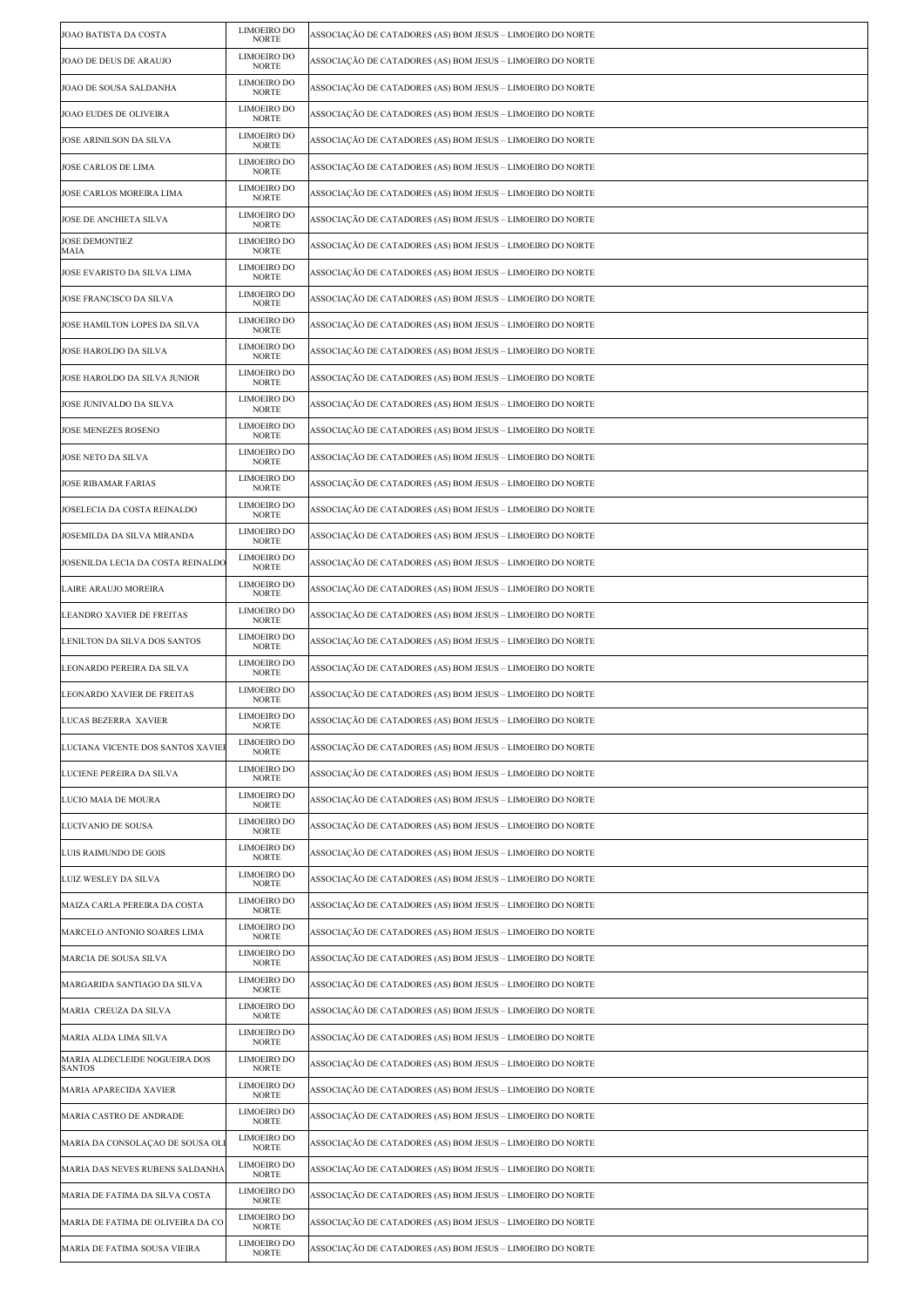| MARIA DEUZIRENE DE LIMA GAMA      | LIMOEIRO DO<br><b>NORTE</b>        | ASSOCIAÇÃO DE CATADORES (AS) BOM JESUS – LIMOEIRO DO NORTE |
|-----------------------------------|------------------------------------|------------------------------------------------------------|
| MARIA DO SOCORRO FERNANDES LIMA   | LIMOEIRO DO<br><b>NORTE</b>        | ASSOCIAÇÃO DE CATADORES (AS) BOM JESUS – LIMOEIRO DO NORTE |
| MARIA FARIAS DA SILVA             | LIMOEIRO DO<br><b>NORTE</b>        | ASSOCIAÇÃO DE CATADORES (AS) BOM JESUS – LIMOEIRO DO NORTE |
| MARIA IRINETE MORAES MARINHO      | LIMOEIRO DO<br><b>NORTE</b>        | ASSOCIAÇÃO DE CATADORES (AS) BOM JESUS – LIMOEIRO DO NORTE |
| MARIA IVONETE DOS SANTOS ASSUNÇA  | LIMOEIRO DO<br><b>NORTE</b>        | ASSOCIAÇÃO DE CATADORES (AS) BOM JESUS – LIMOEIRO DO NORTE |
| MARIA JOSE DIAS DE OLIVEIRA SILVA | LIMOEIRO DO<br><b>NORTE</b>        | ASSOCIAÇÃO DE CATADORES (AS) BOM JESUS – LIMOEIRO DO NORTE |
| MARIA LUCIA PEREIRA               | LIMOEIRO DO<br><b>NORTE</b>        | ASSOCIAÇÃO DE CATADORES (AS) BOM JESUS – LIMOEIRO DO NORTE |
| MARIA LUCIMAR DE MELO             | LIMOEIRO DO<br>NORTE               | ASSOCIAÇÃO DE CATADORES (AS) BOM JESUS – LIMOEIRO DO NORTE |
| MARIA NEIDE ALVES PEREIRA COSTA   | <b>LIMOEIRO DO</b><br><b>NORTE</b> | ASSOCIAÇÃO DE CATADORES (AS) BOM JESUS – LIMOEIRO DO NORTE |
| MARIA RUBENS SALDANHA BEZERRA     | LIMOEIRO DO<br><b>NORTE</b>        | ASSOCIAÇÃO DE CATADORES (AS) BOM JESUS – LIMOEIRO DO NORTE |
| MARIA VANDIRA DE OLIVEIRA SILVA   | LIMOEIRO DO<br><b>NORTE</b>        | ASSOCIAÇÃO DE CATADORES (AS) BOM JESUS – LIMOEIRO DO NORTE |
| <b>MARINES DE MELO</b>            | LIMOEIRO DO<br><b>NORTE</b>        | ASSOCIAÇÃO DE CATADORES (AS) BOM JESUS – LIMOEIRO DO NORTE |
| MILIANE OLIVEIRA FERREIRA LIMA    | LIMOEIRO DO<br><b>NORTE</b>        | ASSOCIAÇÃO DE CATADORES (AS) BOM JESUS – LIMOEIRO DO NORTE |
| NILSON MAIA MALVEIRA              | LIMOEIRO DO<br><b>NORTE</b>        | ASSOCIAÇÃO DE CATADORES (AS) BOM JESUS – LIMOEIRO DO NORTE |
| PEDRO CHAVES DIAS                 | LIMOEIRO DO<br><b>NORTE</b>        | ASSOCIAÇÃO DE CATADORES (AS) BOM JESUS – LIMOEIRO DO NORTE |
| PEDRO CHAVES DIAS                 | LIMOEIRO DO<br><b>NORTE</b>        | ASSOCIAÇÃO DE CATADORES (AS) BOM JESUS – LIMOEIRO DO NORTE |
| RAIMUNDA ALVES ARRUDA BEZERRA     | LIMOEIRO DO<br><b>NORTE</b>        | ASSOCIAÇÃO DE CATADORES (AS) BOM JESUS – LIMOEIRO DO NORTE |
| RAIMUNDO LOPES DE FREITAS         | LIMOEIRO DO<br><b>NORTE</b>        | ASSOCIAÇÃO DE CATADORES (AS) BOM JESUS – LIMOEIRO DO NORTE |
| RAIMUNDO NONATO DE OLIVEIRA       | LIMOEIRO DO<br><b>NORTE</b>        | ASSOCIAÇÃO DE CATADORES (AS) BOM JESUS – LIMOEIRO DO NORTE |
| RAIMUNDO NONATO GONÇALVES         | <b>LIMOEIRO DO</b><br><b>NORTE</b> | ASSOCIAÇÃO DE CATADORES (AS) BOM JESUS – LIMOEIRO DO NORTE |
| RAIMUNDO NONATO NEVES             | LIMOEIRO DO<br><b>NORTE</b>        | ASSOCIAÇÃO DE CATADORES (AS) BOM JESUS – LIMOEIRO DO NORTE |
| RAIMUNDO REGINALDO DA SILVA       | LIMOEIRO DO<br><b>NORTE</b>        | ASSOCIAÇÃO DE CATADORES (AS) BOM JESUS – LIMOEIRO DO NORTE |
| REGINALDO DOS SANTOS ASSUNÇÃO     | LIMOEIRO DO<br><b>NORTE</b>        | ASSOCIAÇÃO DE CATADORES (AS) BOM JESUS – LIMOEIRO DO NORTE |
| REGINALDO PEREIRA LIMA            | LIMOEIRO DO<br><b>NORTE</b>        | ASSOCIAÇÃO DE CATADORES (AS) BOM JESUS – LIMOEIRO DO NORTE |
| RITA DE CASSIA OLIVEIRA DE MOURA  | LIMOEIRO DO<br><b>NORTE</b>        | ASSOCIAÇÃO DE CATADORES (AS) BOM JESUS – LIMOEIRO DO NORTE |
| RIZETE FERREIRA DA SILVA          | <b>LIMOEIRO DO</b><br><b>NORTE</b> | ASSOCIAÇÃO DE CATADORES (AS) BOM JESUS – LIMOEIRO DO NORTE |
| ROBERTO AVARISTO DE LIMA MELO     | LIMOEIRO DO<br>NORTE               | ASSOCIAÇÃO DE CATADORES (AS) BOM JESUS - LIMOEIRO DO NORTE |
| ROSEANE ALVES DE SOUSA            | <b>LIMOEIRO DO</b><br><b>NORTE</b> | ASSOCIAÇÃO DE CATADORES (AS) BOM JESUS – LIMOEIRO DO NORTE |
| ROSIVANIA DE FREITAS MAIA         | LIMOEIRO DO<br><b>NORTE</b>        | ASSOCIAÇÃO DE CATADORES (AS) BOM JESUS – LIMOEIRO DO NORTE |
| ROSIVANIA LOPE S DE LIMA          | LIMOEIRO DO<br><b>NORTE</b>        | ASSOCIAÇÃO DE CATADORES (AS) BOM JESUS – LIMOEIRO DO NORTE |
| VALCI DA COSTA SALDANHA           | LIMOEIRO DO<br><b>NORTE</b>        | ASSOCIAÇÃO DE CATADORES (AS) BOM JESUS – LIMOEIRO DO NORTE |
| VALDEMAR DE CASTRO MOURA          | <b>LIMOEIRO DO</b><br>NORTE        | ASSOCIAÇÃO DE CATADORES (AS) BOM JESUS – LIMOEIRO DO NORTE |
| VALDIVINA DIAS DE OLIVEIRA        | LIMOEIRO DO<br><b>NORTE</b>        | ASSOCIAÇÃO DE CATADORES (AS) BOM JESUS – LIMOEIRO DO NORTE |
| VENCESLAU MARCOS XAVIER           | LIMOEIRO DO<br><b>NORTE</b>        | ASSOCIAÇÃO DE CATADORES (AS) BOM JESUS – LIMOEIRO DO NORTE |
| VILMAR ASSUNÇAO                   | LIMOEIRO DO<br><b>NORTE</b>        | ASSOCIAÇÃO DE CATADORES (AS) BOM JESUS – LIMOEIRO DO NORTE |
| WEDSON LIMA MEDEIROS              | LIMOEIRO DO<br><b>NORTE</b>        | ASSOCIAÇÃO DE CATADORES (AS) BOM JESUS – LIMOEIRO DO NORTE |
| <b>ZILMA JESUINA LOPES</b>        | LIMOEIRO DO<br><b>NORTE</b>        | ASSOCIAÇÃO DE CATADORES (AS) BOM JESUS – LIMOEIRO DO NORTE |
| ZILMAR SENHORINHA DA COSTA        | LIMOEIRO DO<br>NORTE               | ASSOCIAÇÃO DE CATADORES (AS) BOM JESUS – LIMOEIRO DO NORTE |
| ANDERSON SANTOS DA COSTA          | SOBRAL                             | ASSOCIACAO DE CATADORES A CATADORAS DO BAIRRO DOM JOSE     |
| ANGELINA MARIA SILVA              | SOBRAL                             | ASSOCIACAO DE CATADORES A CATADORAS DO BAIRRO DOM JOSE     |
| ANTONIO CICERO FERNANDES          | SOBRAL                             | ASSOCIACAO DE CATADORES A CATADORAS DO BAIRRO DOM JOSE     |
| ANTONIO EVERALDO DA SILVA JUNIOR  | SOBRAL                             | ASSOCIACAO DE CATADORES A CATADORAS DO BAIRRO DOM JOSE     |
| ARISTIDES APOLINARIO QUINTO       | SOBRAL                             | ASSOCIACAO DE CATADORES A CATADORAS DO BAIRRO DOM JOSE     |
| <b>BENEDITA MARIA DOS SANTOS</b>  | SOBRAL                             | ASSOCIACAO DE CATADORES A CATADORAS DO BAIRRO DOM JOSE     |
| CARLOS EDUARDO SILVA BEZERRA      | SOBRAL                             | ASSOCIACAO DE CATADORES A CATADORAS DO BAIRRO DOM JOSE     |
| CLAUDEVANIO DE QUEIROZ SIEBRA     | SOBRAL                             | ASSOCIACAO DE CATADORES A CATADORAS DO BAIRRO DOM JOSE     |
| <b>COSMO DE SOUSA ALVES</b>       | SOBRAL                             | ASSOCIACAO DE CATADORES A CATADORAS DO BAIRRO DOM JOSE     |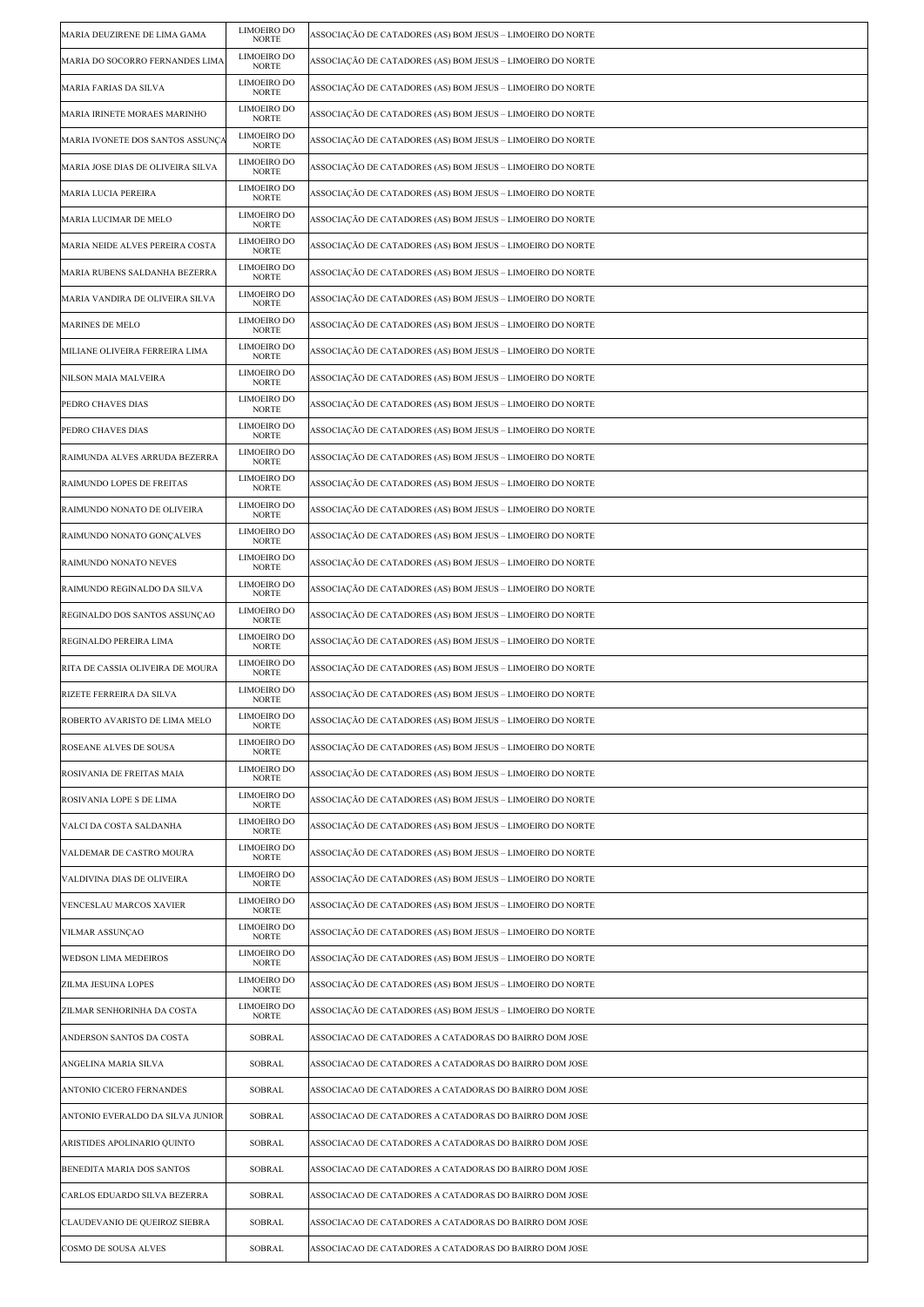| DANIEL SOUZA DA SILVA             | <b>SOBRAL</b> | ASSOCIACAO DE CATADORES A CATADORAS DO BAIRRO DOM JOSE |
|-----------------------------------|---------------|--------------------------------------------------------|
| DINMIRENDAS FERREIRA DE SOUSA     | SOBRAL        | ASSOCIACAO DE CATADORES A CATADORAS DO BAIRRO DOM JOSE |
| EDIVAR BENTO DOS SANTOS           | SOBRAL        | ASSOCIACAO DE CATADORES A CATADORAS DO BAIRRO DOM JOSE |
| ESTEVAM DE MESQUITA MENEZES       | SOBRAL        | ASSOCIACAO DE CATADORES A CATADORAS DO BAIRRO DOM JOSE |
| EVELISON MENDES DO NASCIMENTO     | SOBRAL        | ASSOCIACAO DE CATADORES A CATADORAS DO BAIRRO DOM JOSE |
| FRANCISCA FRANCINE SILVA          | SOBRAL        | ASSOCIACAO DE CATADORES A CATADORAS DO BAIRRO DOM JOSE |
| FRANCISCA GLEICIANE MENDES FERRE  | SOBRAL        | ASSOCIACAO DE CATADORES A CATADORAS DO BAIRRO DOM JOSE |
| FRANCISCO AQUINO DE SOUSA APOLIN  | SOBRAL        | ASSOCIACAO DE CATADORES A CATADORAS DO BAIRRO DOM JOSE |
| FRANCISCO CELIO ALVES DE SOUSA    | SOBRAL        | ASSOCIACAO DE CATADORES A CATADORAS DO BAIRRO DOM JOSE |
| FRANCISCO FERREIRA MORAIS         | SOBRAL        | ASSOCIACAO DE CATADORES A CATADORAS DO BAIRRO DOM JOSE |
| FRANCISCO HERCULES SILVA PAIVA    | SOBRAL        | ASSOCIACAO DE CATADORES A CATADORAS DO BAIRRO DOM JOSE |
| FRANCISCO JONAS ROCHA FERNANDES   | SOBRAL        | ASSOCIACAO DE CATADORES A CATADORAS DO BAIRRO DOM JOSE |
| FRANCISCO KENNEDY DE FRANCA BRIT  | SOBRAL        | ASSOCIACAO DE CATADORES A CATADORAS DO BAIRRO DOM JOSE |
| FRANCISCO MILTON DA ROCHA         | SOBRAL        | ASSOCIACAO DE CATADORES A CATADORAS DO BAIRRO DOM JOSE |
| FRANCISCO NAEL DA CONCEICAO DE S  | SOBRAL        | ASSOCIACAO DE CATADORES A CATADORAS DO BAIRRO DOM JOSE |
| FRANCISCO ODECIO DE MORAIS FILHO  | SOBRAL        | ASSOCIACAO DE CATADORES A CATADORAS DO BAIRRO DOM JOSE |
| FRANCISCO WELLINGTON PEREIRA DO   | SOBRAL        | ASSOCIACAO DE CATADORES A CATADORAS DO BAIRRO DOM JOSE |
| FRANCISCO WIRLE DA SILVA NASCIME  | SOBRAL        | ASSOCIACAO DE CATADORES A CATADORAS DO BAIRRO DOM JOSE |
| GERARDA CANDIDA FERREIRA          | SOBRAL        | ASSOCIACAO DE CATADORES A CATADORAS DO BAIRRO DOM JOSE |
| GILIARD TEODOSIO DO NASCIMENTO    | SOBRAL        | ASSOCIACAO DE CATADORES A CATADORAS DO BAIRRO DOM JOSE |
| <b>GILSON FELIPE</b>              | SOBRAL        | ASSOCIACAO DE CATADORES A CATADORAS DO BAIRRO DOM JOSE |
| <b>GLEICIANE FARIAS BASTOS</b>    | SOBRAL        | ASSOCIACAO DE CATADORES A CATADORAS DO BAIRRO DOM JOSE |
| <b>GUSTAVO PIRES GOMES</b>        | SOBRAL        | ASSOCIACAO DE CATADORES A CATADORAS DO BAIRRO DOM JOSE |
| IGOR DE SOUSA OLIVEIRA            | SOBRAL        | ASSOCIACAO DE CATADORES A CATADORAS DO BAIRRO DOM JOSE |
| IVANILDO LOURENCO DO NASCIMENTO   | SOBRAL        | ASSOCIACAO DE CATADORES A CATADORAS DO BAIRRO DOM JOSE |
| JOAO PAULO PEREIRA DIAS           | SOBRAL        | ASSOCIACAO DE CATADORES A CATADORAS DO BAIRRO DOM JOSE |
| JOELTON DE SOUSA FERREIRA         | SOBRAL        | ASSOCIACAO DE CATADORES A CATADORAS DO BAIRRO DOM JOSE |
| JOHN WILLIS BARBOSA DA PAZ        | SOBRAL        | ASSOCIACAO DE CATADORES A CATADORAS DO BAIRRO DOM JOSE |
| JOSE CARLOS MESQUITA SILVA        | SOBRAL        | ASSOCIACAO DE CATADORES A CATADORAS DO BAIRRO DOM JOSE |
| JOSE FRANCISCO DA SLVA            | SOBRAL        | ASSOCIACAO DE CATADORES A CATADORAS DO BAIRRO DOM JOSE |
| JOSE WALLISSON BRUNO DA SILVA     | SOBRAL        | ASSOCIACAO DE CATADORES A CATADORAS DO BAIRRO DOM JOSE |
| JOSE WILTON LIMA RODRIGUES        | SOBRAL        | ASSOCIACAO DE CATADORES A CATADORAS DO BAIRRO DOM JOSE |
| JOSIVAN SILVINO PINTO             | SOBRAL        | ASSOCIACAO DE CATADORES A CATADORAS DO BAIRRO DOM JOSE |
| LUCAS DE SOUSA SILVA              | SOBRAL        | ASSOCIACAO DE CATADORES A CATADORAS DO BAIRRO DOM JOSE |
| LUIZ GUSTAVO PAULO DA SILVA       | SOBRAL        | ASSOCIACAO DE CATADORES A CATADORAS DO BAIRRO DOM JOSE |
| MARIA AURILENE DE SOUSA           | SOBRAL        | ASSOCIACAO DE CATADORES A CATADORAS DO BAIRRO DOM JOSE |
| MARIA DA CONCEICAO FURTADO SOUZ   | SOBRAL        | ASSOCIACAO DE CATADORES A CATADORAS DO BAIRRO DOM JOSE |
| MARIA DAS DORES DE SOUSA          | SOBRAL        | ASSOCIACAO DE CATADORES A CATADORAS DO BAIRRO DOM JOSE |
| MARIA FRANCINEUDA DE JESUS PEREIR | SOBRAL        | ASSOCIACAO DE CATADORES A CATADORAS DO BAIRRO DOM JOSE |
| MARIA ISABEL TELES DA SILVA       | SOBRAL        | ASSOCIACAO DE CATADORES A CATADORAS DO BAIRRO DOM JOSE |
| MARIA LUCILANE GOMES DO NASCIME   | SOBRAL        | ASSOCIACAO DE CATADORES A CATADORAS DO BAIRRO DOM JOSE |
| MARIA MATIAS DA SILVA             | SOBRAL        | ASSOCIACAO DE CATADORES A CATADORAS DO BAIRRO DOM JOSE |
| MARIA ROSIMAR DE PAULA PINTO      | SOBRAL        | ASSOCIACAO DE CATADORES A CATADORAS DO BAIRRO DOM JOSE |
| MARIA SOLANGE DA SILVA LIMA       | SOBRAL        | ASSOCIACAO DE CATADORES A CATADORAS DO BAIRRO DOM JOSE |
| RAIMUNDO MELQUIADES BALTAZAR JU   | SOBRAL        | ASSOCIACAO DE CATADORES A CATADORAS DO BAIRRO DOM JOSE |
| RODRIGO MALHEIROS DO NASCIMENTO   | SOBRAL        | ASSOCIACAO DE CATADORES A CATADORAS DO BAIRRO DOM JOSE |
| SAMIA GOMES DA SILVA              | SOBRAL        | ASSOCIACAO DE CATADORES A CATADORAS DO BAIRRO DOM JOSE |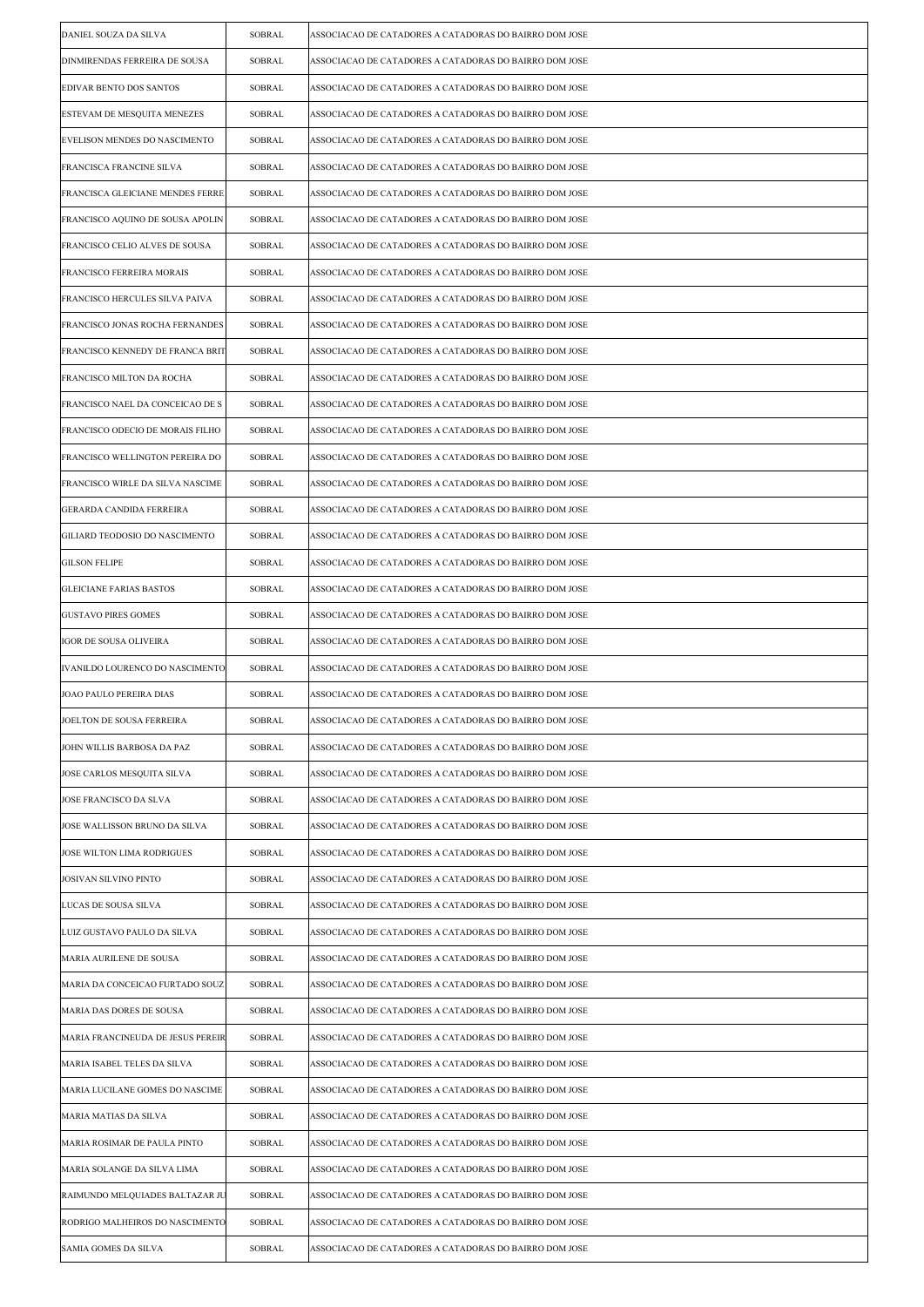| SOCORRO DA SILVA SOUSA                          | SOBRAL           | ASSOCIACAO DE CATADORES A CATADORAS DO BAIRRO DOM JOSE                 |
|-------------------------------------------------|------------------|------------------------------------------------------------------------|
| VANDA MARIA PRUDENCO ARAGAO                     | <b>SOBRAL</b>    | ASSOCIACAO DE CATADORES A CATADORAS DO BAIRRO DOM JOSE                 |
| VICENTE DE PAULO XAVIER TOMAZ                   | SOBRAL           | ASSOCIACAO DE CATADORES A CATADORAS DO BAIRRO DOM JOSE                 |
| ANTONIA ALEXANDRE DA SILVA                      | ALTANEIRA        | ASSOCIACAO DE CATADORES DE MATERIAIS RECICLAVEIS DE ALTANEIRA - ACAMRA |
| ANTONIA MARIA DO NASCIMENTO<br><b>CORREIA</b>   | <b>ALTANEIRA</b> | ASSOCIACAO DE CATADORES DE MATERIAIS RECICLAVEIS DE ALTANEIRA - ACAMRA |
| ANTONIO DOUGLAS ROSENDO                         | <b>ALTANEIRA</b> | ASSOCIACAO DE CATADORES DE MATERIAIS RECICLAVEIS DE ALTANEIRA - ACAMRA |
| ANTONIO PAULO DA SILVA                          | <b>ALTANEIRA</b> | ASSOCIACAO DE CATADORES DE MATERIAIS RECICLAVEIS DE ALTANEIRA - ACAMRA |
| CICERA BARBOSA DE ALENCAR LIMA                  | <b>ALTANEIRA</b> | ASSOCIACAO DE CATADORES DE MATERIAIS RECICLAVEIS DE ALTANEIRA - ACAMRA |
| CICERA MARIA DO CARMO<br>NASCIMENTO CORREIA     | <b>ALTANEIRA</b> | ASSOCIACAO DE CATADORES DE MATERIAIS RECICLAVEIS DE ALTANEIRA - ACAMRA |
| CICERO FILLIPE ALVES DA SILVA                   | ALTANEIRA        | ASSOCIACAO DE CATADORES DE MATERIAIS RECICLAVEIS DE ALTANEIRA - ACAMRA |
| COSMO ALVES CORREIA DO<br><b>NASCIMENTO</b>     | <b>ALTANEIRA</b> | ASSOCIACAO DE CATADORES DE MATERIAIS RECICLAVEIS DE ALTANEIRA - ACAMRA |
| DANIEL VICENTE RODRIGUES                        | <b>ALTANEIRA</b> | ASSOCIACAO DE CATADORES DE MATERIAIS RECICLAVEIS DE ALTANEIRA - ACAMRA |
| EDSON AMARANTE ALVES                            | <b>ALTANEIRA</b> | ASSOCIACAO DE CATADORES DE MATERIAIS RECICLAVEIS DE ALTANEIRA - ACAMRA |
| FRANCISCA ALEXANDRE DA SILVA                    | <b>ALTANEIRA</b> | ASSOCIACAO DE CATADORES DE MATERIAIS RECICLAVEIS DE ALTANEIRA - ACAMRA |
| FRANCISCO PEREIRA DE OLIVEIRA                   | <b>ALTANEIRA</b> | ASSOCIACAO DE CATADORES DE MATERIAIS RECICLAVEIS DE ALTANEIRA - ACAMRA |
| FRANCISCO TIAGO FELINTO RAFAEL                  | ALTANEIRA        | ASSOCIACAO DE CATADORES DE MATERIAIS RECICLAVEIS DE ALTANEIRA - ACAMRA |
| <b>GECILDO PAULO DA SILVA</b>                   | <b>ALTANEIRA</b> | ASSOCIACAO DE CATADORES DE MATERIAIS RECICLAVEIS DE ALTANEIRA - ACAMRA |
| IVANILDA PEREIRA DE OLIVEIRA<br>SILVA           | ALTANEIRA        | ASSOCIACAO DE CATADORES DE MATERIAIS RECICLAVEIS DE ALTANEIRA - ACAMRA |
| JOAO ALBINO NETO                                | <b>ALTANEIRA</b> | ASSOCIACAO DE CATADORES DE MATERIAIS RECICLAVEIS DE ALTANEIRA - ACAMRA |
| JOAO RAIMUNDO FILHO                             | <b>ALTANEIRA</b> | ASSOCIACAO DE CATADORES DE MATERIAIS RECICLAVEIS DE ALTANEIRA - ACAMRA |
| JOSE ARAUJO DA SILVA                            | <b>ALTANEIRA</b> | ASSOCIACAO DE CATADORES DE MATERIAIS RECICLAVEIS DE ALTANEIRA - ACAMRA |
| LUCIANA FERNANDES DOS ANJOS                     | <b>ALTANEIRA</b> | ASSOCIACAO DE CATADORES DE MATERIAIS RECICLAVEIS DE ALTANEIRA - ACAMRA |
| LUIZ BRAZ DE SOUZA                              | <b>ALTANEIRA</b> | ASSOCIACAO DE CATADORES DE MATERIAIS RECICLAVEIS DE ALTANEIRA - ACAMRA |
| MARIA HELENA DOS ANJOS DE SOUZA                 | <b>ALTANEIRA</b> | ASSOCIACAO DE CATADORES DE MATERIAIS RECICLAVEIS DE ALTANEIRA - ACAMRA |
| MARIA LUCIA DA SILVA ANDRADE                    | <b>ALTANEIRA</b> | ASSOCIACAO DE CATADORES DE MATERIAIS RECICLAVEIS DE ALTANEIRA - ACAMRA |
| PAULO SERGIO FERNANDES FEITOSA                  | <b>ALTANEIRA</b> | ASSOCIACAO DE CATADORES DE MATERIAIS RECICLAVEIS DE ALTANEIRA - ACAMRA |
| VALDELICE FERREIRA DE MORAIS                    | ALTANEIRA        | ASSOCIACAO DE CATADORES DE MATERIAIS RECICLAVEIS DE ALTANEIRA - ACAMRA |
| ADONIAS OLIVEIRA DA SILVA                       | CAMOCIM          | ASSOCIACAO DE CATADORES DE MATERIAIS RECICLAVEIS DE CAMOCIM - ACAMARC  |
| ADRIANA MARIA DOS SANTOS LIMA                   | CAMOCIM          | ASSOCIACAO DE CATADORES DE MATERIAIS RECICLAVEIS DE CAMOCIM - ACAMARC  |
| ADRIANO DA ROCHA DE OLIVEIRA                    | CAMOCIM          | ASSOCIACAO DE CATADORES DE MATERIAIS RECICLAVEIS DE CAMOCIM - ACAMARC  |
| ANA KELY SIQUEIRA CARVALHO                      | CAMOCIM          | ASSOCIACAO DE CATADORES DE MATERIAIS RECICLAVEIS DE CAMOCIM - ACAMARC  |
| ANTONIA FAUSTINO DE CARVALHO                    | CAMOCIM          | ASSOCIACAO DE CATADORES DE MATERIAIS RECICLAVEIS DE CAMOCIM - ACAMARC  |
| ANTONIA MARIA SANTOS DO<br>NASCIMENTO           | CAMOCIM          | ASSOCIACAO DE CATADORES DE MATERIAIS RECICLAVEIS DE CAMOCIM - ACAMARC  |
| ANTONIA SABINO DOS SANTOS                       | CAMOCIM          | ASSOCIACAO DE CATADORES DE MATERIAIS RECICLAVEIS DE CAMOCIM - ACAMARC  |
| ANTONIO DHEYSON NASCIMENTO DOS<br><b>SANTOS</b> | CAMOCIM          | ASSOCIACAO DE CATADORES DE MATERIAIS RECICLAVEIS DE CAMOCIM - ACAMARC  |
| ANTONIO FRANCISCO DA COSTA DOS<br><b>SANTOS</b> | CAMOCIM          | ASSOCIACAO DE CATADORES DE MATERIAIS RECICLAVEIS DE CAMOCIM - ACAMARC  |
| ANTONIO FRANCISCO DO CARMO                      | CAMOCIM          | ASSOCIACAO DE CATADORES DE MATERIAIS RECICLAVEIS DE CAMOCIM - ACAMARC  |
| ANTONIO GRIGORIO CELESTINO<br>SAMPAIO           | CAMOCIM          | ASSOCIACAO DE CATADORES DE MATERIAIS RECICLAVEIS DE CAMOCIM - ACAMARC  |
| ANTONIO JOSIVAN DE SOUZA<br>MARIANO             | CAMOCIM          | ASSOCIACAO DE CATADORES DE MATERIAIS RECICLAVEIS DE CAMOCIM - ACAMARC  |
| ANTONIO ROCHA DE MOURA                          | CAMOCIM          | ASSOCIACAO DE CATADORES DE MATERIAIS RECICLAVEIS DE CAMOCIM - ACAMARC  |
| ANTONIO SAVIO AGUIAR SILVA                      | CAMOCIM          | ASSOCIACAO DE CATADORES DE MATERIAIS RECICLAVEIS DE CAMOCIM - ACAMARC  |
| BENEDITO ANGELO DA SILVA                        | CAMOCIM          | ASSOCIACAO DE CATADORES DE MATERIAIS RECICLAVEIS DE CAMOCIM - ACAMARC  |
| BENEDITO ANTONIO SILVA DE<br>VASCONCELOS        | CAMOCIM          | ASSOCIACAO DE CATADORES DE MATERIAIS RECICLAVEIS DE CAMOCIM - ACAMARC  |
| CLEILSON DOS SANTOS SOUSA                       | CAMOCIM          | ASSOCIACAO DE CATADORES DE MATERIAIS RECICLAVEIS DE CAMOCIM - ACAMARC  |
| CLEILSON FAUSTINO BELARMINO                     | CAMOCIM          | ASSOCIACAO DE CATADORES DE MATERIAIS RECICLAVEIS DE CAMOCIM - ACAMARC  |
| CLEUDO ALTINO DE SOUSA                          | CAMOCIM          | ASSOCIACAO DE CATADORES DE MATERIAIS RECICLAVEIS DE CAMOCIM - ACAMARC  |
| <b>CLEUTON SOUZA FERREIRA</b>                   | CAMOCIM          | ASSOCIACAO DE CATADORES DE MATERIAIS RECICLAVEIS DE CAMOCIM - ACAMARC  |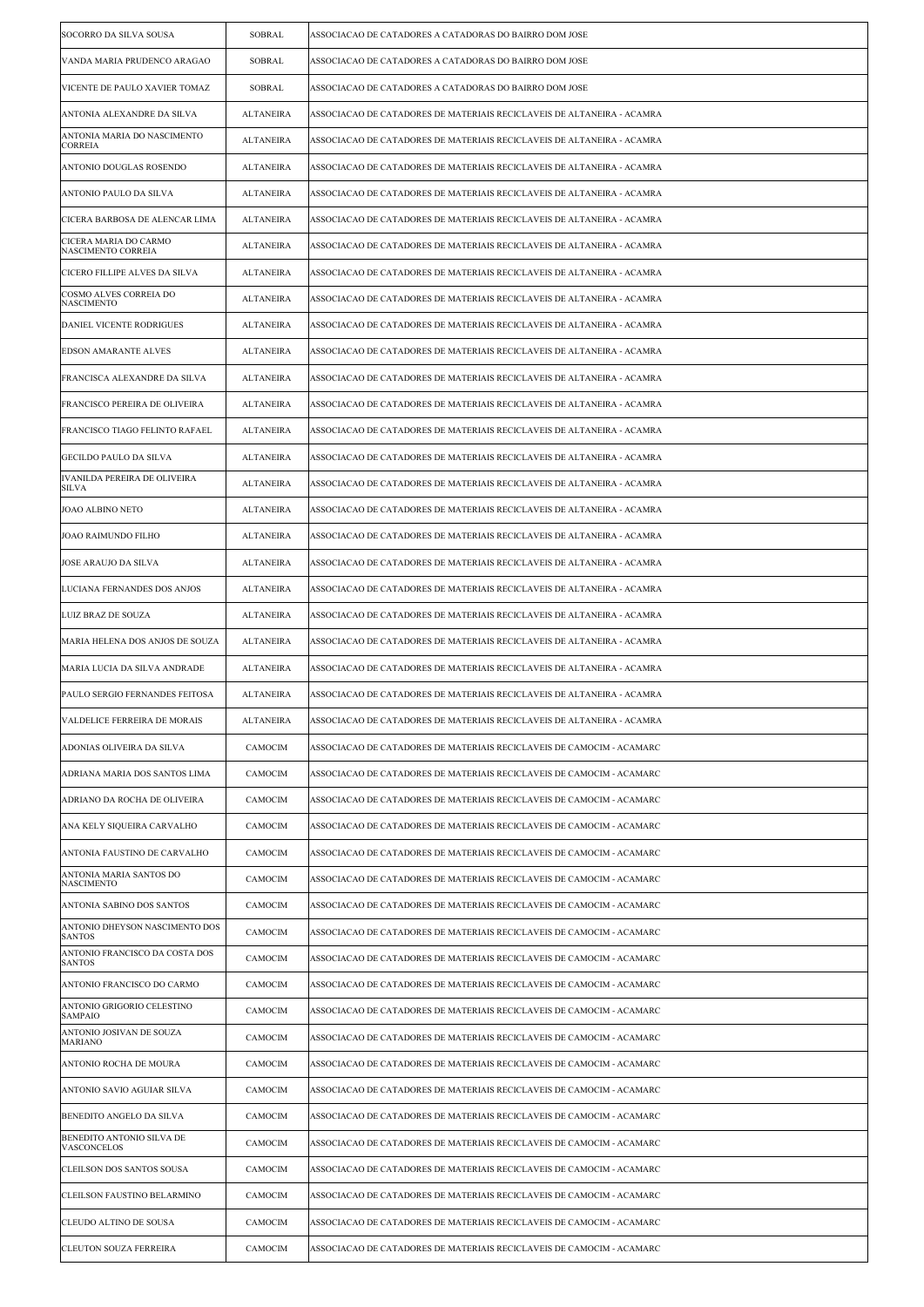| <b>DAGMAR COSTA ALVES</b>                              | CAMOCIM | ASSOCIACAO DE CATADORES DE MATERIAIS RECICLAVEIS DE CAMOCIM - ACAMARC |
|--------------------------------------------------------|---------|-----------------------------------------------------------------------|
| <b>DANIELE SIQUEIRA</b>                                | CAMOCIM | ASSOCIACAO DE CATADORES DE MATERIAIS RECICLAVEIS DE CAMOCIM - ACAMARC |
| EDMILSON PEREIRA DE ARAUJO                             | CAMOCIM | ASSOCIACAO DE CATADORES DE MATERIAIS RECICLAVEIS DE CAMOCIM - ACAMARC |
| EDNEUDO DE OLIVEIRA<br><b>ALBUQUERQUE</b>              | CAMOCIM | ASSOCIACAO DE CATADORES DE MATERIAIS RECICLAVEIS DE CAMOCIM - ACAMARC |
| EDUARDO DOS SANTOS SOUSA                               | CAMOCIM | ASSOCIACAO DE CATADORES DE MATERIAIS RECICLAVEIS DE CAMOCIM - ACAMARC |
| ELIETE CLEMENTE DE ARAUJO                              | CAMOCIM | ASSOCIACAO DE CATADORES DE MATERIAIS RECICLAVEIS DE CAMOCIM - ACAMARC |
| <b>ELOINA PAULA PINTO</b>                              | CAMOCIM | ASSOCIACAO DE CATADORES DE MATERIAIS RECICLAVEIS DE CAMOCIM - ACAMARC |
| <b>EMANUELE SIQUEIRA</b>                               | CAMOCIM | ASSOCIACAO DE CATADORES DE MATERIAIS RECICLAVEIS DE CAMOCIM - ACAMARC |
| ERIBERTO FERREIRA DA SILVA                             | CAMOCIM | ASSOCIACAO DE CATADORES DE MATERIAIS RECICLAVEIS DE CAMOCIM - ACAMARC |
| EVAMAR MATIAS DO NASCIMENTO                            | CAMOCIM | ASSOCIACAO DE CATADORES DE MATERIAIS RECICLAVEIS DE CAMOCIM - ACAMARC |
| FRANCISCA ALINE DA SILVA SANTOS                        | CAMOCIM | ASSOCIACAO DE CATADORES DE MATERIAIS RECICLAVEIS DE CAMOCIM - ACAMARC |
| FRANCISCA ANTONIA DE BRITO GOMES                       | CAMOCIM | ASSOCIACAO DE CATADORES DE MATERIAIS RECICLAVEIS DE CAMOCIM - ACAMARC |
| FRANCISCA FAUSTINO DE MARIA                            | CAMOCIM | ASSOCIACAO DE CATADORES DE MATERIAIS RECICLAVEIS DE CAMOCIM - ACAMARC |
| FRANCISCA MATIAS DO NASCIMENTO<br><b>SOUZA</b>         | CAMOCIM | ASSOCIACAO DE CATADORES DE MATERIAIS RECICLAVEIS DE CAMOCIM - ACAMARC |
| FRANCISCO ARNALDO DE<br>VASCONCELOS                    | CAMOCIM | ASSOCIACAO DE CATADORES DE MATERIAIS RECICLAVEIS DE CAMOCIM - ACAMARC |
| FRANCISCO DAS CHAGAS DE OLIVEIRA<br><b>ALBUQUERQUE</b> | CAMOCIM | ASSOCIACAO DE CATADORES DE MATERIAIS RECICLAVEIS DE CAMOCIM - ACAMARC |
| FRANCISCO DAS CHAGAS VIEIRA FELIX                      | CAMOCIM | ASSOCIACAO DE CATADORES DE MATERIAIS RECICLAVEIS DE CAMOCIM - ACAMARC |
| FRANCISCO DE ARAUJO CELESTINO                          | CAMOCIM | ASSOCIACAO DE CATADORES DE MATERIAIS RECICLAVEIS DE CAMOCIM - ACAMARC |
| FRANCISCO DE ASSIS DOS SANTOS                          | CAMOCIM | ASSOCIACAO DE CATADORES DE MATERIAIS RECICLAVEIS DE CAMOCIM - ACAMARC |
| FRANCISCO DOURADO DE SOUSA                             | CAMOCIM | ASSOCIACAO DE CATADORES DE MATERIAIS RECICLAVEIS DE CAMOCIM - ACAMARC |
| FRANCISCO JONATA DO NASCIMENTO<br>CAVALCANTE           | CAMOCIM | ASSOCIACAO DE CATADORES DE MATERIAIS RECICLAVEIS DE CAMOCIM - ACAMARC |
| FRANCISCO JOSUE PEREIRA DO<br><b>NASCIMENTO</b>        | CAMOCIM | ASSOCIACAO DE CATADORES DE MATERIAIS RECICLAVEIS DE CAMOCIM - ACAMARC |
| FRANCISCO LEANDRO DE ARAUJO                            | CAMOCIM | ASSOCIACAO DE CATADORES DE MATERIAIS RECICLAVEIS DE CAMOCIM - ACAMARC |
| FRANCISCO LUIZ DE SOUSA                                | CAMOCIM | ASSOCIACAO DE CATADORES DE MATERIAIS RECICLAVEIS DE CAMOCIM - ACAMARC |
| FRANCISCO MARCELO DE AGUIAR<br>SILVA                   | CAMOCIM | ASSOCIACAO DE CATADORES DE MATERIAIS RECICLAVEIS DE CAMOCIM - ACAMARC |
| FRANCISCO MARCELO DE SOUZA                             | CAMOCIM | ASSOCIACAO DE CATADORES DE MATERIAIS RECICLAVEIS DE CAMOCIM - ACAMARC |
| <b>FRANCISCO MARTINS DE</b><br>VASCONCELOS             | CAMOCIM | ASSOCIACAO DE CATADORES DE MATERIAIS RECICLAVEIS DE CAMOCIM - ACAMARC |
| FRANCISCO RODRIGO FERREIRA DA<br><b>COSTA</b>          | CAMOCIM | ASSOCIACAO DE CATADORES DE MATERIAIS RECICLAVEIS DE CAMOCIM - ACAMARC |
| FRANCISCO TEODORIO DOS SANTOS                          | CAMOCIM | ASSOCIACAO DE CATADORES DE MATERIAIS RECICLAVEIS DE CAMOCIM - ACAMARC |
| FRANCISCO VIEIRA DOS SANTOS FILHO                      | CAMOCIM | ASSOCIACAO DE CATADORES DE MATERIAIS RECICLAVEIS DE CAMOCIM - ACAMARC |
| <b>GILBERTO IVO DA SILVA</b>                           | CAMOCIM | ASSOCIACAO DE CATADORES DE MATERIAIS RECICLAVEIS DE CAMOCIM - ACAMARC |
| GILMAR CAPISTRANO DE OLIVEIRA                          | CAMOCIM | ASSOCIACAO DE CATADORES DE MATERIAIS RECICLAVEIS DE CAMOCIM - ACAMARC |
| IVANILDO ANTONIO SIQUEIRA                              | CAMOCIM | ASSOCIACAO DE CATADORES DE MATERIAIS RECICLAVEIS DE CAMOCIM - ACAMARC |
| JOAO ANTONIO BARBOSA CORDEIRO                          | CAMOCIM | ASSOCIACAO DE CATADORES DE MATERIAIS RECICLAVEIS DE CAMOCIM - ACAMARC |
| JOENIA ALVES DOS SANTOS                                | CAMOCIM | ASSOCIACAO DE CATADORES DE MATERIAIS RECICLAVEIS DE CAMOCIM - ACAMARC |
| JONAS RODRIGUES MARIANO                                | CAMOCIM | ASSOCIACAO DE CATADORES DE MATERIAIS RECICLAVEIS DE CAMOCIM - ACAMARC |
| JOSE DE RIBAMAR FERREIRA<br><b>SOBRINHO</b>            | CAMOCIM | ASSOCIACAO DE CATADORES DE MATERIAIS RECICLAVEIS DE CAMOCIM - ACAMARC |
| JOSE MARIA TELES DOS ANJOS                             | CAMOCIM | ASSOCIACAO DE CATADORES DE MATERIAIS RECICLAVEIS DE CAMOCIM - ACAMARC |
| JOSIMAR DOS SANTOS MARIANO                             | CAMOCIM | ASSOCIACAO DE CATADORES DE MATERIAIS RECICLAVEIS DE CAMOCIM - ACAMARC |
| KARINE BENTO DA SILVA                                  | CAMOCIM | ASSOCIACAO DE CATADORES DE MATERIAIS RECICLAVEIS DE CAMOCIM - ACAMARC |
| LAERCIO XAVIER ROCHA                                   | CAMOCIM | ASSOCIACAO DE CATADORES DE MATERIAIS RECICLAVEIS DE CAMOCIM - ACAMARC |
| LAURA CRISTINA SILVA DOS SANTOS                        | CAMOCIM | ASSOCIACAO DE CATADORES DE MATERIAIS RECICLAVEIS DE CAMOCIM - ACAMARC |
| LECIR CAVALCANTE DE SOUSA                              | CAMOCIM | ASSOCIACAO DE CATADORES DE MATERIAIS RECICLAVEIS DE CAMOCIM - ACAMARC |
| LINDALVA DA SILVA BENTO                                | CAMOCIM | ASSOCIACAO DE CATADORES DE MATERIAIS RECICLAVEIS DE CAMOCIM - ACAMARC |
| LINDOMAR DO NASCIMENTO SOUZA                           | CAMOCIM | ASSOCIACAO DE CATADORES DE MATERIAIS RECICLAVEIS DE CAMOCIM - ACAMARC |
| LUIS DO NASCIMENTO SILVA                               | CAMOCIM | ASSOCIACAO DE CATADORES DE MATERIAIS RECICLAVEIS DE CAMOCIM - ACAMARC |
| LUZIA SILVA AGUIAR                                     | CAMOCIM | ASSOCIACAO DE CATADORES DE MATERIAIS RECICLAVEIS DE CAMOCIM - ACAMARC |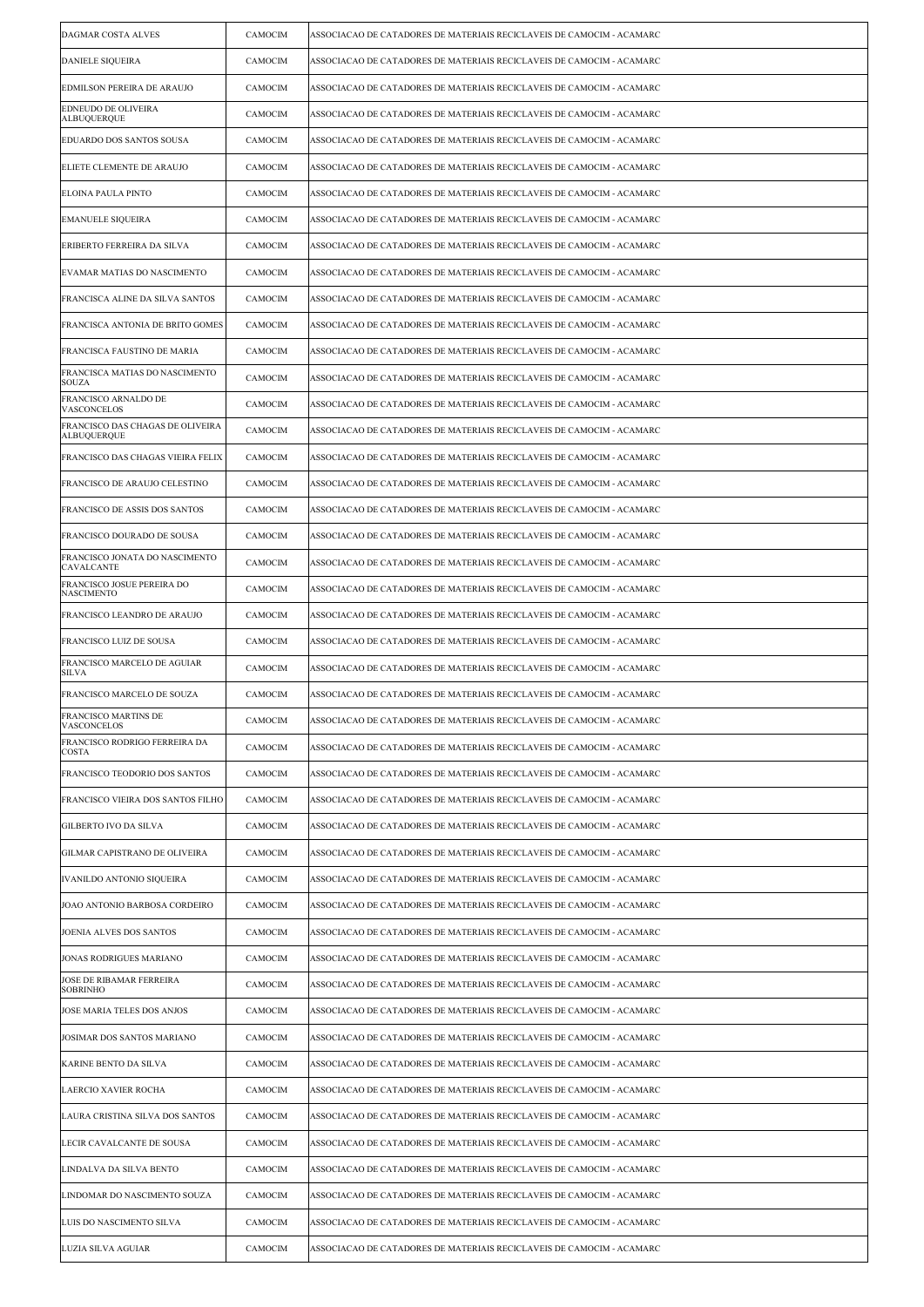| MAIRLA NASCIMENTO DE SOUZA                     | CAMOCIM             | ASSOCIACAO DE CATADORES DE MATERIAIS RECICLAVEIS DE CAMOCIM - ACAMARC |
|------------------------------------------------|---------------------|-----------------------------------------------------------------------|
| MANOEL ALBUQUERQUE DA SILVA                    | CAMOCIM             | ASSOCIACAO DE CATADORES DE MATERIAIS RECICLAVEIS DE CAMOCIM - ACAMARC |
| MANOEL CESAR SIQUEIRA DOS<br><b>SANTOS</b>     | CAMOCIM             | ASSOCIACAO DE CATADORES DE MATERIAIS RECICLAVEIS DE CAMOCIM - ACAMARC |
| <b>MANOEL MESSIAS LIRA</b>                     | CAMOCIM             | ASSOCIACAO DE CATADORES DE MATERIAIS RECICLAVEIS DE CAMOCIM - ACAMARC |
| MARCELA GOMES DE PAULA                         | CAMOCIM             | ASSOCIACAO DE CATADORES DE MATERIAIS RECICLAVEIS DE CAMOCIM - ACAMARC |
| MARIA ADRIANA SOUSA DE LIMA                    | CAMOCIM             | ASSOCIACAO DE CATADORES DE MATERIAIS RECICLAVEIS DE CAMOCIM - ACAMARC |
| MARIA ALTINO DE SOUSA                          | CAMOCIM             | ASSOCIACAO DE CATADORES DE MATERIAIS RECICLAVEIS DE CAMOCIM - ACAMARC |
| MARIA AMELIA DE OLIVEIRA SOUSA                 | CAMOCIM             | ASSOCIACAO DE CATADORES DE MATERIAIS RECICLAVEIS DE CAMOCIM - ACAMARC |
| MARIA CRISTIANE BENTO DA SILVA                 | CAMOCIM             | ASSOCIACAO DE CATADORES DE MATERIAIS RECICLAVEIS DE CAMOCIM - ACAMARC |
| MARIA DA CONCEIÇAO MONTEIRO DE<br><b>SOUSA</b> | CAMOCIM             | ASSOCIACAO DE CATADORES DE MATERIAIS RECICLAVEIS DE CAMOCIM - ACAMARC |
| MARIA DA CONCEIÇAO RODRIGUES                   | CAMOCIM             | ASSOCIACAO DE CATADORES DE MATERIAIS RECICLAVEIS DE CAMOCIM - ACAMARC |
| MARIA DAGMAR DO NASCIMENTO                     | CAMOCIM             | ASSOCIACAO DE CATADORES DE MATERIAIS RECICLAVEIS DE CAMOCIM - ACAMARC |
| MARIA DAS GRAÇAS DO NASCIMENTO<br>DE SOUSA     | CAMOCIM             | ASSOCIACAO DE CATADORES DE MATERIAIS RECICLAVEIS DE CAMOCIM - ACAMARC |
| MARIA DO LIVRAMENTO SILVA                      | CAMOCIM             | ASSOCIACAO DE CATADORES DE MATERIAIS RECICLAVEIS DE CAMOCIM - ACAMARC |
| <b>MARIA EVA SIQUEIRA</b>                      | CAMOCIM             | ASSOCIACAO DE CATADORES DE MATERIAIS RECICLAVEIS DE CAMOCIM - ACAMARC |
| MARIA IVONETE VIEIRA FELIX                     | CAMOCIM             | ASSOCIACAO DE CATADORES DE MATERIAIS RECICLAVEIS DE CAMOCIM - ACAMARC |
| MARIA MEIRE FERREIRA OLIVEIA                   | CAMOCIM             | ASSOCIACAO DE CATADORES DE MATERIAIS RECICLAVEIS DE CAMOCIM - ACAMARC |
| MARIA TATIANA SOUSA DA<br>CONCEIÇAO            | CAMOCIM             | ASSOCIACAO DE CATADORES DE MATERIAIS RECICLAVEIS DE CAMOCIM - ACAMARC |
| MARLENE OLIVEIRA DOS SANTOS                    | CAMOCIM             | ASSOCIACAO DE CATADORES DE MATERIAIS RECICLAVEIS DE CAMOCIM - ACAMARC |
| MAURO RIBEIRO ALBUQUERQUE FILHO                | CAMOCIM             | ASSOCIACAO DE CATADORES DE MATERIAIS RECICLAVEIS DE CAMOCIM - ACAMARC |
| NATALICIO FERNANDES DE MELO                    | CAMOCIM             | ASSOCIACAO DE CATADORES DE MATERIAIS RECICLAVEIS DE CAMOCIM - ACAMARC |
| OSVALDO GOMES EVARISTO                         | CAMOCIM             | ASSOCIACAO DE CATADORES DE MATERIAIS RECICLAVEIS DE CAMOCIM - ACAMARC |
| PATRICIA GOMES DA SILVA                        | CAMOCIM             | ASSOCIACAO DE CATADORES DE MATERIAIS RECICLAVEIS DE CAMOCIM - ACAMARC |
| QUECIO COSTA DO CARMO                          | CAMOCIM             | ASSOCIACAO DE CATADORES DE MATERIAIS RECICLAVEIS DE CAMOCIM - ACAMARC |
| RAIMUNDA DE SOUSA CAVALCANTE                   | CAMOCIM             | ASSOCIACAO DE CATADORES DE MATERIAIS RECICLAVEIS DE CAMOCIM - ACAMARC |
| RAIMUNDO NONATO ROCHA DE<br><b>MOURA</b>       | CAMOCIM             | ASSOCIACAO DE CATADORES DE MATERIAIS RECICLAVEIS DE CAMOCIM - ACAMARC |
| SEBASTIAO CIRILO DA SILVA                      | CAMOCIM             | ASSOCIACAO DE CATADORES DE MATERIAIS RECICLAVEIS DE CAMOCIM - ACAMARC |
| TATIANE CAVALCANTE DE SOUSA                    | CAMOCIM             | ASSOCIACAO DE CATADORES DE MATERIAIS RECICLAVEIS DE CAMOCIM - ACAMARC |
| TEREZINHA DE SOUSA COSTA                       | CAMOCIM             | ASSOCIACAO DE CATADORES DE MATERIAIS RECICLAVEIS DE CAMOCIM - ACAMARC |
| THIAGO DOS SANTOS SOUSA                        | CAMOCIM             | ASSOCIACAO DE CATADORES DE MATERIAIS RECICLAVEIS DE CAMOCIM - ACAMARC |
| VALDECIR DA SILVA LIRA                         | CAMOCIM             | ASSOCIACAO DE CATADORES DE MATERIAIS RECICLAVEIS DE CAMOCIM - ACAMARC |
| ZACARIAS ALEOES DO CARMO                       | CAMOCIM             | ASSOCIACAO DE CATADORES DE MATERIAIS RECICLAVEIS DE CAMOCIM - ACAMARC |
| ANTONIO GONCALVES DE LIMA                      | <b>FARIAS BRITO</b> | ASSOCIACAO DE CATADORES DE MATERIAIS RECICLAVEIS DE FARIAS BRITO      |
| ANTONIO NOGUEIRA SILVA                         | <b>FARIAS BRITO</b> | ASSOCIACAO DE CATADORES DE MATERIAIS RECICLAVEIS DE FARIAS BRITO      |
| <b>BENEDITA ALVES DA SILVA</b>                 | <b>FARIAS BRITO</b> | ASSOCIACAO DE CATADORES DE MATERIAIS RECICLAVEIS DE FARIAS BRITO      |
| JOSE PAULO DA SILVA                            | <b>FARIAS BRITO</b> | ASSOCIACAO DE CATADORES DE MATERIAIS RECICLAVEIS DE FARIAS BRITO      |
| ANA CELIA ALVES MENDES                         | <b>ITAREMA</b>      | ASSOCIAÇÃO DE CATADORES DE MATERIAIS RECICLÁVEIS DE ITAREMA - CEARÁ   |
| ANTONIO LUIZ ALVES                             | <b>ITAREMA</b>      | ASSOCIAÇÃO DE CATADORES DE MATERIAIS RECICLÁVEIS DE ITAREMA - CEARÁ   |
| AROLDO BERNARDINO DOS SANTOS                   | <b>ITAREMA</b>      | ASSOCIAÇÃO DE CATADORES DE MATERIAIS RECICLÁVEIS DE ITAREMA - CEARÁ   |
| FRANCISCO FLOR DO NASCIMENTO                   | ITAREMA             | ASSOCIAÇÃO DE CATADORES DE MATERIAIS RECICLÁVEIS DE ITAREMA - CEARÁ   |
| FRANCISCO IDALECIO DE CASTRO<br><b>SOUZA</b>   | <b>ITAREMA</b>      | ASSOCIAÇÃO DE CATADORES DE MATERIAIS RECICLÁVEIS DE ITAREMA - CEARÁ   |
| FRANCISCO JOSE DA SILVA                        | <b>ITAREMA</b>      | ASSOCIAÇÃO DE CATADORES DE MATERIAIS RECICLÁVEIS DE ITAREMA - CEARÁ   |
| FRANCISCO OSMAR MARQUES                        | <b>ITAREMA</b>      | ASSOCIAÇÃO DE CATADORES DE MATERIAIS RECICLÁVEIS DE ITAREMA - CEARÁ   |
| JOSE DE PAULO DA SILVA                         | <b>ITAREMA</b>      | ASSOCIAÇÃO DE CATADORES DE MATERIAIS RECICLÁVEIS DE ITAREMA - CEARÁ   |
| JOSE DIEGO CALVANTE DOS SANTOS                 | <b>ITAREMA</b>      | ASSOCIAÇÃO DE CATADORES DE MATERIAIS RECICLÁVEIS DE ITAREMA - CEARÁ   |
| <b>JOSE EUDES RAMOS</b>                        | ITAREMA             | ASSOCIAÇÃO DE CATADORES DE MATERIAIS RECICLÁVEIS DE ITAREMA - CEARÁ   |
| JOSE JOABE FERREIRA                            | <b>ITAREMA</b>      | ASSOCIAÇÃO DE CATADORES DE MATERIAIS RECICLÁVEIS DE ITAREMA - CEARÁ   |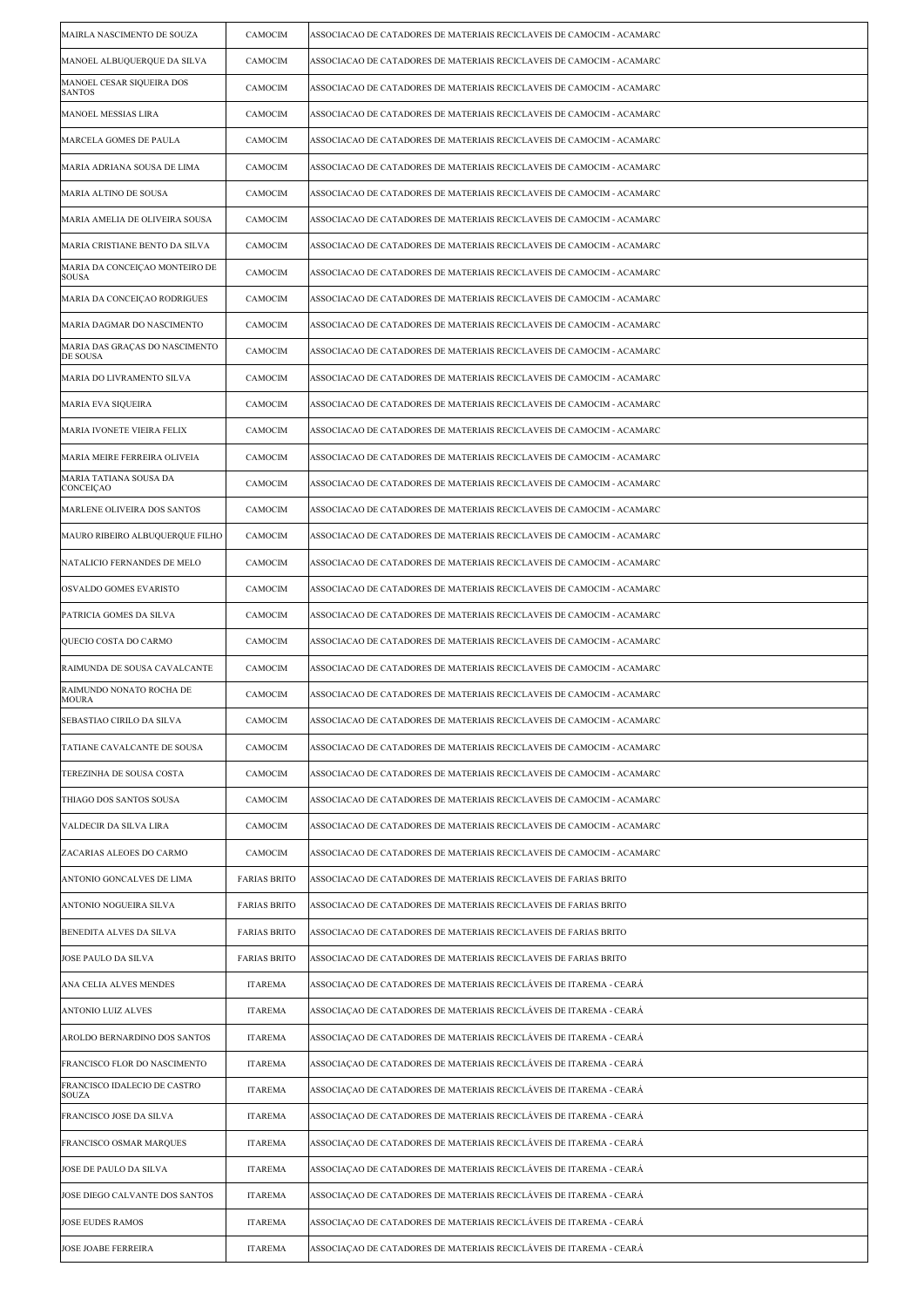| JOSE LUCIVALDO DA SILVA                             | <b>ITAREMA</b>  | ASSOCIAÇÃO DE CATADORES DE MATERIAIS RECICLÁVEIS DE ITAREMA - CEARÁ         |
|-----------------------------------------------------|-----------------|-----------------------------------------------------------------------------|
| <b>MANOEL DIAS NETO</b>                             | <b>ITAREMA</b>  | ASSOCIACAO DE CATADORES DE MATERIAIS RECICLÁVEIS DE ITAREMA - CEARÁ         |
| MANOEL EDMILSON DOS SANTOS                          | <b>ITAREMA</b>  | ASSOCIAÇÃO DE CATADORES DE MATERIAIS RECICLÁVEIS DE ITAREMA - CEARÁ         |
| MARIA AURENI RODRIGUES                              | <b>ITAREMA</b>  | ASSOCIAÇÃO DE CATADORES DE MATERIAIS RECICLÁVEIS DE ITAREMA - CEARÁ         |
| PEDRO MARINHO NETO                                  | <b>ITAREMA</b>  | ASSOCIAÇÃO DE CATADORES DE MATERIAIS RECICLÁVEIS DE ITAREMA - CEARÁ         |
| RAIMUNDO ARISTIDES DOS SANTOS                       | <b>ITAREMA</b>  | ASSOCIAÇÃO DE CATADORES DE MATERIAIS RECICLÁVEIS DE ITAREMA - CEARÁ         |
| ROSA CRESCILDA DOS SANTOS                           | <b>ITAREMA</b>  | ASSOCIAÇÃO DE CATADORES DE MATERIAIS RECICLÁVEIS DE ITAREMA - CEARÁ         |
| VALDIRENE DOS SANTOS DA<br>CONCEIÇÃO                | <b>ITAREMA</b>  | ASSOCIAÇÃO DE CATADORES DE MATERIAIS RECICLÁVEIS DE ITAREMA - CEARÁ         |
| ANA CLEIDE DA SILVA                                 | CHORO           | ASSOCIACAO DE CATADORES DE MATERIAIS RECICLAVEIS DO MUNICIPIO DE CHORO - CE |
| JOAO RIBEIRO BATISTA                                | CHORO           | ASSOCIACAO DE CATADORES DE MATERIAIS RECICLAVEIS DO MUNICIPIO DE CHORO - CE |
| LUCIMAR HONORATO DA SILVA<br><b>BATISTA</b>         | CHORO           | ASSOCIACAO DE CATADORES DE MATERIAIS RECICLAVEIS DO MUNICIPIO DE CHORO - CE |
| ALBERLANDIO DOMINGOS DO<br><b>NASCIMENTO</b>        | <b>JUCAS</b>    | ASSOCIACAO DE CATADORES DE MATERIAL RECICLAVEIS DE JUCAS - ACMRJ            |
| ALISSON DA COSTA PEREIRA                            | <b>JUCAS</b>    | ASSOCIACAO DE CATADORES DE MATERIAL RECICLAVEIS DE JUCAS - ACMRJ            |
| ANTONIA GERARDA TEIXEIRA DUARTE                     | <b>JUCAS</b>    | ASSOCIACAO DE CATADORES DE MATERIAL RECICLAVEIS DE JUCAS - ACMRJ            |
| ANTONIA MARIA BEZERRA DE<br><b>OLIVEIRA</b>         | <b>JUCAS</b>    | ASSOCIACAO DE CATADORES DE MATERIAL RECICLAVEIS DE JUCAS - ACMRJ            |
| ANTONIO IDERLANDIO DOMINGOS DO<br><b>NASCIMENTO</b> | <b>JUCAS</b>    | ASSOCIACAO DE CATADORES DE MATERIAL RECICLAVEIS DE JUCAS - ACMRJ            |
| ANTONIO IRAN PEREIRA DO<br><b>NASCIMENTO</b>        | <b>JUCAS</b>    | ASSOCIACAO DE CATADORES DE MATERIAL RECICLAVEIS DE JUCAS - ACMRJ            |
| BENEDITO ALVES FERNANDES                            | <b>JUCAS</b>    | ASSOCIACAO DE CATADORES DE MATERIAL RECICLAVEIS DE JUCAS - ACMRJ            |
| <b>CICERO FERNANDES SAMPAIO</b>                     | <b>TARRAFAS</b> | ASSOCIACAO DE CATADORES DE MATERIAL RECICLAVEIS DE JUCAS - ACMRJ            |
| FELIPE TEIXEIRA DA SILVA                            | <b>JUCAS</b>    | ASSOCIACAO DE CATADORES DE MATERIAL RECICLAVEIS DE JUCAS - ACMRJ            |
| FRANCISCO ASSIS VALDEVINO NETO                      | <b>JUCAS</b>    | ASSOCIACAO DE CATADORES DE MATERIAL RECICLAVEIS DE JUCAS - ACMRJ            |
| FRANCISCO DO NASCIMENTO MOURA                       | <b>JUCAS</b>    | ASSOCIACAO DE CATADORES DE MATERIAL RECICLAVEIS DE JUCAS - ACMRJ            |
| FRANCISCO EDILEUDO DE CESAR<br>MARINHEIRO           | <b>JUCAS</b>    | ASSOCIACAO DE CATADORES DE MATERIAL RECICLAVEIS DE JUCAS - ACMRJ            |
| FRANCISCO EDILSON DA SILVA                          | <b>JUCAS</b>    | ASSOCIACAO DE CATADORES DE MATERIAL RECICLAVEIS DE JUCAS - ACMRJ            |
| JONAS CARLOS FERREIRA CHAVES                        | <b>JUCAS</b>    | ASSOCIACAO DE CATADORES DE MATERIAL RECICLAVEIS DE JUCAS - ACMRJ            |
| JOSE ARIBAMAR DA SILVA SOUZA                        | <b>JUCAS</b>    | ASSOCIACAO DE CATADORES DE MATERIAL RECICLAVEIS DE JUCAS - ACMRJ            |
| JOSE BARBOSA DE LIMA                                | <b>JUCAS</b>    | ASSOCIACAO DE CATADORES DE MATERIAL RECICLAVEIS DE JUCAS - ACMRJ            |
| JOSE LEUTON DE CESAR MARINHEIRO                     | <b>JUCAS</b>    | ASSOCIACAO DE CATADORES DE MATERIAL RECICLAVEIS DE JUCAS - ACMRJ            |
| JOSE VANDEILSON VITORINO DA SILVA                   | <b>JUCAS</b>    | ASSOCIACAO DE CATADORES DE MATERIAL RECICLAVEIS DE JUCAS - ACMRJ            |
| ROBSON GUILHERMINO DO<br>NASCIMENTO ALENCAR         | <b>JUCAS</b>    | ASSOCIACAO DE CATADORES DE MATERIAL RECICLAVEIS DE JUCAS - ACMRJ            |
| <b>SARA DE SOUSA</b>                                | <b>JUCAS</b>    | ASSOCIACAO DE CATADORES DE MATERIAL RECICLAVEIS DE JUCAS - ACMRJ            |
| AURIZA PEREIRA DA SILVA                             | ITAIÇABA        | ASSOCIAÇÃO DE CATADORES DE MATERIAL RECICLÁVEL DE ITAIÇABA - ASCAITA        |
| CLAUDIVAN DA SILVA                                  | <b>ITAICABA</b> | ASSOCIAÇÃO DE CATADORES DE MATERIAL RECICLÁVEL DE ITAIÇABA - ASCAITA        |
| DANILA MARTINS DE MOURA                             | <b>ITAICABA</b> | ASSOCIAÇÃO DE CATADORES DE MATERIAL RECICLÁVEL DE ITAICABA - ASCAITA        |
| EDEILTON LIMA DA COSTA                              | <b>ITAICABA</b> | ASSOCIAÇÃO DE CATADORES DE MATERIAL RECICLÁVEL DE ITAIÇABA - ASCAITA        |
| FRANCISCO JOSE GOMES DA SILVA                       | ITAIÇABA        | ASSOCIAÇÃO DE CATADORES DE MATERIAL RECICLÁVEL DE ITAIÇABA - ASCAITA        |
| FRANCISCO JOSE GOMES GIRAO                          | <b>ITAICABA</b> | ASSOCIAÇÃO DE CATADORES DE MATERIAL RECICLÁVEL DE ITAIÇABA - ASCAITA        |
| JOSE MAGELA SILVA SANTOS                            | <b>ITAICABA</b> | ASSOCIAÇÃO DE CATADORES DE MATERIAL RECICLÁVEL DE ITAIÇABA - ASCAITA        |
| LAURINDO SANTOS DE MOURA FILHO                      | <b>ITAICABA</b> | ASSOCIAÇÃO DE CATADORES DE MATERIAL RECICLÁVEL DE ITAIÇABA - ASCAITA        |
| LUIZ CARLOS DE OLIVEIRA MOURA                       | <b>ITAICABA</b> | ASSOCIAÇÃO DE CATADORES DE MATERIAL RECICLÁVEL DE ITAIÇABA - ASCAITA        |
| MARIA CRISTIANE DOS SANTOS<br><b>CARNEIRO</b>       | <b>ITAICABA</b> | ASSOCIAÇÃO DE CATADORES DE MATERIAL RECICLÁVEL DE ITAIÇABA - ASCAITA        |
| MARIA DE FATIMA BARRETO                             | <b>ITAICABA</b> | ASSOCIAÇÃO DE CATADORES DE MATERIAL RECICLÁVEL DE ITAIÇABA - ASCAITA        |
| MARIA GORETE GOMES GIRAO                            | ITAIÇABA        | ASSOCIAÇÃO DE CATADORES DE MATERIAL RECICLÁVEL DE ITAIÇABA - ASCAITA        |
| RAIMUNDO PAULINO PEREIRA                            | <b>ITAICABA</b> | ASSOCIAÇÃO DE CATADORES DE MATERIAL RECICLÁVEL DE ITAIÇABA - ASCAITA        |
| RAIMUNDO PEREIRA GIRAO                              | <b>ITAICABA</b> | ASSOCIAÇÃO DE CATADORES DE MATERIAL RECICLÁVEL DE ITAIÇABA - ASCAITA        |
| RERENICE OLIVEIRA PEREIRA GIRAO                     | <b>ITAICABA</b> | ASSOCIAÇÃO DE CATADORES DE MATERIAL RECICLÁVEL DE ITAICABA - ASCAITA        |
| TAINA FERREIRA BARBOSA                              | <b>ITAICABA</b> | ASSOCIAÇÃO DE CATADORES DE MATERIAL RECICLÁVEL DE ITAIÇABA - ASCAITA        |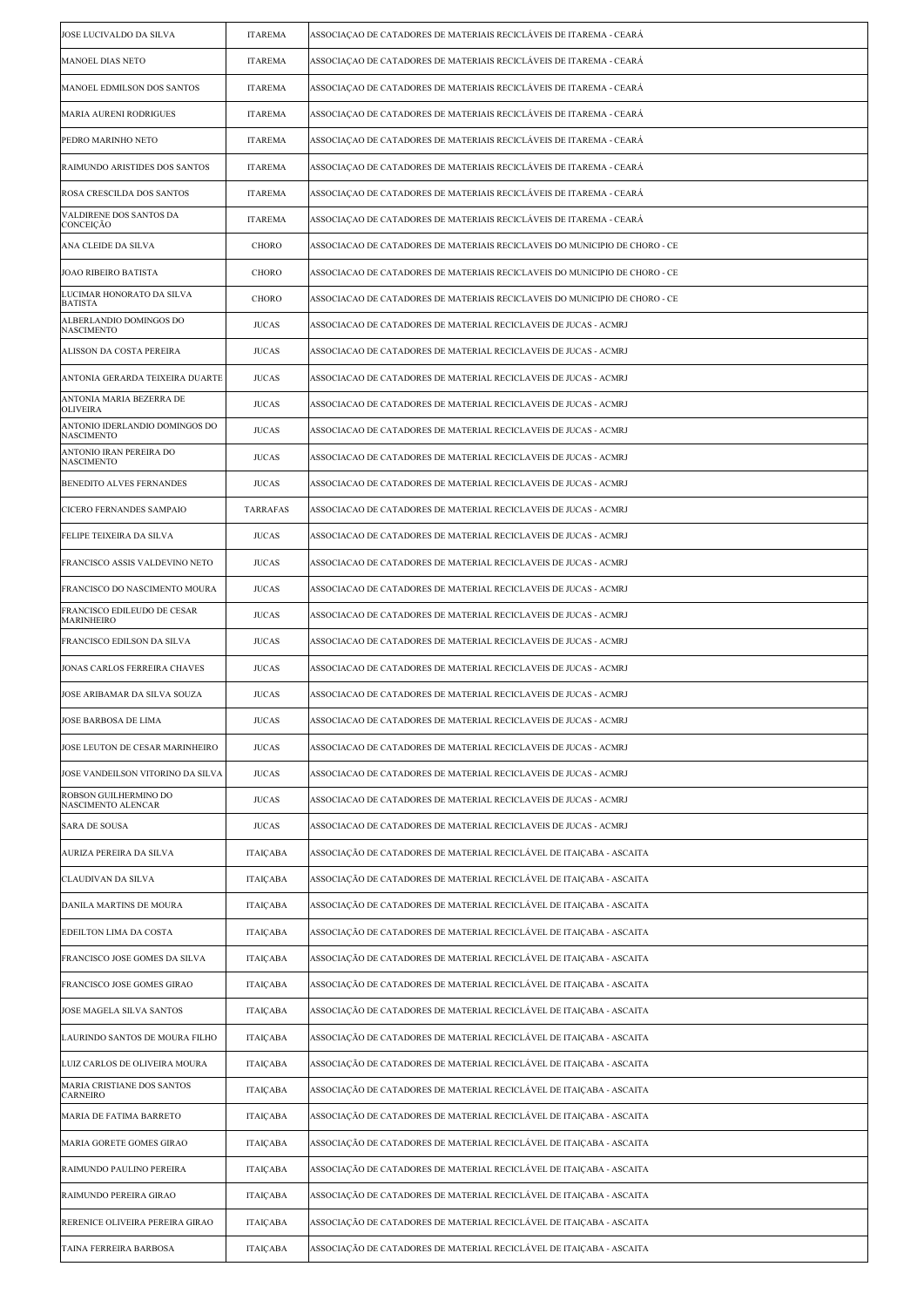| WALTER NILDO RAMOS FREITAS                    | ITAIÇABA                           | ASSOCIAÇÃO DE CATADORES DE MATERIAL RECICLÁVEL DE ITAIÇABA - ASCAITA             |
|-----------------------------------------------|------------------------------------|----------------------------------------------------------------------------------|
| ANA PAULA CORREIA DA SILVA                    | <b>JUAZEIRO DO</b><br><b>NORTE</b> | ASSOCIAÇÃO DE CATADORES E CATADORAS DE JUAZEIRO DO NORTE - ACCJ                  |
| CICERA BATISTA RODRIGUES                      | <b>JUAZEIRO DO</b><br><b>NORTE</b> | ASSOCIAÇÃO DE CATADORES E CATADORAS DE JUAZEIRO DO NORTE - ACCJ                  |
| CICERO DE SOUSA AMARO                         | <b>JUAZEIRO DO</b><br><b>NORTE</b> | ASSOCIAÇÃO DE CATADORES E CATADORAS DE JUAZEIRO DO NORTE - ACCJ                  |
| ELIANA ALEXANDRINA DOS SANTOS<br><b>SILVA</b> | <b>JUAZEIRO DO</b><br><b>NORTE</b> | ASSOCIAÇÃO DE CATADORES E CATADORAS DE JUAZEIRO DO NORTE - ACCJ                  |
| ELISANGELA DA SILVA ESTRELA                   | <b>JUAZEIRO DO</b><br><b>NORTE</b> | ASSOCIAÇÃO DE CATADORES E CATADORAS DE JUAZEIRO DO NORTE - ACCJ                  |
| FRANCINETE ALVES BARBOSA                      | <b>JUAZEIRO DO</b><br><b>NORTE</b> | ASSOCIAÇÃO DE CATADORES E CATADORAS DE JUAZEIRO DO NORTE - ACCJ                  |
| FRANCINETE UBALTINA DA SILVA                  | <b>JUAZEIRO DO</b><br><b>NORTE</b> | ASSOCIAÇÃO DE CATADORES E CATADORAS DE JUAZEIRO DO NORTE - ACCJ                  |
| FRANCISCA BATISTA DE MOURA                    | <b>JUAZEIRO DO</b><br><b>NORTE</b> | ASSOCIAÇÃO DE CATADORES E CATADORAS DE JUAZEIRO DO NORTE - ACCJ                  |
| FRANCISCA MARIA DA CONCEICAO                  | <b>JUAZEIRO DO</b><br><b>NORTE</b> | ASSOCIAÇÃO DE CATADORES E CATADORAS DE JUAZEIRO DO NORTE - ACCJ                  |
| FRANCISCO DAS CHAGAS DE OLIVEIRA              | <b>JUAZEIRO DO</b><br><b>NORTE</b> | ASSOCIAÇÃO DE CATADORES E CATADORAS DE JUAZEIRO DO NORTE - ACCJ                  |
| JONAS BENEDITO DA SILVA                       | <b>JUAZEIRO DO</b><br><b>NORTE</b> | ASSOCIAÇÃO DE CATADORES E CATADORAS DE JUAZEIRO DO NORTE - ACCJ                  |
| JUVANEIDE MARQUES DA SILVA                    | <b>JUAZEIRO DO</b><br><b>NORTE</b> | ASSOCIAÇÃO DE CATADORES E CATADORAS DE JUAZEIRO DO NORTE - ACCJ                  |
| LUCIA PINHEIRO FIGUEIREDO                     | <b>JUAZEIRO DO</b><br><b>NORTE</b> | ASSOCIAÇÃO DE CATADORES E CATADORAS DE JUAZEIRO DO NORTE - ACCJ                  |
| MARIA DAS GRACAS DOS SANTOS<br>SILVA          | <b>JUAZEIRO DO</b><br><b>NORTE</b> | ASSOCIAÇÃO DE CATADORES E CATADORAS DE JUAZEIRO DO NORTE - ACCJ                  |
| MARIA DO CARMO SILVA LEITE                    | <b>JUAZEIRO DO</b><br><b>NORTE</b> | ASSOCIAÇÃO DE CATADORES E CATADORAS DE JUAZEIRO DO NORTE - ACCJ                  |
| MARIA LENIR BENTO DE SOUSA                    | <b>JUAZEIRO DO</b><br><b>NORTE</b> | ASSOCIAÇÃO DE CATADORES E CATADORAS DE JUAZEIRO DO NORTE - ACCJ                  |
| PEDRO PEREIRA DA SILVA JUNIOR                 | <b>JUAZEIRO DO</b><br><b>NORTE</b> | ASSOCIAÇÃO DE CATADORES E CATADORAS DE JUAZEIRO DO NORTE - ACCJ                  |
| RAIMUNDO LEANDRO DE SOUSA                     | <b>JUAZEIRO DO</b><br><b>NORTE</b> | ASSOCIAÇÃO DE CATADORES E CATADORAS DE JUAZEIRO DO NORTE - ACCJ                  |
| ROSEMARY ROCHA BATISTA                        | <b>JUAZEIRO DO</b><br><b>NORTE</b> | ASSOCIAÇÃO DE CATADORES E CATADORAS DE JUAZEIRO DO NORTE - ACCJ                  |
| TEREZINHA DA SILVA BENEDITO                   | <b>JUAZEIRO DO</b><br><b>NORTE</b> | ASSOCIAÇÃO DE CATADORES E CATADORAS DE JUAZEIRO DO NORTE - ACCJ                  |
| ALBETIZA TAVARES DA COSTA                     | IGUATU                             | ASSOCIACAO DE CATADORES E CATADORAS DE MATERIAIS RECICLAVEIS DE IGUATU - ASCMARI |
| ALDERI TAVARES CAMPOS                         | IGUATU                             | ASSOCIACAO DE CATADORES E CATADORAS DE MATERIAIS RECICLAVEIS DE IGUATU - ASCMARI |
| ALMIR OLIVEIRA DE BRITO                       | IGUATU                             | ASSOCIACAO DE CATADORES E CATADORAS DE MATERIAIS RECICLAVEIS DE IGUATU - ASCMARI |
| ANA LUCIA BEZERRA PAZ                         | IGUATU                             | ASSOCIACAO DE CATADORES E CATADORAS DE MATERIAIS RECICLAVEIS DE IGUATU - ASCMARI |
| ANA PAULA DOS SANTOS SOUSA                    | <b>IGUATU</b>                      | ASSOCIACAO DE CATADORES E CATADORAS DE MATERIAIS RECICLAVEIS DE IGUATU - ASCMARI |
| ANTONIA IZABEL RODRIGUES                      | IGUATU                             | ASSOCIACAO DE CATADORES E CATADORAS DE MATERIAIS RECICLAVEIS DE IGUATU - ASCMARI |
| ANTONIA PEREIRA DE SOUSA                      | IGUATU                             | ASSOCIACAO DE CATADORES E CATADORAS DE MATERIAIS RECICLAVEIS DE IGUATU - ASCMARI |
| ANTONIA PEREIRA LIMA                          | IGUATU                             | ASSOCIACAO DE CATADORES E CATADORAS DE MATERIAIS RECICLAVEIS DE IGUATU - ASCMARI |
| ANTONIO ADERALDO ALVES                        | IGUATU                             | ASSOCIACAO DE CATADORES E CATADORAS DE MATERIAIS RECICLAVEIS DE IGUATU - ASCMARI |
| ANTONIO CARLOS SOARES DA SILVA                | IGUATU                             | ASSOCIACAO DE CATADORES E CATADORAS DE MATERIAIS RECICLAVEIS DE IGUATU - ASCMARI |
| ANTONIO LINO CABRAL                           | <b>IGUATU</b>                      | ASSOCIACAO DE CATADORES E CATADORAS DE MATERIAIS RECICLAVEIS DE IGUATU - ASCMARI |
| ANTONIO RUFINO DA SILVA                       | IGUATU                             | ASSOCIACAO DE CATADORES E CATADORAS DE MATERIAIS RECICLAVEIS DE IGUATU - ASCMARI |
| CELIA MARIA PEREIRA DE SANTANA                | IGUATU                             | ASSOCIACAO DE CATADORES E CATADORAS DE MATERIAIS RECICLAVEIS DE IGUATU - ASCMARI |
| CICERA NEIDE DA SILVA                         | IGUATU                             | ASSOCIACAO DE CATADORES E CATADORAS DE MATERIAIS RECICLAVEIS DE IGUATU - ASCMARI |
| CRISTIANE SARAIVA DE MOURA                    | IGUATU                             | ASSOCIACAO DE CATADORES E CATADORAS DE MATERIAIS RECICLAVEIS DE IGUATU - ASCMARI |
| ELIANE CRISTINA FERREIRA DA SILVA             | IGUATU                             | ASSOCIACAO DE CATADORES E CATADORAS DE MATERIAIS RECICLAVEIS DE IGUATU - ASCMARI |
| ELIVANIA RIBEIRO DA COSTA                     | IGUATU                             | ASSOCIACAO DE CATADORES E CATADORAS DE MATERIAIS RECICLAVEIS DE IGUATU - ASCMARI |
| ELIZON FERREIRA DO NASCIMENTO                 | IGUATU                             | ASSOCIACAO DE CATADORES E CATADORAS DE MATERIAIS RECICLAVEIS DE IGUATU - ASCMARI |
| EVILASIO BATISTA DE MENCONÇA                  | IGUATU                             | ASSOCIACAO DE CATADORES E CATADORAS DE MATERIAIS RECICLAVEIS DE IGUATU - ASCMARI |
| FRANCINEIDE JOANA DA SILVA                    | IGUATU                             | ASSOCIACAO DE CATADORES E CATADORAS DE MATERIAIS RECICLAVEIS DE IGUATU - ASCMARI |
| FRANCISCA MARIA DE MENEZES                    | IGUATU                             | ASSOCIACAO DE CATADORES E CATADORAS DE MATERIAIS RECICLAVEIS DE IGUATU - ASCMARI |
| FRANCISCO ALVES DE OLIVEIRA                   | IGUATU                             | ASSOCIACAO DE CATADORES E CATADORAS DE MATERIAIS RECICLAVEIS DE IGUATU - ASCMARI |
| FRANCISCO ANTONIO SOBRINHO                    | IGUATU                             | ASSOCIACAO DE CATADORES E CATADORAS DE MATERIAIS RECICLAVEIS DE IGUATU - ASCMARI |
| FRANCISCO CARDOSO FILHO                       | IGUATU                             | ASSOCIACAO DE CATADORES E CATADORAS DE MATERIAIS RECICLAVEIS DE IGUATU - ASCMARI |
| FRANCISCO DA CRUZ DE ARAUJO                   | <b>IGUATU</b>                      | ASSOCIACAO DE CATADORES E CATADORAS DE MATERIAIS RECICLAVEIS DE IGUATU - ASCMARI |
| FRANCISCO GILBERTO MARCELINO<br><b>VIEIRA</b> | IGUATU                             | ASSOCIACAO DE CATADORES E CATADORAS DE MATERIAIS RECICLAVEIS DE IGUATU - ASCMARI |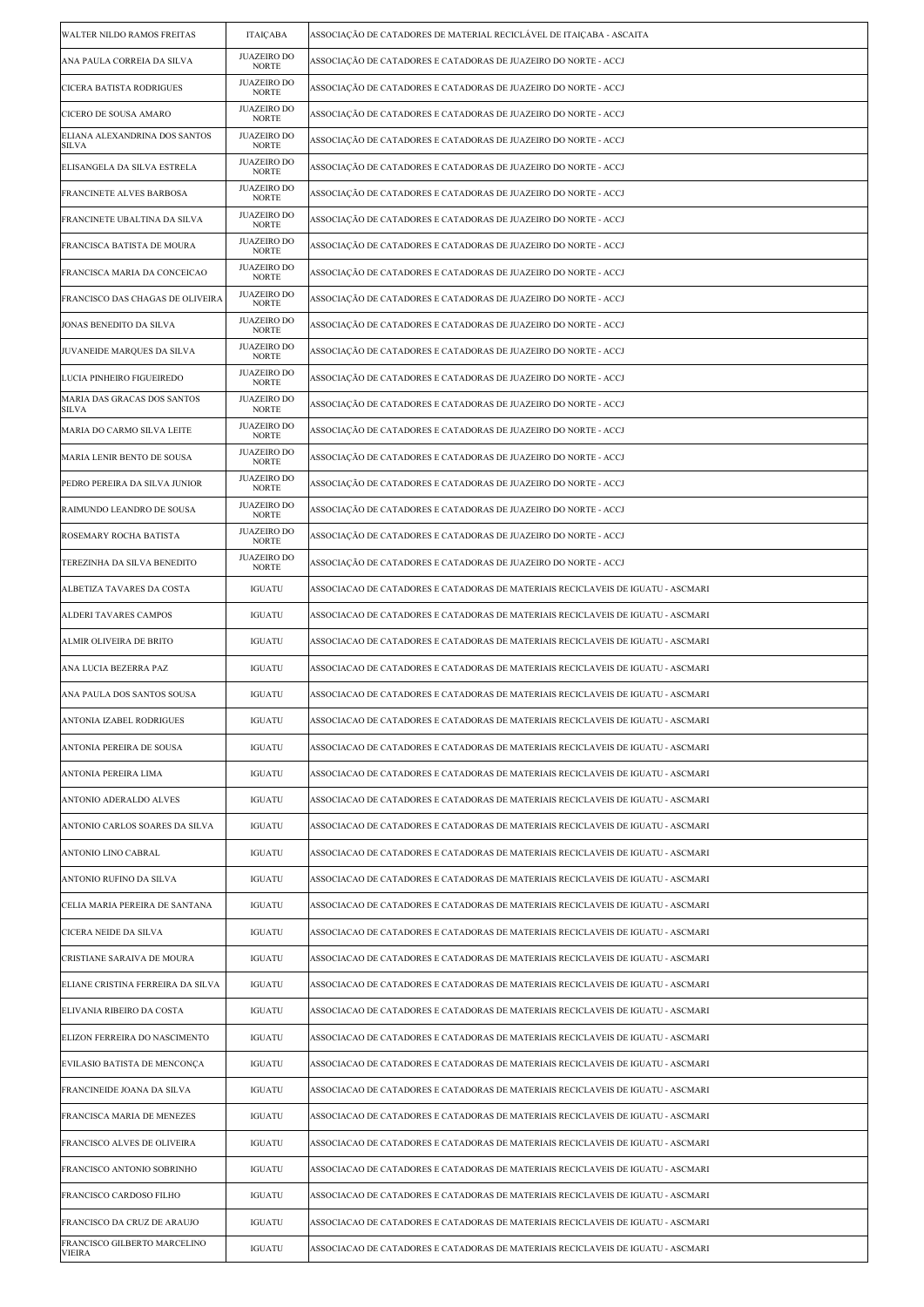| FRANCISCO JAILMAR DE ARAUJO                  | IGUATU        | ASSOCIACAO DE CATADORES E CATADORAS DE MATERIAIS RECICLAVEIS DE IGUATU - ASCMARI   |
|----------------------------------------------|---------------|------------------------------------------------------------------------------------|
| FRANCISCO JUVENCIO NASCIMENTO                | <b>IGUATU</b> | ASSOCIACAO DE CATADORES E CATADORAS DE MATERIAIS RECICLAVEIS DE IGUATU - ASCMARI   |
| FRANCISCO PAZ CORREIA                        | IGUATU        | ASSOCIACAO DE CATADORES E CATADORAS DE MATERIAIS RECICLAVEIS DE IGUATU - ASCMARI   |
| FRANCISCO PEREIRA DA SILVA FILHO             | IGUATU        | ASSOCIACAO DE CATADORES E CATADORAS DE MATERIAIS RECICLAVEIS DE IGUATU - ASCMARI   |
| FRANCISCO PRUDENCIO DA SILVA                 | <b>IGUATU</b> | ASSOCIACAO DE CATADORES E CATADORAS DE MATERIAIS RECICLAVEIS DE IGUATU - ASCMARI   |
| <b>IVAN BARBOSA DA SILVA</b>                 | IGUATU        | ASSOCIACAO DE CATADORES E CATADORAS DE MATERIAIS RECICLAVEIS DE IGUATU - ASCMARI   |
| <b>IVANIA PEREIRA DA SILVA</b>               | IGUATU        | ASSOCIACAO DE CATADORES E CATADORAS DE MATERIAIS RECICLAVEIS DE IGUATU - ASCMARI   |
| <b>JAILMA TAVARES COSTA</b>                  | <b>IGUATU</b> | ASSOCIACAO DE CATADORES E CATADORAS DE MATERIAIS RECICLAVEIS DE IGUATU - ASCMARI   |
| JOAO ALVES DE OLIVEIRA FILHO                 | IGUATU        | ASSOCIACAO DE CATADORES E CATADORAS DE MATERIAIS RECICLAVEIS DE IGUATU - ASCMARI   |
| JOAO LEANDRO DA COSTA                        | IGUATU        | ASSOCIACAO DE CATADORES E CATADORAS DE MATERIAIS RECICLAVEIS DE IGUATU - ASCMARI   |
| JOSE CIRIACO DA SILVA                        | <b>IGUATU</b> | ASSOCIACAO DE CATADORES E CATADORAS DE MATERIAIS RECICLAVEIS DE IGUATU - ASCMARI   |
| JOSE HERCULANO DE LIMA                       | IGUATU        | ASSOCIACAO DE CATADORES E CATADORAS DE MATERIAIS RECICLAVEIS DE IGUATU - ASCMARI   |
| <b>JOSE RIBEIRO DE SOUZA</b>                 | IGUATU        | ASSOCIACAO DE CATADORES E CATADORAS DE MATERIAIS RECICLAVEIS DE IGUATU - ASCMARI   |
| JUVERLANIO FERREIRA DE SOUZA                 | <b>IGUATU</b> | ASSOCIACAO DE CATADORES E CATADORAS DE MATERIAIS RECICLAVEIS DE IGUATU - ASCMARI   |
| LUCELIA GOMES MATIAS                         | IGUATU        | ASSOCIACAO DE CATADORES E CATADORAS DE MATERIAIS RECICLAVEIS DE IGUATU - ASCMARI   |
| LUIZA MACEDO DE SOUZA                        | IGUATU        | ASSOCIACAO DE CATADORES E CATADORAS DE MATERIAIS RECICLAVEIS DE IGUATU - ASCMARI   |
| MARCIO JOSE GOMES DA SILVA                   | <b>IGUATU</b> | ASSOCIACAO DE CATADORES E CATADORAS DE MATERIAIS RECICLAVEIS DE IGUATU - ASCMARI   |
| MARCONE FEITOSA DE SOUSA                     | IGUATU        | ASSOCIACAO DE CATADORES E CATADORAS DE MATERIAIS RECICLAVEIS DE IGUATU - ASCMARI   |
| MARIA APARECIDA BRAUNA                       | IGUATU        | ASSOCIACAO DE CATADORES E CATADORAS DE MATERIAIS RECICLAVEIS DE IGUATU - ASCMARI   |
| MARIA BERNADETE ANTUNES DA<br><b>SILVA</b>   | <b>IGUATU</b> | ASSOCIACAO DE CATADORES E CATADORAS DE MATERIAIS RECICLAVEIS DE IGUATU - ASCMARI   |
| MARIA DO SOCORRO PEREIRA                     | IGUATU        | ASSOCIACAO DE CATADORES E CATADORAS DE MATERIAIS RECICLAVEIS DE IGUATU - ASCMARI   |
| MARIA ESTEVAO DE SANTANA                     | IGUATU        | ASSOCIACAO DE CATADORES E CATADORAS DE MATERIAIS RECICLAVEIS DE IGUATU - ASCMARI   |
| MARIA GORETE PEREIRA PAULINO                 | <b>IGUATU</b> | ASSOCIACAO DE CATADORES E CATADORAS DE MATERIAIS RECICLAVEIS DE IGUATU - ASCMARI   |
| MARIA JUCILEIDE DA SILVA                     | IGUATU        | ASSOCIACAO DE CATADORES E CATADORAS DE MATERIAIS RECICLAVEIS DE IGUATU - ASCMARI   |
| MARIA LUCIA FERREIRA LIMA                    | IGUATU        | ASSOCIACAO DE CATADORES E CATADORAS DE MATERIAIS RECICLAVEIS DE IGUATU - ASCMARI   |
| MARIA OTACILIA GOUVEIA DE<br><b>OLIVEIRA</b> | <b>IGUATU</b> | ASSOCIACAO DE CATADORES E CATADORAS DE MATERIAIS RECICLAVEIS DE IGUATU - ASCMARI   |
| MARIA PEREIRA SOTO                           | IGUATU        | ASSOCIACAO DE CATADORES E CATADORAS DE MATERIAIS RECICLAVEIS DE IGUATU - ASCMARI   |
| MARIA REGINA BARBOSA DA SILVA                | IGUATU        | ASSOCIACAO DE CATADORES E CATADORAS DE MATERIAIS RECICLAVEIS DE IGUATU - ASCMARI   |
| MARIA SOCORRO LIMA                           | IGUATU        | ASSOCIACAO DE CATADORES E CATADORAS DE MATERIAIS RECICLAVEIS DE IGUATU - ASCMARI   |
| MARIA VALDENIA DA SILVA                      | IGUATU        | ASSOCIACAO DE CATADORES E CATADORAS DE MATERIAIS RECICLAVEIS DE IGUATU - ASCMARI   |
| RAFAEL MENDES DA SILVA                       | IGUATU        | ASSOCIACAO DE CATADORES E CATADORAS DE MATERIAIS RECICLAVEIS DE IGUATU - ASCMARI   |
| RAIMUNDO NONATO RIBEIRO DE<br>SOUZA          | IGUATU        | ASSOCIACAO DE CATADORES E CATADORAS DE MATERIAIS RECICLAVEIS DE IGUATU - ASCMARI   |
| RONES SOUZA BASTOS                           | IGUATU        | ASSOCIACAO DE CATADORES E CATADORAS DE MATERIAIS RECICLAVEIS DE IGUATU - ASCMARI   |
| ROSIMEIRE DA SILVA LIMA                      | IGUATU        | ASSOCIACAO DE CATADORES E CATADORAS DE MATERIAIS RECICLAVEIS DE IGUATU - ASCMARI   |
| TEREZA COSTA DE OLIVEIRA                     | IGUATU        | ASSOCIACAO DE CATADORES E CATADORAS DE MATERIAIS RECICLAVEIS DE IGUATU - ASCMARI   |
| TEREZA DE LIMA PEREIRA                       | IGUATU        | ASSOCIACAO DE CATADORES E CATADORAS DE MATERIAIS RECICLAVEIS DE IGUATU - ASCMARI   |
| VANESSA FERREIRA DA SILVA                    | IGUATU        | ASSOCIACAO DE CATADORES E CATADORAS DE MATERIAIS RECICLAVEIS DE IGUATU - ASCMARI   |
| WANDERSON PEREIRA BRAZ                       | IGUATU        | ASSOCIACAO DE CATADORES E CATADORAS DE MATERIAIS RECICLAVEIS DE IGUATU - ASCMARI   |
| ANTONIA DE FROTA SOUSA                       | QUIXERE       | ASSOCIACAO DE CATADORES E CATADORAS DE MATERIAIS RECICLAVEIS DE QUIXERE PAZ E AMOR |
| ANTONIO CARLOS FROTA DE SOUSA                | QUIXERE       | ASSOCIACAO DE CATADORES E CATADORAS DE MATERIAIS RECICLAVEIS DE QUIXERE PAZ E AMOR |
| ANTONIO MACIEL DE FREITAS                    | QUIXERE       | ASSOCIACAO DE CATADORES E CATADORAS DE MATERIAIS RECICLAVEIS DE QUIXERE PAZ E AMOR |
| ANTONIO PEREIRA COSTA                        | QUIXERE       | ASSOCIACAO DE CATADORES E CATADORAS DE MATERIAIS RECICLAVEIS DE QUIXERE PAZ E AMOR |
| ERIDAM DE LIMA ARAUJO                        | QUIXERE       | ASSOCIACAO DE CATADORES E CATADORAS DE MATERIAIS RECICLAVEIS DE QUIXERE PAZ E AMOR |
| FABIOLA PEREIRA DA SILVA                     | QUIXERE       | ASSOCIACAO DE CATADORES E CATADORAS DE MATERIAIS RECICLAVEIS DE QUIXERE PAZ E AMOR |
| FRACISCO CHAGAS DA SILVA                     | QUIXERE       | ASSOCIACAO DE CATADORES E CATADORAS DE MATERIAIS RECICLAVEIS DE QUIXERE PAZ E AMOR |
| FRANCISCO DE ASSIS DE JESUS DIAS             | QUIXERE       | ASSOCIACAO DE CATADORES E CATADORAS DE MATERIAIS RECICLAVEIS DE QUIXERE PAZ E AMOR |
| FRANCISCO DE SOUSA NASCIMENTO                | QUIXERE       | ASSOCIACAO DE CATADORES E CATADORAS DE MATERIAIS RECICLAVEIS DE QUIXERE PAZ E AMOR |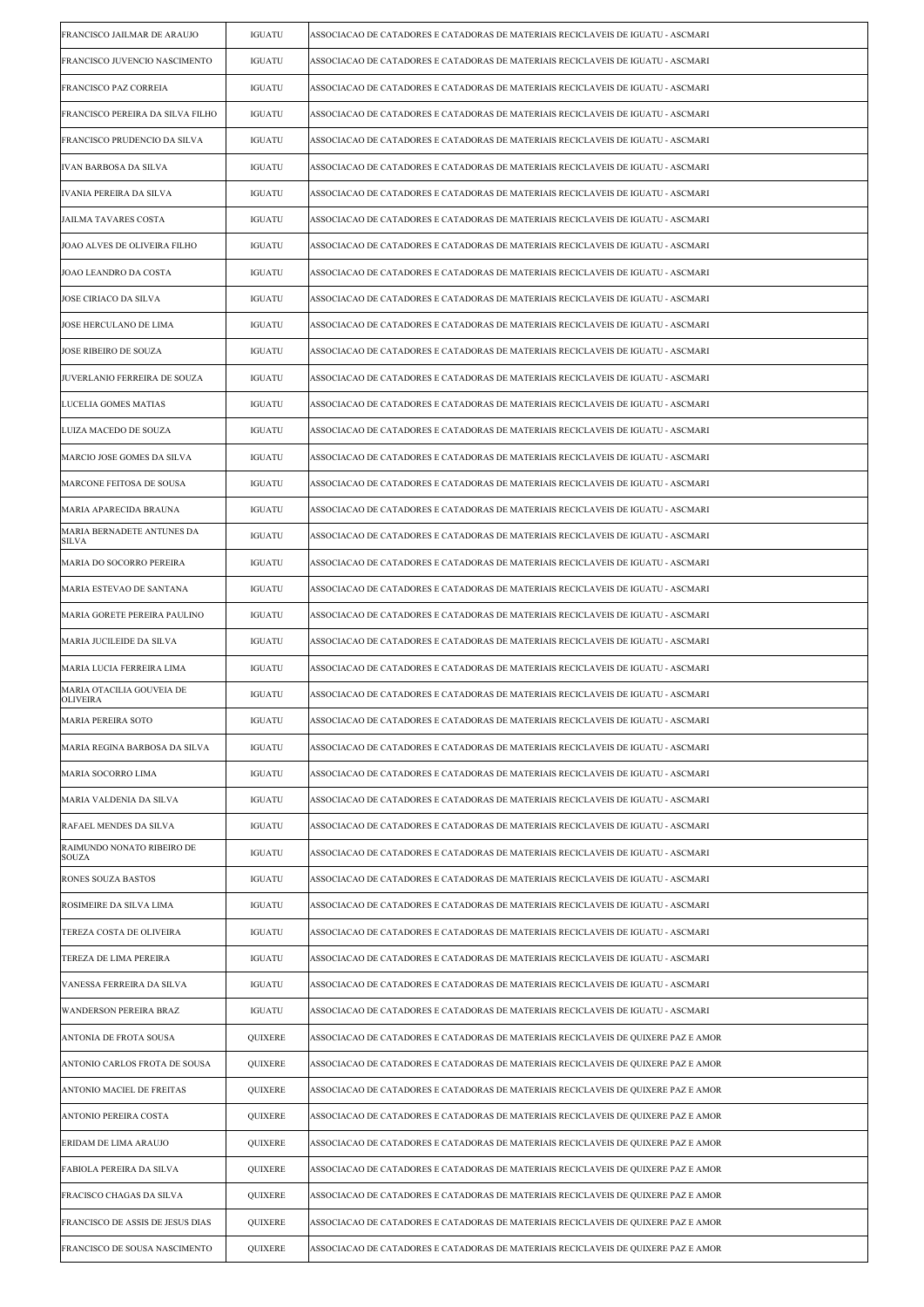| FRANCISCO JOSE ARAUJO MAIA                     | QUIXERE                             | ASSOCIACAO DE CATADORES E CATADORAS DE MATERIAIS RECICLAVEIS DE QUIXERE PAZ E AMOR             |
|------------------------------------------------|-------------------------------------|------------------------------------------------------------------------------------------------|
| FRANCISCO JOSE GOMES RODRIGUES                 | QUIXERE                             | ASSOCIACAO DE CATADORES E CATADORAS DE MATERIAIS RECICLAVEIS DE QUIXERE PAZ E AMOR             |
| JOANA DARC DA COSTA RODRIGUES                  | QUIXERE                             | ASSOCIACAO DE CATADORES E CATADORAS DE MATERIAIS RECICLAVEIS DE QUIXERE PAZ E AMOR             |
| JOSE ANCELMO DA SILVA NOGUEIRA                 | LIMOEIRO DO<br><b>NORTE</b>         | ASSOCIACAO DE CATADORES E CATADORAS DE MATERIAIS RECICLAVEIS DE QUIXERE PAZ E AMOR             |
| JOSE CARNEIRO DE BRITO                         | QUIXERE                             | ASSOCIACAO DE CATADORES E CATADORAS DE MATERIAIS RECICLAVEIS DE QUIXERE PAZ E AMOR             |
| JOSE EDIVANILDO FERREIRA                       | QUIXERE                             | ASSOCIACAO DE CATADORES E CATADORAS DE MATERIAIS RECICLAVEIS DE QUIXERE PAZ E AMOR             |
| JOSE MARIA DA FONSECA                          | QUIXERE                             | ASSOCIACAO DE CATADORES E CATADORAS DE MATERIAIS RECICLAVEIS DE QUIXERE PAZ E AMOR             |
| JOSEFA CLAUDINO DE AGUIAR<br><b>FREITAS</b>    | QUIXERE                             | ASSOCIACAO DE CATADORES E CATADORAS DE MATERIAIS RECICLAVEIS DE QUIXERE PAZ E AMOR             |
| JOSUE ESTACIO DE SOUSA                         | QUIXERE                             | ASSOCIACAO DE CATADORES E CATADORAS DE MATERIAIS RECICLAVEIS DE QUIXERE PAZ E AMOR             |
| LAURISSA FERREIRA FROTA                        | <b>QUIXERE</b>                      | ASSOCIACAO DE CATADORES E CATADORAS DE MATERIAIS RECICLAVEIS DE QUIXERE PAZ E AMOR             |
| LUZIA MARIA DE LIMA                            | QUIXERE                             | ASSOCIACAO DE CATADORES E CATADORAS DE MATERIAIS RECICLAVEIS DE QUIXERE PAZ E AMOR             |
| MARIA ALVES DE MOURA                           | LIMOEIRO DO<br><b>NORTE</b>         | ASSOCIACAO DE CATADORES E CATADORAS DE MATERIAIS RECICLAVEIS DE QUIXERE PAZ E AMOR             |
| <b>MARIA ALVES RIBEIRO</b>                     | QUIXERE                             | ASSOCIACAO DE CATADORES E CATADORAS DE MATERIAIS RECICLAVEIS DE QUIXERE PAZ E AMOR             |
| MARIA ARAGUACI MAIA CHAVES<br><b>FROTA</b>     | QUIXERE                             | ASSOCIACAO DE CATADORES E CATADORAS DE MATERIAIS RECICLAVEIS DE QUIXERE PAZ E AMOR             |
| MARIA GUDELIA LIMA DA SILVA                    | QUIXERE                             | ASSOCIACAO DE CATADORES E CATADORAS DE MATERIAIS RECICLAVEIS DE QUIXERE PAZ E AMOR             |
| MARIA LUCIA DE SOUSA OLIVEIRA                  | <b>LIMOEIRO DO</b><br><b>NORTE</b>  | ASSOCIACAO DE CATADORES E CATADORAS DE MATERIAIS RECICLAVEIS DE QUIXERE PAZ E AMOR             |
| MARIA LUIZA DE OLIVEIRA<br><b>NASCIMENTO</b>   | QUIXERE                             | ASSOCIACAO DE CATADORES E CATADORAS DE MATERIAIS RECICLAVEIS DE QUIXERE PAZ E AMOR             |
| SILVANA RODRIGUES CAVALCANTE                   | QUIXERE                             | ASSOCIACAO DE CATADORES E CATADORAS DE MATERIAIS RECICLAVEIS DE QUIXERE PAZ E AMOR             |
| ANA MARA FERREIRA LIMA PAZ                     | <b>TABULEIRO DO</b><br><b>NORTE</b> | ASSOCIAÇÃO DE CATADORES E CATADORAS DE MATERIAIS RECICLAVEIS DE TABULEIRO DO NORTE – ACABILIXO |
| ANTONIA DE JESUS MARTINS DE<br>SANTIAGO        | TABULEIRO DO<br><b>NORTE</b>        | ASSOCIAÇÃO DE CATADORES E CATADORAS DE MATERIAIS RECICLAVEIS DE TABULEIRO DO NORTE – ACABILIXO |
| ANTONIO ALEXANDRE DE OLIVEIRA<br>FILHO         | <b>TABULEIRO DO</b><br><b>NORTE</b> | ASSOCIAÇÃO DE CATADORES E CATADORAS DE MATERIAIS RECICLAVEIS DE TABULEIRO DO NORTE – ACABILIXO |
| ARISTILDE FERREIRA MACEDO                      | <b>TABULEIRO DO</b><br><b>NORTE</b> | ASSOCIAÇÃO DE CATADORES E CATADORAS DE MATERIAIS RECICLAVEIS DE TABULEIRO DO NORTE – ACABILIXO |
| CARLA BRUNA CARNEIRO DA SILVA                  | TABULEIRO DO<br><b>NORTE</b>        | ASSOCIAÇÃO DE CATADORES E CATADORAS DE MATERIAIS RECICLAVEIS DE TABULEIRO DO NORTE – ACABILIXO |
| CARLOS ANDRE DE OLIVEIRA                       | TABULEIRO DO<br><b>NORTE</b>        | ASSOCIAÇÃO DE CATADORES E CATADORAS DE MATERIAIS RECICLAVEIS DE TABULEIRO DO NORTE – ACABILIXO |
| ELIZIENIO CASTRO DA COSTA                      | <b>TABULEIRO DO</b><br><b>NORTE</b> | ASSOCIAÇÃO DE CATADORES E CATADORAS DE MATERIAIS RECICLAVEIS DE TABULEIRO DO NORTE – ACABILIXO |
| ERINALDA DOS SANTOS DA SILVA                   | TABULEIRO DO<br><b>NORTE</b>        | ASSOCIAÇÃO DE CATADORES E CATADORAS DE MATERIAIS RECICLAVEIS DE TABULEIRO DO NORTE – ACABILIXO |
| EURIVAN VIANA LIMA                             | <b>TABULEIRO DO</b><br><b>NORTE</b> | ASSOCIAÇÃO DE CATADORES E CATADORAS DE MATERIAIS RECICLAVEIS DE TABULEIRO DO NORTE – ACABILIXO |
| FRANCISCO FERNANDES PEREIRA                    | <b>TABULEIRO DO</b><br><b>NORTE</b> | ASSOCIAÇÃO DE CATADORES E CATADORAS DE MATERIAIS RECICLAVEIS DE TABULEIRO DO NORTE – ACABILIXO |
| FRANCISCO FIRMINO SOUZA                        | <b>TABULEIRO DO</b><br><b>NORTE</b> | ASSOCIAÇÃO DE CATADORES E CATADORAS DE MATERIAIS RECICLAVEIS DE TABULEIRO DO NORTE – ACABILIXO |
| FRANCISCO JOSE ALEXANDRE DE<br><b>OLIVEIRA</b> | TABULEIRO DO<br><b>NORTE</b>        | ASSOCIAÇÃO DE CATADORES E CATADORAS DE MATERIAIS RECICLAVEIS DE TABULEIRO DO NORTE – ACABILIXO |
| FRANCISCO TIBURCIO FARIAS                      | <b>TABULEIRO DO</b><br>NORTE        | ASSOCIAÇÃO DE CATADORES E CATADORAS DE MATERIAIS RECICLAVEIS DE TABULEIRO DO NORTE – ACABILIXO |
| GEOVANE SOARES VENTURA                         | TABULEIRO DO<br><b>NORTE</b>        | ASSOCIAÇÃO DE CATADORES E CATADORAS DE MATERIAIS RECICLAVEIS DE TABULEIRO DO NORTE – ACABILIXO |
| HELENA ALEXANDRE DE OLIVEIRA                   | <b>TABULEIRO DO</b><br><b>NORTE</b> | ASSOCIACAO DE CATADORES E CATADORAS DE MATERIAIS RECICLAVEIS DE TABULEIRO DO NORTE – ACABILIXO |
| JOSE ALEXANDRE DE OLIVEIRA                     | <b>TABULEIRO DO</b><br>NORTE        | ASSOCIAÇÃO DE CATADORES E CATADORAS DE MATERIAIS RECICLAVEIS DE TABULEIRO DO NORTE – ACABILIXO |
| JOSE ECIESCE SALDANHA                          | TABULEIRO DO<br><b>NORTE</b>        | ASSOCIAÇÃO DE CATADORES E CATADORAS DE MATERIAIS RECICLAVEIS DE TABULEIRO DO NORTE – ACABILIXO |
| JOSE ERNESTO CASTRO ANDRADE                    | <b>TABULEIRO DO</b><br><b>NORTE</b> | ASSOCIAÇÃO DE CATADORES E CATADORAS DE MATERIAIS RECICLAVEIS DE TABULEIRO DO NORTE – ACABILIXO |
| JOSE JOCELMO DA SILVA                          | <b>TABULEIRO DO</b><br><b>NORTE</b> | ASSOCIAÇÃO DE CATADORES E CATADORAS DE MATERIAIS RECICLAVEIS DE TABULEIRO DO NORTE – ACABILIXO |
| JOSE MARIA FEITOZA MAIA                        | TABULEIRO DO<br><b>NORTE</b>        | ASSOCIAÇÃO DE CATADORES E CATADORAS DE MATERIAIS RECICLAVEIS DE TABULEIRO DO NORTE – ACABILIXO |
| JOSE VALDIENE ALEXANDRE DE<br>MACEDO           | <b>TABULEIRO DO</b><br><b>NORTE</b> | ASSOCIAÇÃO DE CATADORES E CATADORAS DE MATERIAIS RECICLAVEIS DE TABULEIRO DO NORTE – ACABILIXO |
| LEANDRO FERREIRA LIRA                          | <b>TABULEIRO DO</b><br><b>NORTE</b> | ASSOCIAÇÃO DE CATADORES E CATADORAS DE MATERIAIS RECICLAVEIS DE TABULEIRO DO NORTE – ACABILIXO |
| LUIZA DE MARILLAC MARTINS<br><b>SANTIAGO</b>   | TABULEIRO DO<br><b>NORTE</b>        | ASSOCIAÇÃO DE CATADORES E CATADORAS DE MATERIAIS RECICLAVEIS DE TABULEIRO DO NORTE – ACABILIXO |
| MARIA APARECIDA DA SILVA SOARES                | TABULEIRO DO<br><b>NORTE</b>        | ASSOCIAÇÃO DE CATADORES E CATADORAS DE MATERIAIS RECICLAVEIS DE TABULEIRO DO NORTE – ACABILIXO |
| MARIA CARIAS DE OLIVEIRA                       | TABULEIRO DO<br><b>NORTE</b>        | ASSOCIAÇÃO DE CATADORES E CATADORAS DE MATERIAIS RECICLAVEIS DE TABULEIRO DO NORTE – ACABILIXO |
| MARIA DEUZIENE ALEXANDRE DE<br><b>MACEDO</b>   | TABULEIRO DO<br><b>NORTE</b>        | ASSOCIAÇÃO DE CATADORES E CATADORAS DE MATERIAIS RECICLAVEIS DE TABULEIRO DO NORTE – ACABILIXO |
| MARIA DO SOCORRO DA SILVA LIMA                 | <b>TABULEIRO DO</b><br><b>NORTE</b> | ASSOCIAÇÃO DE CATADORES E CATADORAS DE MATERIAIS RECICLAVEIS DE TABULEIRO DO NORTE – ACABILIXO |
| MARIA ELINEIDE MOURA SILVA                     | TABULEIRO DO<br><b>NORTE</b>        | ASSOCIAÇÃO DE CATADORES E CATADORAS DE MATERIAIS RECICLAVEIS DE TABULEIRO DO NORTE – ACABILIXO |
| MARIA LUZIRENE FERREIRA LIMA                   | TABULEIRO DO<br><b>NORTE</b>        | ASSOCIAÇÃO DE CATADORES E CATADORAS DE MATERIAIS RECICLAVEIS DE TABULEIRO DO NORTE – ACABILIXO |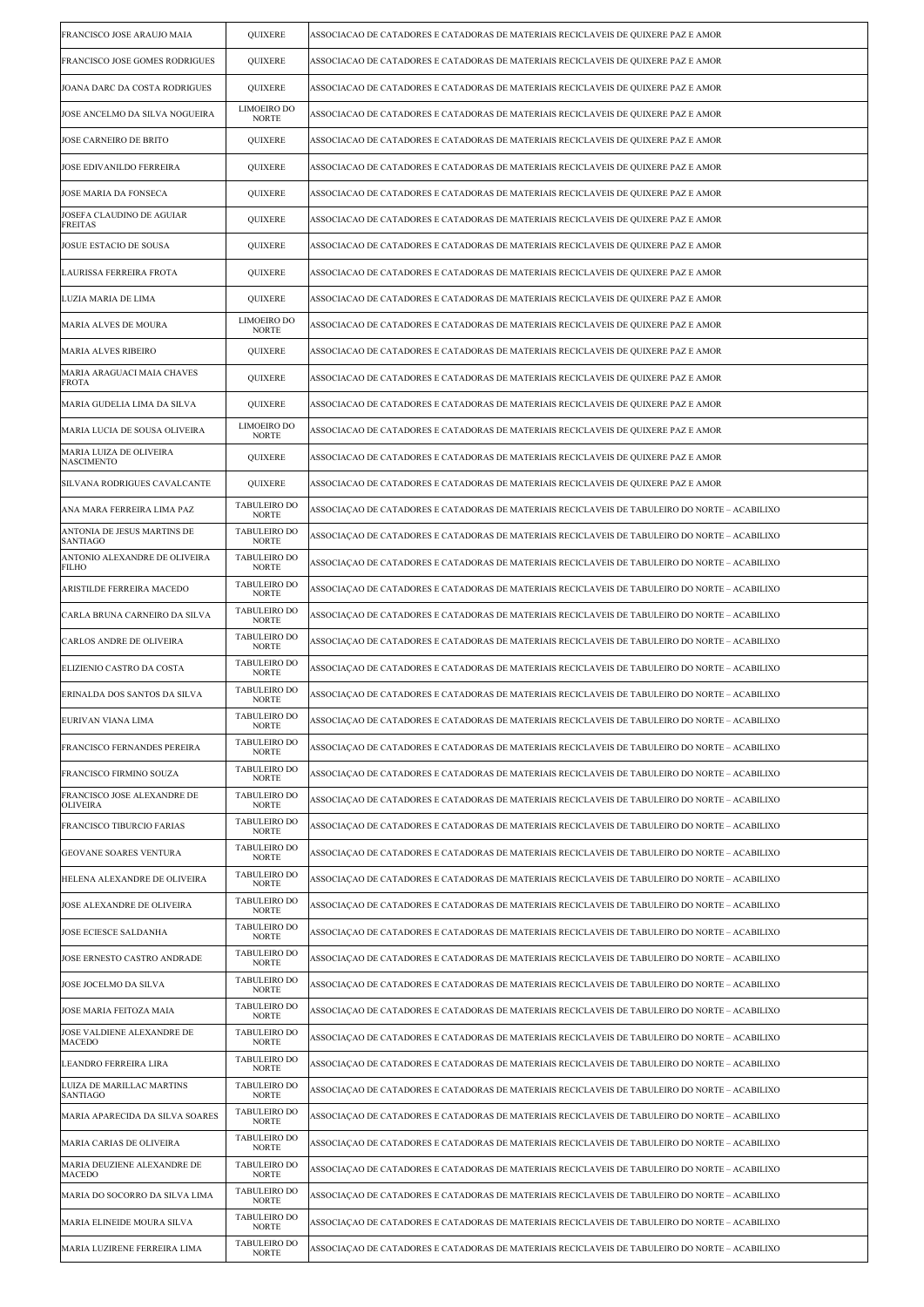| MARIA MARLUCE BRAUNA                         | TABULEIRO DO<br><b>NORTE</b>        | ASSOCIAÇÃO DE CATADORES E CATADORAS DE MATERIAIS RECICLAVEIS DE TABULEIRO DO NORTE – ACABILIXO         |
|----------------------------------------------|-------------------------------------|--------------------------------------------------------------------------------------------------------|
| PEDRO SOBRINHO DE MOURA                      | TABULEIRO DO<br><b>NORTE</b>        | ASSOCIAÇÃO DE CATADORES E CATADORAS DE MATERIAIS RECICLAVEIS DE TABULEIRO DO NORTE – ACABILIXO         |
| RAIMUNDA CASTRO DOS REIS                     | <b>TABULEIRO DO</b><br><b>NORTE</b> | ASSOCIAÇÃO DE CATADORES E CATADORAS DE MATERIAIS RECICLAVEIS DE TABULEIRO DO NORTE – ACABILIXO         |
| RAIMUNDO NONATO DE FREITAS                   | TABULEIRO DO<br><b>NORTE</b>        | ASSOCIAÇÃO DE CATADORES E CATADORAS DE MATERIAIS RECICLAVEIS DE TABULEIRO DO NORTE – ACABILIXO         |
| SERGIO MARCELO MONTEIRO                      | TABULEIRO DO<br><b>NORTE</b>        | ASSOCIAÇÃO DE CATADORES E CATADORAS DE MATERIAIS RECICLAVEIS DE TABULEIRO DO NORTE – ACABILIXO         |
| VILMAR OLIVEIRA PINTO                        | TABULEIRO DO<br><b>NORTE</b>        | ASSOCIAÇÃO DE CATADORES E CATADORAS DE MATERIAIS RECICLAVEIS DE TABULEIRO DO NORTE – ACABILIXO         |
| ANTONIO AIRTON FERREIRA DA SILVA             | <b>ALCANTARAS</b>                   | ASSOCIAÇÃO DE CATADORES E CATADORAS DE MATERIAIS RECICLAVEIS DO MUNICIPIO DE ALCANTARAS - CEARA        |
| <b>DANIEL DA COSTA</b>                       | ALCANTARAS                          | ASSOCIAÇÃO DE CATADORES E CATADORAS DE MATERIAIS RECICLAVEIS DO MUNICIPIO DE ALCANTARAS - CEARA        |
| FABRICIO MENDES DO NASCIMENTO                | <b>ALCANTARAS</b>                   | ASSOCIAÇÃO DE CATADORES E CATADORAS DE MATERIAIS RECICLAVEIS DO MUNICIPIO DE ALCANTARAS - CEARA        |
| FRANCISCA DA COSTA LIMA                      | <b>ALCANTARAS</b>                   | ASSOCIAÇÃO DE CATADORES E CATADORAS DE MATERIAIS RECICLAVEIS DO MUNICIPIO DE ALCANTARAS - CEARA        |
| FRANCISCO GILSON SILVA EUGENIO               | ALCANTARAS                          | ASSOCIAÇÃO DE CATADORES E CATADORAS DE MATERIAIS RECICLAVEIS DO MUNICIPIO DE ALCANTARAS - CEARA        |
| JOSE GERARDO MENDES                          | <b>ALCANTARAS</b>                   | ASSOCIACAO DE CATADORES E CATADORAS DE MATERIAIS RECICLAVEIS DO MUNICIPIO DE ALCANTARAS - CEARA        |
| JOSIMAR FERREIRA DE ARAUJO                   | <b>ALCANTARAS</b>                   | ASSOCIACAO DE CATADORES E CATADORAS DE MATERIAIS RECICLAVEIS DO MUNICIPIO DE ALCANTARAS - CEARA        |
| LAILTON MENDES DO NASCIMENTO                 | <b>ALCANTARAS</b>                   | ASSOCIAÇÃO DE CATADORES E CATADORAS DE MATERIAIS RECICLAVEIS DO MUNICIPIO DE ALCANTARAS - CEARA        |
| ANTONIA NIELE FERREIRA                       | <b>CARIRE</b>                       | ASSOCIAÇÃO DE CATADORES E CATADORAS DE MATERIAIS RECICLAVEIS DO MUNICIPIO DE CARIRE                    |
| ANTONIO FERNANDES DE AZEVEDO                 | CARIRE                              | ASSOCIAÇÃO DE CATADORES E CATADORAS DE MATERIAIS RECICLAVEIS DO MUNICIPIO DE CARIRE                    |
| ANTONIO LUCAS DE AQUINO                      | CARIRE                              | ASSOCIAÇÃO DE CATADORES E CATADORAS DE MATERIAIS RECICLAVEIS DO MUNICIPIO DE CARIRE                    |
| ANTONIO RENAN DE MORAES<br><b>FERNANDES</b>  | CARIRE                              | ASSOCIAÇÃO DE CATADORES E CATADORAS DE MATERIAIS RECICLAVEIS DO MUNICIPIO DE CARIRE                    |
| APRIGIO MARQUES DE BRITO                     | CARIRE                              | ASSOCIAÇÃO DE CATADORES E CATADORAS DE MATERIAIS RECICLAVEIS DO MUNICIPIO DE CARIRE                    |
| FRANCILEUDO BATISTA MENEZES                  | CARIRE                              | ASSOCIAÇÃO DE CATADORES E CATADORAS DE MATERIAIS RECICLAVEIS DO MUNICIPIO DE CARIRE                    |
| FRANCISCO HORACIO DE SOUZA                   | <b>CARIRE</b>                       | ASSOCIAÇÃO DE CATADORES E CATADORAS DE MATERIAIS RECICLAVEIS DO MUNICIPIO DE CARIRE                    |
| JOSE ANGELO DA SILVA                         | CARIRE                              | ASSOCIAÇÃO DE CATADORES E CATADORAS DE MATERIAIS RECICLAVEIS DO MUNICIPIO DE CARIRE                    |
| LUIS BRANDÃO LEITE                           | CARIRE                              | ASSOCIAÇÃO DE CATADORES E CATADORAS DE MATERIAIS RECICLAVEIS DO MUNICIPIO DE CARIRE                    |
| PEDRO RODRIGUES SIQUEIRA                     | <b>CARIRE</b>                       | ASSOCIAÇÃO DE CATADORES E CATADORAS DE MATERIAIS RECICLAVEIS DO MUNICIPIO DE CARIRE                    |
| RAIMUNDA MOREIRA DO NASCIMENTO               | CARIRE                              | ASSOCIAÇÃO DE CATADORES E CATADORAS DE MATERIAIS RECICLAVEIS DO MUNICIPIO DE CARIRE                    |
| ANA CLAUDIA SOUSA SERAFIM                    | <b>FRECHEIRINHA</b>                 | ASSOCIAÇÃO DE CATADORES E CATADORAS DE MATERIAIS RECICLAVEIS DO MUNICIPIO DE FRECHEIRINHA- ASCAFLECHA  |
| CICERO NASCIMENTO LOPES                      | <b>FRECHEIRINHA</b>                 | ASSOCIAÇÃO DE CATADORES E CATADORAS DE MATERIAIS RECICLAVEIS DO MUNICIPIO DE FRECHEIRINHA- ASCAFI      |
| DALVAN COSTA DE MESQUITA                     | <b>FRECHEIRINHA</b>                 | ASSOCIAÇÃO DE CATADORES E CATADORAS DE MATERIAIS RECICLAVEIS DO MUNICIPIO DE FRECHEIRINHA- ASCAFLECHA  |
| <b>ENILDA SOUSA COSTA</b>                    | <b>FRECHEIRINHA</b>                 | ASSOCIAÇÃO DE CATADORES E CATADORAS DE MATERIAIS RECICLAVEIS DO MUNICIPIO DE FRECHEIRINHA- ASCAFLECHA  |
| FRANCISCO ANTONIO DE SOUZA                   | <b>FRECHEIRINHA</b>                 | ASSOCIAÇÃO DE CATADORES E CATADORAS DE MATERIAIS RECICLAVEIS DO MUNICIPIO DE FRECHEIRINHA- ASCAFLECHA  |
| ILSON ALVES DO NASCIMENTO                    | <b>FRECHEIRINHA</b>                 |                                                                                                        |
| <b>JOSE DOS SANTOS</b>                       |                                     | ASSOCIAÇÃO DE CATADORES E CATADORAS DE MATERIAIS RECICLAVEIS DO MUNICIPIO DE FRECHEIRINHA- ASCAFLECHA  |
|                                              | <b>FRECHEIRINHA</b>                 | ASSOCIAÇÃO DE CATADORES E CATADORAS DE MATERIAIS RECICLAVEIS DO MUNICIPIO DE FRECHEIRINHA- ASCAFLECHA  |
| MARCOS PIMENTEL SERAFIM                      | <b>FRECHEIRINHA</b>                 | ASSOCIAÇÃO DE CATADORES E CATADORAS DE MATERIAIS RECICLAVEIS DO MUNICIPIO DE FRECHEIRINHA- ASCAFLECHA  |
| MARIA ANDREINA DA SILVA                      | <b>FRECHEIRINHA</b>                 | ASSOCIAÇÃO DE CATADORES E CATADORAS DE MATERIAIS RECICLAVEIS DO MUNICIPIO DE FRECHEIRINHA- ASCAFLECHA  |
| ROSANGELA DE LIMA ALVES                      | <b>FRECHEIRINHA</b>                 | ASSOCIAÇÃO DE CATADORES E CATADORAS DE MATERIAIS RECICLAVEIS DO MUNICIPIO DE FRECHEIRINHA- ASCAFLECHA  |
| SEBASTIAO ALVES DOS REIS FILHO               | <b>FRECHEIRINHA</b>                 | ASSOCIAÇÃO DE CATADORES E CATADORAS DE MATERIAIS RECICLAVEIS DO MUNICIPIO DE FRECHEIRINHA- ASCAFLECHA  |
| THALES ELVIS COSTA AGUIAR                    | <b>FRECHEIRINHA</b>                 | ASSOCIAÇÃO DE CATADORES E CATADORAS DE MATERIAIS RECICLAVEIS DO MUNICIPIO DE FRECHEIRINHA- ASCAFLECHA  |
| VICENTE DE PAULO PIMENTEL                    | <b>FRECHEIRINHA</b>                 | ASSOCIAÇÃO DE CATADORES E CATADORAS DE MATERIAIS RECICLAVEIS DO MUNICIPIO DE FRECHEIRINHA- ASCAFLECHA  |
| ANTONIO MARCIANO MONTEIRO                    | SANTANA DO<br><b>ACARAU</b>         | ASSOCIAÇÃO DE CATADORES E CATADORAS DE MATERIAIS RECICLÁVEIS DO MUNICÍPIO DE SANTANA DO ACARAÚ – CEARÁ |
| DAVI HALYSON DE LIMA                         | SANTANA DO<br>ACARAU                | ASSOCIAÇÃO DE CATADORES E CATADORAS DE MATERIAIS RECICLÁVEIS DO MUNICÍPIO DE SANTANA DO ACARAÚ – CEARÁ |
| FRANCISCO BRUNE DE SOUZA                     | SANTANA DO<br>ACARAU                | ASSOCIAÇÃO DE CATADORES E CATADORAS DE MATERIAIS RECICLÁVEIS DO MUNICÍPIO DE SANTANA DO ACARAÚ – CEARÁ |
| FRANCISCO DAS CHAGAS DE<br>VASCONCELOS FILHO | SANTANA DO<br>ACARAU                | ASSOCIACÃO DE CATADORES E CATADORAS DE MATERIAIS RECICLÁVEIS DO MUNICÍPIO DE SANTANA DO ACARAÚ – CEARÁ |
| FRANCISCO FANOEL DO NASCIMENTO               | <b>SANTANA DO</b><br><b>ACARAU</b>  | ASSOCIAÇÃO DE CATADORES E CATADORAS DE MATERIAIS RECICLÁVEIS DO MUNICÍPIO DE SANTANA DO ACARAÚ – CEARÁ |
| FRANCISCO JOSE VASCONCELOS                   | <b>SANTANA DO</b><br>ACARAU         | ASSOCIAÇÃO DE CATADORES E CATADORAS DE MATERIAIS RECICLÁVEIS DO MUNICÍPIO DE SANTANA DO ACARAÚ – CEARÁ |
| FRANCISCO NILTON DE MARIA                    | <b>SANTANA DO</b><br><b>ACARAU</b>  | ASSOCIAÇÃO DE CATADORES E CATADORAS DE MATERIAIS RECICLÁVEIS DO MUNICÍPIO DE SANTANA DO ACARAÚ – CEARÁ |
| <b>JOSE DANIEL BORGES</b>                    | SANTANA DO<br><b>ACARAU</b>         | ASSOCIAÇÃO DE CATADORES E CATADORAS DE MATERIAIS RECICLÁVEIS DO MUNICÍPIO DE SANTANA DO ACARAÚ – CEARÁ |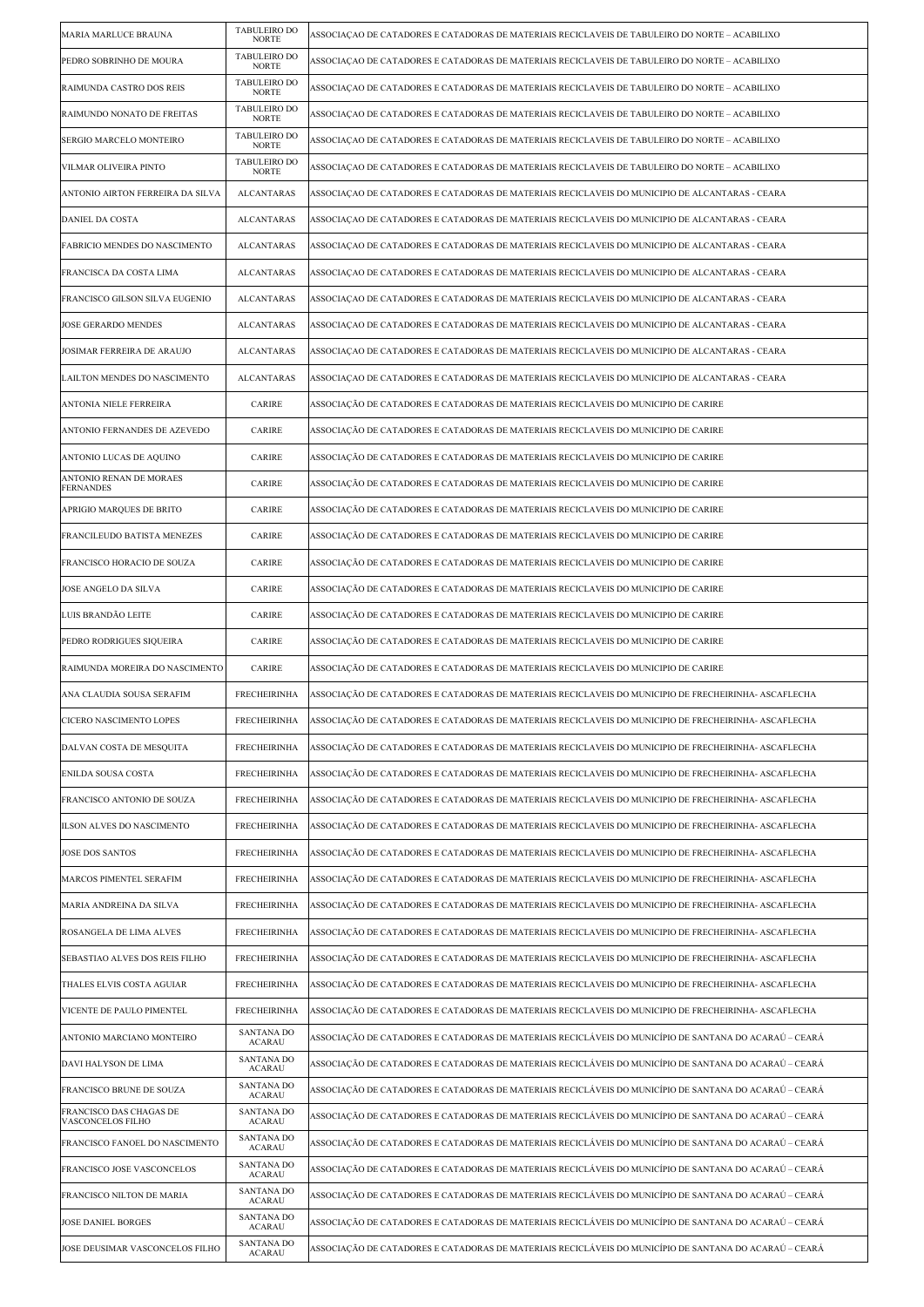| JOSE HELDER DE VASCONCELOS                          | SANTANA DO<br><b>ACARAU</b>        | ASSOCIAÇÃO DE CATADORES E CATADORAS DE MATERIAIS RECICLÁVEIS DO MUNICÍPIO DE SANTANA DO ACARAÚ – CEARÁ |
|-----------------------------------------------------|------------------------------------|--------------------------------------------------------------------------------------------------------|
| JULIANA CRISTINA LIRA GOMES                         | <b>SANTANA DO</b><br><b>ACARAU</b> | ASSOCIAÇÃO DE CATADORES E CATADORAS DE MATERIAIS RECICLÁVEIS DO MUNICÍPIO DE SANTANA DO ACARAÚ – CEARÁ |
| MANUEL CAMILO DE MARIA                              | SANTANA DO<br><b>ACARAU</b>        | ASSOCIAÇÃO DE CATADORES E CATADORAS DE MATERIAIS RECICLÁVEIS DO MUNICÍPIO DE SANTANA DO ACARAÚ – CEARÁ |
| MARIA CARLIANE DE OLIVEIRA                          | SANTANA DO<br><b>ACARAU</b>        | ASSOCIACÃO DE CATADORES E CATADORAS DE MATERIAIS RECICLÁVEIS DO MUNICÍPIO DE SANTANA DO ACARAÚ – CEARÁ |
| MARIA DAS DORES DO NASCIMENTO<br>LIMA               | <b>SANTANA DO</b><br><b>ACARAU</b> | ASSOCIAÇÃO DE CATADORES E CATADORAS DE MATERIAIS RECICLÁVEIS DO MUNICÍPIO DE SANTANA DO ACARAÚ – CEARÁ |
| PEDRO AUDIZIO DE ANDRADE                            | SANTANA DO<br><b>ACARAU</b>        | ASSOCIAÇÃO DE CATADORES E CATADORAS DE MATERIAIS RECICLÁVEIS DO MUNICÍPIO DE SANTANA DO ACARAÚ – CEARÁ |
| RAIMUNDA ALVES FERREIRA                             | <b>SANTANA DO</b><br><b>ACARAU</b> | ASSOCIAÇÃO DE CATADORES E CATADORAS DE MATERIAIS RECICLÁVEIS DO MUNICÍPIO DE SANTANA DO ACARAÚ – CEARÁ |
| AFONSO JUNIOR FONTENELE                             | COREAU                             | ASSOCIACAO DE CATADORES E CATADORAS DE MATERIAIS RECICLAVEIS NO MUNICÍPIO DE COREAU CEARA              |
| ANTONIO MACHADO DA COSTA                            | COREAU                             | ASSOCIAÇÃO DE CATADORES E CATADORAS DE MATERIAIS RECICLAVEIS NO MUNICÍPIO DE COREAU CEARA              |
| FRANCISCO FERREIRA BASTO                            | COREAU                             | ASSOCIAÇÃO DE CATADORES E CATADORAS DE MATERIAIS RECICLAVEIS NO MUNICÍPIO DE COREAU CEARA              |
| MARIA DA PIEDADE MENESES                            | COREAU                             | ASSOCIAÇÃO DE CATADORES E CATADORAS DE MATERIAIS RECICLAVEIS NO MUNICÍPIO DE COREAU CEARA              |
| MARIA LUCIA DE SOUZA                                | COREAU                             | ASSOCIACAO DE CATADORES E CATADORAS DE MATERIAIS RECICLAVEIS NO MUNICÍPIO DE COREAU CEARA              |
| ANA MARIA CARVALHO DO<br><b>NASCIMENTO</b>          | <b>TIANGUA</b>                     | ASSOCIACAO DE CATADORES E CATADORAS DE RESIDUOS SOLIDOS DE TIANGUA - ASCARTI                           |
| ANA MARIA DOS SANTOS                                | <b>TIANGUA</b>                     | ASSOCIACAO DE CATADORES E CATADORAS DE RESIDUOS SOLIDOS DE TIANGUA - ASCARTI                           |
| ANTONIO ARMANDO DA COSTA                            | <b>TIANGUA</b>                     | ASSOCIACAO DE CATADORES E CATADORAS DE RESIDUOS SOLIDOS DE TIANGUA - ASCARTI                           |
| ANTONIO CARLOS FERREIRA SILVA                       | <b>TIANGUA</b>                     | ASSOCIACAO DE CATADORES E CATADORAS DE RESIDUOS SOLIDOS DE TIANGUA - ASCARTI                           |
| ANTONIO CARLOS VIEIRA DE MELO                       | <b>TIANGUA</b>                     | ASSOCIACAO DE CATADORES E CATADORAS DE RESIDUOS SOLIDOS DE TIANGUA - ASCARTI                           |
| ANTONIO LUCAS VIEIRA DO<br>NASCIMENTO               | <b>TIANGUA</b>                     | ASSOCIACAO DE CATADORES E CATADORAS DE RESIDUOS SOLIDOS DE TIANGUA - ASCARTI                           |
| ANTONIO MARCOS FERREIRA SILVA                       | <b>TIANGUA</b>                     | ASSOCIACAO DE CATADORES E CATADORAS DE RESIDUOS SOLIDOS DE TIANGUA - ASCARTI                           |
| BENEDITO XIMENES RODRIGUES                          | <b>TIANGUA</b>                     | ASSOCIACAO DE CATADORES E CATADORAS DE RESIDUOS SOLIDOS DE TIANGUA - ASCARTI                           |
| CAMILA BARROSO DE MORAIS                            | <b>TIANGUA</b>                     | ASSOCIACAO DE CATADORES E CATADORAS DE RESIDUOS SOLIDOS DE TIANGUA - ASCARTI                           |
| <b>CLEMILDO SANTOS ARAUJO</b>                       | <b>TIANGUA</b>                     | ASSOCIACAO DE CATADORES E CATADORAS DE RESIDUOS SOLIDOS DE TIANGUA - ASCARTI                           |
| EDINALDO BERNARDO ARRUDA DE<br><b>OLIVEIRA</b>      | <b>TIANGUA</b>                     | ASSOCIACAO DE CATADORES E CATADORAS DE RESIDUOS SOLIDOS DE TIANGUA - ASCARTI                           |
| EDIVAN ARRUDA DE OLIVEIRA                           | <b>TIANGUA</b>                     | ASSOCIACAO DE CATADORES E CATADORAS DE RESIDUOS SOLIDOS DE TIANGUA - ASCARTI                           |
| FRANCISCO ARNOLDO PONRE DE<br>SOUZA                 | <b>TIANGUA</b>                     | ASSOCIACAO DE CATADORES E CATADORAS DE RESIDUOS SOLIDOS DE TIANGUA - ASCARTI                           |
| FRANCISCO CORDEIRO ALVES DE<br><b>OLIVEIRA</b>      | <b>TIANGUA</b>                     | ASSOCIACAO DE CATADORES E CATADORAS DE RESIDUOS SOLIDOS DE TIANGUA - ASCARTI                           |
| FRANCISCO DANILO SOUZA LIVINO                       | TIANGUA                            | ASSOCIACAO DE CATADORES E CATADORAS DE RESIDUOS SOLIDOS DE TIANGUA - ASCARTI                           |
| FRANCISCO JORLEAN FERNANDES DO<br><b>NASCIMENTO</b> | <b>TIANGUA</b>                     | ASSOCIACAO DE CATADORES E CATADORAS DE RESIDUOS SOLIDOS DE TIANGUA - ASCARTI                           |
| IRACILDO DA CONCEICAO MORAES                        | <b>TIANGUA</b>                     | ASSOCIACAO DE CATADORES E CATADORAS DE RESIDUOS SOLIDOS DE TIANGUA - ASCARTI                           |
| <b>IVAN COSTA DA SILVA</b>                          | <b>TIANGUA</b>                     | ASSOCIACAO DE CATADORES E CATADORAS DE RESIDUOS SOLIDOS DE TIANGUA - ASCARTI                           |
| JONATAN ALVES DA SILVA                              | <b>TIANGUA</b>                     | ASSOCIACAO DE CATADORES E CATADORAS DE RESIDUOS SOLIDOS DE TIANGUA - ASCARTI                           |
| JOSE ERISMAR RODRIGUES DA SILVA                     | <b>TIANGUA</b>                     | ASSOCIACAO DE CATADORES E CATADORAS DE RESIDUOS SOLIDOS DE TIANGUA - ASCARTI                           |
| JOSEAN LIMA DO NASCIMENTO                           | <b>TIANGUA</b>                     | ASSOCIACAO DE CATADORES E CATADORAS DE RESIDUOS SOLIDOS DE TIANGUA - ASCARTI                           |
| JOSUEL DA SILVA BRAGA                               | <b>TIANGUA</b>                     | ASSOCIACAO DE CATADORES E CATADORAS DE RESIDUOS SOLIDOS DE TIANGUA - ASCARTI                           |
| LIDUINA SOUZA BATISTA                               | <b>TIANGUA</b>                     | ASSOCIACAO DE CATADORES E CATADORAS DE RESIDUOS SOLIDOS DE TIANGUA - ASCARTI                           |
| LUIZ RIBEIRO GOMES                                  | <b>TIANGUA</b>                     | ASSOCIACAO DE CATADORES E CATADORAS DE RESIDUOS SOLIDOS DE TIANGUA - ASCARTI                           |
| MARIA ALICE ROCHA DA CONCEICAO                      | TIANGUA                            | ASSOCIACAO DE CATADORES E CATADORAS DE RESIDUOS SOLIDOS DE TIANGUA - ASCARTI                           |
| RAIMUNDA ALVES MESQUITA                             | <b>TIANGUA</b>                     | ASSOCIACAO DE CATADORES E CATADORAS DE RESIDUOS SOLIDOS DE TIANGUA - ASCARTI                           |
| ROSA RIBEIRO DOS SANTOS                             | <b>TIANGUA</b>                     | ASSOCIACAO DE CATADORES E CATADORAS DE RESIDUOS SOLIDOS DE TIANGUA - ASCARTI                           |
| SEBASTIAO JOSE DO NASCIMENTO                        | TIANGUA                            | ASSOCIACAO DE CATADORES E CATADORAS DE RESIDUOS SOLIDOS DE TIANGUA - ASCARTI                           |
| ALOISIO ROQUE DOS SANTOS                            | SOBRAL                             | ASSOCIAÇÃO DE CATADORES E CATADORAS FORÇÃ DE VIDA                                                      |
| ANTONIO BORIZ DO NASCIMENTO                         | SOBRAL                             | ASSOCIAÇÃO DE CATADORES E CATADORAS FORÇÃ DE VIDA                                                      |
| FRANCISCA OLIMPIO FARRAPO                           | SOBRAL                             | ASSOCIAÇÃO DE CATADORES E CATADORAS FORÇA DE VIDA                                                      |
| FRANCISCO DAS CHAGAS ARAUJO                         | SOBRAL                             | ASSOCIAÇÃO DE CATADORES E CATADORAS FORÇA DE VIDA                                                      |
| FRANCISCO LENILTON FELIX MARTINS                    | SOBRAL                             | ASSOCIAÇÃO DE CATADORES E CATADORAS FORÇÃ DE VIDA                                                      |
| FRANCISCO LEONARDO DO<br><b>NASCIMENTO ALVES</b>    | <b>SOBRAL</b>                      | ASSOCIAÇÃO DE CATADORES E CATADORAS FORÇA DE VIDA                                                      |
| FRANCISCO PEREIRA LIMA                              | SOBRAL                             | ASSOCIAÇÃO DE CATADORES E CATADORAS FORÇÃ DE VIDA                                                      |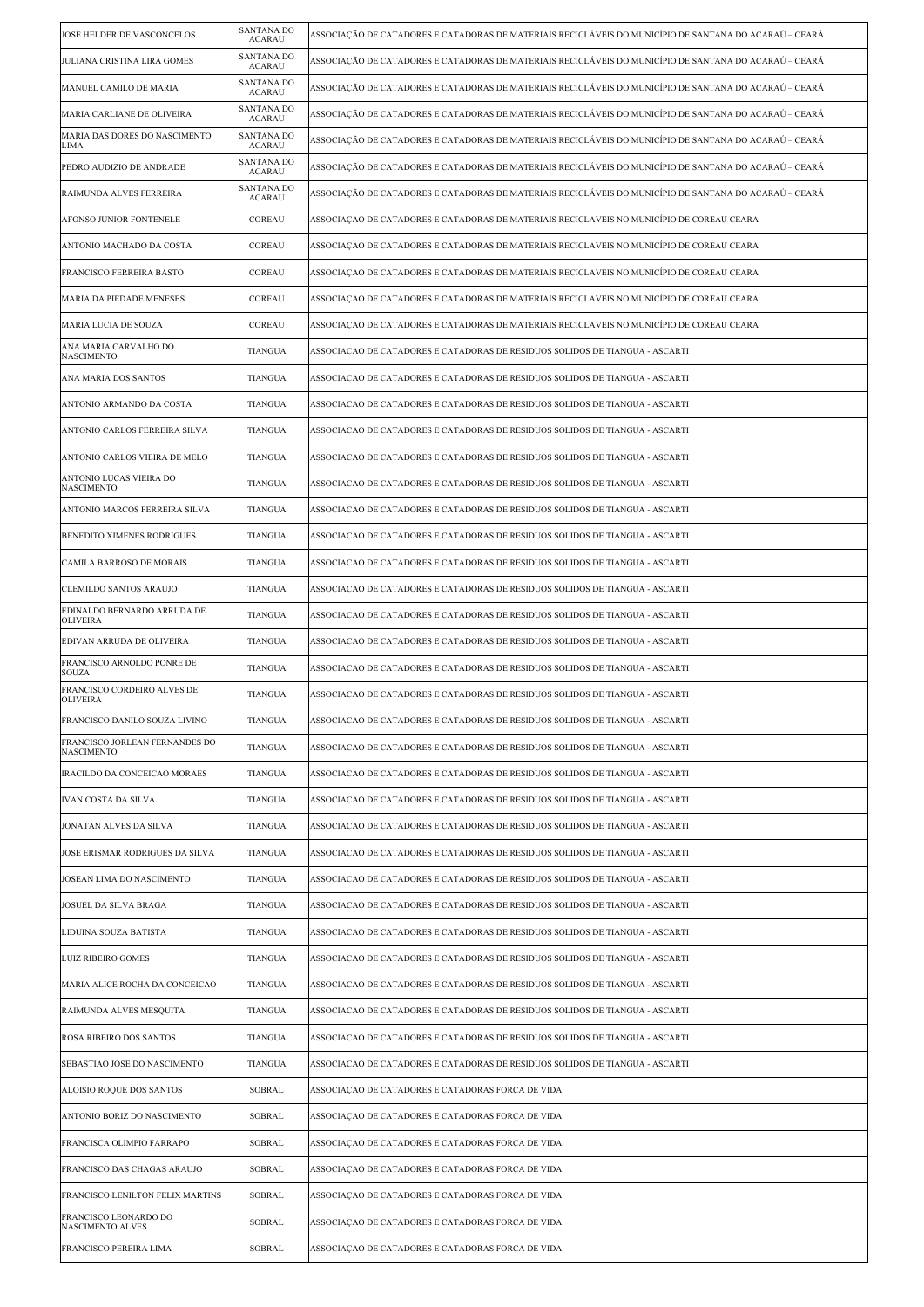| <b>GLEN GEISON FERREIRA</b>                    | SOBRAL         | ASSOCIAÇÃO DE CATADORES E CATADORAS FORÇA DE VIDA                |
|------------------------------------------------|----------------|------------------------------------------------------------------|
| IVONE DO NASCIMENTO ALVES                      | SOBRAL         | ASSOCIAÇÃO DE CATADORES E CATADORAS FORÇA DE VIDA                |
| JOAO LAUDISLAU ANDRADE NETO                    | SOBRAL         | ASSOCIAÇÃO DE CATADORES E CATADORAS FORÇÃ DE VIDA                |
| MARCELO DO NASCIMENTO SALES                    | SOBRAL         | ASSOCIAÇÃO DE CATADORES E CATADORAS FORÇÃ DE VIDA                |
| MARIA ELZIANE CARNEIRO DE SOUZA                | SOBRAL         | ASSOCIAÇÃO DE CATADORES E CATADORAS FORÇA DE VIDA                |
| MARIA IIELDINA DE ARAUJO                       | SOBRAL         | ASSOCIAÇÃO DE CATADORES E CATADORAS FORÇÃ DE VIDA                |
| MARIA ISABEL DO NASCIMENTO<br>ALVES            | SOBRAL         | ASSOCIAÇÃO DE CATADORES E CATADORAS FORÇÃ DE VIDA                |
| MARIA IVONETE DO NASCIMENTO<br><b>ALVES</b>    | SOBRAL         | ASSOCIAÇÃO DE CATADORES E CATADORAS FORÇA DE VIDA                |
| MARIA MARTA DOS SANTOS FERREIRA                | SOBRAL         | ASSOCIAÇÃO DE CATADORES E CATADORAS FORÇA DE VIDA                |
| MARIA PEREIRA LIMA                             | SOBRAL         | ASSOCIAÇÃO DE CATADORES E CATADORAS FORÇA DE VIDA                |
| NATALIA INGRID DO NASCIMENTO<br><b>ALVES</b>   | SOBRAL         | ASSOCIAÇÃO DE CATADORES E CATADORAS FORÇÃ DE VIDA                |
| RAIMUNDO LOPES NONATO FILHO                    | SOBRAL         | ASSOCIAÇÃO DE CATADORES E CATADORAS FORÇA DE VIDA                |
| ADRIANO RODRIGUES DE CARVALHO<br><b>JUNIOR</b> | GRAÇA          | ASSOCIAÇÃO DE CATADORES E CATADORAS VIDAS SUSTENTÁVEIS - ASCAVIS |
| ANTONIA APARECIDA DE ARAUJO                    | GRAÇA          | ASSOCIAÇÃO DE CATADORES E CATADORAS VIDAS SUSTENTÁVEIS – ASCAVIS |
| ANTONIO ARNALDO SOARES PINTO                   | GRAÇA          | ASSOCIAÇÃO DE CATADORES E CATADORAS VIDAS SUSTENTÁVEIS – ASCAVIS |
| ANTONIO DO NASCIMENTO SOUSA                    | GRAÇA          | ASSOCIAÇÃO DE CATADORES E CATADORAS VIDAS SUSTENTÁVEIS – ASCAVIS |
| CESAR IVO ABREU DA SILVA                       | <b>GRAÇA</b>   | ASSOCIAÇÃO DE CATADORES E CATADORAS VIDAS SUSTENTÁVEIS – ASCAVIS |
| ELZIELITA SIMONE GOMES ARAUJO                  | <b>GRAÇA</b>   | ASSOCIAÇÃO DE CATADORES E CATADORAS VIDAS SUSTENTÁVEIS – ASCAVIS |
| FELIPE DE ABREU SOUSA                          | GRAÇA          | ASSOCIAÇÃO DE CATADORES E CATADORAS VIDAS SUSTENTÁVEIS - ASCAVIS |
| INACIO NARCELIO DE CARVALHO<br><b>AZEVEDO</b>  | GRAÇA          | ASSOCIAÇÃO DE CATADORES E CATADORAS VIDAS SUSTENTÁVEIS – ASCAVIS |
| JOAQUIM INACIO CARVALHO AZEVEDO                | <b>GRAÇA</b>   | ASSOCIAÇÃO DE CATADORES E CATADORAS VIDAS SUSTENTÁVEIS – ASCAVIS |
| JOSUE DO NASCIMENTO SILVA                      | GRAÇA          | ASSOCIAÇÃO DE CATADORES E CATADORAS VIDAS SUSTENTÁVEIS – ASCAVIS |
| MARIA APARECIDA DE CARVALHO LOPI               | GRAÇA          | ASSOCIAÇÃO DE CATADORES E CATADORAS VIDAS SUSTENTÁVEIS – ASCAVIS |
| PAULO FERREIRA DA SILVA                        | GRAÇA          | ASSOCIAÇÃO DE CATADORES E CATADORAS VIDAS SUSTENTÁVEIS - ASCAVIS |
| PEDRO DO NASCIMENTO SILVA                      | GRAÇA          | ASSOCIAÇÃO DE CATADORES E CATADORAS VIDAS SUSTENTÁVEIS – ASCAVIS |
| PEDRO NETO OLIVEIRA                            | GRAÇA          | ASSOCIAÇÃO DE CATADORES E CATADORAS VIDAS SUSTENTÁVEIS – ASCAVIS |
| RAIMUNDA NONATA PINTO DA SILVA                 | GRAÇA          | ASSOCIAÇÃO DE CATADORES E CATADORAS VIDAS SUSTENTÁVEIS – ASCAVIS |
| RAIMUNDO LUIS ALBUQUERQUE BRITO                | GRAÇA          | ASSOCIAÇÃO DE CATADORES E CATADORAS VIDAS SUSTENTÁVEIS – ASCAVIS |
| RAIMUNDO OLIVEIRA SOUSA                        | GRAÇA          | ASSOCIAÇÃO DE CATADORES E CATADORAS VIDAS SUSTENTÁVEIS – ASCAVIS |
| TENORIO BERNARDO DE OLIVEIRA                   | GRAÇA          | ASSOCIAÇÃO DE CATADORES E CATADORAS VIDAS SUSTENTÁVEIS - ASCAVIS |
| ALMIR ROGERIO DA SILVA                         | QUIXADA        | ASSOCIAÇÃO DE CATADORES E RECICLADORES DE QUIXADA - ACRQ         |
| ANA PAULA DE BRITO DA SILVA                    | <b>QUIXADA</b> | ASSOCIAÇÃO DE CATADORES E RECICLADORES DE QUIXADA - ACRQ         |
| ANTONIA VALQUIRIA FREITAS GOIS                 | QUIXADA        | ASSOCIAÇÃO DE CATADORES E RECICLADORES DE QUIXADA - ACRO         |
| ANTONIA VANUZA ALVES DO<br><b>NASCIMENTO</b>   | QUIXADA        | ASSOCIAÇÃO DE CATADORES E RECICLADORES DE QUIXADA - ACRQ         |
| ANTONIA WELITA RIBEIRO DA SILVA                | QUIXADA        | ASSOCIAÇÃO DE CATADORES E RECICLADORES DE QUIXADA - ACRQ         |
| ANTONIO ADERLAN DE SOUSA DUTRA                 | QUIXADA        | ASSOCIAÇÃO DE CATADORES E RECICLADORES DE QUIXADA - ACRQ         |
| ANTONIO CONRADO DE LEMOS                       | QUIXADA        | ASSOCIAÇÃO DE CATADORES E RECICLADORES DE QUIXADA - ACRQ         |
| ANTONIO FABIO PEREIRA SEBASTIAO                | QUIXADA        | ASSOCIAÇÃO DE CATADORES E RECICLADORES DE QUIXADA - ACRQ         |
| ANTONIO GUIDO DA SILVA                         | QUIXADA        | ASSOCIAÇÃO DE CATADORES E RECICLADORES DE QUIXADA - ACRQ         |
| AURENICE ALVES BARBOSA                         | QUIXADA        | ASSOCIAÇÃO DE CATADORES E RECICLADORES DE QUIXADA - ACRQ         |
| ELIZANGELA LOPES DA SILVA                      | QUIXADA        | ASSOCIAÇÃO DE CATADORES E RECICLADORES DE QUIXADA - ACRQ         |
| ERILANIA NOGUEIRA DE SOUSA                     | QUIXADA        | ASSOCIAÇÃO DE CATADORES E RECICLADORES DE QUIXADA - ACRQ         |
| FRANCISCA ELIZABETE BATISTA                    | QUIXADA        | ASSOCIAÇÃO DE CATADORES E RECICLADORES DE QUIXADA - ACRQ         |
| FRANCISCO ANTONIO DOS REIS                     | QUIXADA        | ASSOCIAÇÃO DE CATADORES E RECICLADORES DE QUIXADA - ACRQ         |
| FRANCISCO CLEBE TEIXEIRA DA SILVA              | QUIXADA        | ASSOCIAÇÃO DE CATADORES E RECICLADORES DE QUIXADA - ACRQ         |
| FRANCISCO CLOVIS FERREIRA                      | QUIXADA        | ASSOCIAÇÃO DE CATADORES E RECICLADORES DE QUIXADA - ACRQ         |
| FRANCISCO WILLAMY RAMOS DE<br><b>HOLANDA</b>   | QUIXADA        | ASSOCIAÇÃO DE CATADORES E RECICLADORES DE QUIXADA - ACRQ         |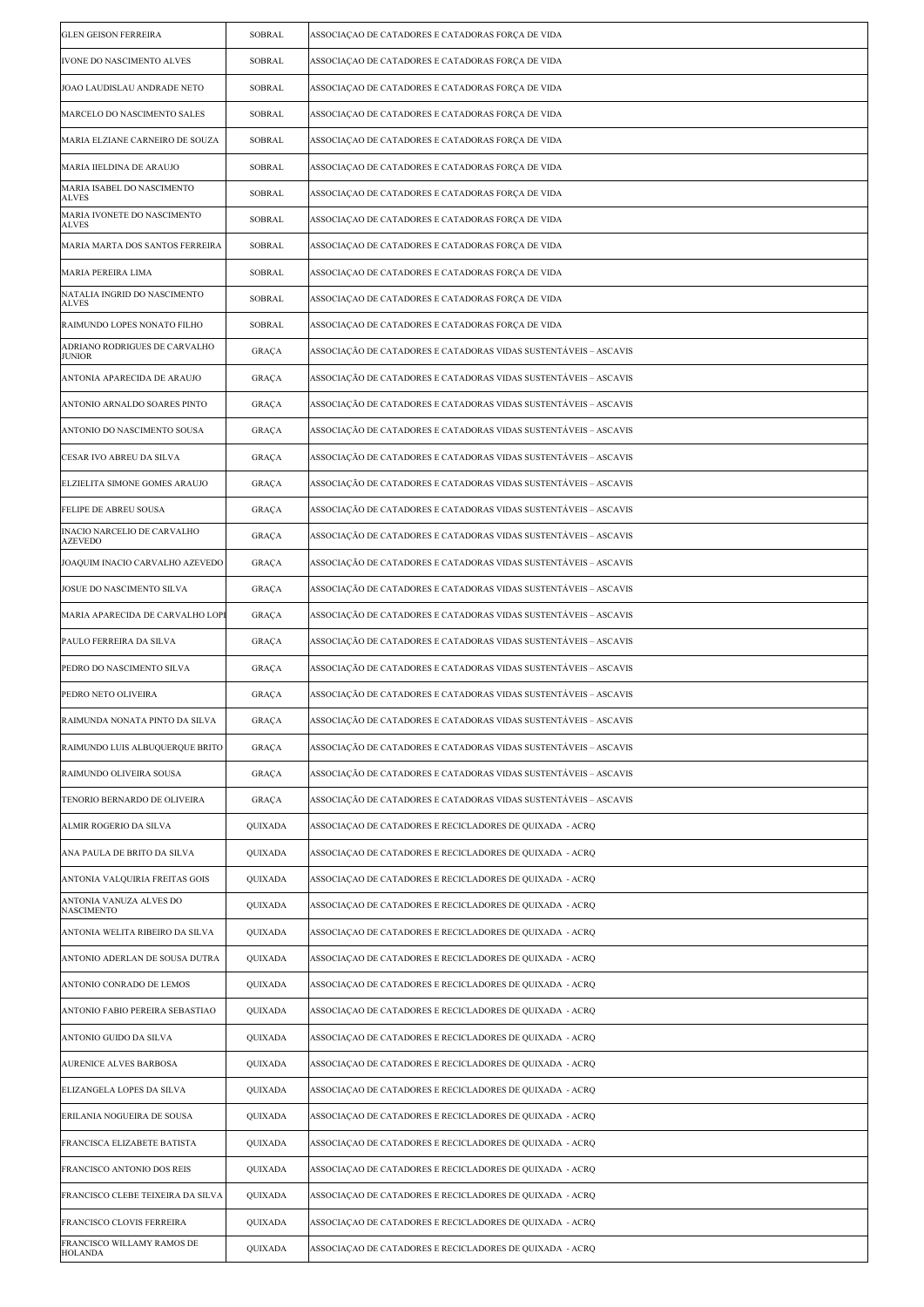| JOAO PEDRO DA SILVA DE SOUSA                   | QUIXADA         | ASSOCIAÇÃO DE CATADORES E RECICLADORES DE QUIXADA - ACRQ                |
|------------------------------------------------|-----------------|-------------------------------------------------------------------------|
| <b>JOSE ADALTO DOS REIS</b>                    | QUIXADA         | ASSOCIAÇÃO DE CATADORES E RECICLADORES DE QUIXADA - ACRQ                |
| LUCAS KAUAN LIMA FREITAS                       | QUIXADA         | ASSOCIAÇÃO DE CATADORES E RECICLADORES DE QUIXADA - ACRQ                |
| LUCIA GRAZIELA RAMOS DE HOLANDA                | QUIXADA         | ASSOCIAÇÃO DE CATADORES E RECICLADORES DE QUIXADA - ACRQ                |
| MANOEL MANSUETO CORDULINO<br><b>RIBEIRO</b>    | QUIXADA         | ASSOCIAÇÃO DE CATADORES E RECICLADORES DE QUIXADA - ACRQ                |
| MARIA ANTONIETA RAMOS HOLANDA                  | QUIXADA         | ASSOCIAÇÃO DE CATADORES E RECICLADORES DE QUIXADA - ACRQ                |
| MARIA AUZIRA PEREIRA SEBASTIAO                 | QUIXADA         | ASSOCIAÇÃO DE CATADORES E RECICLADORES DE QUIXADA - ACRQ                |
| MARIA DAS GRACAS SOUSA SOARES                  | QUIXADA         | ASSOCIAÇÃO DE CATADORES E RECICLADORES DE QUIXADA - ACRQ                |
| <b>MARIA INACIO DA SILVA</b>                   | QUIXADA         | ASSOCIAÇÃO DE CATADORES E RECICLADORES DE QUIXADA - ACRQ                |
| ABIGAIL CUNHA MENDES                           | <b>ITAPAJE</b>  | ASSOCIACAO DE CATADORES/CATADORAS DE RESIDUOS SOLIDOS DE ITAPAJE - ACMI |
| ANA MARIA PEREIRA DE SOUSA                     | <b>ITAPAJE</b>  | ASSOCIACAO DE CATADORES/CATADORAS DE RESIDUOS SOLIDOS DE ITAPAJE - ACMI |
| ANA PAULA DANTAS DUARTE                        | <b>ITAPAJE</b>  | ASSOCIACAO DE CATADORES/CATADORAS DE RESIDUOS SOLIDOS DE ITAPAJE - ACMI |
| ANTONIO CLEITON RODRIGUES DE<br>SOUSA          | <b>ITAPAJE</b>  | ASSOCIACAO DE CATADORES/CATADORAS DE RESIDUOS SOLIDOS DE ITAPAJE - ACMI |
| ANTONIO EDINEI MENDES DE SOUSA                 | <b>ITAPAJE</b>  | ASSOCIACAO DE CATADORES/CATADORAS DE RESIDUOS SOLIDOS DE ITAPAJE - ACMI |
| BENEDITO DE PAULO SIMEAO DA<br>SILVA           | <b>ITAPAJE</b>  | ASSOCIACAO DE CATADORES/CATADORAS DE RESIDUOS SOLIDOS DE ITAPAJE - ACMI |
| <b>BIANOR FEITOSA SOUSA</b>                    | <b>ITAPAJE</b>  | ASSOCIACAO DE CATADORES/CATADORAS DE RESIDUOS SOLIDOS DE ITAPAJE - ACMI |
| CARLOS DANIEL DE SOUSA PINHEIRO                | <b>ITAPAJE</b>  | ASSOCIACAO DE CATADORES/CATADORAS DE RESIDUOS SOLIDOS DE ITAPAJE - ACMI |
| CICERO BORGES TEIXEIRA FILHO                   | <b>ITAPAJE</b>  | ASSOCIACAO DE CATADORES/CATADORAS DE RESIDUOS SOLIDOS DE ITAPAJE - ACMI |
| <b>CLEIDE CUNHA MENDES</b>                     | <b>ITAPAJE</b>  | ASSOCIACAO DE CATADORES/CATADORAS DE RESIDUOS SOLIDOS DE ITAPAJE - ACMI |
| <b>FABIANO DE SOUSA FERREIRA</b>               | <b>ITAPAJE</b>  | ASSOCIACAO DE CATADORES/CATADORAS DE RESIDUOS SOLIDOS DE ITAPAJE - ACMI |
| JAILSON FERREIRA DOS SANTONS                   | <b>ITAPAJE</b>  | ASSOCIACAO DE CATADORES/CATADORAS DE RESIDUOS SOLIDOS DE ITAPAJE - ACMI |
| <b>JESSICA CRUZ RODRIGUES</b>                  | <b>ITAPAJE</b>  | ASSOCIACAO DE CATADORES/CATADORAS DE RESIDUOS SOLIDOS DE ITAPAJE - ACMI |
| JOAO DE MESQUITA PINHEIRO                      | <b>ITAPAJE</b>  | ASSOCIACAO DE CATADORES/CATADORAS DE RESIDUOS SOLIDOS DE ITAPAJE - ACMI |
| <b>KARLISON TEIXEIRA DE SOUSA</b>              | <b>ITAPAJE</b>  | ASSOCIACAO DE CATADORES/CATADORAS DE RESIDUOS SOLIDOS DE ITAPAJE - ACMI |
| KATIA DE MESQUITA PINHEIRO                     | <b>ITAPAJE</b>  | ASSOCIACAO DE CATADORES/CATADORAS DE RESIDUOS SOLIDOS DE ITAPAJE - ACMI |
| LEANDRO DO NASCIMENTO FERREIRA                 | <b>ITAPAJE</b>  | ASSOCIACAO DE CATADORES/CATADORAS DE RESIDUOS SOLIDOS DE ITAPAJE - ACMI |
| LEDA DE MESQUITA PINHEIRO                      | <b>ITAPAJE</b>  | ASSOCIACAO DE CATADORES/CATADORAS DE RESIDUOS SOLIDOS DE ITAPAJE - ACMI |
| MARCOS JOSE DA SILVA                           | <b>ITAPAJE</b>  | ASSOCIACAO DE CATADORES/CATADORAS DE RESIDUOS SOLIDOS DE ITAPAJE - ACMI |
| ORLANDO RICARDO DOS SANTONS                    | <b>ITAPAJE</b>  | ASSOCIACAO DE CATADORES/CATADORAS DE RESIDUOS SOLIDOS DE ITAPAJE - ACMI |
| RAFAEL DA COSTA                                | <b>ITAPAJE</b>  | ASSOCIACAO DE CATADORES/CATADORAS DE RESIDUOS SOLIDOS DE ITAPAJE - ACMI |
| RAFAEL DE SOUSA RODRIGUES                      | <b>ITAPAJE</b>  | ASSOCIACAO DE CATADORES/CATADORAS DE RESIDUOS SOLIDOS DE ITAPAJE - ACMI |
| <b>SAMARA BIZERRA DANTAS</b>                   | <b>ITAPAJE</b>  | ASSOCIACAO DE CATADORES/CATADORAS DE RESIDUOS SOLIDOS DE ITAPAJE - ACMI |
| SIRLANDIA DANTAS DUARTE                        | <b>ITAPAJE</b>  | ASSOCIACAO DE CATADORES/CATADORAS DE RESIDUOS SOLIDOS DE ITAPAJE - ACMI |
| AIRTON DE SOUSA BRANDAO                        | SOBRAL          | ASSOCIAÇÃO DOS AGENTES AMBIENTAIS DA REGIÃO LESTE DE SOBRAL – AGAMSOL   |
| ALLYSSON MELO PIMENTA                          | SOBRAL          | ASSOCIAÇÃO DOS AGENTES AMBIENTAIS DA REGIÃO LESTE DE SOBRAL – AGAMSOL   |
| <b>CARLOS ENRIQUE</b><br>RODRIGUES DE OLIVEIRA | SOBRAL          | ASSOCIAÇÃO DOS AGENTES AMBIENTAIS DA REGIÃO LESTE DE SOBRAL – AGAMSOL   |
| CREUZA RODRIGUES DE OLIVEIRA                   | SOBRAL          | ASSOCIAÇÃO DOS AGENTES AMBIENTAIS DA REGIÃO LESTE DE SOBRAL – AGAMSOL   |
| FRANCISCO DANIEL LIMA DE SOUZA                 | SOBRAL          | ASSOCIAÇÃO DOS AGENTES AMBIENTAIS DA REGIÃO LESTE DE SOBRAL – AGAMSOL   |
| FRANCISCO RAIMUNDO COELHO LIMA                 | SOBRAL          | ASSOCIAÇÃO DOS AGENTES AMBIENTAIS DA REGIÃO LESTE DE SOBRAL – AGAMSOL   |
| JOSE ROGERIO GONÇALVES DOS<br><b>SANTOS</b>    | SOBRAL          | ASSOCIAÇÃO DOS AGENTES AMBIENTAIS DA REGIÃO LESTE DE SOBRAL – AGAMSOL   |
| JOSE SIMAO DA SILVA                            | SOBRAL          | ASSOCIAÇÃO DOS AGENTES AMBIENTAIS DA REGIÃO LESTE DE SOBRAL – AGAMSOL   |
| MANOELITO QUINTO VIEIRA                        | SOBRAL          | ASSOCIAÇÃO DOS AGENTES AMBIENTAIS DA REGIÃO LESTE DE SOBRAL – AGAMSOL   |
| <b>ADALBERTO DE SOUSA</b>                      | PACATUBA        | ASSOCIACAO DOS AGENTES AMBIENTAIS DE PACATUBA AAMAP                     |
| ALINE DAMASCENO NASCIMENTO                     | PACATUBA        | ASSOCIACAO DOS AGENTES AMBIENTAIS DE PACATUBA AAMAP                     |
| ANGELA MARIA LEITE MARQUES                     | PACATUBA        | ASSOCIACAO DOS AGENTES AMBIENTAIS DE PACATUBA AAMAP                     |
| ANTONIO LINDOMAR MONTEIRO DE<br><b>ARAUJO</b>  | PACATUBA        | ASSOCIACAO DOS AGENTES AMBIENTAIS DE PACATUBA AAMAP                     |
| <b>AURINEIDE SANTOS BARROS</b>                 | <b>PACATUBA</b> | ASSOCIACAO DOS AGENTES AMBIENTAIS DE PACATUBA AAMAP                     |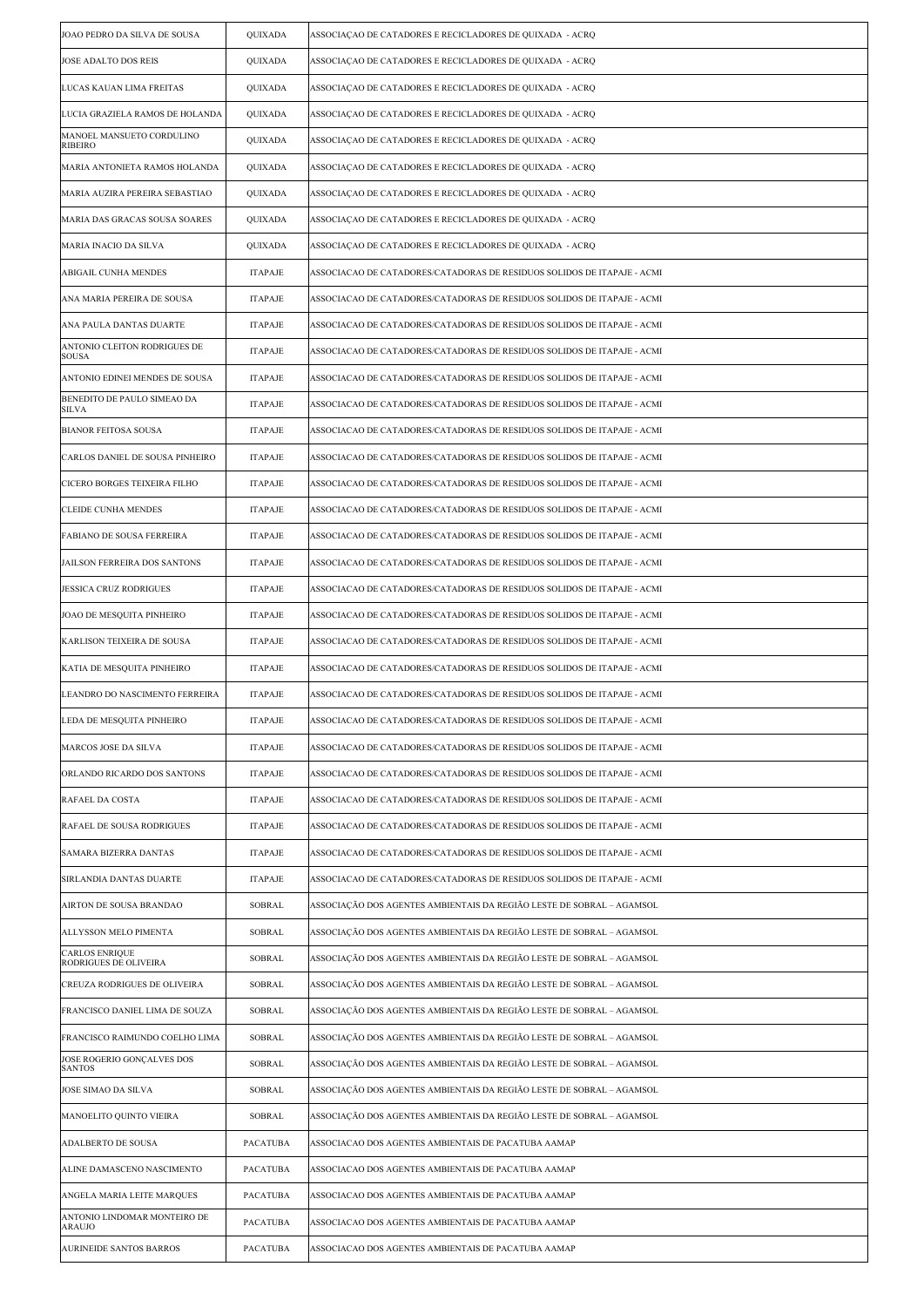| FERNANDO LUIZ SOUSA DA SILVA                   | PACATUBA           | ASSOCIACAO DOS AGENTES AMBIENTAIS DE PACATUBA AAMAP                       |
|------------------------------------------------|--------------------|---------------------------------------------------------------------------|
| FRANCISCA GERUSA HOLANDA ALVES                 | PACATUBA           | ASSOCIACAO DOS AGENTES AMBIENTAIS DE PACATUBA AAMAP                       |
| FRANCISCA LIMA DOS SANTOS                      | <b>PACATUBA</b>    | ASSOCIACAO DOS AGENTES AMBIENTAIS DE PACATUBA AAMAP                       |
| FRANCISCO ANTONIO FERREIRA DA<br><b>SILVA</b>  | PACATUBA           | ASSOCIACAO DOS AGENTES AMBIENTAIS DE PACATUBA AAMAP                       |
| GLEDSON DOS SANTOS FREITAS                     | PACATUBA           | ASSOCIACAO DOS AGENTES AMBIENTAIS DE PACATUBA AAMAP                       |
| JOSE CLECIO LEITE RODRIGUES                    | <b>PACATUBA</b>    | ASSOCIACAO DOS AGENTES AMBIENTAIS DE PACATUBA AAMAP                       |
| JOSE EDIVAR RODRIGUES                          | PACATUBA           | ASSOCIACAO DOS AGENTES AMBIENTAIS DE PACATUBA AAMAP                       |
| JOSE LAERCIO FREITAS RODRIGUES                 | <b>PACATUBA</b>    | ASSOCIACAO DOS AGENTES AMBIENTAIS DE PACATUBA AAMAP                       |
| JOSE ROBERTO GONCALVES DE<br><b>OLIVEIRA</b>   | <b>PACATUBA</b>    | ASSOCIACAO DOS AGENTES AMBIENTAIS DE PACATUBA AAMAP                       |
| JOSE ROBERTO SOUSA                             | PACATUBA           | ASSOCIACAO DOS AGENTES AMBIENTAIS DE PACATUBA AAMAP                       |
| JULIO CESAR CAMELO GONCALVES                   | PACATUBA           | ASSOCIACAO DOS AGENTES AMBIENTAIS DE PACATUBA AAMAP                       |
| LUIS FERREIRA DA SILVA                         | <b>PACATUBA</b>    | ASSOCIACAO DOS AGENTES AMBIENTAIS DE PACATUBA AAMAP                       |
| MARIA CLEICIANE LEITE RODRIGUES                | <b>PACATUBA</b>    | ASSOCIACAO DOS AGENTES AMBIENTAIS DE PACATUBA AAMAP                       |
| MARIA EDINA FERREIRA DE FREITAS                | PACATUBA           | ASSOCIACAO DOS AGENTES AMBIENTAIS DE PACATUBA AAMAP                       |
| MARIA GORETE DE PAULA SOUSA                    | <b>PACATUBA</b>    | ASSOCIACAO DOS AGENTES AMBIENTAIS DE PACATUBA AAMAP                       |
| MARIA LUCILENE ALVES DA SILVA                  | <b>PACATUBA</b>    | ASSOCIACAO DOS AGENTES AMBIENTAIS DE PACATUBA AAMAP                       |
| MARIA SOLANGE SILVA DE SOUSA                   | PACATUBA           | ASSOCIACAO DOS AGENTES AMBIENTAIS DE PACATUBA AAMAP                       |
| MARIZA DOS SANTOS MONTEIRO                     | <b>PACATUBA</b>    | ASSOCIACAO DOS AGENTES AMBIENTAIS DE PACATUBA AAMAP                       |
| PATRICIA LEITE RODRIGUES FREITAS               | <b>PACATUBA</b>    | ASSOCIACAO DOS AGENTES AMBIENTAIS DE PACATUBA AAMAP                       |
| PAULO TARSO COSTA DOS SANTOS                   | PACATUBA           | ASSOCIACAO DOS AGENTES AMBIENTAIS DE PACATUBA AAMAP                       |
| ROBSON DO NASCIMENTO BASILIO                   | <b>PACATUBA</b>    | ASSOCIACAO DOS AGENTES AMBIENTAIS DE PACATUBA AAMAP                       |
| VILSON RODRIGUES SOBRINHO                      | PACATUBA           | ASSOCIACAO DOS AGENTES AMBIENTAIS DE PACATUBA AAMAP                       |
| AMELIA VIANA DE SOUSA                          | <b>ACOPIARA</b>    | ASSOCIAÇÃO DOS AGENTES RECICLADORES DE ACOPIARA – AARA                    |
| ANA MARIA BENTO                                | <b>ACOPIARA</b>    | ASSOCIAÇÃO DOS AGENTES RECICLADORES DE ACOPIARA – AARA                    |
| ANA PAULA FERREIRA ALVES<br><b>RODRIGUES</b>   | <b>ACOPIARA</b>    | ASSOCIAÇÃO DOS AGENTES RECICLADORES DE ACOPIARA - AARA                    |
| ANTONIO ARNALDO MARTINS                        | <b>ACOPIARA</b>    | ASSOCIAÇÃO DOS AGENTES RECICLADORES DE ACOPIARA – AARA                    |
| CICERO PEDRO SOARES                            | ACOPIARA           | ASSOCIAÇÃO DOS AGENTES RECICLADORES DE ACOPIARA – AARA                    |
| FRANCISCO ALVES DE SOUSA                       | <b>ACOPIARA</b>    | ASSOCIAÇÃO DOS AGENTES RECICLADORES DE ACOPIARA – AARA                    |
| JACQUELINE LIMA DE ALMEIDA                     | <b>ACOPIARA</b>    | ASSOCIAÇÃO DOS AGENTES RECICLADORES DE ACOPIARA – AARA                    |
| JOANA VIANA DA COSTA                           | <b>ACOPIARA</b>    | ASSOCIAÇÃO DOS AGENTES RECICLADORES DE ACOPIARA – AARA                    |
| <b>JOSE MARTINS</b>                            | <b>ACOPIARA</b>    | ASSOCIAÇÃO DOS AGENTES RECICLADORES DE ACOPIARA – AARA                    |
| LUCILIA ALVES DA COSTA                         | <b>ACOPIARA</b>    | ASSOCIAÇÃO DOS AGENTES RECICLADORES DE ACOPIARA – AARA                    |
| LUIZA ALEXANDRE DA SILVA SOUSA                 | <b>ACOPIARA</b>    | ASSOCIAÇÃO DOS AGENTES RECICLADORES DE ACOPIARA – AARA                    |
| ROSALVA DA COSTA VIANA SILVA                   | <b>ACOPIARA</b>    | ASSOCIAÇÃO DOS AGENTES RECICLADORES DE ACOPIARA – AARA                    |
| CARLOS ALBERTO TAVARES<br>FILGUEIRAS           | CRATO              | ASSOCIACAO DOS AGENTES RECICLADORES DE CRATO - AARC                       |
| CICERO ALEXSANDRO VIEIRA DE<br><b>SOUSA</b>    | <b>CRATO</b>       | ASSOCIACAO DOS AGENTES RECICLADORES DE CRATO - AARC                       |
| EMANUEL VIEIRA DE SOUSA                        | CRATO              | ASSOCIACAO DOS AGENTES RECICLADORES DE CRATO - AARC                       |
| FABIO GOMES DE OLIVEIRA                        | CRATO              | ASSOCIACAO DOS AGENTES RECICLADORES DE CRATO - AARC                       |
| IVONE PEREIRA DE ARAUJO                        | <b>CRATO</b>       | ASSOCIACAO DOS AGENTES RECICLADORES DE CRATO - AARC                       |
| JOAQUIM FRANCISCO SILVA DOS<br><b>SANTOS</b>   | CRATO              | ASSOCIACAO DOS AGENTES RECICLADORES DE CRATO - AARC                       |
| LUCIANA ALEIXO DA SILVA                        | <b>CRATO</b>       | ASSOCIACAO DOS AGENTES RECICLADORES DE CRATO - AARC                       |
| MARIA DE FATIMA RODRIGUES DOS<br><b>SANTOS</b> | <b>CRATO</b>       | ASSOCIACAO DOS AGENTES RECICLADORES DE CRATO - AARC                       |
| MARIA DO SOCORRO VIEIRA DE SOUSA               | CRATO              | ASSOCIACAO DOS AGENTES RECICLADORES DE CRATO - AARC                       |
| ALEX SANDRO BARBOSA SOUSA                      | <b>BREJO SANTO</b> | ASSOCIACAO DOS AGENTES RECICLADORES DO MUNICIPIO DE BREJO SANTO – ARBRESA |
| AMADEU ZACARIAS DOS SANTOS                     | <b>BREJO SANTO</b> | ASSOCIACAO DOS AGENTES RECICLADORES DO MUNICIPIO DE BREJO SANTO – ARBRESA |
| ANTONIEL MICENA DA SILVA                       | <b>BREJO SANTO</b> | ASSOCIACAO DOS AGENTES RECICLADORES DO MUNICIPIO DE BREJO SANTO – ARBRESA |
| <b>ANTONIO MICENA RIBEIRO</b>                  | <b>BREJO SANTO</b> | ASSOCIACAO DOS AGENTES RECICLADORES DO MUNICIPIO DE BREJO SANTO - ARBRESA |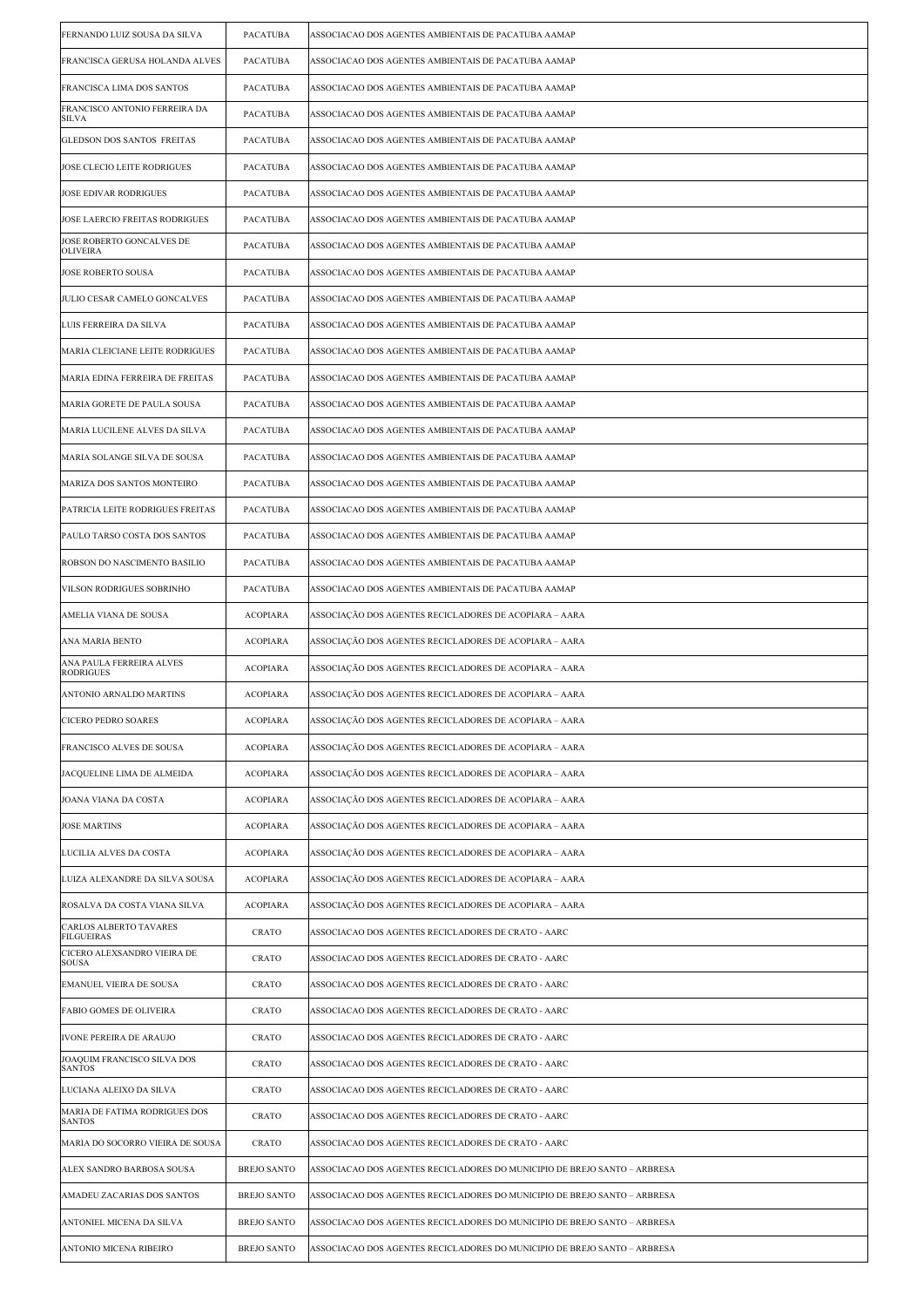| ARNALDO SILVESTRE AMARO                       | <b>BREJO SANTO</b> | ASSOCIACAO DOS AGENTES RECICLADORES DO MUNICIPIO DE BREJO SANTO – ARBRESA |
|-----------------------------------------------|--------------------|---------------------------------------------------------------------------|
| CARLA ANDREA DA SILVA OLIVEIRA                | <b>BREJO SANTO</b> | ASSOCIACAO DOS AGENTES RECICLADORES DO MUNICIPIO DE BREJO SANTO – ARBRESA |
| CICERA DOS SANTOS BEZERRA                     | <b>BREJO SANTO</b> | ASSOCIACAO DOS AGENTES RECICLADORES DO MUNICIPIO DE BREJO SANTO – ARBRESA |
| CICERA MARIA ANDRE                            | <b>BREJO SANTO</b> | ASSOCIACAO DOS AGENTES RECICLADORES DO MUNICIPIO DE BREJO SANTO – ARBRESA |
| <b>CICERO CARLOS MARTINS</b>                  | <b>BREJO SANTO</b> | ASSOCIACAO DOS AGENTES RECICLADORES DO MUNICIPIO DE BREJO SANTO - ARBRESA |
| CICERO JESUS DE OLIVEIRA                      | <b>BREJO SANTO</b> | ASSOCIACAO DOS AGENTES RECICLADORES DO MUNICIPIO DE BREJO SANTO – ARBRESA |
| CICERO SERAFIM DO NASCIMENTO                  | <b>BREJO SANTO</b> | ASSOCIACAO DOS AGENTES RECICLADORES DO MUNICIPIO DE BREJO SANTO – ARBRESA |
| CICERO TRAJANO DA SILVA                       | <b>BREJO SANTO</b> | ASSOCIACAO DOS AGENTES RECICLADORES DO MUNICIPIO DE BREJO SANTO – ARBRESA |
| CICERO VITORINO ANDRE                         | <b>BREJO SANTO</b> | ASSOCIACAO DOS AGENTES RECICLADORES DO MUNICIPIO DE BREJO SANTO – ARBRESA |
| DAMIANA COELHO DE SOUSA                       | <b>BREJO SANTO</b> | ASSOCIACAO DOS AGENTES RECICLADORES DO MUNICIPIO DE BREJO SANTO – ARBRESA |
| DANIELA MARIA DOS SANTOS                      | <b>BREJO SANTO</b> | ASSOCIACAO DOS AGENTES RECICLADORES DO MUNICIPIO DE BREJO SANTO – ARBRESA |
| DANILO BEZERRA DE OLIVEIRA                    | <b>BREJO SANTO</b> | ASSOCIACAO DOS AGENTES RECICLADORES DO MUNICIPIO DE BREJO SANTO - ARBRESA |
| DAVID PEREIRA DE OLIVEIRA                     | <b>BREJO SANTO</b> | ASSOCIACAO DOS AGENTES RECICLADORES DO MUNICIPIO DE BREJO SANTO – ARBRESA |
| EDNA MOTA DE MELO                             | <b>BREJO SANTO</b> | ASSOCIACAO DOS AGENTES RECICLADORES DO MUNICIPIO DE BREJO SANTO - ARBRESA |
| ERICA MOTA DE MELO                            | <b>BREJO SANTO</b> | ASSOCIACAO DOS AGENTES RECICLADORES DO MUNICIPIO DE BREJO SANTO – ARBRESA |
| FRANCINILDO FERREIRA DE ARAUJO                | <b>BREJO SANTO</b> | ASSOCIACAO DOS AGENTES RECICLADORES DO MUNICIPIO DE BREJO SANTO – ARBRESA |
| FRANCISCA SILVINO DA SILVA SANSAO             | <b>BREJO SANTO</b> | ASSOCIACAO DOS AGENTES RECICLADORES DO MUNICIPIO DE BREJO SANTO - ARBRESA |
| FRANCISCO ANDRE DOS SANTOS                    | <b>BREJO SANTO</b> | ASSOCIACAO DOS AGENTES RECICLADORES DO MUNICIPIO DE BREJO SANTO – ARBRESA |
| FRANCISCO FERREIRA DE ARAUJO                  | <b>BREJO SANTO</b> | ASSOCIACAO DOS AGENTES RECICLADORES DO MUNICIPIO DE BREJO SANTO – ARBRESA |
| FRANCISCO NICOLAU DE ARAUJO                   | <b>BREJO SANTO</b> | ASSOCIACAO DOS AGENTES RECICLADORES DO MUNICIPIO DE BREJO SANTO – ARBRESA |
| GEORGE DOS SANTOS ANDRE                       | <b>BREJO SANTO</b> | ASSOCIACAO DOS AGENTES RECICLADORES DO MUNICIPIO DE BREJO SANTO – ARBRESA |
| GERACINA LIMA SOUSA FURTADO                   | <b>BREJO SANTO</b> | ASSOCIACAO DOS AGENTES RECICLADORES DO MUNICIPIO DE BREJO SANTO - ARBRESA |
| <b>IVANILDO FARIAS</b>                        | <b>BREJO SANTO</b> | ASSOCIACAO DOS AGENTES RECICLADORES DO MUNICIPIO DE BREJO SANTO - ARBRESA |
| JANAINA MARIA BARBOSA DO<br><b>NASCIMENTO</b> | <b>BREJO SANTO</b> | ASSOCIACAO DOS AGENTES RECICLADORES DO MUNICIPIO DE BREJO SANTO - ARBRESA |
| <b>JOAO DURVAL DA SILVA</b>                   | <b>BREJO SANTO</b> | ASSOCIACAO DOS AGENTES RECICLADORES DO MUNICIPIO DE BREJO SANTO – ARBRESA |
| JOAO SOBREIRA DA SILVA                        | <b>BREJO SANTO</b> | ASSOCIACAO DOS AGENTES RECICLADORES DO MUNICIPIO DE BREJO SANTO – ARBRESA |
| JOAQUIM PEREIRA DA SILVA                      | BREJO SANTO        | ASSOCIACAO DOS AGENTES RECICLADORES DO MUNICIPIO DE BREJO SANTO – ARBRESA |
| <b>JOSE ALVES DE SOUSA</b>                    | <b>BREJO SANTO</b> | ASSOCIACAO DOS AGENTES RECICLADORES DO MUNICIPIO DE BREJO SANTO – ARBRESA |
| JOSE MANOEL DA SILVA                          | <b>BREJO SANTO</b> | ASSOCIACAO DOS AGENTES RECICLADORES DO MUNICIPIO DE BREJO SANTO - ARBRESA |
| <b>JOSEFA BEZERRA</b>                         | <b>BREJO SANTO</b> | ASSOCIACAO DOS AGENTES RECICLADORES DO MUNICIPIO DE BREJO SANTO - ARBRESA |
| JUCELI JOSE DOS SANTOS                        | <b>BREJO SANTO</b> | ASSOCIACAO DOS AGENTES RECICLADORES DO MUNICIPIO DE BREJO SANTO – ARBRESA |
| LUCIENE MARIA DOS SANTOS                      | <b>BREJO SANTO</b> | ASSOCIACAO DOS AGENTES RECICLADORES DO MUNICIPIO DE BREJO SANTO - ARBRESA |
| LUIZ JESUS DE OLIVEIRA                        | <b>BREJO SANTO</b> | ASSOCIACAO DOS AGENTES RECICLADORES DO MUNICIPIO DE BREJO SANTO – ARBRESA |
| MARIA APARECIDA ALVES BARROS                  | <b>BREJO SANTO</b> | ASSOCIACAO DOS AGENTES RECICLADORES DO MUNICIPIO DE BREJO SANTO – ARBRESA |
| MARIA BARBOSA DA SILVA                        | <b>BREJO SANTO</b> | ASSOCIACAO DOS AGENTES RECICLADORES DO MUNICIPIO DE BREJO SANTO - ARBRESA |
| MARIA BERNADETE SILVA SOUSA                   | <b>BREJO SANTO</b> | ASSOCIACAO DOS AGENTES RECICLADORES DO MUNICIPIO DE BREJO SANTO - ARBRESA |
| MARIA DAS DORES DOS SANTOS                    | <b>BREJO SANTO</b> | ASSOCIACAO DOS AGENTES RECICLADORES DO MUNICIPIO DE BREJO SANTO - ARBRESA |
| MARIA GORETE JESUS DE OLIVEIRA                | <b>BREJO SANTO</b> | ASSOCIACAO DOS AGENTES RECICLADORES DO MUNICIPIO DE BREJO SANTO – ARBRESA |
| MARIA LUCICLEIDE DA SILVA<br>SANTANA          | <b>BREJO SANTO</b> | ASSOCIACAO DOS AGENTES RECICLADORES DO MUNICIPIO DE BREJO SANTO – ARBRESA |
| MARIA LUZINEIDE DA SILVA SANTANA              | <b>BREJO SANTO</b> | ASSOCIACAO DOS AGENTES RECICLADORES DO MUNICIPIO DE BREJO SANTO – ARBRESA |
| MARIA MARGARIDA COELHO DE<br><b>SOUSA</b>     | <b>BREJO SANTO</b> | ASSOCIACAO DOS AGENTES RECICLADORES DO MUNICIPIO DE BREJO SANTO - ARBRESA |
| <b>MARIA SOUSA BASILIO</b>                    | <b>BREJO SANTO</b> | ASSOCIACAO DOS AGENTES RECICLADORES DO MUNICIPIO DE BREJO SANTO - ARBRESA |
| MARIA ZILMA SILVESTRE CUSTODIO                | <b>BREJO SANTO</b> | ASSOCIACAO DOS AGENTES RECICLADORES DO MUNICIPIO DE BREJO SANTO – ARBRESA |
| PAULO SILVESTRE CUSTODIO                      | <b>BREJO SANTO</b> | ASSOCIACAO DOS AGENTES RECICLADORES DO MUNICIPIO DE BREJO SANTO - ARBRESA |
| PEDRO SILVESTRE CUSTODIO                      | <b>BREJO SANTO</b> | ASSOCIACAO DOS AGENTES RECICLADORES DO MUNICIPIO DE BREJO SANTO – ARBRESA |
| REGINALDO DA SILVA                            | <b>BREJO SANTO</b> | ASSOCIACAO DOS AGENTES RECICLADORES DO MUNICIPIO DE BREJO SANTO – ARBRESA |
| TERESA NEUMA NOVAIS                           | <b>BREJO SANTO</b> | ASSOCIACAO DOS AGENTES RECICLADORES DO MUNICIPIO DE BREJO SANTO - ARBRESA |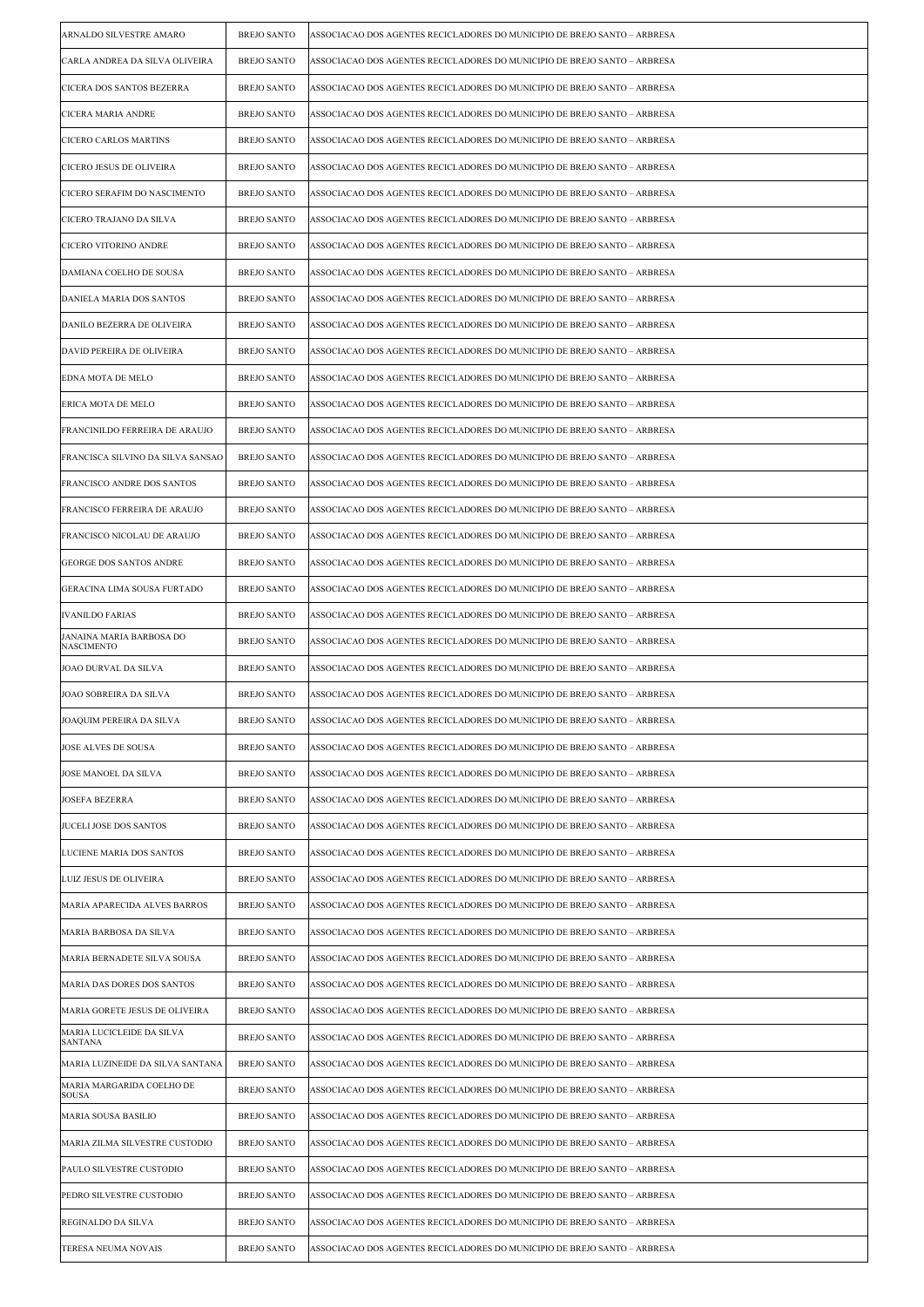| VALDERI SEVERINO ALEXANDRE                      | <b>BREJO SANTO</b> | ASSOCIACAO DOS AGENTES RECICLADORES DO MUNICIPIO DE BREJO SANTO – ARBRESA      |
|-------------------------------------------------|--------------------|--------------------------------------------------------------------------------|
| ANTONIO ISLAN RODRIGUES GOMES                   | <b>CRATEUS</b>     | ASSOCIACAO DOS CATADORES DE MATERIAIS RECICLAVEIS DE CRATEUS - RECICRATIU      |
| ANTONIO OLIVEIRA RIBEIRO DE SOUSA               | <b>CRATEUS</b>     | ASSOCIACAO DOS CATADORES DE MATERIAIS RECICLAVEIS DE CRATEUS - RECICRATIU      |
| ANTONIO ROGERIO GERMANO DA<br><b>SILVA</b>      | <b>CRATEUS</b>     | ASSOCIACAO DOS CATADORES DE MATERIAIS RECICLAVEIS DE CRATEUS - RECICRATIU      |
| ANTONIO VAGNER VIEIRA LIMA                      | <b>CRATEUS</b>     | ASSOCIACAO DOS CATADORES DE MATERIAIS RECICLAVEIS DE CRATEUS - RECICRATIU      |
| BENEDITA EDNA DA SILVA                          | <b>CRATEUS</b>     | ASSOCIACAO DOS CATADORES DE MATERIAIS RECICLAVEIS DE CRATEUS - RECICRATIU      |
| <b>CLAUDIO MARTINS DE SOUSA</b>                 | <b>CRATEUS</b>     | ASSOCIACAO DOS CATADORES DE MATERIAIS RECICLAVEIS DE CRATEUS - RECICRATIU      |
| CRISLENO MARTINS DE SOUZA                       | <b>CRATEUS</b>     | ASSOCIACAO DOS CATADORES DE MATERIAIS RECICLAVEIS DE CRATEUS - RECICRATIU      |
| EDILSON VIEIRA MELO                             | <b>CRATEUS</b>     | ASSOCIACAO DOS CATADORES DE MATERIAIS RECICLAVEIS DE CRATEUS - RECICRATIU      |
| ERIVAN VIEIRA MELO                              | <b>CRATEUS</b>     | ASSOCIACAO DOS CATADORES DE MATERIAIS RECICLAVEIS DE CRATEUS - RECICRATIU      |
| EVANIR VIEIRA MELO                              | <b>CRATEUS</b>     | ASSOCIACAO DOS CATADORES DE MATERIAIS RECICLAVEIS DE CRATEUS - RECICRATIU      |
| FRANCINALDO VIEIRA                              | <b>CRATEUS</b>     | ASSOCIACAO DOS CATADORES DE MATERIAIS RECICLAVEIS DE CRATEUS - RECICRATIU      |
| FRANCISCO CLEUDO RODRIGUES DA<br><b>SILVA</b>   | <b>CRATEUS</b>     | ASSOCIACAO DOS CATADORES DE MATERIAIS RECICLAVEIS DE CRATEUS - RECICRATIU      |
| FRANCISCO DAS CHAGAS DA SILVA                   | <b>CRATEUS</b>     | ASSOCIACAO DOS CATADORES DE MATERIAIS RECICLAVEIS DE CRATEUS - RECICRATIU      |
| FRANCISCO EDINALDO DA SILVA<br><b>FERNANDES</b> | <b>CRATEUS</b>     | ASSOCIACAO DOS CATADORES DE MATERIAIS RECICLAVEIS DE CRATEUS - RECICRATIU      |
| FRANCISCO LEONARDO ALVES MELO                   | <b>CRATEUS</b>     | ASSOCIACAO DOS CATADORES DE MATERIAIS RECICLAVEIS DE CRATEUS - RECICRATIU      |
| FRANCISCO ZETE ALVES PORTELA                    | <b>CRATEUS</b>     | ASSOCIACAO DOS CATADORES DE MATERIAIS RECICLAVEIS DE CRATEUS - RECICRATIU      |
| JOSE ERISVALDO LIMA DA CRUZ                     | <b>CRATEUS</b>     | ASSOCIACAO DOS CATADORES DE MATERIAIS RECICLAVEIS DE CRATEUS - RECICRATIU      |
| JOSE MARCOS DE SOUSA                            | <b>CRATEUS</b>     | ASSOCIACAO DOS CATADORES DE MATERIAIS RECICLAVEIS DE CRATEUS - RECICRATIU      |
| LUIS ERNANDES CARDOSO                           | <b>CRATEUS</b>     | ASSOCIACAO DOS CATADORES DE MATERIAIS RECICLAVEIS DE CRATEUS - RECICRATIU      |
| MANOEL ADINALDO DA SILVA<br><b>MARTINS</b>      | <b>CRATEUS</b>     | ASSOCIACAO DOS CATADORES DE MATERIAIS RECICLAVEIS DE CRATEUS - RECICRATIU      |
| MANOEL SOARES DE ARAUJO                         | <b>CRATEUS</b>     | ASSOCIACAO DOS CATADORES DE MATERIAIS RECICLAVEIS DE CRATEUS - RECICRATIU      |
| MARIA APARECIDA MEDEIROS<br><b>FERNANDES</b>    | <b>CRATEUS</b>     | ASSOCIACAO DOS CATADORES DE MATERIAIS RECICLAVEIS DE CRATEUS - RECICRATIU      |
| <b>MARIA LUCIA DA SILVA</b>                     | <b>CRATEUS</b>     | ASSOCIACAO DOS CATADORES DE MATERIAIS RECICLAVEIS DE CRATEUS - RECICRATIU      |
| RAIMUNDO NONATO VIEIRA LIMA                     | <b>CRATEUS</b>     | ASSOCIACAO DOS CATADORES DE MATERIAIS RECICLAVEIS DE CRATEUS - RECICRATIU      |
| RAIMUNDO RODRIGUES MARTINS                      | <b>CRATEUS</b>     | ASSOCIACAO DOS CATADORES DE MATERIAIS RECICLAVEIS DE CRATEUS - RECICRATIU      |
| ADAIAS GOMES BARROS                             | MARANGUAPE         | ASSOCIACAO DOS CATADORES DE MATERIAIS RECICLAVEIS E REUTLIZAVEIS DE MARANGUAPE |
| AIRTON GLEDSON FERREIRA DA SILVA                | MARANGUAPE         | ASSOCIACAO DOS CATADORES DE MATERIAIS RECICLAVEIS E REUTLIZAVEIS DE MARANGUAPE |
| ANA CLAUDENE DA SILVA SOUSA                     | MARANGUAPE         | ASSOCIACAO DOS CATADORES DE MATERIAIS RECICLAVEIS E REUTLIZAVEIS DE MARANGUAPE |
| ANA CRISTINA SOARES DA SILVA                    | MARANGUAPE         | ASSOCIACAO DOS CATADORES DE MATERIAIS RECICLAVEIS E REUTLIZAVEIS DE MARANGUAPE |
| ANA KELY GERMANO SANTOS                         | MARANGUAPE         | ASSOCIACAO DOS CATADORES DE MATERIAIS RECICLAVEIS E REUTLIZAVEIS DE MARANGUAPE |
| ANTONIA DE FATIMA DA SILVA                      | MARANGUAPE         | ASSOCIACAO DOS CATADORES DE MATERIAIS RECICLAVEIS E REUTLIZAVEIS DE MARANGUAPE |
| ANTONIA EDINETE CAETANO DE<br>FARIAS            | MARANGUAPE         | ASSOCIACAO DOS CATADORES DE MATERIAIS RECICLAVEIS E REUTLIZAVEIS DE MARANGUAPE |
| ANTONIA ELIANE ARAUJO FREIRES                   | MARANGUAPE         | ASSOCIACAO DOS CATADORES DE MATERIAIS RECICLAVEIS E REUTLIZAVEIS DE MARANGUAPE |
| ANTONIA FABIANA SALES DA SILVA                  | MARANGUAPE         | ASSOCIACAO DOS CATADORES DE MATERIAIS RECICLAVEIS E REUTLIZAVEIS DE MARANGUAPE |
| ANTONIO BEZERRA NETO                            | MARANGUAPE         | ASSOCIACAO DOS CATADORES DE MATERIAIS RECICLAVEIS E REUTLIZAVEIS DE MARANGUAPE |
| ANTONIO JULIANO ALVES DOS SANTOS                | MARANGUAPE         | ASSOCIACAO DOS CATADORES DE MATERIAIS RECICLAVEIS E REUTLIZAVEIS DE MARANGUAPE |
| ANTONIO LUIZ FERREIRA DA SILVA                  | MARANGUAPE         | ASSOCIACAO DOS CATADORES DE MATERIAIS RECICLAVEIS E REUTLIZAVEIS DE MARANGUAPE |
| AURECILDA ROSA DA SILVA                         | MARANGUAPE         | ASSOCIACAO DOS CATADORES DE MATERIAIS RECICLAVEIS E REUTLIZAVEIS DE MARANGUAPE |
| BARBARA JOYCE FERNANDES<br><b>GUIMARAES</b>     | MARANGUAPE         | ASSOCIACAO DOS CATADORES DE MATERIAIS RECICLAVEIS E REUTLIZAVEIS DE MARANGUAPE |
| BRUNA FERREIRA OLIVEIRA                         | MARANGUAPE         | ASSOCIACAO DOS CATADORES DE MATERIAIS RECICLAVEIS E REUTLIZAVEIS DE MARANGUAPE |
| CLEBIA DE OLIVEIRA ARAUJO                       | MARANGUAPE         | ASSOCIACAO DOS CATADORES DE MATERIAIS RECICLAVEIS E REUTLIZAVEIS DE MARANGUAPE |
| CRISTIANO DE ANDRADE SILVA                      | MARANGUAPE         | ASSOCIACAO DOS CATADORES DE MATERIAIS RECICLAVEIS E REUTLIZAVEIS DE MARANGUAPE |
| ELIZIMEIRE DANTAS FERREIRA                      | MARANGUAPE         | ASSOCIACAO DOS CATADORES DE MATERIAIS RECICLAVEIS E REUTLIZAVEIS DE MARANGUAPE |
| FELIPE MENEZES DE ARAUJO                        | MARANGUAPE         | ASSOCIACAO DOS CATADORES DE MATERIAIS RECICLAVEIS E REUTLIZAVEIS DE MARANGUAPE |
| FRANCISCA CRISTIANA SOARES DA<br><b>SILVA</b>   | MARANGUAPE         | ASSOCIACAO DOS CATADORES DE MATERIAIS RECICLAVEIS E REUTLIZAVEIS DE MARANGUAPE |
| FRANCISCA DOS SANTOS DE MENEZES                 | MARANGUAPE         | ASSOCIACAO DOS CATADORES DE MATERIAIS RECICLAVEIS E REUTLIZAVEIS DE MARANGUAPE |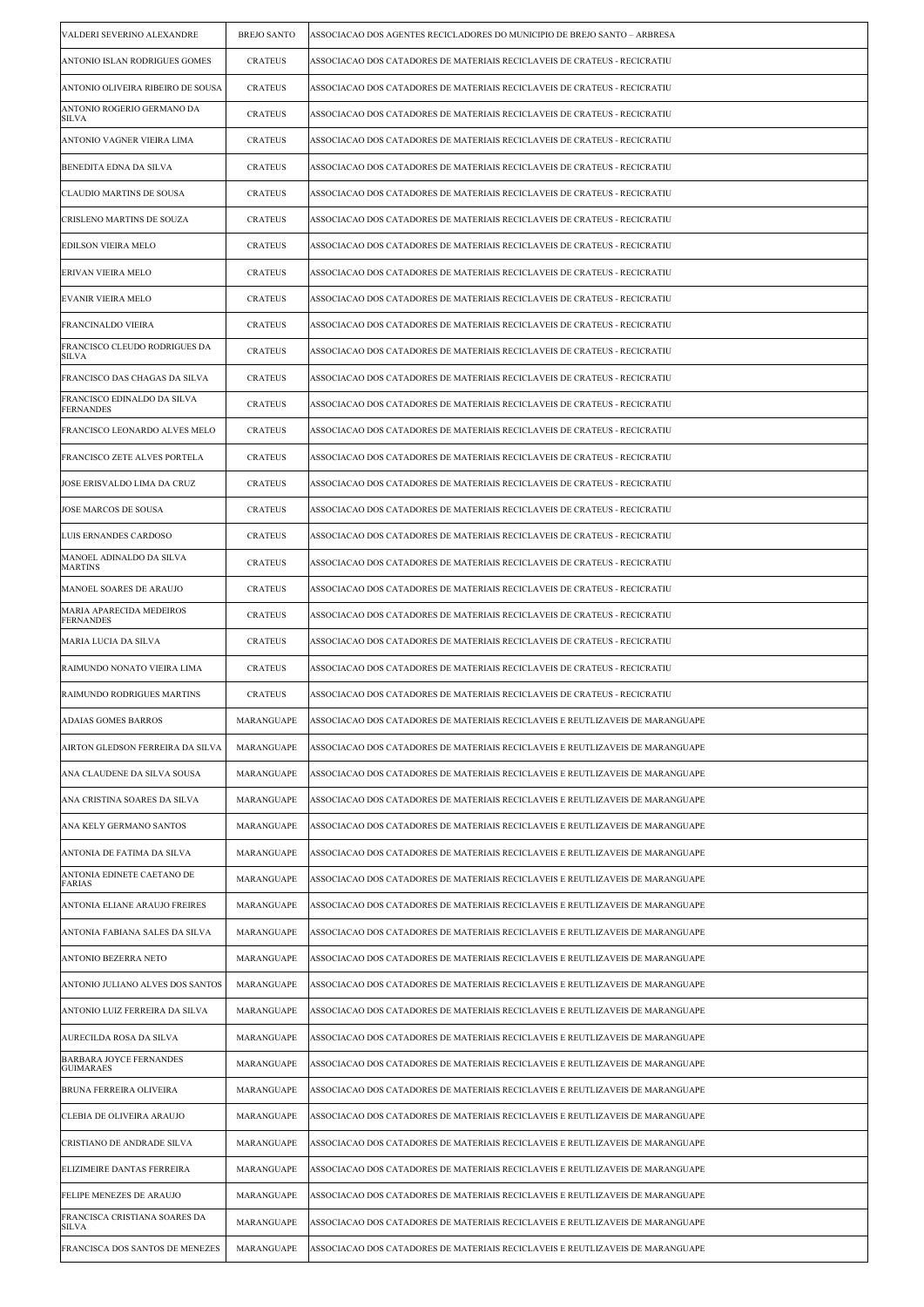| FRANCISCA EDILENE FREIRES DE<br>ARAUJO         | MARANGUAPE      | ASSOCIACAO DOS CATADORES DE MATERIAIS RECICLAVEIS E REUTLIZAVEIS DE MARANGUAPE |
|------------------------------------------------|-----------------|--------------------------------------------------------------------------------|
| FRANCISCA RAILDA CORREIA DA<br>SILVA           | MARANGUAPE      | ASSOCIACAO DOS CATADORES DE MATERIAIS RECICLAVEIS E REUTLIZAVEIS DE MARANGUAPE |
| FRANCISCO ADRIANO SOARES DO<br><b>CARMO</b>    | MARANGUAPE      | ASSOCIACAO DOS CATADORES DE MATERIAIS RECICLAVEIS E REUTLIZAVEIS DE MARANGUAPE |
| FRANCISCO ERICK ROSA DA SILVA                  | MARANGUAPE      | ASSOCIACAO DOS CATADORES DE MATERIAIS RECICLAVEIS E REUTLIZAVEIS DE MARANGUAPE |
| FRANCISCO MACIEL DOS SANTOS                    | MARANGUAPE      | ASSOCIACAO DOS CATADORES DE MATERIAIS RECICLAVEIS E REUTLIZAVEIS DE MARANGUAPE |
| FRANCISCO WELLINGTON LIMA DE<br><b>SOUSA</b>   | MARANGUAPE      | ASSOCIACAO DOS CATADORES DE MATERIAIS RECICLAVEIS E REUTLIZAVEIS DE MARANGUAPE |
| JEANE VALENTIM DE SOUSA                        | MARANGUAPE      | ASSOCIACAO DOS CATADORES DE MATERIAIS RECICLAVEIS E REUTLIZAVEIS DE MARANGUAPE |
| JOAO ROGERIO DE LIMA                           | MARANGUAPE      | ASSOCIACAO DOS CATADORES DE MATERIAIS RECICLAVEIS E REUTLIZAVEIS DE MARANGUAPE |
| JOSE AGRIPINO CARNEIRO DOS<br><b>SANTOS</b>    | MARANGUAPE      | ASSOCIACAO DOS CATADORES DE MATERIAIS RECICLAVEIS E REUTLIZAVEIS DE MARANGUAPE |
| JOSE ALVES DOS SANTOS FILHO                    | MARANGUAPE      | ASSOCIACAO DOS CATADORES DE MATERIAIS RECICLAVEIS E REUTLIZAVEIS DE MARANGUAPE |
| JUBECI ALEX DA SILVA OLIVEIRA                  | MARANGUAPE      | ASSOCIACAO DOS CATADORES DE MATERIAIS RECICLAVEIS E REUTLIZAVEIS DE MARANGUAPE |
| KAMILA ALVES RODRIGUES                         | MARANGUAPE      | ASSOCIACAO DOS CATADORES DE MATERIAIS RECICLAVEIS E REUTLIZAVEIS DE MARANGUAPE |
| LUCAS CRISTHYAN BRITO DE FREITAS               | MARANGUAPE      | ASSOCIACAO DOS CATADORES DE MATERIAIS RECICLAVEIS E REUTLIZAVEIS DE MARANGUAPE |
| LUCIA MARIA FERREIRA ALVES                     | MARANGUAPE      | ASSOCIACAO DOS CATADORES DE MATERIAIS RECICLAVEIS E REUTLIZAVEIS DE MARANGUAPE |
| LUIZ CARLOS DOS SANTOS SOARES                  | MARANGUAPE      | ASSOCIACAO DOS CATADORES DE MATERIAIS RECICLAVEIS E REUTLIZAVEIS DE MARANGUAPE |
| MACILIO CAMPOS DE CARVALHO                     | MARANGUAPE      | ASSOCIACAO DOS CATADORES DE MATERIAIS RECICLAVEIS E REUTLIZAVEIS DE MARANGUAPE |
| MARIA CLECIA DOS SANTOS SILVA                  | MARANGUAPE      | ASSOCIACAO DOS CATADORES DE MATERIAIS RECICLAVEIS E REUTLIZAVEIS DE MARANGUAPE |
| MARIA DALZANIR DE OLIVEIRA E<br>SILVA          | MARANGUAPE      | ASSOCIACAO DOS CATADORES DE MATERIAIS RECICLAVEIS E REUTLIZAVEIS DE MARANGUAPE |
| MARIA DE FATIMA OLIVEIRA SIMAO                 | MARANGUAPE      | ASSOCIACAO DOS CATADORES DE MATERIAIS RECICLAVEIS E REUTLIZAVEIS DE MARANGUAPE |
| MARIA DO SOCORRO ALMEIDA DA<br><b>SILVA</b>    | MARANGUAPE      | ASSOCIACAO DOS CATADORES DE MATERIAIS RECICLAVEIS E REUTLIZAVEIS DE MARANGUAPE |
| MARIA ELIENE ARAUJO SILVA                      | MARANGUAPE      | ASSOCIACAO DOS CATADORES DE MATERIAIS RECICLAVEIS E REUTLIZAVEIS DE MARANGUAPE |
| MARIA ELISANGELA DA SILVA BRITO                | MARANGUAPE      | ASSOCIACAO DOS CATADORES DE MATERIAIS RECICLAVEIS E REUTLIZAVEIS DE MARANGUAPE |
| MARIA HOSANA DIAS DA COSTA                     | MARANGUAPE      | ASSOCIACAO DOS CATADORES DE MATERIAIS RECICLAVEIS E REUTLIZAVEIS DE MARANGUAPE |
| MARIA MADALENA SANTOS SALES                    | MARANGUAPE      | ASSOCIACAO DOS CATADORES DE MATERIAIS RECICLAVEIS E REUTLIZAVEIS DE MARANGUAPE |
| MARIA REGINA DA SILVA BRITO                    | MARANGUAPE      | ASSOCIACAO DOS CATADORES DE MATERIAIS RECICLAVEIS E REUTLIZAVEIS DE MARANGUAPE |
| MARIA ROSENILDA MACIEL DA SILVA                | MARANGUAPE      | ASSOCIACAO DOS CATADORES DE MATERIAIS RECICLAVEIS E REUTLIZAVEIS DE MARANGUAPE |
| MARIA VALDENICE GERMANO DOS<br><b>SANTOS</b>   | MARANGUAPE      | ASSOCIACAO DOS CATADORES DE MATERIAIS RECICLAVEIS E REUTLIZAVEIS DE MARANGUAPE |
| MARTA MARIA SANTOS DE ARAUJO                   | MARANGUAPE      | ASSOCIACAO DOS CATADORES DE MATERIAIS RECICLAVEIS E REUTLIZAVEIS DE MARANGUAPE |
| MATHEUS MACIEL DE CASTRO                       | MARANGUAPE      | ASSOCIACAO DOS CATADORES DE MATERIAIS RECICLAVEIS E REUTLIZAVEIS DE MARANGUAPE |
| MIGUEL BEZERRA CAVALCANTE<br><b>JUNIOR</b>     | MARANGUAPE      | ASSOCIACAO DOS CATADORES DE MATERIAIS RECICLAVEIS E REUTLIZAVEIS DE MARANGUAPE |
| NADIA BARBOSA BEZERRA                          | MARANGUAPE      | ASSOCIACAO DOS CATADORES DE MATERIAIS RECICLAVEIS E REUTLIZAVEIS DE MARANGUAPE |
| ORLANDO CORREIA DA SILVA                       | MARANGUAPE      | ASSOCIACAO DOS CATADORES DE MATERIAIS RECICLAVEIS E REUTLIZAVEIS DE MARANGUAPE |
| RAFAELA FERNANDES GUIMARAES                    | MARANGUAPE      | ASSOCIACAO DOS CATADORES DE MATERIAIS RECICLAVEIS E REUTLIZAVEIS DE MARANGUAPE |
| RAIMUNDO NONATO PEREIRA DA<br><b>SILVA</b>     | MARANGUAPE      | ASSOCIACAO DOS CATADORES DE MATERIAIS RECICLAVEIS E REUTLIZAVEIS DE MARANGUAPE |
| ROCHELIA DO NASCIMENTO OLIVEIRA                | MARANGUAPE      | ASSOCIACAO DOS CATADORES DE MATERIAIS RECICLAVEIS E REUTLIZAVEIS DE MARANGUAPE |
| RODRIGO DA SILVA TEODOSIO                      | MARANGUAPE      | ASSOCIACAO DOS CATADORES DE MATERIAIS RECICLAVEIS E REUTLIZAVEIS DE MARANGUAPE |
| SAMARA GERMANO MACIEL                          | MARANGUAPE      | ASSOCIACAO DOS CATADORES DE MATERIAIS RECICLAVEIS E REUTLIZAVEIS DE MARANGUAPE |
| SILVANIA COSTA DE LIMA                         | MARANGUAPE      | ASSOCIACAO DOS CATADORES DE MATERIAIS RECICLAVEIS E REUTLIZAVEIS DE MARANGUAPE |
| TEREZA CRISTINA GIRAO DA SILVA                 | MARANGUAPE      | ASSOCIACAO DOS CATADORES DE MATERIAIS RECICLAVEIS E REUTLIZAVEIS DE MARANGUAPE |
| WERMESSON CLEBER GIRAO DA SILVA                | MARANGUAPE      | ASSOCIACAO DOS CATADORES DE MATERIAIS RECICLAVEIS E REUTLIZAVEIS DE MARANGUAPE |
| WESLANE CRISTINA DE MORAIS<br><b>SANTOS</b>    | MARANGUAPE      | ASSOCIACAO DOS CATADORES DE MATERIAIS RECICLAVEIS E REUTLIZAVEIS DE MARANGUAPE |
| ANTONIA JACQUELINE DE OLIVEIRA<br><b>ALVES</b> | PINDORETAMA     | ASSOCIACAO DOS CATADORES DE MATERIAL RECICLAVEL DE PINDORETAMA/CE - ACP        |
| IRANILDO INACIO DA SILVA                       | PINDORETAMA     | ASSOCIACAO DOS CATADORES DE MATERIAL RECICLAVEL DE PINDORETAMA/CE - ACP        |
| JOAO BATISTA DA SILVA JESUINO                  | PINDORETAMA     | ASSOCIACAO DOS CATADORES DE MATERIAL RECICLAVEL DE PINDORETAMA/CE - ACP        |
| MARIA APARECIDA GONZAGA<br><b>MACHADO</b>      | PINDORETAMA     | ASSOCIACAO DOS CATADORES DE MATERIAL RECICLAVEL DE PINDORETAMA/CE - ACP        |
| MARIA LIDUINA ROCHA DE CARVALHO                | PINDORETAMA     | ASSOCIACAO DOS CATADORES DE MATERIAL RECICLAVEL DE PINDORETAMA/CE - ACP        |
| ANA PAULA CARDOSO DE LIMA<br><b>SANTOS</b>     | <b>BARBALHA</b> | ASSOCIACAO DOS CATADORES DE RECICLAVEIS DE BARBALHA - ACARB                    |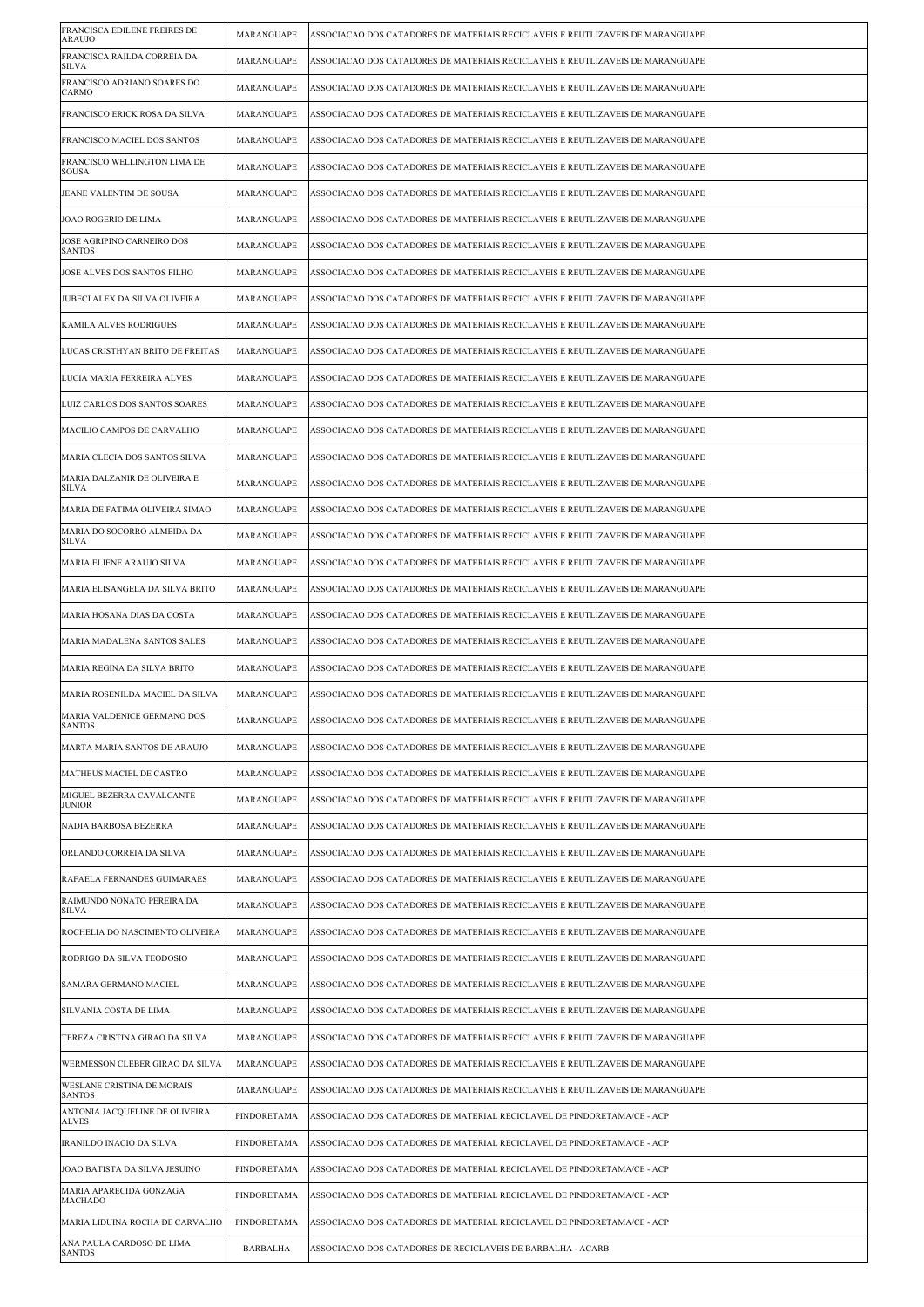| CICERO JOAQUIM DOS SANTOS                            | <b>BARBALHA</b>    | ASSOCIACAO DOS CATADORES DE RECICLAVEIS DE BARBALHA - ACARB     |
|------------------------------------------------------|--------------------|-----------------------------------------------------------------|
| DAMIANA DOS SANTOS FEITOSA                           | <b>BARBALHA</b>    | ASSOCIACAO DOS CATADORES DE RECICLAVEIS DE BARBALHA - ACARB     |
| GILSON TEIXEIRA DE LIMA                              | <b>BARBALHA</b>    | ASSOCIACAO DOS CATADORES DE RECICLAVEIS DE BARBALHA - ACARB     |
| JESUALDO CORDEIRO FEITOSA                            | BARBALHA           | ASSOCIACAO DOS CATADORES DE RECICLAVEIS DE BARBALHA - ACARB     |
| JOSE CESAR SANTOS                                    | <b>BARBALHA</b>    | ASSOCIACAO DOS CATADORES DE RECICLAVEIS DE BARBALHA - ACARB     |
| JOSE JUSTINO DA SILVA                                | <b>BARBALHA</b>    | ASSOCIACAO DOS CATADORES DE RECICLAVEIS DE BARBALHA - ACARB     |
| JOSE NILSON DE MACEDO                                | <b>BARBALHA</b>    | ASSOCIACAO DOS CATADORES DE RECICLAVEIS DE BARBALHA - ACARB     |
| <b>LUIZ ARI FERNANDES</b>                            | <b>BARBALHA</b>    | ASSOCIACAO DOS CATADORES DE RECICLAVEIS DE BARBALHA - ACARB     |
| MANUEL JUSTINO DA SILVA                              | <b>BARBALHA</b>    | ASSOCIACAO DOS CATADORES DE RECICLAVEIS DE BARBALHA - ACARB     |
| MARCELO HENRIQUE DE BARROS                           | BARBALHA           | ASSOCIACAO DOS CATADORES DE RECICLAVEIS DE BARBALHA - ACARB     |
| MARIA ANA DA CONCEICAO<br><b>NASCIMENTO</b>          | <b>BARBALHA</b>    | ASSOCIACAO DOS CATADORES DE RECICLAVEIS DE BARBALHA - ACARB     |
| <b>MARIA BRAZ CARDOSO</b>                            | <b>BARBALHA</b>    | ASSOCIACAO DOS CATADORES DE RECICLAVEIS DE BARBALHA - ACARB     |
| MARIA ELENA ALVES PAIXAO                             | <b>BARBALHA</b>    | ASSOCIACAO DOS CATADORES DE RECICLAVEIS DE BARBALHA - ACARB     |
| MARIA SILENE DOS SANTOS                              | <b>BARBALHA</b>    | ASSOCIACAO DOS CATADORES DE RECICLAVEIS DE BARBALHA - ACARB     |
| MARIA SUELI GONCALVES                                | <b>BARBALHA</b>    | ASSOCIACAO DOS CATADORES DE RECICLAVEIS DE BARBALHA - ACARB     |
| NATALIA PEREIRA GONCALVES                            | BARBALHA           | ASSOCIACAO DOS CATADORES DE RECICLAVEIS DE BARBALHA - ACARB     |
| ROZICLEA MARIA PARENTE DOS ANJOS                     | <b>BARBALHA</b>    | ASSOCIACAO DOS CATADORES DE RECICLAVEIS DE BARBALHA - ACARB     |
| TERESINHA CORDEIRO DOS SANTOS                        | <b>BARBALHA</b>    | ASSOCIACAO DOS CATADORES DE RECICLAVEIS DE BARBALHA - ACARB     |
| ANTONIO DO CARMO GOMES                               | NOVA OLINDA        | ASSOCIACAO DOS CATADORES DE RECICLAVEIS DE NOVA OLINDA - ACRNO  |
| ANTONIO FERREIRA DOS SANTOS                          | <b>NOVA OLINDA</b> | ASSOCIACAO DOS CATADORES DE RECICLAVEIS DE NOVA OLINDA - ACRNO  |
| ANTONIO MAURICIO DOS SANTOS                          | NOVA OLINDA        | ASSOCIACAO DOS CATADORES DE RECICLAVEIS DE NOVA OLINDA - ACRNO  |
| ANTONIO PEREIRA DOS SANTOS                           | NOVA OLINDA        | ASSOCIACAO DOS CATADORES DE RECICLAVEIS DE NOVA OLINDA - ACRNO  |
| CICERO HERLANDIO TORRES DA SILVA                     | <b>NOVA OLINDA</b> | ASSOCIACAO DOS CATADORES DE RECICLAVEIS DE NOVA OLINDA - ACRNO  |
| DAMIANA DO CARMO GOMES                               | NOVA OLINDA        | ASSOCIACAO DOS CATADORES DE RECICLAVEIS DE NOVA OLINDA - ACRNO  |
| ESPEDITO DO CARMO GOMES                              | NOVA OLINDA        | ASSOCIACAO DOS CATADORES DE RECICLAVEIS DE NOVA OLINDA - ACRNO  |
| FABIO PEREIRA BARBOSA                                | NOVA OLINDA        | ASSOCIACAO DOS CATADORES DE RECICLAVEIS DE NOVA OLINDA - ACRNO  |
| FELIPE JOSE DE LIMA                                  | <b>NOVA OLINDA</b> | ASSOCIACAO DOS CATADORES DE RECICLAVEIS DE NOVA OLINDA - ACRNO  |
| FRANCISCO DO CARMO GOMES FILHO                       | NOVA OLINDA        | ASSOCIACAO DOS CATADORES DE RECICLAVEIS DE NOVA OLINDA - ACRNO  |
| HELIO BERNARDO DA SILVA                              | <b>NOVA OLINDA</b> | ASSOCIACAO DOS CATADORES DE RECICLAVEIS DE NOVA OLINDA - ACRNO  |
| HOSANA PEREIRA DA SILVA                              | NOVA OLINDA        | ASSOCIACAO DOS CATADORES DE RECICLAVEIS DE NOVA OLINDA - ACRNO  |
| JOAO PAULO DO CARMO GOMES                            | NOVA OLINDA        | ASSOCIACAO DOS CATADORES DE RECICLAVEIS DE NOVA OLINDA - ACRNO  |
| <b>JOSE DUARTE NETO</b>                              | <b>NOVA OLINDA</b> | ASSOCIACAO DOS CATADORES DE RECICLAVEIS DE NOVA OLINDA - ACRNO  |
| JOSE GOMES DO CARMO JUNIOR                           | NOVA OLINDA        | ASSOCIACAO DOS CATADORES DE RECICLAVEIS DE NOVA OLINDA - ACRNO  |
| KELIANE DOS SANTOS XAVIER                            | NOVA OLINDA        | ASSOCIACAO DOS CATADORES DE RECICLAVEIS DE NOVA OLINDA - ACRNO  |
| LUIS FERNANDO BARBOSA DOS<br><b>SANTOS</b>           | <b>NOVA OLINDA</b> | ASSOCIACAO DOS CATADORES DE RECICLAVEIS DE NOVA OLINDA - ACRNO  |
| MARCIANA LUIZ DA SILVA PEREIRA                       | NOVA OLINDA        | ASSOCIACAO DOS CATADORES DE RECICLAVEIS DE NOVA OLINDA - ACRNO  |
| MARIA DO SOCORRO DOS SANTOS<br><b>FERNANDES</b>      | <b>NOVA OLINDA</b> | ASSOCIACAO DOS CATADORES DE RECICLAVEIS DE NOVA OLINDA - ACRNO  |
| MARIA LUCIA DOS SANTOS SOUSA                         | <b>NOVA OLINDA</b> | ASSOCIACAO DOS CATADORES DE RECICLAVEIS DE NOVA OLINDA - ACRNO  |
| ROBERTO PEREIRA BARBOSA                              | NOVA OLINDA        | ASSOCIACAO DOS CATADORES DE RECICLAVEIS DE NOVA OLINDA - ACRNO  |
| SEBASTIAO MOREIRA DE MACEDO                          | NOVA OLINDA        | ASSOCIACAO DOS CATADORES DE RECICLAVEIS DE NOVA OLINDA - ACRNO  |
| THONES LAURINDO DOS SANTOS                           | NOVA OLINDA        | ASSOCIACAO DOS CATADORES DE RECICLAVEIS DE NOVA OLINDA - ACRNO  |
| ANA LUCIA DO NASCIMENTO DA SILVA                     | <b>MORADA NOVA</b> | ASSOCIACAO DOS CATADORES DE RESIDUOS RECICLAVEIS DE MORADA NOVA |
| ANGELICA NARA DE BRITO                               | <b>MORADA NOVA</b> | ASSOCIACAO DOS CATADORES DE RESIDUOS RECICLAVEIS DE MORADA NOVA |
| ANTONIA LUCILENE FERREIRA<br><b>BATISTA DA SILVA</b> | <b>MORADA NOVA</b> | ASSOCIACAO DOS CATADORES DE RESIDUOS RECICLAVEIS DE MORADA NOVA |
| ANTONIO GLAUBER SILVA DE LIMA                        | <b>MORADA NOVA</b> | ASSOCIACAO DOS CATADORES DE RESIDUOS RECICLAVEIS DE MORADA NOVA |
| ANTONIO SIRILO SOBRINHO                              | <b>MORADA NOVA</b> | ASSOCIACAO DOS CATADORES DE RESIDUOS RECICLAVEIS DE MORADA NOVA |
| CARLOS DANIEL DA SILVA                               | <b>MORADA NOVA</b> | ASSOCIACAO DOS CATADORES DE RESIDUOS RECICLAVEIS DE MORADA NOVA |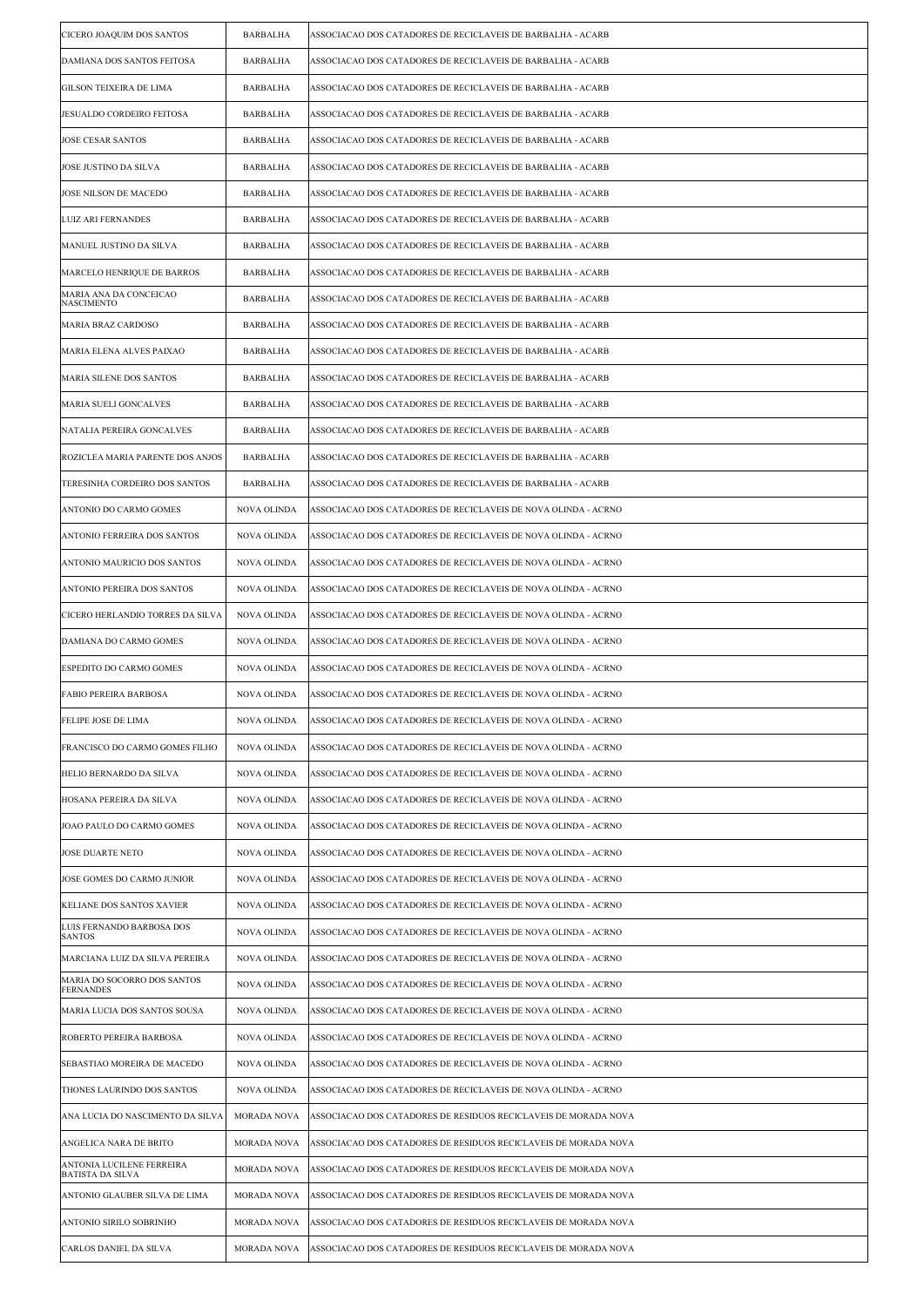| DEODATO DE SOUSA RABELO                        | MORADA NOVA        | ASSOCIACAO DOS CATADORES DE RESIDUOS RECICLAVEIS DE MORADA NOVA |
|------------------------------------------------|--------------------|-----------------------------------------------------------------|
| EDNAR DA SILVA SANTOS ARAUJO                   | <b>MORADA NOVA</b> | ASSOCIACAO DOS CATADORES DE RESIDUOS RECICLAVEIS DE MORADA NOVA |
| ELIENE SILVA DOS SANTOS                        | <b>MORADA NOVA</b> | ASSOCIACAO DOS CATADORES DE RESIDUOS RECICLAVEIS DE MORADA NOVA |
| ERIVANE MARTINS DA SILVA                       | MORADA NOVA        | ASSOCIACAO DOS CATADORES DE RESIDUOS RECICLAVEIS DE MORADA NOVA |
| EURIAS OLIVEIRA DA CUNHA                       | <b>MORADA NOVA</b> | ASSOCIACAO DOS CATADORES DE RESIDUOS RECICLAVEIS DE MORADA NOVA |
| EVALDO LEMOS SAMPAIO                           | <b>MORADA NOVA</b> | ASSOCIACAO DOS CATADORES DE RESIDUOS RECICLAVEIS DE MORADA NOVA |
| <b>FLAVIO JOSE DA SILVA</b>                    | <b>MORADA NOVA</b> | ASSOCIACAO DOS CATADORES DE RESIDUOS RECICLAVEIS DE MORADA NOVA |
| <b>FRANCIENE GOMES</b>                         | MORADA NOVA        | ASSOCIACAO DOS CATADORES DE RESIDUOS RECICLAVEIS DE MORADA NOVA |
| FRANCISCA ANGELA DA SILVA                      | <b>MORADA NOVA</b> | ASSOCIACAO DOS CATADORES DE RESIDUOS RECICLAVEIS DE MORADA NOVA |
| FRANCISCA OZELINA DA SILVA                     | <b>MORADA NOVA</b> | ASSOCIACAO DOS CATADORES DE RESIDUOS RECICLAVEIS DE MORADA NOVA |
| FRANCISCA ROSINEIDE DE ARAUJO                  | <b>MORADA NOVA</b> | ASSOCIACAO DOS CATADORES DE RESIDUOS RECICLAVEIS DE MORADA NOVA |
| FRANCISCO CARLOS SAMPAIO DE<br><b>OLIVEIRA</b> | <b>MORADA NOVA</b> | ASSOCIACAO DOS CATADORES DE RESIDUOS RECICLAVEIS DE MORADA NOVA |
| FRANCISCO ERIVALDO MAURICIO DE<br>ANDRADE      | MORADA NOVA        | ASSOCIACAO DOS CATADORES DE RESIDUOS RECICLAVEIS DE MORADA NOVA |
| FRANCISCO ERNANE DE ALMEIDA<br><b>FILHO</b>    | <b>MORADA NOVA</b> | ASSOCIACAO DOS CATADORES DE RESIDUOS RECICLAVEIS DE MORADA NOVA |
| FRANCISCO IPUAN ANDRE                          | <b>MORADA NOVA</b> | ASSOCIACAO DOS CATADORES DE RESIDUOS RECICLAVEIS DE MORADA NOVA |
| FRANCISCO JEFFERSON FERREIRA<br>LIMA           | <b>MORADA NOVA</b> | ASSOCIACAO DOS CATADORES DE RESIDUOS RECICLAVEIS DE MORADA NOVA |
| FRANCISCO LUIZ DOS SANTOS DE<br><b>MENEZES</b> | <b>MORADA NOVA</b> | ASSOCIACAO DOS CATADORES DE RESIDUOS RECICLAVEIS DE MORADA NOVA |
| FRANCISCO PAULO MARQUES DA<br>SILVA            | <b>MORADA NOVA</b> | ASSOCIACAO DOS CATADORES DE RESIDUOS RECICLAVEIS DE MORADA NOVA |
| FRANCISCO RICARDO DA SILVA                     | <b>MORADA NOVA</b> | ASSOCIACAO DOS CATADORES DE RESIDUOS RECICLAVEIS DE MORADA NOVA |
| FRANCISCO RODRIGUES DE LIMA                    | MORADA NOVA        | ASSOCIACAO DOS CATADORES DE RESIDUOS RECICLAVEIS DE MORADA NOVA |
| FRANCISCO WALYSON DA SILVA<br><b>PESSOA</b>    | <b>MORADA NOVA</b> | ASSOCIACAO DOS CATADORES DE RESIDUOS RECICLAVEIS DE MORADA NOVA |
| FRANCISCO WESLEY AGUIAR DOS<br><b>SANTOS</b>   | MORADA NOVA        | ASSOCIACAO DOS CATADORES DE RESIDUOS RECICLAVEIS DE MORADA NOVA |
| GENIVAL GUEDES DE LIMA                         | <b>MORADA NOVA</b> | ASSOCIACAO DOS CATADORES DE RESIDUOS RECICLAVEIS DE MORADA NOVA |
| GETULIO RODRIGUES DA SILVA                     | <b>MORADA NOVA</b> | ASSOCIACAO DOS CATADORES DE RESIDUOS RECICLAVEIS DE MORADA NOVA |
| <b>IRACEMA FERREIRA LIMA</b>                   | MORADA NOVA        | ASSOCIACAO DOS CATADORES DE RESIDUOS RECICLAVEIS DE MORADA NOVA |
| ITAMAR DE ALMEIDA FELICIANO                    | <b>MORADA NOVA</b> | ASSOCIACAO DOS CATADORES DE RESIDUOS RECICLAVEIS DE MORADA NOVA |
| JOCIVANIA ZACARIAS FERREIRA                    | MORADA NOVA        | ASSOCIACAO DOS CATADORES DE RESIDUOS RECICLAVEIS DE MORADA NOVA |
| JONAS GOMES DA SILVA                           | MORADA NOVA        | ASSOCIACAO DOS CATADORES DE RESIDUOS RECICLAVEIS DE MORADA NOVA |
| JOSE ALBERTO DA PAZ                            | MORADA NOVA        | ASSOCIACAO DOS CATADORES DE RESIDUOS RECICLAVEIS DE MORADA NOVA |
| JOSE ARGAMENON CARNEIRO                        | MORADA NOVA        | ASSOCIACAO DOS CATADORES DE RESIDUOS RECICLAVEIS DE MORADA NOVA |
| JOSE BENEDITO DE FREITAS ALMEIDA               | MORADA NOVA        | ASSOCIACAO DOS CATADORES DE RESIDUOS RECICLAVEIS DE MORADA NOVA |
| JOSE CAVALCANTE DE ALMEIDA                     | MORADA NOVA        | ASSOCIACAO DOS CATADORES DE RESIDUOS RECICLAVEIS DE MORADA NOVA |
| JOSE DIVINO SILVA GIRAO                        | MORADA NOVA        | ASSOCIACAO DOS CATADORES DE RESIDUOS RECICLAVEIS DE MORADA NOVA |
| JOSE DOMINGOS RODRIGUES                        | MORADA NOVA        | ASSOCIACAO DOS CATADORES DE RESIDUOS RECICLAVEIS DE MORADA NOVA |
| <b>JOSE EDSON DA SILVA</b>                     | MORADA NOVA        | ASSOCIACAO DOS CATADORES DE RESIDUOS RECICLAVEIS DE MORADA NOVA |
| JOSE HAROLDO GOMES                             | MORADA NOVA        | ASSOCIACAO DOS CATADORES DE RESIDUOS RECICLAVEIS DE MORADA NOVA |
| JOSE JARDEL DE ARAUJO OLIVEIRA                 | MORADA NOVA        | ASSOCIACAO DOS CATADORES DE RESIDUOS RECICLAVEIS DE MORADA NOVA |
| JOSE MILTON DA SILVA                           | MORADA NOVA        | ASSOCIACAO DOS CATADORES DE RESIDUOS RECICLAVEIS DE MORADA NOVA |
| JOSE NILTON BEZERRA                            | MORADA NOVA        | ASSOCIACAO DOS CATADORES DE RESIDUOS RECICLAVEIS DE MORADA NOVA |
| <b>JOSE VALDECI BRAGA</b>                      | MORADA NOVA        | ASSOCIACAO DOS CATADORES DE RESIDUOS RECICLAVEIS DE MORADA NOVA |
| JOSE VALDERI DA SILVA                          | MORADA NOVA        | ASSOCIACAO DOS CATADORES DE RESIDUOS RECICLAVEIS DE MORADA NOVA |
| JOSE VITOR DE ANDRADE SILVA                    | MORADA NOVA        | ASSOCIACAO DOS CATADORES DE RESIDUOS RECICLAVEIS DE MORADA NOVA |
| JOSE VITORIANO NETO                            | MORADA NOVA        | ASSOCIACAO DOS CATADORES DE RESIDUOS RECICLAVEIS DE MORADA NOVA |
| JOSEFA VALDECI DA SILVA                        | MORADA NOVA        | ASSOCIACAO DOS CATADORES DE RESIDUOS RECICLAVEIS DE MORADA NOVA |
| JULIANA CARNEIRO DO NASCIMENTO                 | MORADA NOVA        | ASSOCIACAO DOS CATADORES DE RESIDUOS RECICLAVEIS DE MORADA NOVA |
| JULIETA SILVA OLIVEIRA                         | MORADA NOVA        | ASSOCIACAO DOS CATADORES DE RESIDUOS RECICLAVEIS DE MORADA NOVA |
| KAYELANIA SALES MARCIANO                       | <b>MORADA NOVA</b> | ASSOCIACAO DOS CATADORES DE RESIDUOS RECICLAVEIS DE MORADA NOVA |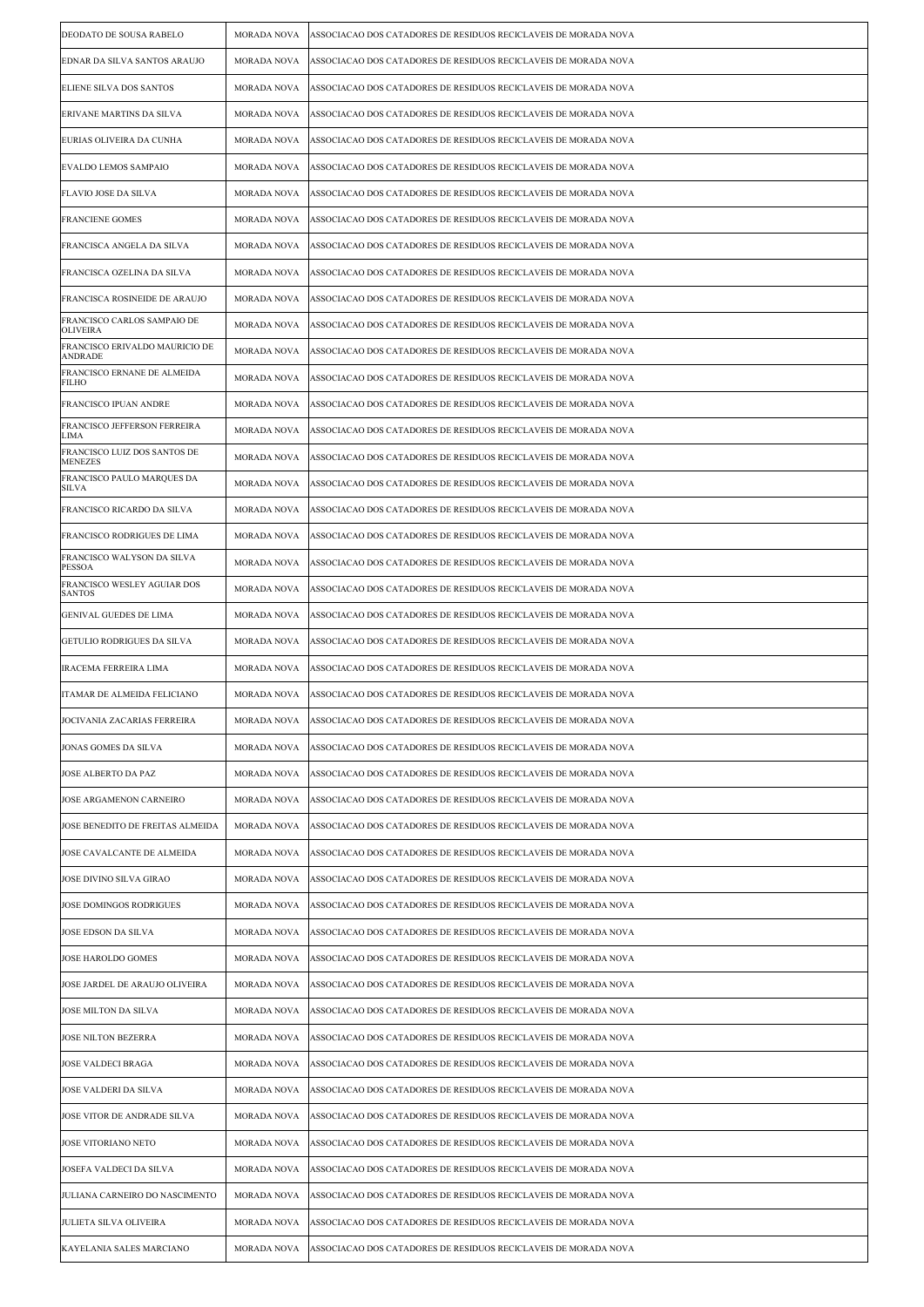| LUIZ ZITO RODRIGUES NOGUEIRA                       | <b>MORADA NOVA</b> | ASSOCIACAO DOS CATADORES DE RESIDUOS RECICLAVEIS DE MORADA NOVA                     |
|----------------------------------------------------|--------------------|-------------------------------------------------------------------------------------|
| LUZIA FERREIRA FRANCA GIRAO                        | MORADA NOVA        | ASSOCIACAO DOS CATADORES DE RESIDUOS RECICLAVEIS DE MORADA NOVA                     |
| LUZIA LUSIMAR ALVES                                | MORADA NOVA        | ASSOCIACAO DOS CATADORES DE RESIDUOS RECICLAVEIS DE MORADA NOVA                     |
| MANOEL VIEIRA COSTA                                | <b>MORADA NOVA</b> | ASSOCIACAO DOS CATADORES DE RESIDUOS RECICLAVEIS DE MORADA NOVA                     |
| MARIA ALBERIZA DE OLIVEIRA DA<br>SILVA             | MORADA NOVA        | ASSOCIACAO DOS CATADORES DE RESIDUOS RECICLAVEIS DE MORADA NOVA                     |
| MARIA DA CONCEICAO GOMES                           | MORADA NOVA        | ASSOCIACAO DOS CATADORES DE RESIDUOS RECICLAVEIS DE MORADA NOVA                     |
| MARIA DEUSIRENE CLAVARES                           | <b>MORADA NOVA</b> | ASSOCIACAO DOS CATADORES DE RESIDUOS RECICLAVEIS DE MORADA NOVA                     |
| MARIA DIANA ALVES                                  | MORADA NOVA        | ASSOCIACAO DOS CATADORES DE RESIDUOS RECICLAVEIS DE MORADA NOVA                     |
| MARIA DUCILENE DE OLIVEIRA MATOS                   | MORADA NOVA        | ASSOCIACAO DOS CATADORES DE RESIDUOS RECICLAVEIS DE MORADA NOVA                     |
| MARIA EUCILENE AMORIN DE LIMA                      | MORADA NOVA        | ASSOCIACAO DOS CATADORES DE RESIDUOS RECICLAVEIS DE MORADA NOVA                     |
| MARIA FRANCUEIDE GARCIA DA SILVA                   | MORADA NOVA        | ASSOCIACAO DOS CATADORES DE RESIDUOS RECICLAVEIS DE MORADA NOVA                     |
| MARIA GARDENIA DE DE BRITO                         | <b>MORADA NOVA</b> | ASSOCIACAO DOS CATADORES DE RESIDUOS RECICLAVEIS DE MORADA NOVA                     |
| MARIA ILDANETE GOMES                               | <b>MORADA NOVA</b> | ASSOCIACAO DOS CATADORES DE RESIDUOS RECICLAVEIS DE MORADA NOVA                     |
| MARIA ILZA NOBRE                                   | MORADA NOVA        | ASSOCIACAO DOS CATADORES DE RESIDUOS RECICLAVEIS DE MORADA NOVA                     |
| MARIA IRENE DA SILVA                               | MORADA NOVA        | ASSOCIACAO DOS CATADORES DE RESIDUOS RECICLAVEIS DE MORADA NOVA                     |
| MARIA JOSE DA SILVA FERNANDES                      | MORADA NOVA        | ASSOCIACAO DOS CATADORES DE RESIDUOS RECICLAVEIS DE MORADA NOVA                     |
| MARIA JOSE DE OLIVEIRA                             | MORADA NOVA        | ASSOCIACAO DOS CATADORES DE RESIDUOS RECICLAVEIS DE MORADA NOVA                     |
| MARIA JOSE DE OLIVEIRA BESERRA                     | MORADA NOVA        | ASSOCIACAO DOS CATADORES DE RESIDUOS RECICLAVEIS DE MORADA NOVA                     |
| MARIA JOSE LOURENCO DE SOUSA<br><b>NOGUEIRA</b>    | <b>MORADA NOVA</b> | ASSOCIACAO DOS CATADORES DE RESIDUOS RECICLAVEIS DE MORADA NOVA                     |
| MARIA LEIDIANE DA SILVA LIMA                       | MORADA NOVA        | ASSOCIACAO DOS CATADORES DE RESIDUOS RECICLAVEIS DE MORADA NOVA                     |
| MARIA LUCILENE DA SILVA SOUSA                      | MORADA NOVA        | ASSOCIACAO DOS CATADORES DE RESIDUOS RECICLAVEIS DE MORADA NOVA                     |
| MARIANO CERREIA MAIA                               | MORADA NOVA        | ASSOCIACAO DOS CATADORES DE RESIDUOS RECICLAVEIS DE MORADA NOVA                     |
| MARTA MARIA VIEIRA                                 | MORADA NOVA        | ASSOCIACAO DOS CATADORES DE RESIDUOS RECICLAVEIS DE MORADA NOVA                     |
| MATHEUS FERREIRA DA SILVA                          | MORADA NOVA        | ASSOCIACAO DOS CATADORES DE RESIDUOS RECICLAVEIS DE MORADA NOVA                     |
| MIGUEL LUCIO DA SILVA                              | <b>MORADA NOVA</b> | ASSOCIACAO DOS CATADORES DE RESIDUOS RECICLAVEIS DE MORADA NOVA                     |
| NATALIA DA SILVA                                   | MORADA NOVA        | ASSOCIACAO DOS CATADORES DE RESIDUOS RECICLAVEIS DE MORADA NOVA                     |
| ROBERTO CARLOS BEZERRA DE<br><b>OLIVEIRA</b>       | MORADA NOVA        | ASSOCIACAO DOS CATADORES DE RESIDUOS RECICLAVEIS DE MORADA NOVA                     |
| SEBASTIANA VERONILCE DE ARAUJO                     | MORADA NOVA        | ASSOCIACAO DOS CATADORES DE RESIDUOS RECICLAVEIS DE MORADA NOVA                     |
| SONIA MARIA MARQUES VIEIRA                         | MORADA NOVA        | ASSOCIACAO DOS CATADORES DE RESIDUOS RECICLAVEIS DE MORADA NOVA                     |
| TEREZINHA GERALDA DA SILVA                         | MORADA NOVA        | ASSOCIACAO DOS CATADORES DE RESIDUOS RECICLAVEIS DE MORADA NOVA                     |
| VALMIR FERREIRA LUMA                               | <b>MORADA NOVA</b> | ASSOCIACAO DOS CATADORES DE RESIDUOS RECICLAVEIS DE MORADA NOVA                     |
| VITORIA NASCIMENTO PEREIRA                         | MORADA NOVA        | ASSOCIACAO DOS CATADORES DE RESIDUOS RECICLAVEIS DE MORADA NOVA                     |
| <b>WALCELIO MARTINS DO NASCIMENTO</b>              | MORADA NOVA        | ASSOCIACAO DOS CATADORES DE RESIDUOS RECICLAVEIS DE MORADA NOVA                     |
| WANDERSON GUEDES DE LIMA                           | MORADA NOVA        | ASSOCIACAO DOS CATADORES DE RESIDUOS RECICLAVEIS DE MORADA NOVA                     |
| ANTONIO ALBECI PEREIRA LIRA                        | PENTECOSTE         | ASSOCIACAO DOS CATADORES E CATADORAS DE MATERIAIS RECICAVEIS DE PENTECOSTE - ACCAPE |
| ANTONIO SALES DE SOUSA                             | PENTECOSTE         | ASSOCIACAO DOS CATADORES E CATADORAS DE MATERIAIS RECICAVEIS DE PENTECOSTE - ACCAPE |
| ANTONIO SILVA DE LIMA                              | PENTECOSTE         | ASSOCIACAO DOS CATADORES E CATADORAS DE MATERIAIS RECICAVEIS DE PENTECOSTE - ACCAPE |
| CARLOS ROBERTO DE OLIVEIRA<br><b>SOARES</b>        | PENTECOSTE         | ASSOCIACAO DOS CATADORES E CATADORAS DE MATERIAIS RECICAVEIS DE PENTECOSTE - ACCAPE |
| CLAUDIANA DE SOUSA VERAS                           | PENTECOSTE         | ASSOCIACAO DOS CATADORES E CATADORAS DE MATERIAIS RECICAVEIS DE PENTECOSTE - ACCAPE |
| DAVI DOS SANTOS DE ALMEIDA                         | PENTECOSTE         | ASSOCIACAO DOS CATADORES E CATADORAS DE MATERIAIS RECICAVEIS DE PENTECOSTE - ACCAPE |
| DIONATA GOMES DE SOUSA                             | PENTECOSTE         | ASSOCIACAO DOS CATADORES E CATADORAS DE MATERIAIS RECICAVEIS DE PENTECOSTE - ACCAPE |
| FRANCISCA GOMES DE SOUSA                           | PENTECOSTE         | ASSOCIACAO DOS CATADORES E CATADORAS DE MATERIAIS RECICAVEIS DE PENTECOSTE - ACCAPE |
| FRANCISCO ANTONIO DE OLIVEIRA<br><b>NASCIMENTO</b> | PENTECOSTE         | ASSOCIACAO DOS CATADORES E CATADORAS DE MATERIAIS RECICAVEIS DE PENTECOSTE - ACCAPE |
| FRANCISCO DOUGLAS SILVA TABOZA                     | PENTECOSTE         | ASSOCIACAO DOS CATADORES E CATADORAS DE MATERIAIS RECICAVEIS DE PENTECOSTE - ACCAPE |
| FRANCISCO ELIANO ROSA DE<br><b>OLIVEIRA</b>        | PENTECOSTE         | ASSOCIACAO DOS CATADORES E CATADORAS DE MATERIAIS RECICAVEIS DE PENTECOSTE - ACCAPE |
| FRANCISCO MARCIANO BARBOSA<br>SIMPLICIO PINTO      | PENTECOSTE         | ASSOCIACAO DOS CATADORES E CATADORAS DE MATERIAIS RECICAVEIS DE PENTECOSTE - ACCAPE |
| JOSE DAVI SILVA DOS SANTOS                         | PENTECOSTE         | ASSOCIACAO DOS CATADORES E CATADORAS DE MATERIAIS RECICAVEIS DE PENTECOSTE - ACCAPE |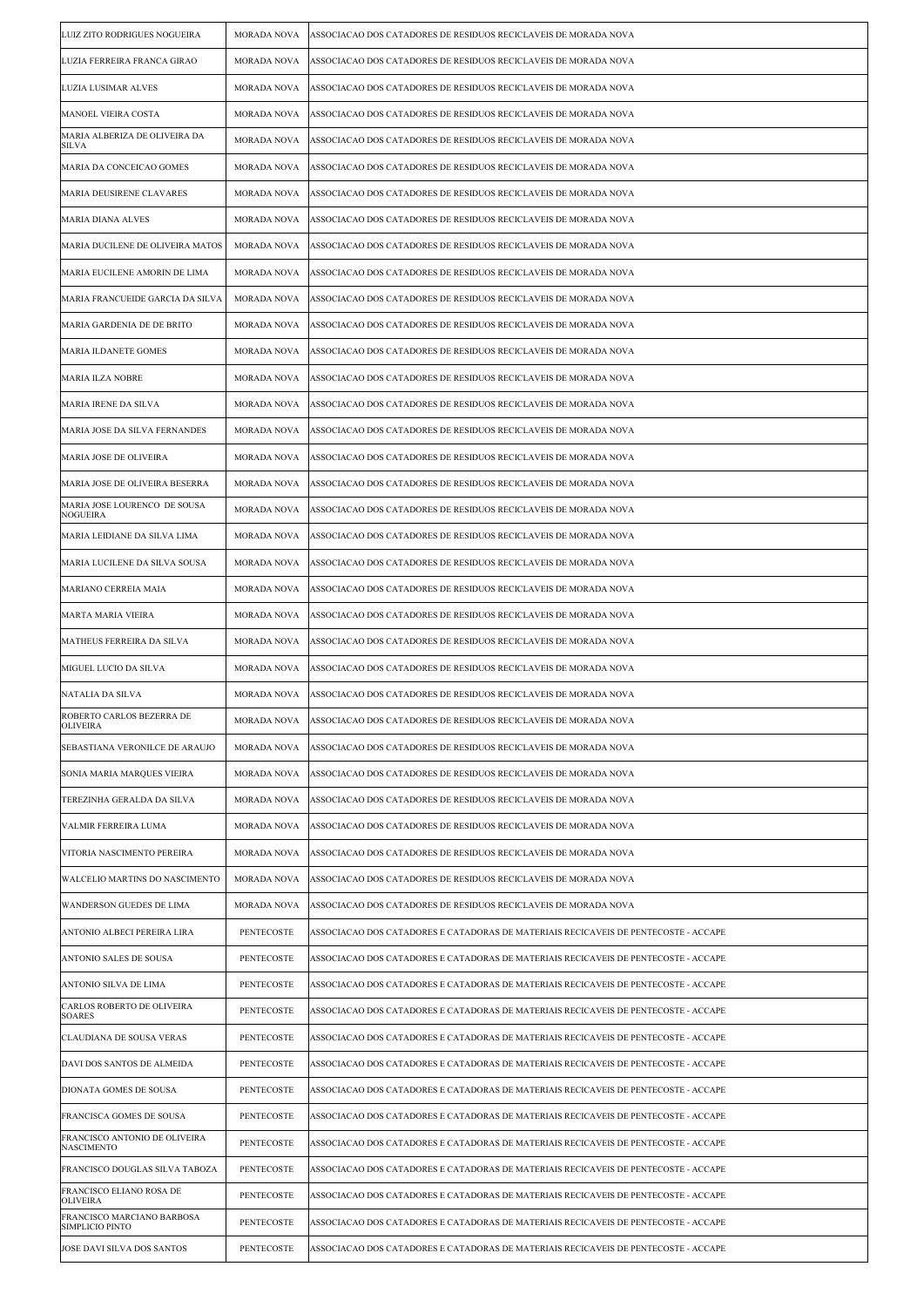| JOSE XAVIER SOUSA DE LIMA                       | PENTECOSTE        | ASSOCIACAO DOS CATADORES E CATADORAS DE MATERIAIS RECICAVEIS DE PENTECOSTE - ACCAPE   |
|-------------------------------------------------|-------------------|---------------------------------------------------------------------------------------|
| LUIS GONZAGA DA SILVA CUNHA                     | PENTECOSTE        | ASSOCIACAO DOS CATADORES E CATADORAS DE MATERIAIS RECICAVEIS DE PENTECOSTE - ACCAPE   |
| MARIA CLAUDETE DE MOURA SOUSA                   | PENTECOSTE        | ASSOCIACAO DOS CATADORES E CATADORAS DE MATERIAIS RECICAVEIS DE PENTECOSTE - ACCAPE   |
| MARIA DA CONCEIÇAO DA SILVA<br>FARIAS           | PENTECOSTE        | ASSOCIACAO DOS CATADORES E CATADORAS DE MATERIAIS RECICAVEIS DE PENTECOSTE - ACCAPE   |
| MARIA HELENA DE MOURA SOUSA                     | PENTECOSTE        | ASSOCIACAO DOS CATADORES E CATADORAS DE MATERIAIS RECICAVEIS DE PENTECOSTE - ACCAPE   |
| MARIA HOSANA PEREIRA LIRA                       | PENTECOSTE        | ASSOCIACAO DOS CATADORES E CATADORAS DE MATERIAIS RECICAVEIS DE PENTECOSTE - ACCAPE   |
| MARIA MOTA DE SOUSA                             | PENTECOSTE        | ASSOCIACAO DOS CATADORES E CATADORAS DE MATERIAIS RECICAVEIS DE PENTECOSTE - ACCAPE   |
| RAQUEL ALINE DOS SANTOS SOUSA                   | PENTECOSTE        | ASSOCIACAO DOS CATADORES E CATADORAS DE MATERIAIS RECICAVEIS DE PENTECOSTE - ACCAPE   |
| ANTONIO CARLOS DE SOUSA                         | CARIDADE          | ASSOCIACAO DOS CATADORES E CATADORAS DE MATERIAIS RECICLAVEIS DE CARIDADE             |
| ANTONIO CARLOS DOS SANTOS SILVA                 | CARIDADE          | ASSOCIACAO DOS CATADORES E CATADORAS DE MATERIAIS RECICLAVEIS DE CARIDADE             |
| ANTONIO JOSE SANTOS BANDEIRA                    | CARIDADE          | ASSOCIACAO DOS CATADORES E CATADORAS DE MATERIAIS RECICLAVEIS DE CARIDADE             |
| ANTONIO WYLLIAN TAVARES LOPES                   | CARIDADE          | ASSOCIACAO DOS CATADORES E CATADORAS DE MATERIAIS RECICLAVEIS DE CARIDADE             |
| DAMIAO DOS SANTOS SILVA                         | CARIDADE          | ASSOCIACAO DOS CATADORES E CATADORAS DE MATERIAIS RECICLAVEIS DE CARIDADE             |
| DAMIAO PEREIRA SABINO                           | CARIDADE          | ASSOCIACAO DOS CATADORES E CATADORAS DE MATERIAIS RECICLAVEIS DE CARIDADE             |
| FRANCISCO ADALBERTO FREIRE MACIE                | CARIDADE          | ASSOCIACAO DOS CATADORES E CATADORAS DE MATERIAIS RECICLAVEIS DE CARIDADE             |
| FRANCISCO ELDER PAIVA MENDES                    | CARIDADE          | ASSOCIACAO DOS CATADORES E CATADORAS DE MATERIAIS RECICLAVEIS DE CARIDADE             |
| ILSA SOUSA BARROSO                              | CARIDADE          | ASSOCIACAO DOS CATADORES E CATADORAS DE MATERIAIS RECICLAVEIS DE CARIDADE             |
| JOSE CARLOS FERNANDES DE BRITO                  | CARIDADE          | ASSOCIACAO DOS CATADORES E CATADORAS DE MATERIAIS RECICLAVEIS DE CARIDADE             |
| JOSE EDVANDO COSTA SOUSA                        | CARIDADE          | ASSOCIACAO DOS CATADORES E CATADORAS DE MATERIAIS RECICLAVEIS DE CARIDADE             |
| JOSE FABIO MATIAS DE SOUSA                      | CARIDADE          | ASSOCIACAO DOS CATADORES E CATADORAS DE MATERIAIS RECICLAVEIS DE CARIDADE             |
| JOSE IRANILDO LUCIANO RICARDO                   | CARIDADE          | ASSOCIACAO DOS CATADORES E CATADORAS DE MATERIAIS RECICLAVEIS DE CARIDADE             |
| JOSE MAURO DA SILVA                             | CARIDADE          | ASSOCIACAO DOS CATADORES E CATADORAS DE MATERIAIS RECICLAVEIS DE CARIDADE             |
| JOSE RAIMUNDO RODRIGUES TAVARES                 | CARIDADE          | ASSOCIACAO DOS CATADORES E CATADORAS DE MATERIAIS RECICLAVEIS DE CARIDADE             |
| JOSUE COELHO DA SILVA                           | CARIDADE          | ASSOCIACAO DOS CATADORES E CATADORAS DE MATERIAIS RECICLAVEIS DE CARIDADE             |
| LUIZ AZEVEDO RODRIGUES                          | CARIDADE          | ASSOCIACAO DOS CATADORES E CATADORAS DE MATERIAIS RECICLAVEIS DE CARIDADE             |
| MANOEL EVANGELISTA DE SOUSA                     | CARIDADE          | ASSOCIACAO DOS CATADORES E CATADORAS DE MATERIAIS RECICLAVEIS DE CARIDADE             |
| MARIA LUCIEUDA FERREIRA MARQUES                 | CARIDADE          | ASSOCIACAO DOS CATADORES E CATADORAS DE MATERIAIS RECICLAVEIS DE CARIDADE             |
| MARIA LUSINETE MORAES                           | CARIDADE          | ASSOCIACAO DOS CATADORES E CATADORAS DE MATERIAIS RECICLAVEIS DE CARIDADE             |
| PAULO CESAR BARROSO DE SOUSA                    | CARIDADE          | ASSOCIACAO DOS CATADORES E CATADORAS DE MATERIAIS RECICLAVEIS DE CARIDADE             |
| SONIA MARIA LOPES DE SOUSA                      | CARIDADE          | ASSOCIACAO DOS CATADORES E CATADORAS DE MATERIAIS RECICLAVEIS DE CARIDADE             |
| ANA LUCIA RODRIGUES DE SOUZA<br>OLIVEIRA        | MORAUJO           | ASSOCIAÇÃO DOS CATADORES E CATADORAS DE MATERIAIS RECICLAVEIS DE MORAUJO- RECICLAVILA |
| BENEDITA MARIA DE ALMEIDA                       | MORAUJO           | ASSOCIAÇÃO DOS CATADORES E CATADORAS DE MATERIAIS RECICLAVEIS DE MORAUJO- RECICLAVILA |
| FRANCISCO DAS CHAGAS OLIVEIRA                   | MORAUJO           | ASSOCIAÇÃO DOS CATADORES E CATADORAS DE MATERIAIS RECICLAVEIS DE MORAUJO- RECICLAVILA |
| FRANCISCO ELIEZIO DO NASCIMENTO<br>DA CONCEIÇAO | MORAUJO           | ASSOCIAÇÃO DOS CATADORES E CATADORAS DE MATERIAIS RECICLAVEIS DE MORAUJO- RECICLAVILA |
| JOAO VIEIRA DA COSTA                            | MORAUJO           | ASSOCIAÇÃO DOS CATADORES E CATADORAS DE MATERIAIS RECICLAVEIS DE MORAUJO- RECICLAVILA |
| JOSE IREUDO DE OLIVEIRA                         | MORAUJO           | ASSOCIAÇÃO DOS CATADORES E CATADORAS DE MATERIAIS RECICLAVEIS DE MORAUJO- RECICLAVILA |
| MARIA APARECIDA PEREIRA                         | MORAUJO           | ASSOCIAÇÃO DOS CATADORES E CATADORAS DE MATERIAIS RECICLAVEIS DE MORAUJO- RECICLAVILA |
| MARIA DA CONCEIÇÃO VIANA DOS<br><b>SANTOS</b>   | <b>MORAUJO</b>    | ASSOCIAÇÃO DOS CATADORES E CATADORAS DE MATERIAIS RECICLAVEIS DE MORAUJO- RECICLAVILA |
| MARIA DO CARMO DE SOUSA                         | MORAUJO           | ASSOCIAÇÃO DOS CATADORES E CATADORAS DE MATERIAIS RECICLAVEIS DE MORAUJO- RECICLAVILA |
| MARIA NIZIANE VIANA DOS SANTOS<br><b>SILVA</b>  | MORAUJO           | ASSOCIAÇÃO DOS CATADORES E CATADORAS DE MATERIAIS RECICLAVEIS DE MORAUJO- RECICLAVILA |
| PAULO HENRIQUE DA SILVA                         | MORAUJO           | ASSOCIAÇÃO DOS CATADORES E CATADORAS DE MATERIAIS RECICLAVEIS DE MORAUJO- RECICLAVILA |
| ROSA PAIXAO ALMEIDA                             | MORAUJO           | ASSOCIAÇÃO DOS CATADORES E CATADORAS DE MATERIAIS RECICLAVEIS DE MORAUJO- RECICLAVILA |
| SILVIA HELENA XAVIER LOPES                      | MORAUJO           | ASSOCIAÇÃO DOS CATADORES E CATADORAS DE MATERIAIS RECICLAVEIS DE MORAUJO- RECICLAVILA |
| ADGEANE DOS SANTOS DE OLIVEIRA                  | <b>SENADOR SA</b> | ASSOCIAÇÃO DOS CATADORES E CATADORAS DE MATERIAIS RECICLAVEIS DE SENADOR SA           |
| ALDA SOUSA DOS SANTOS                           | <b>SENADOR SA</b> | ASSOCIAÇÃO DOS CATADORES E CATADORAS DE MATERIAIS RECICLAVEIS DE SENADOR SA           |
| ANTONIO COSTA DE MORAIS                         | <b>SENADOR SA</b> | ASSOCIAÇÃO DOS CATADORES E CATADORAS DE MATERIAIS RECICLAVEIS DE SENADOR SA           |
| CARLOS BARBOSA DE OLIVEIRA                      | <b>SENADOR SA</b> | ASSOCIAÇÃO DOS CATADORES E CATADORAS DE MATERIAIS RECICLAVEIS DE SENADOR SA           |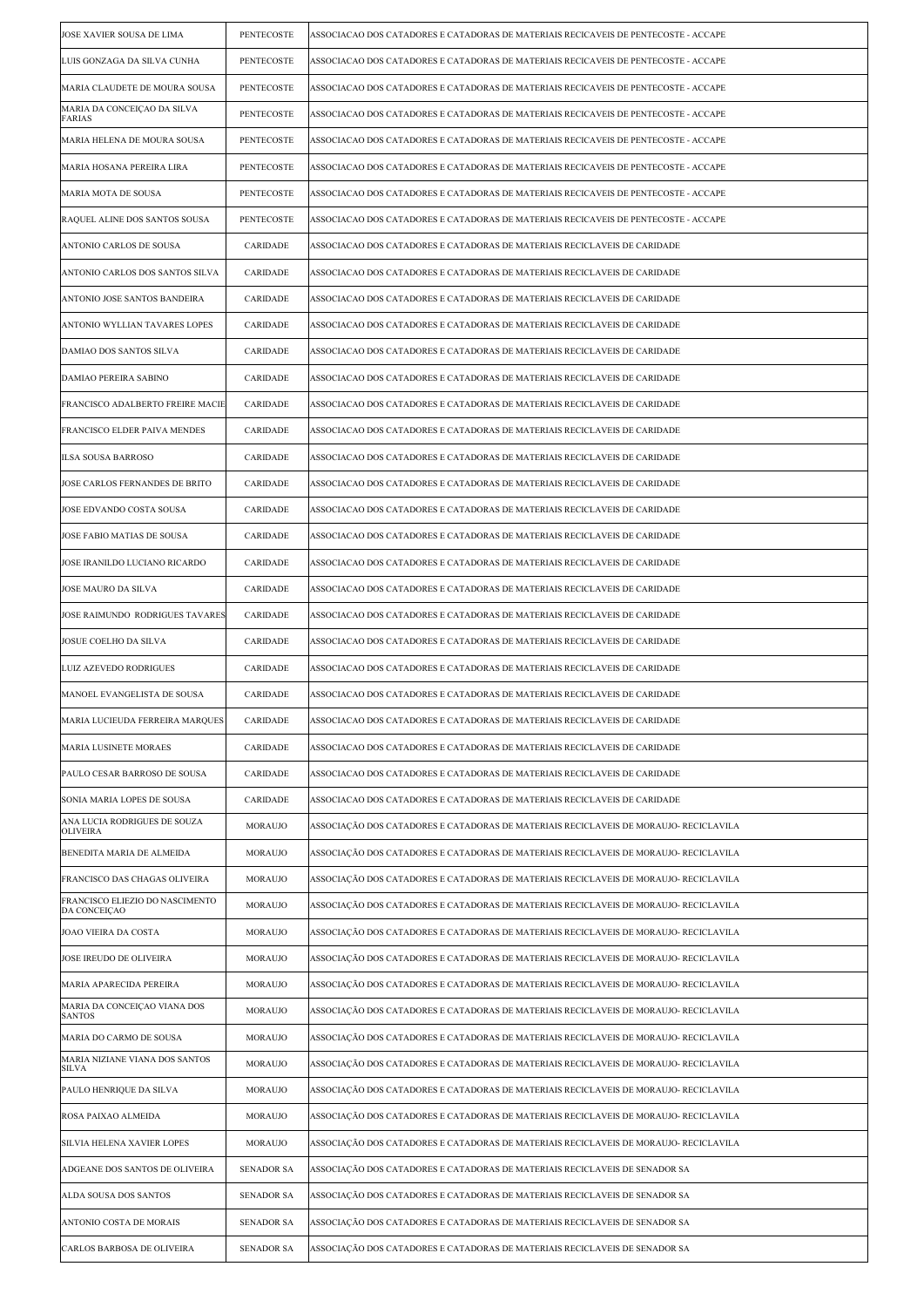| FRANCISCO HERINELTON SILVA DO<br><b>NASCIMENTO</b> | <b>SENADOR SA</b> | ASSOCIAÇÃO DOS CATADORES E CATADORAS DE MATERIAIS RECICLAVEIS DE SENADOR SA                      |
|----------------------------------------------------|-------------------|--------------------------------------------------------------------------------------------------|
| FRANCISCO LEVY LOPES ESTEVAO                       | <b>SENADOR SA</b> | ASSOCIAÇÃO DOS CATADORES E CATADORAS DE MATERIAIS RECICLAVEIS DE SENADOR SA                      |
| <b>JOSE PRAZERES ROCHA</b>                         | <b>SENADOR SA</b> | ASSOCIAÇÃO DOS CATADORES E CATADORAS DE MATERIAIS RECICLAVEIS DE SENADOR SA                      |
| MARIA DE JESUS MACIEL GOMES                        | <b>SENADOR SA</b> | ASSOCIAÇÃO DOS CATADORES E CATADORAS DE MATERIAIS RECICLAVEIS DE SENADOR SA                      |
| MARIA EDUANA SOUZA DOS SANTOS                      | <b>SENADOR SA</b> | ASSOCIAÇÃO DOS CATADORES E CATADORAS DE MATERIAIS RECICLAVEIS DE SENADOR SA                      |
| MARIA JOSE DA SILVA                                | <b>SENADOR SA</b> | ASSOCIAÇÃO DOS CATADORES E CATADORAS DE MATERIAIS RECICLAVEIS DE SENADOR SA                      |
| RAFAEL OLIVEIRA BARBOSA                            | <b>SENADOR SA</b> | ASSOCIAÇÃO DOS CATADORES E CATADORAS DE MATERIAIS RECICLAVEIS DE SENADOR SA                      |
| ANTONIO ALEXANDRE MATOS DE<br>LIMA                 | <b>GROAIRAS</b>   | ASSOCIAÇÃO DOS CATADORES E CATADORAS DE MATERIAIS RECICLAVEIS DO MUNICIPIO DE GROAIRAS           |
| ARISTOTELES DE SOUSA SILVA                         | <b>GROAIRAS</b>   | ASSOCIAÇÃO DOS CATADORES E CATADORAS DE MATERIAIS RECICLAVEIS DO MUNICIPIO DE GROAIRAS           |
| FRANCISCO REGIS FERREIRA DE SOUSA                  | <b>GROAIRAS</b>   | ASSOCIAÇÃO DOS CATADORES E CATADORAS DE MATERIAIS RECICLAVEIS DO MUNICIPIO DE GROAIRAS           |
| MARCOS VENICIOS FARIAS DOS<br><b>SANTOS</b>        | <b>GROAIRAS</b>   | ASSOCIAÇÃO DOS CATADORES E CATADORAS DE MATERIAIS RECICLAVEIS DO MUNICIPIO DE GROAIRAS           |
| RAIMUNDO NONATO DE LIMA                            | <b>GROAIRAS</b>   | ASSOCIAÇÃO DOS CATADORES E CATADORAS DE MATERIAIS RECICLAVEIS DO MUNICIPIO DE GROAIRAS           |
| ANGELINA MESQUITA SOUSA SILVA                      | MASSAPE           | ASSOCIAÇÃO DOS CATADORES E CATADORAS DE MATERIAIS RECICLAVEIS DO MUNICIPIO DE MASSAPE- ACATAMASS |
| ANTONIO FARLY DO CARMO DE SOUSA                    | MASSAPE           | ASSOCIAÇÃO DOS CATADORES E CATADORAS DE MATERIAIS RECICLAVEIS DO MUNICIPIO DE MASSAPE- ACATAMASS |
| ANTONIO OCELIO ALVES DE SOUSA                      | MASSAPE           | ASSOCIAÇÃO DOS CATADORES E CATADORAS DE MATERIAIS RECICLAVEIS DO MUNICIPIO DE MASSAPE- ACATAMASS |
| ANTONIO VALMI DA SILVA FILHO                       | MASSAPE           | ASSOCIAÇÃO DOS CATADORES E CATADORAS DE MATERIAIS RECICLAVEIS DO MUNICIPIO DE MASSAPE- ACATAMASS |
| FABIANA ABREU RODRIGUES                            | MASSAPE           | ASSOCIAÇÃO DOS CATADORES E CATADORAS DE MATERIAIS RECICLAVEIS DO MUNICIPIO DE MASSAPE- ACATAMASS |
| FERNANDA CARAUBA                                   | MASSAPE           | ASSOCIAÇÃO DOS CATADORES E CATADORAS DE MATERIAIS RECICLAVEIS DO MUNICIPIO DE MASSAPE- ACATAMASS |
| FRANCISCA ANTONIA DA SILVA<br><b>ALEXANDRINO</b>   | MASSAPE           | ASSOCIAÇÃO DOS CATADORES E CATADORAS DE MATERIAIS RECICLAVEIS DO MUNICIPIO DE MASSAPE- ACATAMASS |
| FRANCISCA FRANCINETE DE SOUZA                      | MASSAPE           | ASSOCIAÇÃO DOS CATADORES E CATADORAS DE MATERIAIS RECICLAVEIS DO MUNICIPIO DE MASSAPE- ACATAMASS |
| FRANCISCO ANTONIO DA SILVA<br><b>ALEXANDRINO</b>   | MASSAPE           | ASSOCIAÇÃO DOS CATADORES E CATADORAS DE MATERIAIS RECICLAVEIS DO MUNICIPIO DE MASSAPE- ACATAMASS |
| FRANCISCO FLAVIO DO CARMO DE<br><b>SOUSA</b>       | MASSAPE           | ASSOCIAÇÃO DOS CATADORES E CATADORAS DE MATERIAIS RECICLAVEIS DO MUNICIPIO DE MASSAPE- ACATAMASS |
| FRANCISCO JOSE PASCOA SILVA                        | MASSAPE           | ASSOCIAÇÃO DOS CATADORES E CATADORAS DE MATERIAIS RECICLAVEIS DO MUNICIPIO DE MASSAPE- ACATAMASS |
| FRANCISCO LUDILSON DO<br><b>NASCIMENTO LIMA</b>    | MASSAPE           | ASSOCIAÇÃO DOS CATADORES E CATADORAS DE MATERIAIS RECICLAVEIS DO MUNICIPIO DE MASSAPE- ACATAMASS |
| FRANCISCO MARCOLINO GADELHA DE<br><b>SOUSA</b>     | MASSAPE           | ASSOCIAÇÃO DOS CATADORES E CATADORAS DE MATERIAIS RECICLAVEIS DO MUNICIPIO DE MASSAPE- ACATAMASS |
| FRANCISCO ROSENTILIO LINHARES<br>MARREIRA          | MASSAPE           | ASSOCIAÇÃO DOS CATADORES E CATADORAS DE MATERIAIS RECICLAVEIS DO MUNICIPIO DE MASSAPE- ACATAMASS |
| FRANCISCO TIAGO BRANDAO<br><b>BARBOSA</b>          | MASSAPE           | ASSOCIAÇÃO DOS CATADORES E CATADORAS DE MATERIAIS RECICLAVEIS DO MUNICIPIO DE MASSAPE- ACATAMASS |
| <b>GABRIEL MARREIRA DE PAULO</b><br><b>MATIAS</b>  | MASSAPE           | ASSOCIAÇÃO DOS CATADORES E CATADORAS DE MATERIAIS RECICLAVEIS DO MUNICIPIO DE MASSAPE- ACATAMASS |
| ISMAEL DE SOUZA ROCHA                              | MASSAPE           | ASSOCIAÇÃO DOS CATADORES E CATADORAS DE MATERIAIS RECICLAVEIS DO MUNICIPIO DE MASSAPE- ACATAMASS |
| JOSE CARLOS DANIEL SILVA<br><b>FLORENCIO</b>       | MASSAPE           | ASSOCIAÇÃO DOS CATADORES E CATADORAS DE MATERIAIS RECICLAVEIS DO MUNICIPIO DE MASSAPE- ACATAMASS |
| JOSE CARLOS PEREIRA SILVA                          | MASSAPE           | ASSOCIAÇÃO DOS CATADORES E CATADORAS DE MATERIAIS RECICLAVEIS DO MUNICIPIO DE MASSAPE- ACATAMASS |
| JOSE LEONARDO TEIXEIRA TOME                        | MASSAPE           | ASSOCIAÇÃO DOS CATADORES E CATADORAS DE MATERIAIS RECICLAVEIS DO MUNICIPIO DE MASSAPE- ACATAMASS |
| JOSE MARIA MARQUES DA SILVA                        | MASSAPE           | ASSOCIAÇÃO DOS CATADORES E CATADORAS DE MATERIAIS RECICLAVEIS DO MUNICIPIO DE MASSAPE- ACATAMASS |
| JOSE VALDIR NASCIMENTO ZEFERINO                    | MASSAPE           | ASSOCIAÇÃO DOS CATADORES E CATADORAS DE MATERIAIS RECICLAVEIS DO MUNICIPIO DE MASSAPE- ACATAMASS |
| LUILSON BRAZ DO NASCIMENTO                         | MASSAPE           | ASSOCIAÇÃO DOS CATADORES E CATADORAS DE MATERIAIS RECICLAVEIS DO MUNICIPIO DE MASSAPE- ACATAMASS |
| MANOEL MESSIAS CLEMENTE                            | MASSAPE           | ASSOCIAÇÃO DOS CATADORES E CATADORAS DE MATERIAIS RECICLAVEIS DO MUNICIPIO DE MASSAPE- ACATAMASS |
| MANOEL PEDRO OLIVEIRA DE MARIA                     | MASSAPE           | ASSOCIAÇÃO DOS CATADORES E CATADORAS DE MATERIAIS RECICLAVEIS DO MUNICIPIO DE MASSAPE- ACATAMASS |
| MANOEL TUMPINAMBA DE SOUZA                         | MASSAPE           | ASSOCIAÇÃO DOS CATADORES E CATADORAS DE MATERIAIS RECICLAVEIS DO MUNICIPIO DE MASSAPE- ACATAMASS |
| MARIA CINEUDA DOS SANTOS                           | MASSAPE           | ASSOCIAÇÃO DOS CATADORES E CATADORAS DE MATERIAIS RECICLAVEIS DO MUNICIPIO DE MASSAPE- ACATAMASS |
| MARIA DA CONCEIÇÃO DO<br>NASCIMENTO OLIVEIRA       | MASSAPE           | ASSOCIAÇÃO DOS CATADORES E CATADORAS DE MATERIAIS RECICLAVEIS DO MUNICIPIO DE MASSAPE- ACATAMASS |
| MARIA DAS GRAÇAS DA SILVA                          | MASSAPE           | ASSOCIAÇÃO DOS CATADORES E CATADORAS DE MATERIAIS RECICLAVEIS DO MUNICIPIO DE MASSAPE- ACATAMASS |
| MARIA FRANCELIANE DE SOUZA                         | MASSAPE           | ASSOCIAÇÃO DOS CATADORES E CATADORAS DE MATERIAIS RECICLAVEIS DO MUNICIPIO DE MASSAPE- ACATAMASS |
| MARIA FRANCILENE DE SOUZA                          | MASSAPE           | ASSOCIAÇÃO DOS CATADORES E CATADORAS DE MATERIAIS RECICLAVEIS DO MUNICIPIO DE MASSAPE- ACATAMASS |
| MARIA IVANI DE OLIVEIRA MARTINS                    | MASSAPE           | ASSOCIAÇÃO DOS CATADORES E CATADORAS DE MATERIAIS RECICLAVEIS DO MUNICIPIO DE MASSAPE- ACATAMASS |
| MARIA LUZANIRA LINHARES<br><b>MARREIRA</b>         | MASSAPE           | ASSOCIAÇÃO DOS CATADORES E CATADORAS DE MATERIAIS RECICLAVEIS DO MUNICIPIO DE MASSAPE- ACATAMASS |
| MARIA VALDENEZA LINHARES<br><b>MARREIRA</b>        | MASSAPE           | ASSOCIAÇÃO DOS CATADORES E CATADORAS DE MATERIAIS RECICLAVEIS DO MUNICIPIO DE MASSAPE- ACATAMASS |
| NADINA DEMAISE LINO CORDEIRO                       | MASSAPE           | ASSOCIAÇÃO DOS CATADORES E CATADORAS DE MATERIAIS RECICLAVEIS DO MUNICIPIO DE MASSAPE- ACATAMASS |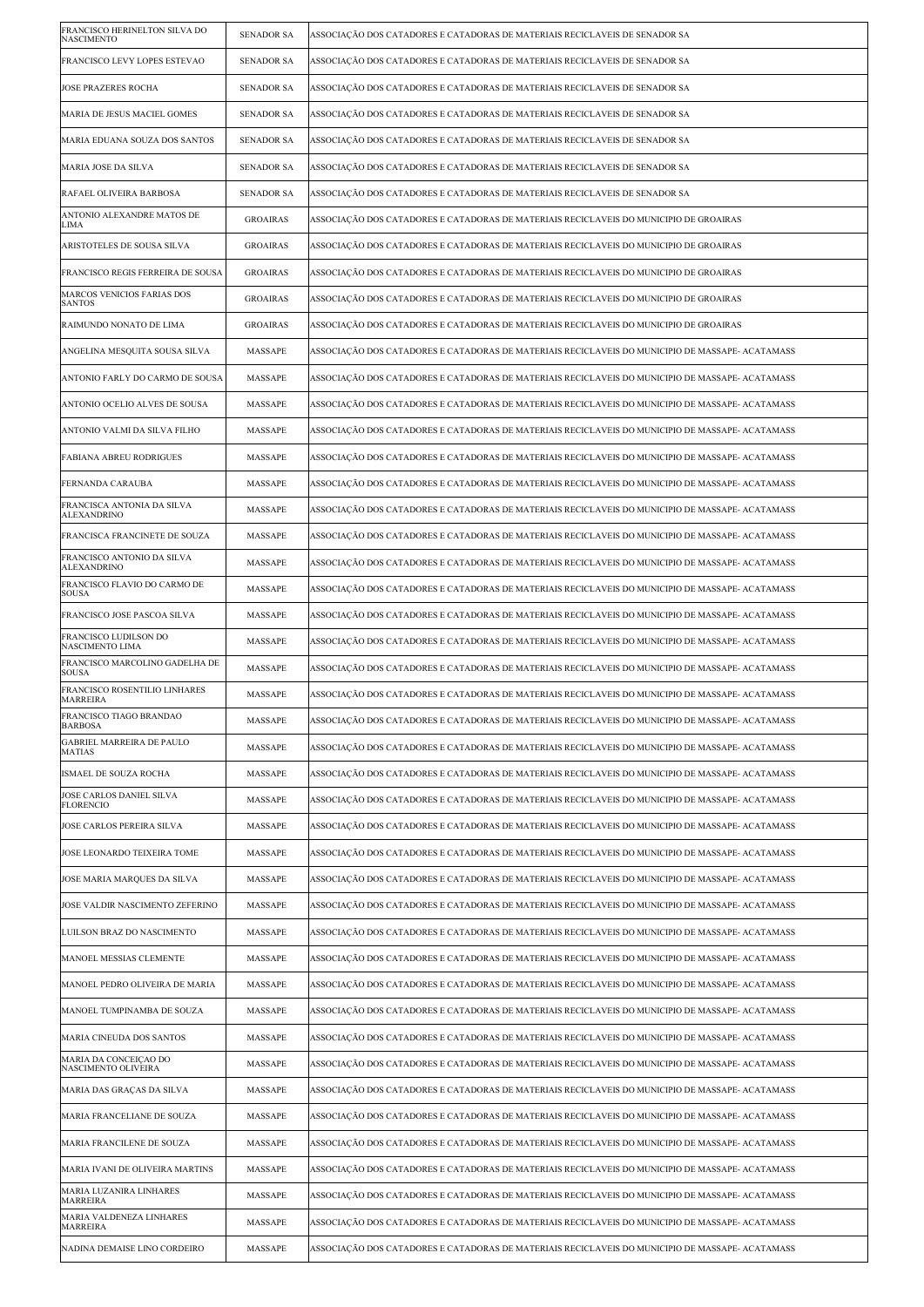| PATRICIA MARIA MESQUITA SOUSA                     | MASSAPE          | ASSOCIAÇÃO DOS CATADORES E CATADORAS DE MATERIAIS RECICLAVEIS DO MUNICIPIO DE MASSAPE- ACATAMASS    |
|---------------------------------------------------|------------------|-----------------------------------------------------------------------------------------------------|
| PAULO MOISES DE SOUZA ROCHA                       | MASSAPE          | ASSOCIAÇÃO DOS CATADORES E CATADORAS DE MATERIAIS RECICLAVEIS DO MUNICIPIO DE MASSAPE- ACATAMASS    |
| RICARDO EDUARDO FARIAS<br>CASSIMIRO               | MASSAPE          | ASSOCIAÇÃO DOS CATADORES E CATADORAS DE MATERIAIS RECICLAVEIS DO MUNICIPIO DE MASSAPE- ACATAMASS    |
| RITA MARIA GONCALVES                              | MASSAPE          | ASSOCIAÇÃO DOS CATADORES E CATADORAS DE MATERIAIS RECICLAVEIS DO MUNICIPIO DE MASSAPE- ACATAMASS    |
| ROSA MARIA FERREIRA SILVA                         | MASSAPE          | ASSOCIAÇÃO DOS CATADORES E CATADORAS DE MATERIAIS RECICLAVEIS DO MUNICIPIO DE MASSAPE- ACATAMASS    |
| ANTONIO MAGNO DE AZEVEDO DA<br><b>SILVA</b>       | PACUJA           | ASSOCIAÇÃO DOS CATADORES E CATADORAS DE MATERIAIS RECICLAVEIS DO MUNICIPIO DE PACUJA                |
| ELIVALDO BRITO DA SILVA                           | PACUJA           | ASSOCIAÇÃO DOS CATADORES E CATADORAS DE MATERIAIS RECICLAVEIS DO MUNICIPIO DE PACUJA                |
| FRANCISCO GEOVANE AZEVEDO DE<br><b>BRITO</b>      | <b>PACUJA</b>    | ASSOCIAÇÃO DOS CATADORES E CATADORAS DE MATERIAIS RECICLAVEIS DO MUNICIPIO DE PACUJA                |
| <b>JOAO AURICELIO BEZERRA</b>                     | PACUJA           | ASSOCIAÇÃO DOS CATADORES E CATADORAS DE MATERIAIS RECICLAVEIS DO MUNICIPIO DE PACUJA                |
| JOAO BATISTA DE OLIVEIRA                          | PACUJA           | ASSOCIAÇÃO DOS CATADORES E CATADORAS DE MATERIAIS RECICLAVEIS DO MUNICIPIO DE PACUJA                |
| MONICA CARVALHO DAS FLORES                        | PACUJA           | ASSOCIAÇÃO DOS CATADORES E CATADORAS DE MATERIAIS RECICLAVEIS DO MUNICIPIO DE PACUJA                |
| PEDRO VAGNER GONÇALVES DO<br><b>NASCIMENTO</b>    | <b>PACUJA</b>    | ASSOCIAÇÃO DOS CATADORES E CATADORAS DE MATERIAIS RECICLAVEIS DO MUNICIPIO DE PACUJA                |
| ADILIA MARIA CUNHA                                | <b>RERIUTABA</b> | ASSOCIAÇÃO DOS CATADORES E CATADORAS DE MATERIAIS RECICLAVEIS DO MUNICIPIO DE RERIUTABA             |
| ANTONIA MICHELE ALVES DE<br><b>OLIVEIRA</b>       | <b>RERIUTABA</b> | ASSOCIAÇÃO DOS CATADORES E CATADORAS DE MATERIAIS RECICLAVEIS DO MUNICIPIO DE RERIUTABA             |
| ANTONIO IRANILDO DA SILVA<br><b>FERNANDES</b>     | <b>RERIUTABA</b> | ASSOCIAÇÃO DOS CATADORES E CATADORAS DE MATERIAIS RECICLAVEIS DO MUNICIPIO DE RERIUTABA             |
| ASSIS OLIVEIRA DE SOUZA                           | <b>RERIUTABA</b> | ASSOCIAÇÃO DOS CATADORES E CATADORAS DE MATERIAIS RECICLAVEIS DO MUNICIPIO DE RERIUTABA             |
| FRANCISCO CARDOSO LOPES                           | <b>RERIUTABA</b> | ASSOCIAÇÃO DOS CATADORES E CATADORAS DE MATERIAIS RECICLAVEIS DO MUNICIPIO DE RERIUTABA             |
| FRANCISCO DE ASSIS SILVA<br><b>FERNANDES</b>      | <b>RERIUTABA</b> | ASSOCIAÇÃO DOS CATADORES E CATADORAS DE MATERIAIS RECICLAVEIS DO MUNICIPIO DE RERIUTABA             |
| JOAQUINA VIEIRA DO NASCIMENTO<br><b>BARROS</b>    | <b>RERIUTABA</b> | ASSOCIAÇÃO DOS CATADORES E CATADORAS DE MATERIAIS RECICLAVEIS DO MUNICIPIO DE RERIUTABA             |
| ANA PAULA DE SOUZA                                | <b>VARJOTA</b>   | ASSOCIAÇÃO DOS CATADORES E CATADORAS DE MATERIAIS RECICLAVEIS DO MUNICIPIO DE VARJOTA               |
| ANDRE SOARES DOS REIS                             | <b>VARJOTA</b>   | ASSOCIAÇÃO DOS CATADORES E CATADORAS DE MATERIAIS RECICLAVEIS DO MUNICIPIO DE VARJOTA               |
| ANTONIO CARLOS DE SOUZA                           | <b>VARJOTA</b>   | ASSOCIAÇÃO DOS CATADORES E CATADORAS DE MATERIAIS RECICLAVEIS DO MUNICIPIO DE VARJOTA               |
| CICERO PEREIRA DA SILVA                           | <b>VARJOTA</b>   | ASSOCIAÇÃO DOS CATADORES E CATADORAS DE MATERIAIS RECICLAVEIS DO MUNICIPIO DE VARJOTA               |
| <b>DANIEL RODRIGUES GOMES</b>                     | <b>VARJOTA</b>   | ASSOCIAÇÃO DOS CATADORES E CATADORAS DE MATERIAIS RECICLAVEIS DO MUNICIPIO DE VARJOTA               |
| <b>FLAVIA PEREIRA MENDES</b>                      | <b>VARJOTA</b>   | ASSOCIAÇÃO DOS CATADORES E CATADORAS DE MATERIAIS RECICLAVEIS DO MUNICIPIO DE VARJOTA               |
| FRANCISCO ANTONIO NASCIMENTO<br><b>DOS SANTOS</b> | <b>VARJOTA</b>   | ASSOCIAÇÃO DOS CATADORES E CATADORAS DE MATERIAIS RECICLAVEIS DO MUNICIPIO DE VARJOTA               |
| FRANCISCO DAS CHAGAS SALES                        | VARJOTA          | ASSOCIAÇÃO DOS CATADORES E CATADORAS DE MATERIAIS RECICLAVEIS DO MUNICIPIO DE VARJOTA               |
| JOSE FLAVIO LOPES DE SENA                         | <b>VARJOTA</b>   | ASSOCIAÇÃO DOS CATADORES E CATADORAS DE MATERIAIS RECICLAVEIS DO MUNICIPIO DE VARJOTA               |
| MANOEL GOMES DE PAIVA                             | VARJOTA          | ASSOCIAÇÃO DOS CATADORES E CATADORAS DE MATERIAIS RECICLAVEIS DO MUNICIPIO DE VARJOTA               |
| MARCOLINA ARAUJO                                  | <b>VARJOTA</b>   | ASSOCIAÇÃO DOS CATADORES E CATADORAS DE MATERIAIS RECICLAVEIS DO MUNICIPIO DE VARJOTA               |
| PAULO SOUSA ARAUJO                                | <b>VARJOTA</b>   | ASSOCIAÇÃO DOS CATADORES E CATADORAS DE MATERIAIS RECICLAVEIS DO MUNICIPIO DE VARJOTA               |
| RAIMUNDO NONATO DE SOUZA<br><b>ARAUJO</b>         | <b>VARJOTA</b>   | ASSOCIAÇÃO DOS CATADORES E CATADORAS DE MATERIAIS RECICLAVEIS DO MUNICIPIO DE VARJOTA               |
| ROSANA ANDRADE DE SOUSA                           | <b>VARJOTA</b>   | ASSOCIAÇÃO DOS CATADORES E CATADORAS DE MATERIAIS RECICLAVEIS DO MUNICIPIO DE VARJOTA               |
| THAINARA COSTA DE OLIVEIRA                        | VARJOTA          | ASSOCIAÇÃO DOS CATADORES E CATADORAS DE MATERIAIS RECICLAVEIS DO MUNICIPIO DE VARJOTA               |
| ALISON ALVES MARCIEL MENDONÇA                     | MERUOCA          | ASSOCIAÇÃO DOS CATADORES E CATADORAS DE MATÉRIAS RECICLÁVEIS DE MERUOCA CEARÁ                       |
| ANTONIO ALVES DA SILVA                            | MERUOCA          | ASSOCIAÇÃO DOS CATADORES E CATADORAS DE MATÉRIAS RECICLÁVEIS DE MERUOCA CEARÁ                       |
| FRANCISCO DA SILVA SOARES                         | MERUOCA          | ASSOCIAÇÃO DOS CATADORES E CATADORAS DE MATÉRIAS RECICLÁVEIS DE MERUOCA CEARÁ                       |
| JOAO PAULO LAURETINO NASCIMENTO                   | MERUOCA          | ASSOCIAÇÃO DOS CATADORES E CATADORAS DE MATÉRIAS RECICLÁVEIS DE MERUOCA CEARÁ                       |
| JOSE VENANCIO DA SILVA                            | MERUOCA          | ASSOCIAÇÃO DOS CATADORES E CATADORAS DE MATÉRIAS RECICLÁVEIS DE MERUOCA CEARÁ                       |
| <b>MARIA ELIANE LOPES</b>                         | MERUOCA          | ASSOCIAÇÃO DOS CATADORES E CATADORAS DE MATÉRIAS RECICLÁVEIS DE MERUOCA CEARÁ                       |
| RITA MARIA BEZERRA                                | MERUOCA          | ASSOCIAÇÃO DOS CATADORES E CATADORAS DE MATÉRIAS RECICLÁVEIS DE MERUOCA CEARÁ                       |
| WILSON MOTA SALDANHA                              | MERUOCA          | ASSOCIAÇÃO DOS CATADORES E CATADORAS DE MATÉRIAS RECICLÁVEIS DE MERUOCA CEARÁ                       |
| ADRIANO SANTIAGO DE LIRA                          | RUSSAS           | ASSOCIAÇÃO DOS CATADORES E CATADORES E CATADORAS DE MATERIAIS RECICLÁVEIS DE RUSSAS- CE – ASCAMARRU |
| ALDACI CONCEIÇAO DA SILVA                         | RUSSAS           | ASSOCIAÇÃO DOS CATADORES E CATADORES E CATADORAS DE MATERIAIS RECICLÁVEIS DE RUSSAS- CE – ASCAMARRU |
| ALDEMIR OLIVEIRA DOS SANTOS                       | RUSSAS           | ASSOCIAÇÃO DOS CATADORES E CATADORES E CATADORAS DE MATERIAIS RECICLÁVEIS DE RUSSAS- CE – ASCAMARRU |
| ALEXANDRE NOBREGA ALVES                           | RUSSAS           | ASSOCIAÇÃO DOS CATADORES E CATADORES E CATADORAS DE MATERIAIS RECICLÁVEIS DE RUSSAS- CE – ASCAMARRU |
| ANA MARIA PEREIRA DE ALMEIDA                      | <b>RUSSAS</b>    | ASSOCIAÇÃO DOS CATADORES E CATADORES E CATADORAS DE MATERIAIS RECICLÁVEIS DE RUSSAS- CE – ASCAMARRU |
|                                                   |                  |                                                                                                     |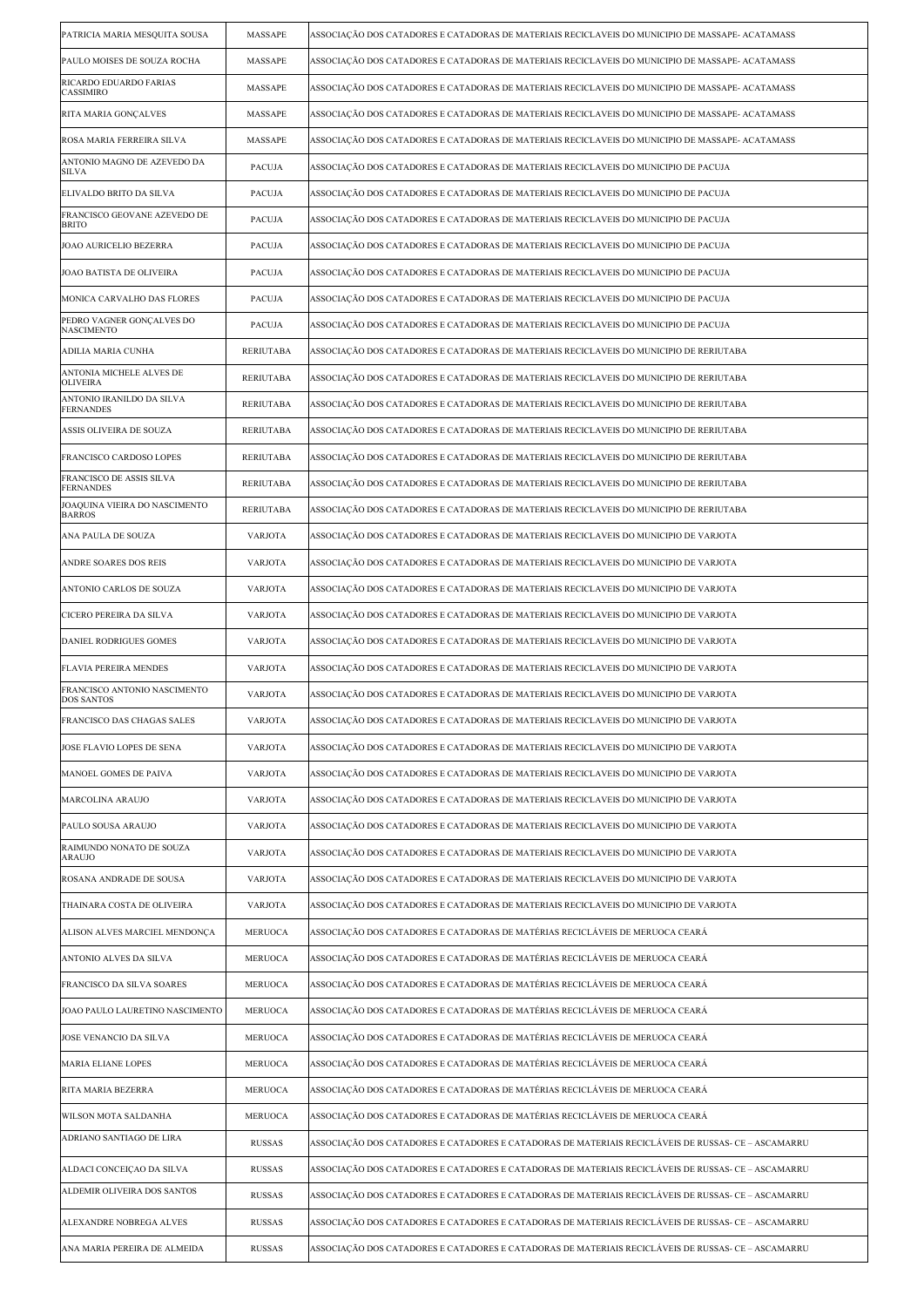| ANDERSON DA SILVA LIRA                        | <b>RUSSAS</b> | ASSOCIAÇÃO DOS CATADORES E CATADORES E CATADORAS DE MATERIAIS RECICLÁVEIS DE RUSSAS- CE – ASCAMARRU |
|-----------------------------------------------|---------------|-----------------------------------------------------------------------------------------------------|
| ANTONIA MACENA RAMOS                          | <b>RUSSAS</b> | ASSOCIAÇÃO DOS CATADORES E CATADORES E CATADORAS DE MATERIAIS RECICLÁVEIS DE RUSSAS- CE – ASCAMARRU |
| ANTONIO CLEMENTINO DA SILVA<br>NETO           | <b>RUSSAS</b> | ASSOCIAÇÃO DOS CATADORES E CATADORES E CATADORAS DE MATERIAIS RECICLÁVEIS DE RUSSAS- CE – ASCAMARRU |
| ARNILDO ARGEMIRO DE OLIVEIRA                  | <b>RUSSAS</b> | ASSOCIAÇÃO DOS CATADORES E CATADORES E CATADORAS DE MATERIAIS RECICLÁVEIS DE RUSSAS- CE – ASCAMARRU |
| AURELINA XAVIER DOS SANTOS                    | <b>RUSSAS</b> | ASSOCIAÇÃO DOS CATADORES E CATADORES E CATADORAS DE MATERIAIS RECICLÁVEIS DE RUSSAS- CE – ASCAMARRU |
| AURILENE DOS SANTOS SILVA                     | <b>RUSSAS</b> | ASSOCIAÇÃO DOS CATADORES E CATADORES E CATADORAS DE MATERIAIS RECICLÁVEIS DE RUSSAS- CE – ASCAMARRU |
| BELTIZELDA MARIA DAS CHAGAS                   | <b>RUSSAS</b> | ASSOCIAÇÃO DOS CATADORES E CATADORES E CATADORAS DE MATERIAIS RECICLÁVEIS DE RUSSAS- CE – ASCAMARRU |
| CICERA MAYARA PEREIRA DE SOUSA                | <b>RUSSAS</b> | ASSOCIAÇÃO DOS CATADORES E CATADORES E CATADORAS DE MATERIAIS RECICLÁVEIS DE RUSSAS- CE – ASCAMARRU |
| CLAUDEMIR XAVIER DOS SANTOS                   | <b>RUSSAS</b> | ASSOCIAÇÃO DOS CATADORES E CATADORES E CATADORAS DE MATERIAIS RECICLÁVEIS DE RUSSAS- CE – ASCAMARRU |
| DANIEL VITOR QUEIROZ                          | <b>RUSSAS</b> | ASSOCIAÇÃO DOS CATADORES E CATADORES E CATADORAS DE MATERIAIS RECICLÁVEIS DE RUSSAS- CE – ASCAMARRU |
| DEUSIVANIA CONCEIÇÃO DA SILVA                 | <b>RUSSAS</b> | ASSOCIAÇÃO DOS CATADORES E CATADORES E CATADORAS DE MATERIAIS RECICLÁVEIS DE RUSSAS- CE – ASCAMARRU |
| EDILEUDO DE OLIVEIRA                          | <b>RUSSAS</b> | ASSOCIAÇÃO DOS CATADORES E CATADORES E CATADORAS DE MATERIAIS RECICLÁVEIS DE RUSSAS- CE – ASCAMARRU |
| FABRICIO FERREIRA DE MOURA                    | <b>RUSSAS</b> | ASSOCIAÇÃO DOS CATADORES E CATADORES E CATADORAS DE MATERIAIS RECICLÁVEIS DE RUSSAS- CE – ASCAMARRU |
| FERNANDO DOS SANTOS                           | <b>RUSSAS</b> | ASSOCIAÇÃO DOS CATADORES E CATADORES E CATADORAS DE MATERIAIS RECICLÁVEIS DE RUSSAS- CE – ASCAMARRU |
| FRANCELI DA SILVA SANTOS                      | <b>RUSSAS</b> | ASSOCIAÇÃO DOS CATADORES E CATADORES E CATADORAS DE MATERIAIS RECICLÁVEIS DE RUSSAS- CE – ASCAMARRU |
| FRANCIELE ALMEIDA DOS SANTOS                  | <b>RUSSAS</b> | ASSOCIAÇÃO DOS CATADORES E CATADORES E CATADORAS DE MATERIAIS RECICLÁVEIS DE RUSSAS- CE – ASCAMARRU |
| FRANCIKELLY LIRA DE ALMEIDA                   | <b>RUSSAS</b> | ASSOCIAÇÃO DOS CATADORES E CATADORES E CATADORAS DE MATERIAIS RECICLÁVEIS DE RUSSAS- CE – ASCAMARRU |
| FRANCIMEIRE DOS SANTOS PEREIRA                | <b>RUSSAS</b> | ASSOCIAÇÃO DOS CATADORES E CATADORES E CATADORAS DE MATERIAIS RECICLÁVEIS DE RUSSAS- CE – ASCAMARRU |
| FRANCINEIDE ALMEIDA DOS SANTOS                | <b>RUSSAS</b> | ASSOCIAÇÃO DOS CATADORES E CATADORES E CATADORAS DE MATERIAIS RECICLÁVEIS DE RUSSAS- CE – ASCAMARRU |
| FRANCISCA DA SILVA SOARES                     | <b>RUSSAS</b> | ASSOCIAÇÃO DOS CATADORES E CATADORES E CATADORAS DE MATERIAIS RECICLÁVEIS DE RUSSAS- CE – ASCAMARRU |
| FRANCISCA MIRDES DO NASCIMENTO<br>DE OLIVEIRA | <b>RUSSAS</b> | ASSOCIAÇÃO DOS CATADORES E CATADORES E CATADORAS DE MATERIAIS RECICLÁVEIS DE RUSSAS- CE – ASCAMARRU |
| FRANCISCA NATALI DA SILVA<br>FERREIRA         | <b>RUSSAS</b> | ASSOCIAÇÃO DOS CATADORES E CATADORES E CATADORAS DE MATERIAIS RECICLÁVEIS DE RUSSAS- CE – ASCAMARRU |
| FRANCISCA VALSEMIRTE DE OLIVEIRA              | <b>RUSSAS</b> | ASSOCIAÇÃO DOS CATADORES E CATADORES E CATADORAS DE MATERIAIS RECICLÁVEIS DE RUSSAS- CE – ASCAMARRU |
| FRANCISCO DE ASSIS RODRIGUES                  | <b>RUSSAS</b> | ASSOCIAÇÃO DOS CATADORES E CATADORES E CATADORAS DE MATERIAIS RECICLÁVEIS DE RUSSAS- CE – ASCAMARRU |
| FRANCISCO DOS SANTOS LIRA                     | <b>RUSSAS</b> | ASSOCIAÇÃO DOS CATADORES E CATADORES E CATADORAS DE MATERIAIS RECICLÁVEIS DE RUSSAS- CE – ASCAMARRU |
| FRANCISCO GERARDO DA SILVA                    | <b>RUSSAS</b> | ASSOCIAÇÃO DOS CATADORES E CATADORES E CATADORAS DE MATERIAIS RECICLÁVEIS DE RUSSAS- CE – ASCAMARRU |
| FRANCISCO JOCELIO DE ALMEIDA                  | <b>RUSSAS</b> | ASSOCIAÇÃO DOS CATADORES E CATADORES E CATADORAS DE MATERIAIS RECICLÁVEIS DE RUSSAS- CE – ASCAMARRU |
| FRANCISCO JOSE DA SILVA                       | <b>RUSSAS</b> | ASSOCIAÇÃO DOS CATADORES E CATADORES E CATADORAS DE MATERIAIS RECICLÁVEIS DE RUSSAS- CE – ASCAMARRU |
| FRANCISCO JOSE DOS SANTOS                     | <b>RUSSAS</b> | ASSOCIAÇÃO DOS CATADORES E CATADORES E CATADORAS DE MATERIAIS RECICLÁVEIS DE RUSSAS- CE – ASCAMARRU |
| FRANCISCO PEREIRA DE ALMEIDA<br>FILHO         | <b>RUSSAS</b> | ASSOCIAÇÃO DOS CATADORES E CATADORES E CATADORAS DE MATERIAIS RECICLÁVEIS DE RUSSAS- CE – ASCAMARRU |
| FRANCISCO RENAN DOS SANTOS                    | <b>RUSSAS</b> | ASSOCIACÃO DOS CATADORES E CATADORES E CATADORAS DE MATERIAIS RECICLÁVEIS DE RUSSAS- CE – ASCAMARRU |
| FRANCISCO WALCEMILSON DE<br><b>OLIVEIRA</b>   | <b>RUSSAS</b> | ASSOCIAÇÃO DOS CATADORES E CATADORES E CATADORAS DE MATERIAIS RECICLÁVEIS DE RUSSAS- CE – ASCAMARRU |
| <b>GERONIMO WILSON RODRIGUES</b>              | <b>RUSSAS</b> | ASSOCIAÇÃO DOS CATADORES E CATADORES E CATADORAS DE MATERIAIS RECICLÁVEIS DE RUSSAS- CE – ASCAMARRU |
| GRAÇA ARGEMIRO DA SILVA                       | <b>RUSSAS</b> | ASSOCIAÇÃO DOS CATADORES E CATADORES E CATADORAS DE MATERIAIS RECICLÁVEIS DE RUSSAS- CE – ASCAMARRU |
| <b>IOLANDA FERREIRA</b>                       | <b>RUSSAS</b> | ASSOCIAÇÃO DOS CATADORES E CATADORES E CATADORAS DE MATERIAIS RECICLÁVEIS DE RUSSAS- CE – ASCAMARRU |
| ISABEL CRISTINA DE OLIVEIRA                   | <b>RUSSAS</b> | ASSOCIAÇÃO DOS CATADORES E CATADORES E CATADORAS DE MATERIAIS RECICLÁVEIS DE RUSSAS- CE – ASCAMARRU |
| JEFERSON ALMEIDA DA SILVA                     | RUSSAS        | ASSOCIAÇÃO DOS CATADORES E CATADORES E CATADORAS DE MATERIAIS RECICLÁVEIS DE RUSSAS- CE – ASCAMARRU |
| JHON LENNON DIAS TRINDADE                     | <b>RUSSAS</b> | ASSOCIAÇÃO DOS CATADORES E CATADORES E CATADORAS DE MATERIAIS RECICLÁVEIS DE RUSSAS- CE – ASCAMARRU |
| JOAO SAMPAIO SILVA                            | <b>RUSSAS</b> | ASSOCIAÇÃO DOS CATADORES E CATADORES E CATADORAS DE MATERIAIS RECICLÁVEIS DE RUSSAS- CE – ASCAMARRU |
| JOAO VICTOR DE SOUSA BRAS                     | <b>RUSSAS</b> | ASSOCIAÇÃO DOS CATADORES E CATADORES E CATADORAS DE MATERIAIS RECICLÁVEIS DE RUSSAS- CE – ASCAMARRU |
| JOSE ANDRE DOS SANTOS                         | <b>RUSSAS</b> | ASSOCIAÇÃO DOS CATADORES E CATADORES E CATADORAS DE MATERIAIS RECICLÁVEIS DE RUSSAS- CE – ASCAMARRU |
| JOSE COLARES LEAO                             | <b>RUSSAS</b> | ASSOCIAÇÃO DOS CATADORES E CATADORES E CATADORAS DE MATERIAIS RECICLÁVEIS DE RUSSAS- CE – ASCAMARRU |
| JOSE LINDEMAZE DA SILVA                       | <b>RUSSAS</b> | ASSOCIAÇÃO DOS CATADORES E CATADORES E CATADORAS DE MATERIAIS RECICLÁVEIS DE RUSSAS- CE – ASCAMARRU |
| JOSE MENEZES DO NASCIMENTO                    | <b>RUSSAS</b> | ASSOCIAÇÃO DOS CATADORES E CATADORES E CATADORAS DE MATERIAIS RECICLÁVEIS DE RUSSAS- CE – ASCAMARRU |
| JOSE WELDON SOARES                            | <b>RUSSAS</b> | ASSOCIAÇÃO DOS CATADORES E CATADORES E CATADORAS DE MATERIAIS RECICLÁVEIS DE RUSSAS- CE – ASCAMARRU |
| JOSIANA LINO FERREIRA                         | <b>RUSSAS</b> | ASSOCIAÇÃO DOS CATADORES E CATADORES E CATADORAS DE MATERIAIS RECICLÁVEIS DE RUSSAS- CE – ASCAMARRU |
| JOSIANE MARIA OLIVEIRA DO CARMO               | <b>RUSSAS</b> | ASSOCIAÇÃO DOS CATADORES E CATADORES E CATADORAS DE MATERIAIS RECICLÁVEIS DE RUSSAS- CE – ASCAMARRU |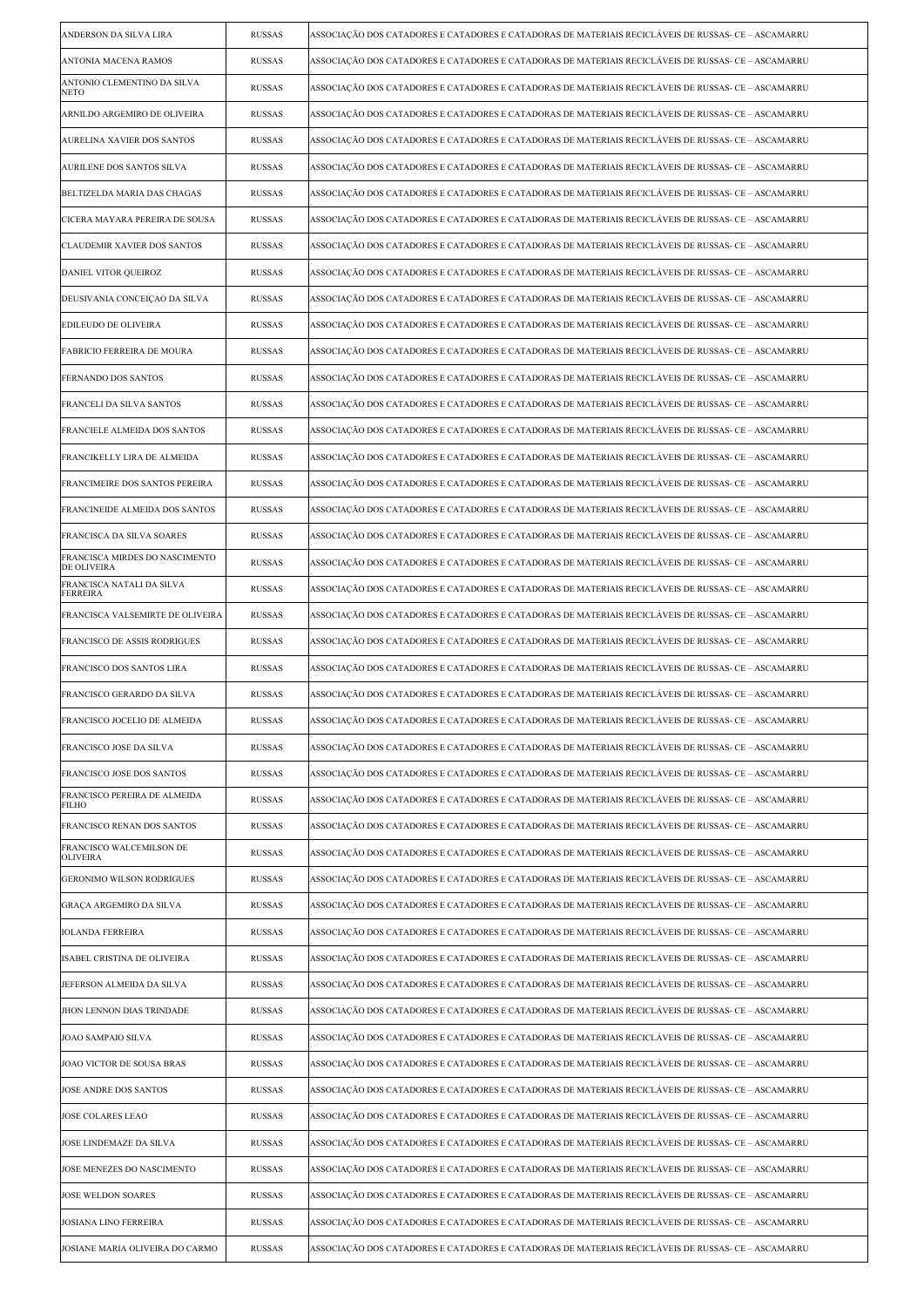| JOSINEUDO OLIVEIRA DO CARMO                   | <b>RUSSAS</b> | ASSOCIAÇÃO DOS CATADORES E CATADORES E CATADORAS DE MATERIAIS RECICLÁVEIS DE RUSSAS- CE – ASCAMARRU |
|-----------------------------------------------|---------------|-----------------------------------------------------------------------------------------------------|
| JOSIVANIA DO CARMO OLIVEIRA                   | <b>RUSSAS</b> | ASSOCIAÇÃO DOS CATADORES E CATADORES E CATADORAS DE MATERIAIS RECICLÁVEIS DE RUSSAS- CE – ASCAMARRU |
| JUCIVANDRO DA PAZ SOARES                      | <b>RUSSAS</b> | ASSOCIAÇÃO DOS CATADORES E CATADORES E CATADORAS DE MATERIAIS RECICLÁVEIS DE RUSSAS- CE – ASCAMARRU |
| JUSIVAM DA PAZ SOARES                         | <b>RUSSAS</b> | ASSOCIAÇÃO DOS CATADORES E CATADORES E CATADORAS DE MATERIAIS RECICLÁVEIS DE RUSSAS- CE – ASCAMARRU |
| KELBE NOBREGA ALVES                           | <b>RUSSAS</b> | ASSOCIAÇÃO DOS CATADORES E CATADORES E CATADORAS DE MATERIAIS RECICLÁVEIS DE RUSSAS- CE – ASCAMARRU |
| KELLITON FRANCISCO DA SILVA                   | <b>RUSSAS</b> | ASSOCIAÇÃO DOS CATADORES E CATADORES E CATADORAS DE MATERIAIS RECICLÁVEIS DE RUSSAS- CE – ASCAMARRU |
| KELLY CRISTIANE DOS SANTOS                    | <b>RUSSAS</b> | ASSOCIAÇÃO DOS CATADORES E CATADORES E CATADORAS DE MATERIAIS RECICLÁVEIS DE RUSSAS- CE – ASCAMARRU |
| LILIANA DO CARMO SILVA                        | <b>RUSSAS</b> | ASSOCIAÇÃO DOS CATADORES E CATADORES E CATADORAS DE MATERIAIS RECICLÁVEIS DE RUSSAS- CE – ASCAMARRU |
| LIOMAR GOMES DE LIMA                          | <b>RUSSAS</b> | ASSOCIAÇÃO DOS CATADORES E CATADORES E CATADORAS DE MATERIAIS RECICLÁVEIS DE RUSSAS- CE – ASCAMARRU |
| LUISA LILIA LIMA SILVA                        | <b>RUSSAS</b> | ASSOCIAÇÃO DOS CATADORES E CATADORES E CATADORAS DE MATERIAIS RECICLÁVEIS DE RUSSAS- CE – ASCAMARRU |
| LUIZA CRISTINA DE ALMEIDA                     | <b>RUSSAS</b> | ASSOCIAÇÃO DOS CATADORES E CATADORES E CATADORAS DE MATERIAIS RECICLÁVEIS DE RUSSAS- CE – ASCAMARRU |
| LUZIA PEREIRA DE ALMEIDA                      | <b>RUSSAS</b> | ASSOCIAÇÃO DOS CATADORES E CATADORES E CATADORAS DE MATERIAIS RECICLÁVEIS DE RUSSAS- CE – ASCAMARRU |
| MARCELO CRISTIANO DOS SANTOS<br>SILVA         | <b>RUSSAS</b> | ASSOCIAÇÃO DOS CATADORES E CATADORES E CATADORAS DE MATERIAIS RECICLÁVEIS DE RUSSAS- CE – ASCAMARRU |
| MARCO ANTONIO DOS SANTOS                      | <b>RUSSAS</b> | ASSOCIAÇÃO DOS CATADORES E CATADORES E CATADORAS DE MATERIAIS RECICLÁVEIS DE RUSSAS- CE – ASCAMARRU |
| MARCOS ANDRE OLIVEIRA LIMA                    | <b>RUSSAS</b> | ASSOCIAÇÃO DOS CATADORES E CATADORES E CATADORAS DE MATERIAIS RECICLÁVEIS DE RUSSAS- CE – ASCAMARRU |
| <b>MARCOS EDI DE JESUS</b>                    | <b>RUSSAS</b> | ASSOCIAÇÃO DOS CATADORES E CATADORES E CATADORAS DE MATERIAIS RECICLÁVEIS DE RUSSAS- CE – ASCAMARRU |
| MARCOS JOSE DOS SANTOS                        | <b>RUSSAS</b> | ASSOCIAÇÃO DOS CATADORES E CATADORES E CATADORAS DE MATERIAIS RECICLÁVEIS DE RUSSAS- CE – ASCAMARRU |
| MARIA CARLA DOS SANTOS                        | <b>RUSSAS</b> | ASSOCIAÇÃO DOS CATADORES E CATADORES E CATADORAS DE MATERIAIS RECICLÁVEIS DE RUSSAS- CE – ASCAMARRU |
| MARIA DAS GRAÇAS RODRIGUES<br><b>OLIVEIRA</b> | <b>RUSSAS</b> | ASSOCIAÇÃO DOS CATADORES E CATADORES E CATADORAS DE MATERIAIS RECICLÁVEIS DE RUSSAS- CE – ASCAMARRU |
| MARIA DE FATIMA DA SILVA MACENA               | <b>RUSSAS</b> | ASSOCIAÇÃO DOS CATADORES E CATADORES E CATADORAS DE MATERIAIS RECICLÁVEIS DE RUSSAS- CE – ASCAMARRU |
| MARIA DE FATIMA DOS SANTOS                    | <b>RUSSAS</b> | ASSOCIAÇÃO DOS CATADORES E CATADORES E CATADORAS DE MATERIAIS RECICLÁVEIS DE RUSSAS- CE – ASCAMARRU |
| MARIA DE FATIMA PEREIRA                       | <b>RUSSAS</b> | ASSOCIAÇÃO DOS CATADORES E CATADORES E CATADORAS DE MATERIAIS RECICLÁVEIS DE RUSSAS- CE – ASCAMARRU |
| MARIA IDELVANIA DE OLIVEIRA                   | <b>RUSSAS</b> | ASSOCIAÇÃO DOS CATADORES E CATADORES E CATADORAS DE MATERIAIS RECICLÁVEIS DE RUSSAS- CE – ASCAMARRU |
| MARIA ILDERLANDIA DA COSTA LIMA               | <b>RUSSAS</b> | ASSOCIAÇÃO DOS CATADORES E CATADORES E CATADORAS DE MATERIAIS RECICLÁVEIS DE RUSSAS- CE – ASCAMARRU |
| MARIA JOSE DA SILVA                           | <b>RUSSAS</b> | ASSOCIAÇÃO DOS CATADORES E CATADORES E CATADORAS DE MATERIAIS RECICLÁVEIS DE RUSSAS- CE – ASCAMARRU |
| MARIA JOSE DOS SANTOS LIRA                    | <b>RUSSAS</b> | ASSOCIAÇÃO DOS CATADORES E CATADORES E CATADORAS DE MATERIAIS RECICLÁVEIS DE RUSSAS- CE – ASCAMARRU |
| MARIA JOSILENE OLIVEIRA DO CARMO              | RUSSAS        | ASSOCIAÇÃO DOS CATADORES E CATADORES E CATADORAS DE MATERIAIS RECICLÁVEIS DE RUSSAS- CE – ASCAMARRU |
| MARIA LUCIA RODRIGUES DE LIMA                 | <b>RUSSAS</b> | ASSOCIAÇÃO DOS CATADORES E CATADORES E CATADORAS DE MATERIAIS RECICLÁVEIS DE RUSSAS- CE – ASCAMARRU |
| MARIA LUCINEIDE DA PAZ SOARES                 | <b>RUSSAS</b> | ASSOCIAÇÃO DOS CATADORES E CATADORES E CATADORAS DE MATERIAIS RECICLÁVEIS DE RUSSAS- CE – ASCAMARRU |
| MARIA MADALENA FIDELES DOS<br><b>SANTOS</b>   | <b>RUSSAS</b> | ASSOCIAÇÃO DOS CATADORES E CATADORES E CATADORAS DE MATERIAIS RECICLÁVEIS DE RUSSAS- CE – ASCAMARRU |
| MARLEIDE MARIA DA SILVA                       | <b>RUSSAS</b> | ASSOCIAÇÃO DOS CATADORES E CATADORES E CATADORAS DE MATERIAIS RECICLÁVEIS DE RUSSAS- CE – ASCAMARRU |
| MARLENE LOURENÇO ALMEIDA                      | <b>RUSSAS</b> | ASSOCIACÃO DOS CATADORES E CATADORES E CATADORAS DE MATERIAIS RECICLÁVEIS DE RUSSAS- CE – ASCAMARRU |
| NIKELY CRISTINA DOS SANTOS SILVA              | <b>RUSSAS</b> | ASSOCIAÇÃO DOS CATADORES E CATADORES E CATADORAS DE MATERIAIS RECICLÁVEIS DE RUSSAS- CE – ASCAMARRU |
| NILDELENA MARIA DA SILVA                      | <b>RUSSAS</b> | ASSOCIAÇÃO DOS CATADORES E CATADORES E CATADORAS DE MATERIAIS RECICLÁVEIS DE RUSSAS- CE – ASCAMARRU |
| NILDO ARGEMIRO DE OLIVEIRA                    | <b>RUSSAS</b> | ASSOCIAÇÃO DOS CATADORES E CATADORES E CATADORAS DE MATERIAIS RECICLÁVEIS DE RUSSAS- CE – ASCAMARRU |
| PATRICIA CARTAXO DE LIMA                      | <b>RUSSAS</b> | ASSOCIAÇÃO DOS CATADORES E CATADORES E CATADORAS DE MATERIAIS RECICLÁVEIS DE RUSSAS- CE – ASCAMARRU |
| PATRICIA LIMA RIBEIRO                         | <b>RUSSAS</b> | ASSOCIAÇÃO DOS CATADORES E CATADORES E CATADORAS DE MATERIAIS RECICLÁVEIS DE RUSSAS- CE – ASCAMARRU |
| PEDRO ARGEMIRO DE OLIVEIRA NETO               | <b>RUSSAS</b> | ASSOCIAÇÃO DOS CATADORES E CATADORES E CATADORAS DE MATERIAIS RECICLÁVEIS DE RUSSAS- CE – ASCAMARRU |
| RAIMUNDO NONATO DOS SANTOS                    | <b>RUSSAS</b> | ASSOCIAÇÃO DOS CATADORES E CATADORES E CATADORAS DE MATERIAIS RECICLÁVEIS DE RUSSAS- CE – ASCAMARRU |
| RAIMUNDO NONATO PAULINO RAMOS                 | <b>RUSSAS</b> | ASSOCIAÇÃO DOS CATADORES E CATADORES E CATADORAS DE MATERIAIS RECICLÁVEIS DE RUSSAS- CE – ASCAMARRU |
| RICARDO BARBOSA DOS SANTOS                    | <b>RUSSAS</b> | ASSOCIAÇÃO DOS CATADORES E CATADORES E CATADORAS DE MATERIAIS RECICLÁVEIS DE RUSSAS- CE – ASCAMARRU |
| VALKIRIA CANDIDA DE JESUS                     | <b>RUSSAS</b> | ASSOCIAÇÃO DOS CATADORES E CATADORES E CATADORAS DE MATERIAIS RECICLÁVEIS DE RUSSAS- CE – ASCAMARRU |
| VERIDIANA DA SILVA                            | RUSSAS        | ASSOCIAÇÃO DOS CATADORES E CATADORES E CATADORAS DE MATERIAIS RECICLÁVEIS DE RUSSAS- CE – ASCAMARRU |
| ZILMA ARGEMIRO DE OLIVEIRA                    | <b>RUSSAS</b> | ASSOCIAÇÃO DOS CATADORES E CATADORES E CATADORAS DE MATERIAIS RECICLÁVEIS DE RUSSAS- CE – ASCAMARRU |
| ANTONIO VALDIMIRO DE SOUSA FILHO              | <b>TAUA</b>   | ASSOCIACAO DOS CATADORES RECICLAVEIS DE TAUA - CE                                                   |
| DAMIAO GONCALVES ALVES NUNES                  | <b>TAUA</b>   | ASSOCIACAO DOS CATADORES RECICLAVEIS DE TAUA - CE                                                   |
| FRANCISCO ANTONIO SOUSA OLIVEIRA              | TAUA          | ASSOCIACAO DOS CATADORES RECICLAVEIS DE TAUA - CE                                                   |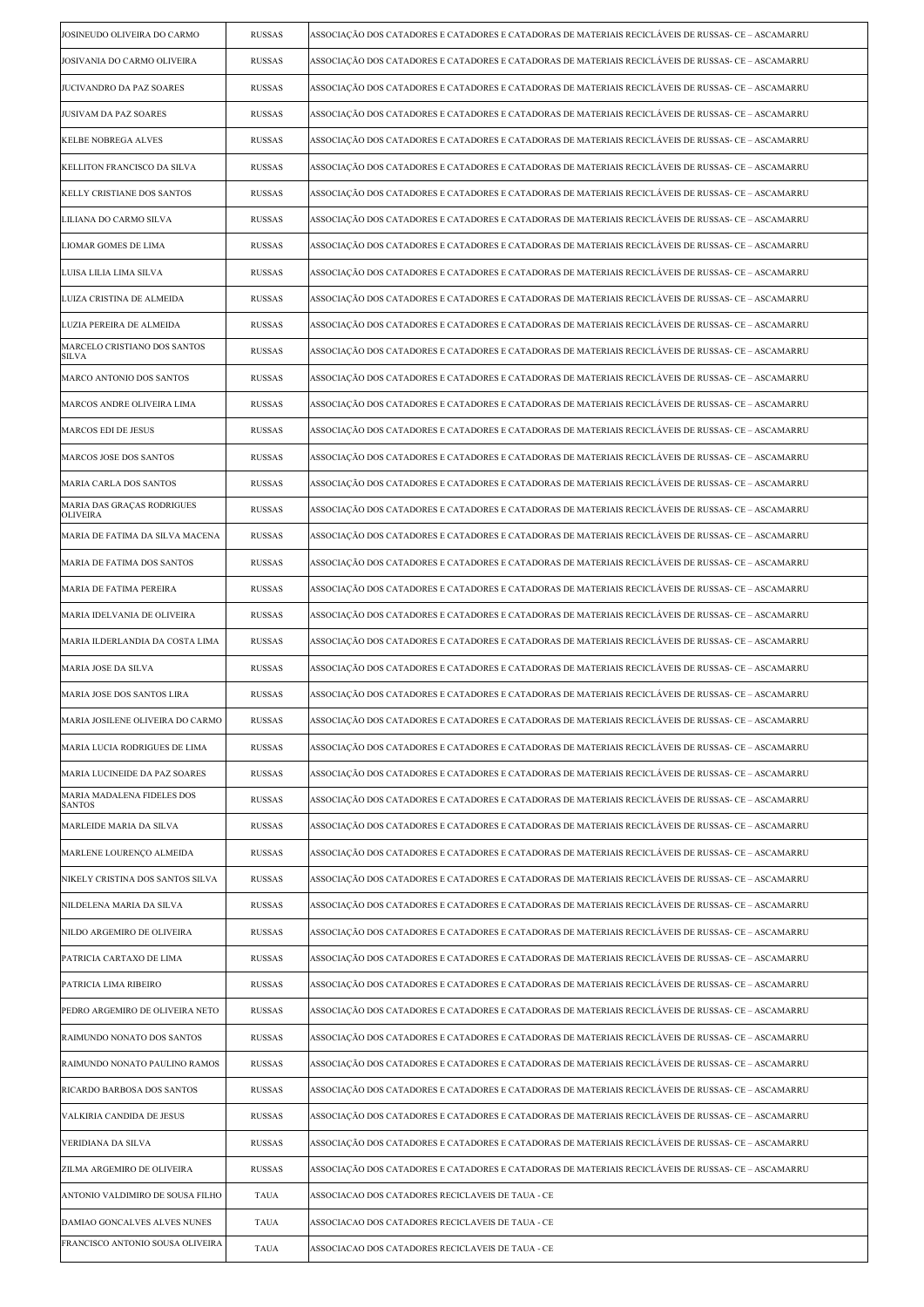| <b>JOSE FERNANDES FERREIRA</b>                 | <b>TAUA</b>      | ASSOCIACAO DOS CATADORES RECICLAVEIS DE TAUA - CE                                                                               |
|------------------------------------------------|------------------|---------------------------------------------------------------------------------------------------------------------------------|
| FRANCISCO FABIO JUNIOR ALVES LIMA              | <b>IRACEMA</b>   | ASSOCIAÇÃO DOS CATADORES, SEPARADORES E COLETORES DE MATERIAIS RECICLAVEIS E RESIDUOS SOLIDOS RECICLADORES DE<br><b>IRACEMA</b> |
| FRANCISCO MARDONIO MAIA DE<br><b>OLIVEIRA</b>  | <b>IRACEMA</b>   | ASSOCIAÇÃO DOS CATADORES, SEPARADORES E COLETORES DE MATERIAIS RECICLAVEIS E RESIDUOS SOLIDOS RECICLADORES DE<br><b>IRACEMA</b> |
| JOSE CRISTIANO DA SILVA                        | <b>IRACEMA</b>   | ASSOCIAÇÃO DOS CATADORES, SEPARADORES E COLETORES DE MATERIAIS RECICLAVEIS E RESIDUOS SOLIDOS RECICLADORES DE<br><b>IRACEMA</b> |
| <b>JOSE ROBERTO GOMES</b>                      | <b>IRACEMA</b>   | ASSOCIAÇÃO DOS CATADORES, SEPARADORES E COLETORES DE MATERIAIS RECICLAVEIS E RESIDUOS SOLIDOS RECICLADORES DE<br><b>IRACEMA</b> |
| LUIZ GONZAGA LOPES DE SOUSA                    | <b>IRACEMA</b>   | ASSOCIAÇÃO DOS CATADORES, SEPARADORES E COLETORES DE MATERIAIS RECICLAVEIS E RESIDUOS SOLIDOS RECICLADORES DE<br><b>IRACEMA</b> |
| MARIA ADRIANA OLIVEIRA GOMES                   | <b>IRACEMA</b>   | ASSOCIAÇÃO DOS CATADORES, SEPARADORES E COLETORES DE MATERIAIS RECICLAVEIS E RESIDUOS SOLIDOS RECICLADORES DE<br><b>IRACEMA</b> |
| MARIA JACIARA BESERRA RIBEIRO                  | <b>IRACEMA</b>   | ASSOCIAÇÃO DOS CATADORES, SEPARADORES E COLETORES DE MATERIAIS RECICLAVEIS E RESIDUOS SOLIDOS RECICLADORES DE<br><b>IRACEMA</b> |
| MARIA JOANA DARC RIBEIRO LIMA                  | <b>IRACEMA</b>   | ASSOCIAÇÃO DOS CATADORES, SEPARADORES E COLETORES DE MATERIAIS RECICLAVEIS E RESIDUOS SOLIDOS RECICLADORES DE<br><b>IRACEMA</b> |
| RITA DE CASSIA BEZERRA RIBEIRO                 | <b>IRACEMA</b>   | ASSOCIAÇÃO DOS CATADORES, SEPARADORES E COLETORES DE MATERIAIS RECICLAVEIS E RESIDUOS SOLIDOS RECICLADORES DE<br><b>IRACEMA</b> |
| ROBERTA ALVES DE LIMA                          | <b>IRACEMA</b>   | ASSOCIAÇÃO DOS CATADORES, SEPARADORES E COLETORES DE MATERIAIS RECICLAVEIS E RESIDUOS SOLIDOS RECICLADORES DE<br><b>IRACEMA</b> |
| TEREZINHA CANDEIA DA SILVA                     | <b>IRACEMA</b>   | ASSOCIAÇÃO DOS CATADORES, SEPARADORES E COLETORES DE MATERIAIS RECICLAVEIS E RESIDUOS SOLIDOS RECICLADORES DE<br><b>IRACEMA</b> |
| ANTONIO JULIO ZACARIAS                         | <b>TRAIRI</b>    | ASSOCIACAO DOS CATADORES/AS DE RESIDUOS SOLIDOS E RECICLAVEIS DO TRAIRI                                                         |
| ANTONIO MARCOS SALES DE SOUSA                  | <b>TRAIRI</b>    | ASSOCIACAO DOS CATADORES/AS DE RESIDUOS SOLIDOS E RECICLAVEIS DO TRAIRI                                                         |
| ANTONIO MARTINS DE SOUSA                       | <b>TRAIRI</b>    | ASSOCIACAO DOS CATADORES/AS DE RESIDUOS SOLIDOS E RECICLAVEIS DO TRAIRI                                                         |
| ANTONIO PAULINO ALVES                          | <b>TRAIRI</b>    | ASSOCIACAO DOS CATADORES/AS DE RESIDUOS SOLIDOS E RECICLAVEIS DO TRAIRI                                                         |
| ANTONIO SILVA LIMEIRA                          | <b>TRAIRI</b>    | ASSOCIACAO DOS CATADORES/AS DE RESIDUOS SOLIDOS E RECICLAVEIS DO TRAIRI                                                         |
| BRENA QUEZIA REIS DE SOUSA                     | <b>TRAIRI</b>    | ASSOCIACAO DOS CATADORES/AS DE RESIDUOS SOLIDOS E RECICLAVEIS DO TRAIRI                                                         |
| CARLOS HENRIQUE RODRIGUES DOS<br><b>SANTOS</b> | <b>TRAIRI</b>    | ASSOCIACAO DOS CATADORES/AS DE RESIDUOS SOLIDOS E RECICLAVEIS DO TRAIRI                                                         |
| CRIS NAZARE DOS SANTOS<br><b>GONÇALVES</b>     | TRAIRI           | ASSOCIACAO DOS CATADORES/AS DE RESIDUOS SOLIDOS E RECICLAVEIS DO TRAIRI                                                         |
| EDIMILSON MESSIAS PEREIRA                      | <b>TRAIRI</b>    | ASSOCIACAO DOS CATADORES/AS DE RESIDUOS SOLIDOS E RECICLAVEIS DO TRAIRI                                                         |
| FRANCISCA JURLENIA DA SILVA                    | TRAIRI           | ASSOCIACAO DOS CATADORES/AS DE RESIDUOS SOLIDOS E RECICLAVEIS DO TRAIRI                                                         |
| FRANCISCO EVILASIO SILVA DA<br><b>ROCHA</b>    | TRAIRI           | ASSOCIACAO DOS CATADORES/AS DE RESIDUOS SOLIDOS E RECICLAVEIS DO TRAIRI                                                         |
| FRANCISCO MOREIRA DE SOUSA FILHO               | <b>TRAIRI</b>    | ASSOCIACAO DOS CATADORES/AS DE RESIDUOS SOLIDOS E RECICLAVEIS DO TRAIRI                                                         |
| FRANCISCO RONES OLIVEIRA NUNES                 | <b>TRAIRI</b>    | ASSOCIACAO DOS CATADORES/AS DE RESIDUOS SOLIDOS E RECICLAVEIS DO TRAIRI                                                         |
| <b>GERSON SOARES BRAGA</b>                     | <b>TRAIRI</b>    | ASSOCIACAO DOS CATADORES/AS DE RESIDUOS SOLIDOS E RECICLAVEIS DO TRAIRI                                                         |
| IZABEL CRISTINA DA SILVA MOREIRA               | TRAIRI           | ASSOCIACAO DOS CATADORES/AS DE RESIDUOS SOLIDOS E RECICLAVEIS DO TRAIRI                                                         |
| JOSE CARLOS RODRIGUES DOS SANTOS               | <b>TRAIRI</b>    | ASSOCIACAO DOS CATADORES/AS DE RESIDUOS SOLIDOS E RECICLAVEIS DO TRAIRI                                                         |
| MANOEL MOREIRA DE SOUSA                        | TRAIRI           | ASSOCIACAO DOS CATADORES/AS DE RESIDUOS SOLIDOS E RECICLAVEIS DO TRAIRI                                                         |
| MAURO LUCIO NASCIMENTO DOS<br><b>SANTOS</b>    | TRAIRI           | ASSOCIACAO DOS CATADORES/AS DE RESIDUOS SOLIDOS E RECICLAVEIS DO TRAIRI                                                         |
| <b>MESSIAS PEREIRA LIMA</b>                    | <b>TRAIRI</b>    | ASSOCIACAO DOS CATADORES/AS DE RESIDUOS SOLIDOS E RECICLAVEIS DO TRAIRI                                                         |
| PAULO INACIO RODRIGUES NETO                    | <b>TRAIRI</b>    | ASSOCIACAO DOS CATADORES/AS DE RESIDUOS SOLIDOS E RECICLAVEIS DO TRAIRI                                                         |
| ALVINA DA SILVA BESSA                          | <b>FORTALEZA</b> | ASSOCIACAO DOS RECICLADORES AMIGOS DA NATUREZA                                                                                  |
| ANA CLAUDIA DO NASCIMENTO SILVA                | <b>FORTALEZA</b> | ASSOCIACAO DOS RECICLADORES AMIGOS DA NATUREZA                                                                                  |
| ANTONIA CARLIANI SOUSA DE ARAUJO               | FORTALEZA        | ASSOCIACAO DOS RECICLADORES AMIGOS DA NATUREZA                                                                                  |
| CLAUDIANA PEREIRA ANDRADE                      | <b>FORTALEZA</b> | ASSOCIACAO DOS RECICLADORES AMIGOS DA NATUREZA                                                                                  |
| DENILTON DE SOUSA RODRIGUES                    | <b>FORTALEZA</b> | ASSOCIACAO DOS RECICLADORES AMIGOS DA NATUREZA                                                                                  |
| EDMILSON DA SILVA MARTINS                      | <b>FORTALEZA</b> | ASSOCIACAO DOS RECICLADORES AMIGOS DA NATUREZA                                                                                  |
| <b>FABIANO DE SOUSA</b>                        | <b>FORTALEZA</b> | ASSOCIACAO DOS RECICLADORES AMIGOS DA NATUREZA                                                                                  |
| FRANCILENE RODRIGUES DO<br><b>NASCIMENTO</b>   | <b>FORTALEZA</b> | ASSOCIACAO DOS RECICLADORES AMIGOS DA NATUREZA                                                                                  |
| FRANCISCA LEILA DE OLIVEIRA LIMA               | PENTECOSTE       | ASSOCIACAO DOS RECICLADORES AMIGOS DA NATUREZA                                                                                  |
| FRANCISCO ANTONIO LOPES DE LUNA                | <b>FORTALEZA</b> | ASSOCIACAO DOS RECICLADORES AMIGOS DA NATUREZA                                                                                  |
| FRANCISCO EMANUEL SILVA DE<br>SOUSA            | <b>FORTALEZA</b> | ASSOCIACAO DOS RECICLADORES AMIGOS DA NATUREZA                                                                                  |
| FRANCISCO EMERSON SILVA DE SOUSA               | FORTALEZA        | ASSOCIACAO DOS RECICLADORES AMIGOS DA NATUREZA                                                                                  |
| FRANCISCO HELIO SILVA DO<br><b>NASCIMENTO</b>  | <b>FORTALEZA</b> | ASSOCIACAO DOS RECICLADORES AMIGOS DA NATUREZA                                                                                  |
| JOSE EDSON SILVA DE SOUSA                      | <b>FORTALEZA</b> | ASSOCIACAO DOS RECICLADORES AMIGOS DA NATUREZA                                                                                  |
| JOSE ESTEVAO SOUSA COSTA                       | <b>FORTALEZA</b> | ASSOCIACAO DOS RECICLADORES AMIGOS DA NATUREZA                                                                                  |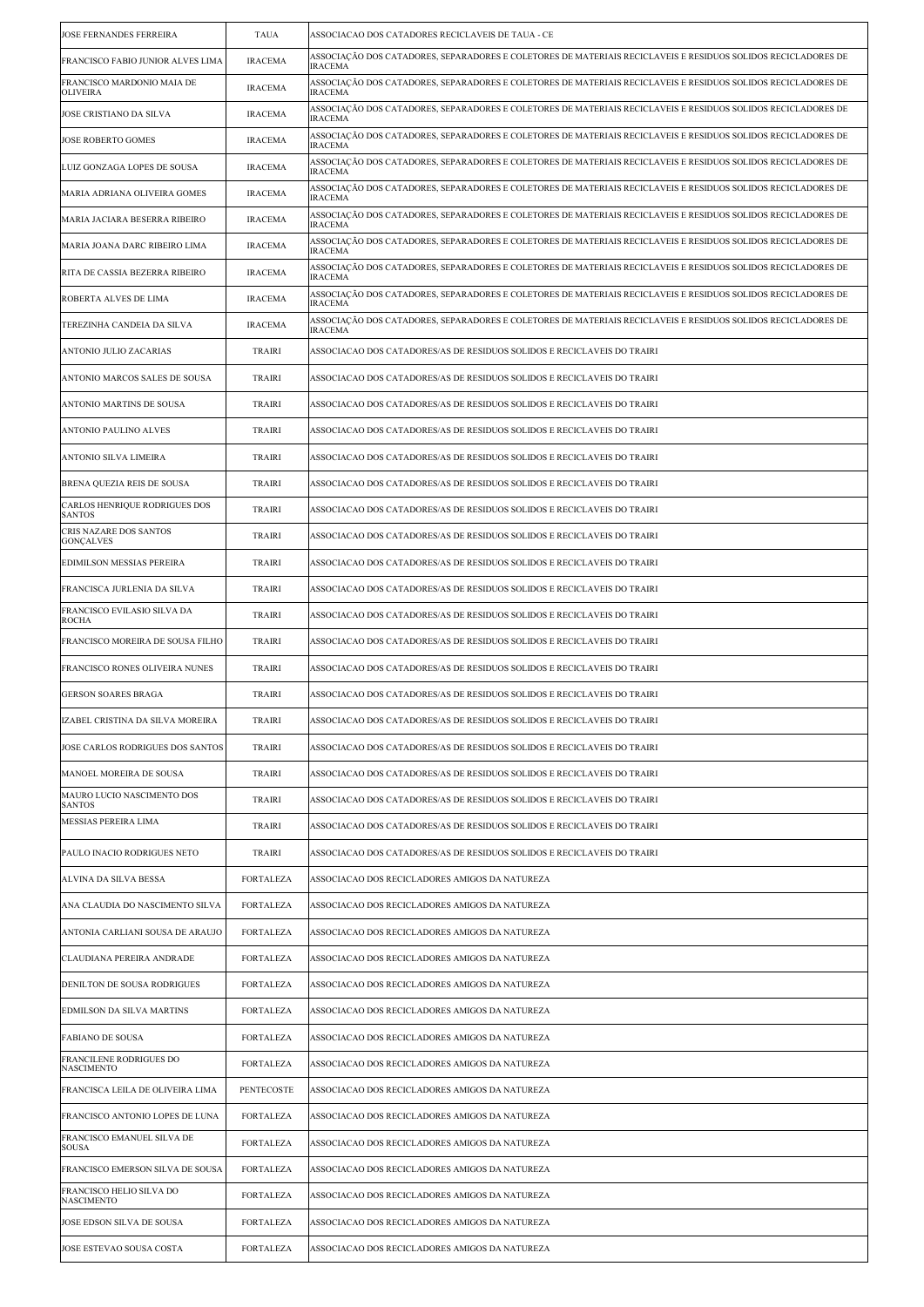| JOSE LUCIO DOS SANTOS                           | <b>FORTALEZA</b> | ASSOCIACAO DOS RECICLADORES AMIGOS DA NATUREZA                                   |
|-------------------------------------------------|------------------|----------------------------------------------------------------------------------|
| LEDA FERREIRA DA SILVA                          | <b>FORTALEZA</b> | ASSOCIACAO DOS RECICLADORES AMIGOS DA NATUREZA                                   |
| LUCELITA GARCIA BEZERRA                         | <b>FORTALEZA</b> | ASSOCIACAO DOS RECICLADORES AMIGOS DA NATUREZA                                   |
| LUCIANO RODRIGUES DE MATOS                      | <b>FORTALEZA</b> | ASSOCIACAO DOS RECICLADORES AMIGOS DA NATUREZA                                   |
| MARIA DA CONCEICAO DA SILVA<br><b>SOUSA</b>     | <b>FORTALEZA</b> | ASSOCIACAO DOS RECICLADORES AMIGOS DA NATUREZA                                   |
| MARIA DA SOCORRO DE CASTRO<br><b>SANTOS</b>     | <b>FORTALEZA</b> | ASSOCIACAO DOS RECICLADORES AMIGOS DA NATUREZA                                   |
| MARIA DE FATIMA SANTOS DA SILVA                 | <b>FORTALEZA</b> | ASSOCIACAO DOS RECICLADORES AMIGOS DA NATUREZA                                   |
| MARIA EDNA SILVA DO NASCIMENTO                  | <b>FORTALEZA</b> | ASSOCIACAO DOS RECICLADORES AMIGOS DA NATUREZA                                   |
| MARIA LEIDIVANIA LEMOS MATTOS                   | <b>FORTALEZA</b> | ASSOCIACAO DOS RECICLADORES AMIGOS DA NATUREZA                                   |
| MARIA NUBIA DE SOUZA                            | <b>FORTALEZA</b> | ASSOCIACAO DOS RECICLADORES AMIGOS DA NATUREZA                                   |
| MARIA SILVANIA SILVA DE LEMOS                   | <b>FORTALEZA</b> | ASSOCIACAO DOS RECICLADORES AMIGOS DA NATUREZA                                   |
| MIRIAN LIMA DA COSTA                            | <b>FORTALEZA</b> | ASSOCIACAO DOS RECICLADORES AMIGOS DA NATUREZA                                   |
| ROSEMERY DA SILVA COELHO                        | <b>FORTALEZA</b> | ASSOCIACAO DOS RECICLADORES AMIGOS DA NATUREZA                                   |
| TEREZA PAULA DA SILVA                           | <b>FORTALEZA</b> | ASSOCIACAO DOS RECICLADORES AMIGOS DA NATUREZA                                   |
| THIAGO GOMES DE LIMA                            | <b>FORTALEZA</b> | ASSOCIACAO DOS RECICLADORES AMIGOS DA NATUREZA                                   |
| VANIA MARIA DA SILVA COELHO                     | <b>FORTALEZA</b> | ASSOCIACAO DOS RECICLADORES AMIGOS DA NATUREZA                                   |
| WIANE BEZERRA DA SILVA                          | <b>FORTALEZA</b> | ASSOCIACAO DOS RECICLADORES AMIGOS DA NATUREZA                                   |
| ALEXANDRA RIBEIRO DE MOURA                      | <b>CANINDE</b>   | ASSOCIAÇÃO DOS RECICLADORES DE RESIDUOS SOLIDOS DO BAIRRO DAS CAMPINAS - CANINDE |
| <b>ALEXANDRE MOURA</b>                          | <b>CANINDE</b>   | ASSOCIAÇÃO DOS RECICLADORES DE RESIDUOS SOLIDOS DO BAIRRO DAS CAMPINAS - CANINDE |
| ANA CASSIA RODRIGUES DE LIMA                    | <b>CANINDE</b>   | ASSOCIAÇÃO DOS RECICLADORES DE RESIDUOS SOLIDOS DO BAIRRO DAS CAMPINAS - CANINDE |
| ANGELA MARIA SOUSA SANTOS                       | <b>CANINDE</b>   | ASSOCIAÇÃO DOS RECICLADORES DE RESIDUOS SOLIDOS DO BAIRRO DAS CAMPINAS - CANINDE |
| ANNORINA PEREIRA DE ARAUJO                      | CANINDE          | ASSOCIAÇÃO DOS RECICLADORES DE RESIDUOS SOLIDOS DO BAIRRO DAS CAMPINAS - CANINDE |
| ANTONIA EDILENE MACEDO SILVA                    | <b>CANINDE</b>   | ASSOCIAÇÃO DOS RECICLADORES DE RESIDUOS SOLIDOS DO BAIRRO DAS CAMPINAS - CANINDE |
| ANTONIA GECILENI LOUBESSA DA<br>SILVA           | <b>CANINDE</b>   | ASSOCIAÇÃO DOS RECICLADORES DE RESIDUOS SOLIDOS DO BAIRRO DAS CAMPINAS - CANINDE |
| ANTONIA JOSELE SIVA BARBOSA SIMAC               | <b>CANINDE</b>   | ASSOCIAÇÃO DOS RECICLADORES DE RESIDUOS SOLIDOS DO BAIRRO DAS CAMPINAS - CANINDE |
| ANTONIA KALINE MARTINS GOMES<br><b>COSTA</b>    | <b>CANINDE</b>   | ASSOCIAÇÃO DOS RECICLADORES DE RESIDUOS SOLIDOS DO BAIRRO DAS CAMPINAS - CANINDE |
| ANTONIA SONIA CRUZ NASCIMENTO                   | CANINDE          | ASSOCIAÇÃO DOS RECICLADORES DE RESIDUOS SOLIDOS DO BAIRRO DAS CAMPINAS - CANINDE |
| ANTONIO BARROSO DE ALMEIDA                      | <b>CANINDE</b>   | ASSOCIAÇÃO DOS RECICLADORES DE RESIDUOS SOLIDOS DO BAIRRO DAS CAMPINAS - CANINDE |
| ANTONIO CARLOS MAGNO DA SILVA                   | <b>CANINDE</b>   | ASSOCIAÇÃO DOS RECICLADORES DE RESIDUOS SOLIDOS DO BAIRRO DAS CAMPINAS - CANINDE |
| ANTONIO IRANILDO DE ARAUJO<br><b>NASCIMENTO</b> | <b>CANINDE</b>   | ASSOCIAÇÃO DOS RECICLADORES DE RESIDUOS SOLIDOS DO BAIRRO DAS CAMPINAS - CANINDE |
| ANTONIO JOVALDO ALVES DA SILVA                  | <b>CANINDE</b>   | ASSOCIAÇÃO DOS RECICLADORES DE RESIDUOS SOLIDOS DO BAIRRO DAS CAMPINAS - CANINDE |
| ANTONIO RIBEIRO ALMEIDA                         | <b>CANINDE</b>   | ASSOCIAÇÃO DOS RECICLADORES DE RESIDUOS SOLIDOS DO BAIRRO DAS CAMPINAS - CANINDE |
| ANTONIO RONALDO FERREIRA<br><b>BEZERRA</b>      | <b>CANINDE</b>   | ASSOCIAÇÃO DOS RECICLADORES DE RESIDUOS SOLIDOS DO BAIRRO DAS CAMPINAS - CANINDE |
| ANTONIO SERGIO FERNANDES DE<br><b>SOUSA</b>     | <b>CANINDE</b>   | ASSOCIAÇÃO DOS RECICLADORES DE RESIDUOS SOLIDOS DO BAIRRO DAS CAMPINAS - CANINDE |
| ANTONIO SERGIO MACEDO SILVA                     | <b>CANINDE</b>   | ASSOCIAÇÃO DOS RECICLADORES DE RESIDUOS SOLIDOS DO BAIRRO DAS CAMPINAS - CANINDE |
| ANTONIO TAVARES LOIOLA                          | <b>CANINDE</b>   | ASSOCIAÇÃO DOS RECICLADORES DE RESIDUOS SOLIDOS DO BAIRRO DAS CAMPINAS - CANINDE |
| ANTONIO VALDECI PINHEIRO DE SOUSA               | <b>CANINDE</b>   | ASSOCIAÇÃO DOS RECICLADORES DE RESIDUOS SOLIDOS DO BAIRRO DAS CAMPINAS - CANINDE |
| <b>BRUNO LIMA SOARES</b>                        | <b>CANINDE</b>   | ASSOCIAÇÃO DOS RECICLADORES DE RESIDUOS SOLIDOS DO BAIRRO DAS CAMPINAS - CANINDE |
| CAMILA DA SILVA RODRIGUES                       | <b>CANINDE</b>   | ASSOCIAÇÃO DOS RECICLADORES DE RESIDUOS SOLIDOS DO BAIRRO DAS CAMPINAS - CANINDE |
| CATARINA DOS SANTOS DA CRUZ                     | <b>CANINDE</b>   | ASSOCIAÇÃO DOS RECICLADORES DE RESIDUOS SOLIDOS DO BAIRRO DAS CAMPINAS - CANINDE |
| CLAUDIANA ALVES FERREIRA                        | <b>CANINDE</b>   | ASSOCIAÇÃO DOS RECICLADORES DE RESIDUOS SOLIDOS DO BAIRRO DAS CAMPINAS - CANINDE |
| CLECIA MARIA DE CASTRO GOMES                    | <b>CANINDE</b>   | ASSOCIAÇÃO DOS RECICLADORES DE RESIDUOS SOLIDOS DO BAIRRO DAS CAMPINAS - CANINDE |
| CLEOMAR FERREIRA BEZERRA                        | <b>CANINDE</b>   | ASSOCIAÇÃO DOS RECICLADORES DE RESIDUOS SOLIDOS DO BAIRRO DAS CAMPINAS - CANINDE |
| CRISTIANA MOURA DE SOUSA                        | <b>CANINDE</b>   | ASSOCIAÇÃO DOS RECICLADORES DE RESIDUOS SOLIDOS DO BAIRRO DAS CAMPINAS - CANINDE |
| DAYANA RIBEIRO DE MOURA                         | <b>CANINDE</b>   | ASSOCIAÇÃO DOS RECICLADORES DE RESIDUOS SOLIDOS DO BAIRRO DAS CAMPINAS - CANINDE |
| ELIANE ALVES DE FREITAS                         | <b>CANINDE</b>   | ASSOCIAÇÃO DOS RECICLADORES DE RESIDUOS SOLIDOS DO BAIRRO DAS CAMPINAS - CANINDE |
| FRANCISCA ALZENIR CORDEIRO LUZIA                | <b>CANINDE</b>   | ASSOCIAÇÃO DOS RECICLADORES DE RESIDUOS SOLIDOS DO BAIRRO DAS CAMPINAS - CANINDE |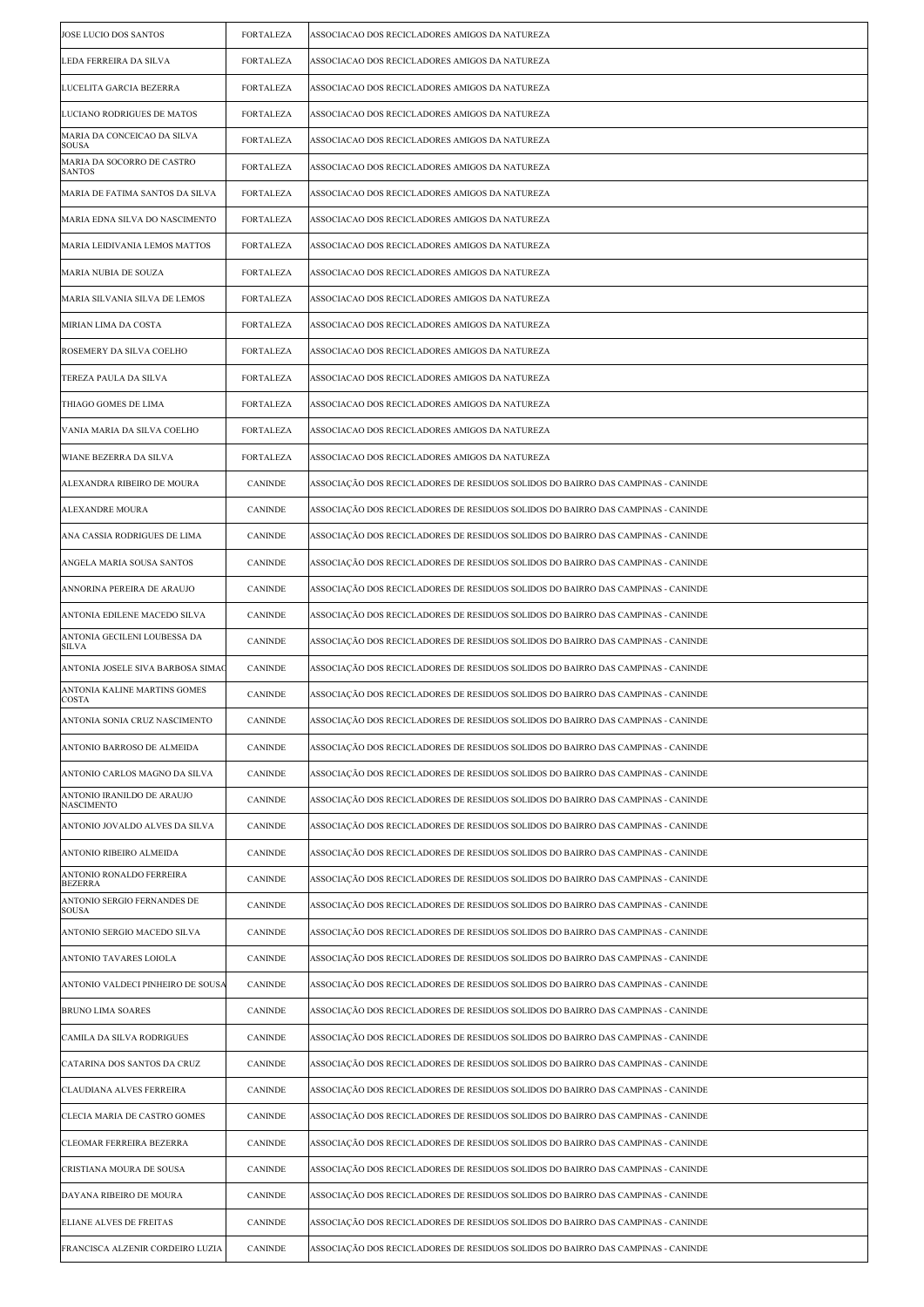| FRANCISCA DENISE PEREIRA ALVES                    | <b>CANINDE</b> | ASSOCIAÇÃO DOS RECICLADORES DE RESIDUOS SOLIDOS DO BAIRRO DAS CAMPINAS - CANINDE |
|---------------------------------------------------|----------------|----------------------------------------------------------------------------------|
| FRANCISCA ROBERTA PEREIRA ALVES<br>ABREU          | <b>CANINDE</b> | ASSOCIAÇÃO DOS RECICLADORES DE RESIDUOS SOLIDOS DO BAIRRO DAS CAMPINAS - CANINDE |
| FRANCISCA VALDIANE PEREIRA ALVES<br>ABREU         | CANINDE        | ASSOCIAÇÃO DOS RECICLADORES DE RESIDUOS SOLIDOS DO BAIRRO DAS CAMPINAS - CANINDE |
| FRANCISCA VALDILENE PEREIRA<br><b>ALVES ABREU</b> | <b>CANINDE</b> | ASSOCIAÇÃO DOS RECICLADORES DE RESIDUOS SOLIDOS DO BAIRRO DAS CAMPINAS - CANINDE |
| FRANCISCO ADAIL LIMA                              | CANINDE        | ASSOCIAÇÃO DOS RECICLADORES DE RESIDUOS SOLIDOS DO BAIRRO DAS CAMPINAS - CANINDE |
| FRANCISCO CARLOS PEREIRA ALVES<br>ABREU           | <b>CANINDE</b> | ASSOCIAÇÃO DOS RECICLADORES DE RESIDUOS SOLIDOS DO BAIRRO DAS CAMPINAS - CANINDE |
| FRANCISCO DE ASSIS PEREIRA GOMES                  | <b>CANINDE</b> | ASSOCIAÇÃO DOS RECICLADORES DE RESIDUOS SOLIDOS DO BAIRRO DAS CAMPINAS - CANINDE |
| FRANCISCO ELIONARDO LOUBESSA DA<br>SIIVA          | <b>CANINDE</b> | ASSOCIAÇÃO DOS RECICLADORES DE RESIDUOS SOLIDOS DO BAIRRO DAS CAMPINAS - CANINDE |
| FRANCISCO GENILSON SILVA DE CASTR                 | CANINDE        | ASSOCIAÇÃO DOS RECICLADORES DE RESIDUOS SOLIDOS DO BAIRRO DAS CAMPINAS - CANINDE |
| FRANCISCO ITALO PINTO DE CASTRO                   | CANINDE        | ASSOCIAÇÃO DOS RECICLADORES DE RESIDUOS SOLIDOS DO BAIRRO DAS CAMPINAS - CANINDE |
| FRANCISCO LUCILANE SOUZA SILVA                    | <b>CANINDE</b> | ASSOCIAÇÃO DOS RECICLADORES DE RESIDUOS SOLIDOS DO BAIRRO DAS CAMPINAS - CANINDE |
| FRANCISCO RICARDO DE PAULA                        | <b>CANINDE</b> | ASSOCIAÇÃO DOS RECICLADORES DE RESIDUOS SOLIDOS DO BAIRRO DAS CAMPINAS - CANINDE |
| FRANCISCO TEODOSA UCHOA                           | <b>CANINDE</b> | ASSOCIAÇÃO DOS RECICLADORES DE RESIDUOS SOLIDOS DO BAIRRO DAS CAMPINAS - CANINDE |
| FRANCISCO WALTER SILVA PEREIRA                    | <b>CANINDE</b> | ASSOCIAÇÃO DOS RECICLADORES DE RESIDUOS SOLIDOS DO BAIRRO DAS CAMPINAS - CANINDE |
| HELENA MOURA RIBEIRO                              | CANINDE        | ASSOCIAÇÃO DOS RECICLADORES DE RESIDUOS SOLIDOS DO BAIRRO DAS CAMPINAS - CANINDE |
| ITALO VASCONCELOS DE ABREU                        | <b>CANINDE</b> | ASSOCIAÇÃO DOS RECICLADORES DE RESIDUOS SOLIDOS DO BAIRRO DAS CAMPINAS - CANINDE |
| <b>IVANILDO ALVES DE SOUZA</b>                    | CANINDE        | ASSOCIAÇÃO DOS RECICLADORES DE RESIDUOS SOLIDOS DO BAIRRO DAS CAMPINAS - CANINDE |
| JESSICA CAROLINA LIMA SOARES                      | <b>CANINDE</b> | ASSOCIAÇÃO DOS RECICLADORES DE RESIDUOS SOLIDOS DO BAIRRO DAS CAMPINAS - CANINDE |
| JOAO VITOR VIEIRA DE MENEZES                      | <b>CANINDE</b> | ASSOCIAÇÃO DOS RECICLADORES DE RESIDUOS SOLIDOS DO BAIRRO DAS CAMPINAS - CANINDE |
| JOAQUIM DA SILVA FREITAS                          | CANINDE        | ASSOCIAÇÃO DOS RECICLADORES DE RESIDUOS SOLIDOS DO BAIRRO DAS CAMPINAS - CANINDE |
| JOSE ADAUTO DOS SANTOS<br><b>NASCIMENTO</b>       | <b>CANINDE</b> | ASSOCIAÇÃO DOS RECICLADORES DE RESIDUOS SOLIDOS DO BAIRRO DAS CAMPINAS - CANINDE |
| JOSE ALMIR RODRIGUES DA SIVA                      | <b>CANINDE</b> | ASSOCIAÇÃO DOS RECICLADORES DE RESIDUOS SOLIDOS DO BAIRRO DAS CAMPINAS - CANINDE |
| JOSE ANILDO DA SILVA FREITAS                      | <b>CANINDE</b> | ASSOCIAÇÃO DOS RECICLADORES DE RESIDUOS SOLIDOS DO BAIRRO DAS CAMPINAS - CANINDE |
| JOSE ANTONIO GOMES RODRIGUES                      | <b>CANINDE</b> | ASSOCIAÇÃO DOS RECICLADORES DE RESIDUOS SOLIDOS DO BAIRRO DAS CAMPINAS - CANINDE |
| JOSE IVAN MOREIRA DA SILVA                        | CANINDE        | ASSOCIAÇÃO DOS RECICLADORES DE RESIDUOS SOLIDOS DO BAIRRO DAS CAMPINAS - CANINDE |
| JOSE IVANILDO SANTOS MARREIRO                     | <b>CANINDE</b> | ASSOCIAÇÃO DOS RECICLADORES DE RESIDUOS SOLIDOS DO BAIRRO DAS CAMPINAS - CANINDE |
| JOSE NILSON DA SILVA FREITAS                      | CANINDE        | ASSOCIAÇÃO DOS RECICLADORES DE RESIDUOS SOLIDOS DO BAIRRO DAS CAMPINAS - CANINDE |
| JULIANE DA CRUZ RIBEIRO                           | <b>CANINDE</b> | ASSOCIAÇÃO DOS RECICLADORES DE RESIDUOS SOLIDOS DO BAIRRO DAS CAMPINAS - CANINDE |
| <b>LAILSON SANTOS FORTE</b>                       | <b>CANINDE</b> | ASSOCIAÇÃO DOS RECICLADORES DE RESIDUOS SOLIDOS DO BAIRRO DAS CAMPINAS - CANINDE |
| LUCIO CANDIDO DA CRUZ                             | <b>CANINDE</b> | ASSOCIAÇÃO DOS RECICLADORES DE RESIDUOS SOLIDOS DO BAIRRO DAS CAMPINAS - CANINDE |
| LUIS EVANILDO DE ARAUJO<br><b>NASCIMENTO</b>      | <b>CANINDE</b> | ASSOCIAÇÃO DOS RECICLADORES DE RESIDUOS SOLIDOS DO BAIRRO DAS CAMPINAS - CANINDE |
| LUIZ GONZAGA DO NASCIMENTO                        | <b>CANINDE</b> | ASSOCIAÇÃO DOS RECICLADORES DE RESIDUOS SOLIDOS DO BAIRRO DAS CAMPINAS - CANINDE |
| MANOEL LOPES DA SILVA                             | <b>CANINDE</b> | ASSOCIAÇÃO DOS RECICLADORES DE RESIDUOS SOLIDOS DO BAIRRO DAS CAMPINAS - CANINDE |
| MARIA ADRIANA LOPES MARTINS                       | CANINDE        | ASSOCIAÇÃO DOS RECICLADORES DE RESIDUOS SOLIDOS DO BAIRRO DAS CAMPINAS - CANINDE |
| MARIA ALINE MARTINS GOMES                         | <b>CANINDE</b> | ASSOCIAÇÃO DOS RECICLADORES DE RESIDUOS SOLIDOS DO BAIRRO DAS CAMPINAS - CANINDE |
| MARIA ANITA ARAUJO NASCIMENTO                     | <b>CANINDE</b> | ASSOCIAÇÃO DOS RECICLADORES DE RESIDUOS SOLIDOS DO BAIRRO DAS CAMPINAS - CANINDE |
| MARIA AURINETE ARAUJO<br><b>NASCIMENTO</b>        | <b>CANINDE</b> | ASSOCIAÇÃO DOS RECICLADORES DE RESIDUOS SOLIDOS DO BAIRRO DAS CAMPINAS - CANINDE |
| MARIA CLAUDIANE RODRIGUES DA<br>SILVA             | <b>CANINDE</b> | ASSOCIAÇÃO DOS RECICLADORES DE RESIDUOS SOLIDOS DO BAIRRO DAS CAMPINAS - CANINDE |
| MARIA DAS DORES MOURA                             | <b>CANINDE</b> | ASSOCIAÇÃO DOS RECICLADORES DE RESIDUOS SOLIDOS DO BAIRRO DAS CAMPINAS - CANINDE |
| MARIA DE FATIMA DANTAS DA SILVA                   | CANINDE        | ASSOCIAÇÃO DOS RECICLADORES DE RESIDUOS SOLIDOS DO BAIRRO DAS CAMPINAS - CANINDE |
| MARIA DE LOURDES DA SILVA FREITAS                 | <b>CANINDE</b> | ASSOCIAÇÃO DOS RECICLADORES DE RESIDUOS SOLIDOS DO BAIRRO DAS CAMPINAS - CANINDE |
| MARIA DO CEU RODRIGUES DA SILVA                   | <b>CANINDE</b> | ASSOCIAÇÃO DOS RECICLADORES DE RESIDUOS SOLIDOS DO BAIRRO DAS CAMPINAS - CANINDE |
| MARIA DO SOCORRO ALVES DA SILVA                   | <b>CANINDE</b> | ASSOCIAÇÃO DOS RECICLADORES DE RESIDUOS SOLIDOS DO BAIRRO DAS CAMPINAS - CANINDE |
| MARIA DOS PRAZERES DA SILVA                       | <b>CANINDE</b> | ASSOCIAÇÃO DOS RECICLADORES DE RESIDUOS SOLIDOS DO BAIRRO DAS CAMPINAS - CANINDE |
| MARIA EDILEUZA DE ARAUJO<br>NASCIMENTO            | <b>CANINDE</b> | ASSOCIAÇÃO DOS RECICLADORES DE RESIDUOS SOLIDOS DO BAIRRO DAS CAMPINAS - CANINDE |
| MARIA EDINUZA DA SILVA HOLANDA                    | CANINDE        | ASSOCIAÇÃO DOS RECICLADORES DE RESIDUOS SOLIDOS DO BAIRRO DAS CAMPINAS - CANINDE |
| MARIA ELIVANE DE SOUSA                            | CANINDE        | ASSOCIAÇÃO DOS RECICLADORES DE RESIDUOS SOLIDOS DO BAIRRO DAS CAMPINAS - CANINDE |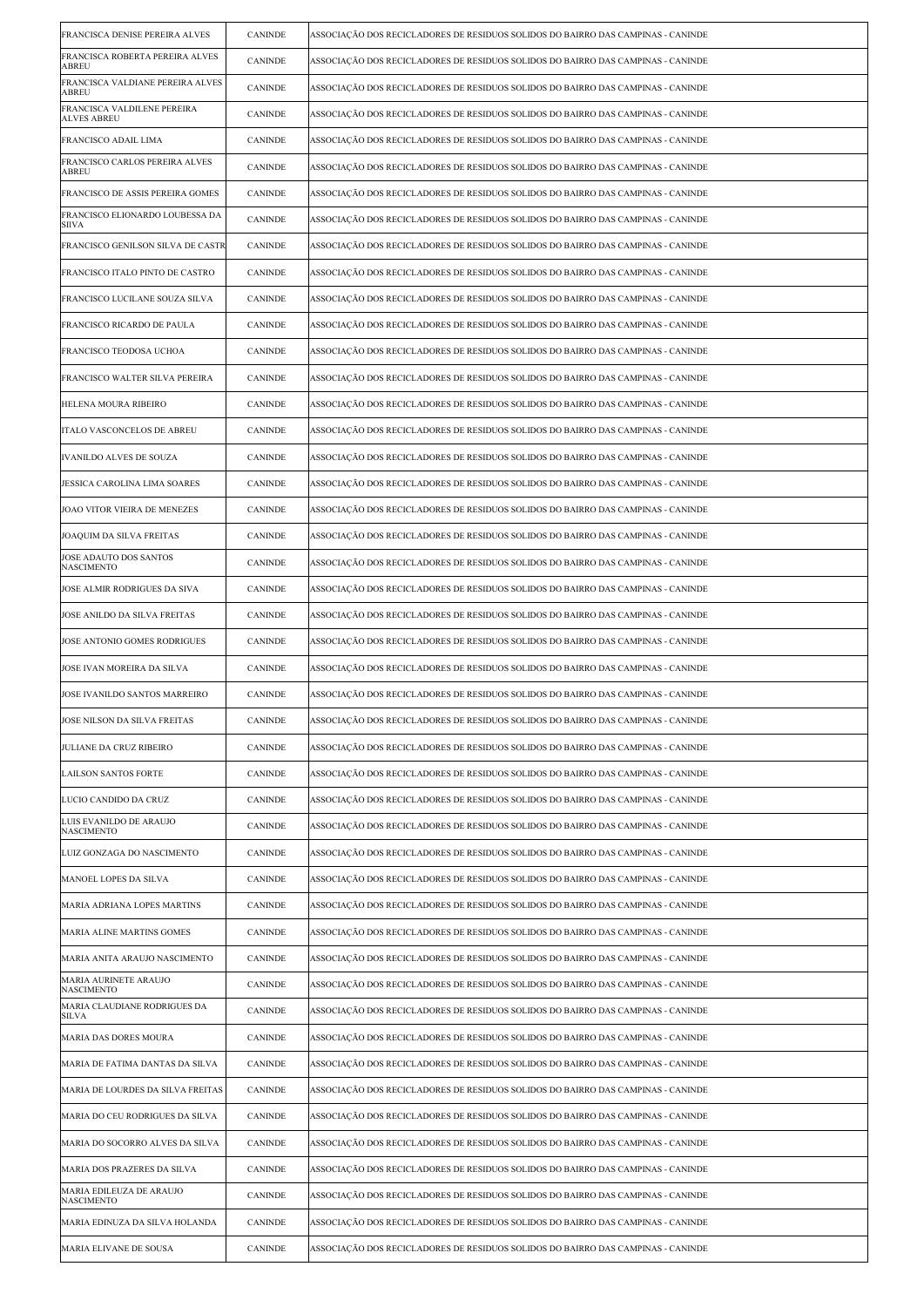| MARIA EVANILDA DO CARMO LIMA<br><b>SOARES</b> | <b>CANINDE</b>                                           | ASSOCIAÇÃO DOS RECICLADORES DE RESIDUOS SOLIDOS DO BAIRRO DAS CAMPINAS - CANINDE |
|-----------------------------------------------|----------------------------------------------------------|----------------------------------------------------------------------------------|
| MARIA GORETE ABREU SANTOS                     | <b>CANINDE</b>                                           | ASSOCIAÇÃO DOS RECICLADORES DE RESIDUOS SOLIDOS DO BAIRRO DAS CAMPINAS - CANINDE |
| MARIA JOSE DE ARAUJO NASCIMENTO               | <b>CANINDE</b>                                           | ASSOCIAÇÃO DOS RECICLADORES DE RESIDUOS SOLIDOS DO BAIRRO DAS CAMPINAS - CANINDE |
| MARIA LEILANY DE SOUSA FREITAS                | <b>CANINDE</b>                                           | ASSOCIAÇÃO DOS RECICLADORES DE RESIDUOS SOLIDOS DO BAIRRO DAS CAMPINAS - CANINDE |
| MARIA LUCIENE RODRIGUES DE LIMA               | <b>CANINDE</b>                                           | ASSOCIAÇÃO DOS RECICLADORES DE RESIDUOS SOLIDOS DO BAIRRO DAS CAMPINAS - CANINDE |
| MARIA LUCINETE DAMIAO<br><b>NASCIMENTO</b>    | <b>CANINDE</b>                                           | ASSOCIAÇÃO DOS RECICLADORES DE RESIDUOS SOLIDOS DO BAIRRO DAS CAMPINAS - CANINDE |
| MARIA MIRELHA FREITAS RODRIGUES               | <b>CANINDE</b>                                           | ASSOCIAÇÃO DOS RECICLADORES DE RESIDUOS SOLIDOS DO BAIRRO DAS CAMPINAS - CANINDE |
| MARIA NAZARE ARAUJO SILVA                     | <b>CANINDE</b>                                           | ASSOCIAÇÃO DOS RECICLADORES DE RESIDUOS SOLIDOS DO BAIRRO DAS CAMPINAS - CANINDE |
| MARIA OLINDINA DA SILVA FREITAS               | <b>CANINDE</b>                                           | ASSOCIAÇÃO DOS RECICLADORES DE RESIDUOS SOLIDOS DO BAIRRO DAS CAMPINAS - CANINDE |
| MARIA RODRIGUES DA SILVA<br><b>RODRIGUES</b>  | <b>CANINDE</b>                                           | ASSOCIAÇÃO DOS RECICLADORES DE RESIDUOS SOLIDOS DO BAIRRO DAS CAMPINAS - CANINDE |
| MARILENE ALMEIDA                              | <b>CANINDE</b>                                           | ASSOCIAÇÃO DOS RECICLADORES DE RESIDUOS SOLIDOS DO BAIRRO DAS CAMPINAS - CANINDE |
| PAULO CESAR DA SILVA FREITAS                  | <b>CANINDE</b>                                           | ASSOCIAÇÃO DOS RECICLADORES DE RESIDUOS SOLIDOS DO BAIRRO DAS CAMPINAS - CANINDE |
| PAULO HENRIQUE RIBEIRO FEITOSA                | <b>CANINDE</b>                                           | ASSOCIAÇÃO DOS RECICLADORES DE RESIDUOS SOLIDOS DO BAIRRO DAS CAMPINAS - CANINDE |
| PEDRO FELIX MACIEL                            | <b>CANINDE</b>                                           | ASSOCIAÇÃO DOS RECICLADORES DE RESIDUOS SOLIDOS DO BAIRRO DAS CAMPINAS - CANINDE |
| PEDRO RICARDO PINTO DE CASTRO                 | <b>CANINDE</b>                                           | ASSOCIAÇÃO DOS RECICLADORES DE RESIDUOS SOLIDOS DO BAIRRO DAS CAMPINAS - CANINDE |
| PEDRO SILVA SANTOS                            | <b>CANINDE</b>                                           | ASSOCIAÇÃO DOS RECICLADORES DE RESIDUOS SOLIDOS DO BAIRRO DAS CAMPINAS - CANINDE |
| RAIMUNDO CELSO SILVA PEREIRA                  | <b>CANINDE</b>                                           | ASSOCIAÇÃO DOS RECICLADORES DE RESIDUOS SOLIDOS DO BAIRRO DAS CAMPINAS - CANINDE |
| RAIMUNDO NONATO MOURA DA SILVA                | <b>CANINDE</b>                                           | ASSOCIAÇÃO DOS RECICLADORES DE RESIDUOS SOLIDOS DO BAIRRO DAS CAMPINAS - CANINDE |
| RAIMUNDO NONATO SILVA SOUSA                   | <b>CANINDE</b>                                           | ASSOCIAÇÃO DOS RECICLADORES DE RESIDUOS SOLIDOS DO BAIRRO DAS CAMPINAS - CANINDE |
| ROBERTO CARLOS SANTOS ABREU                   | <b>CANINDE</b>                                           | ASSOCIAÇÃO DOS RECICLADORES DE RESIDUOS SOLIDOS DO BAIRRO DAS CAMPINAS - CANINDE |
| TERESA RIBEIRO DE MOURA                       | <b>CANINDE</b>                                           | ASSOCIAÇÃO DOS RECICLADORES DE RESIDUOS SOLIDOS DO BAIRRO DAS CAMPINAS - CANINDE |
| TERESINHA MORAIS MACEDO                       | CANINDE                                                  | ASSOCIAÇÃO DOS RECICLADORES DE RESIDUOS SOLIDOS DO BAIRRO DAS CAMPINAS - CANINDE |
| VALDENIA PEREIRA ALVES                        | <b>CANINDE</b>                                           | ASSOCIAÇÃO DOS RECICLADORES DE RESIDUOS SOLIDOS DO BAIRRO DAS CAMPINAS - CANINDE |
| VICENTE RIBEIRO DE MOURA                      | <b>CANINDE</b>                                           | ASSOCIAÇÃO DOS RECICLADORES DE RESIDUOS SOLIDOS DO BAIRRO DAS CAMPINAS - CANINDE |
| ANTONIA MARIA DA SILVA                        | <b>ARARIPE</b>                                           | ASSOCIACAO DOS RECICLADORES NOSSA SENHORA APARECIDA DE ARARIPE                   |
|                                               |                                                          |                                                                                  |
| CICERO GOMES DA SILVA                         | <b>ARARIPE</b>                                           | ASSOCIACAO DOS RECICLADORES NOSSA SENHORA APARECIDA DE ARARIPE                   |
| EXPEDITA PEREIRA DA SILVA                     | ARARIPE                                                  | ASSOCIACAO DOS RECICLADORES NOSSA SENHORA APARECIDA DE ARARIPE                   |
| FRANCISCA RODRIGUES DE ANDRADE                | ARARIPE                                                  | ASSOCIACAO DOS RECICLADORES NOSSA SENHORA APARECIDA DE ARARIPE                   |
| FRANCISCO ACIOLI DA SILVA                     | <b>ARARIPE</b>                                           | ASSOCIACAO DOS RECICLADORES NOSSA SENHORA APARECIDA DE ARARIPE                   |
| JOAO BOSCO DA SILVA                           | ARARIPE                                                  | ASSOCIACAO DOS RECICLADORES NOSSA SENHORA APARECIDA DE ARARIPE                   |
| JUCERLANIO FELINTO DA SILVA                   | <b>ARARIPE</b>                                           | ASSOCIACAO DOS RECICLADORES NOSSA SENHORA APARECIDA DE ARARIPE                   |
| LIOLANDA FELINTO DA SILVA                     | ARARIPE                                                  | ASSOCIACAO DOS RECICLADORES NOSSA SENHORA APARECIDA DE ARARIPE                   |
| LUCINEIDE CANDIDO FERREIRA DA<br>SILVA        | <b>ARARIPE</b>                                           | ASSOCIACAO DOS RECICLADORES NOSSA SENHORA APARECIDA DE ARARIPE                   |
| LUIZA CARDOSO DA COSTA                        | ARARIPE                                                  | ASSOCIACAO DOS RECICLADORES NOSSA SENHORA APARECIDA DE ARARIPE                   |
| MARIA EDIMARIA LEANDRO SILVA                  | <b>ARARIPE</b>                                           | ASSOCIACAO DOS RECICLADORES NOSSA SENHORA APARECIDA DE ARARIPE                   |
| OSWALDO FELINTO DA SILVA                      | ARARIPE                                                  | ASSOCIACAO DOS RECICLADORES NOSSA SENHORA APARECIDA DE ARARIPE                   |
| VALDEMIR LEANDRO SILVA                        | ARARIPE                                                  | ASSOCIACAO DOS RECICLADORES NOSSA SENHORA APARECIDA DE ARARIPE                   |
| ADALGISA JOSE DOS SANTOS                      | <b>JUAZEIRO DO</b><br><b>NORTE</b>                       | ASSOCIACAO ENGENHO DO LIXO                                                       |
| ADRIANA DE OLIVEIRA SILVA                     | <b>JUAZEIRO DO</b><br><b>NORTE</b>                       | ASSOCIACAO ENGENHO DO LIXO                                                       |
| ALTEMISSIA SOARES LIMA                        | <b>JUAZEIRO DO</b><br><b>NORTE</b>                       | ASSOCIACAO ENGENHO DO LIXO                                                       |
| AMANDA RODRIGUES DA SILVA                     | <b>JUAZEIRO DO</b><br><b>NORTE</b>                       | ASSOCIACAO ENGENHO DO LIXO                                                       |
| ANA CELIA DUARTE DA SILVA                     | <b>JUAZEIRO DO</b><br><b>NORTE</b>                       | ASSOCIACAO ENGENHO DO LIXO                                                       |
| ANA PAULA PERGENTINO FLOR                     | <b>JUAZEIRO DO</b><br><b>NORTE</b>                       | ASSOCIACAO ENGENHO DO LIXO                                                       |
| ANTONIA FERNANDES DE ALCANTARA                | <b>JUAZEIRO DO</b><br><b>NORTE</b>                       | ASSOCIACAO ENGENHO DO LIXO                                                       |
| ANTONIO JERONIMO DA SILVA                     | <b>JUAZEIRO DO</b><br><b>NORTE</b>                       | ASSOCIACAO ENGENHO DO LIXO                                                       |
| BENEDITA DA SILVA SANTOS                      | <b>JUAZEIRO DO</b><br><b>NORTE</b><br><b>JUAZEIRO DO</b> | ASSOCIACAO ENGENHO DO LIXO                                                       |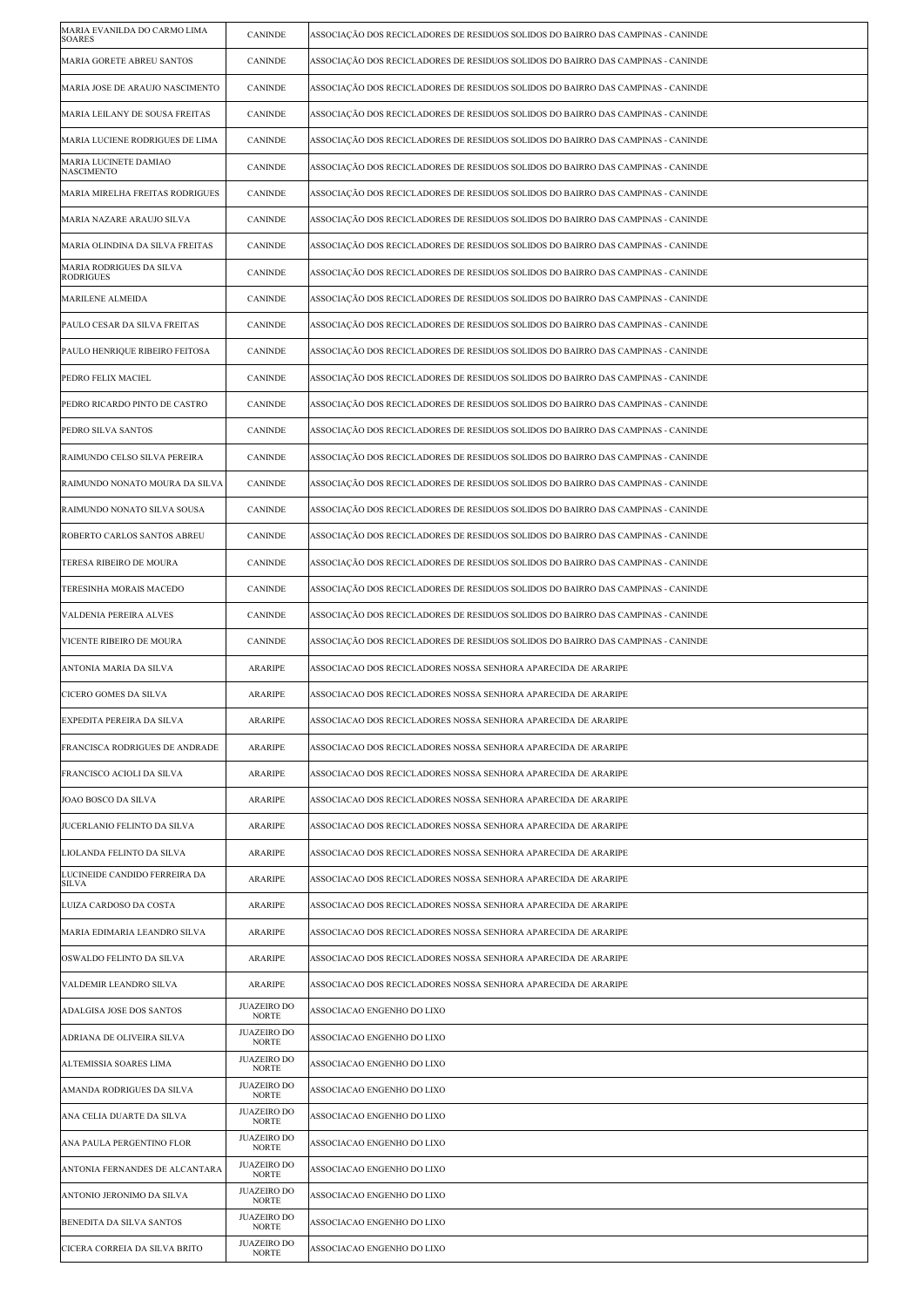| CICERA RENATA FLOR                     | <b>JUAZEIRO DO</b><br><b>NORTE</b> | ASSOCIACAO ENGENHO DO LIXO |
|----------------------------------------|------------------------------------|----------------------------|
| CICERO CELIO DUARTE DA SILVA           | <b>JUAZEIRO DO</b><br><b>NORTE</b> | ASSOCIACAO ENGENHO DO LIXO |
| CICERO GOZ FERREIRA                    | <b>JUAZEIRO DO</b><br><b>NORTE</b> | ASSOCIACAO ENGENHO DO LIXO |
| CICERO HELENO DE SANTANA               | <b>JUAZEIRO DO</b><br><b>NORTE</b> | ASSOCIACAO ENGENHO DO LIXO |
| <b>CICERO RIBEIRO</b>                  | <b>JUAZEIRO DO</b><br><b>NORTE</b> | ASSOCIACAO ENGENHO DO LIXO |
| CICERO ROMAO DE LIMA                   | <b>JUAZEIRO DO</b><br><b>NORTE</b> | ASSOCIACAO ENGENHO DO LIXO |
| CICERO ROMAO DOS SANTOS                | <b>JUAZEIRO DO</b><br>NORTE        | ASSOCIACAO ENGENHO DO LIXO |
| <b>CICERO RUBENS FERNANDES</b>         | <b>JUAZEIRO DO</b><br><b>NORTE</b> | ASSOCIACAO ENGENHO DO LIXO |
| CICERO SANTANA SILVA                   | <b>JUAZEIRO DO</b><br>NORTE        | ASSOCIACAO ENGENHO DO LIXO |
| CLAUDIANO PEREIRA DO NASCIMENTO        | <b>JUAZEIRO DO</b><br><b>NORTE</b> | ASSOCIACAO ENGENHO DO LIXO |
| CLAUDIONOR GONCALVES DA SILVA          | <b>JUAZEIRO DO</b><br><b>NORTE</b> | ASSOCIACAO ENGENHO DO LIXO |
| DAMIANA MARIA DA SILVA                 | <b>JUAZEIRO DO</b><br><b>NORTE</b> | ASSOCIACAO ENGENHO DO LIXO |
| DAMIANA MOREIRA DOS SANTOS             | <b>JUAZEIRO DO</b><br><b>NORTE</b> | ASSOCIACAO ENGENHO DO LIXO |
| <b>EGIDIO RAMOS DE BARROS</b>          | <b>JUAZEIRO DO</b><br><b>NORTE</b> | ASSOCIACAO ENGENHO DO LIXO |
| ELIANE GOMES DO NASCIMENTO             | <b>JUAZEIRO DO</b><br><b>NORTE</b> | ASSOCIACAO ENGENHO DO LIXO |
| <b>EXPEDITO DA SILVA</b>               | <b>JUAZEIRO DO</b><br>NORTE        | ASSOCIACAO ENGENHO DO LIXO |
| <b>FABIANA DA SILVA</b>                | <b>JUAZEIRO DO</b><br><b>NORTE</b> | ASSOCIACAO ENGENHO DO LIXO |
| <b>FERNANDA DANIEL NUNES</b>           | <b>JUAZEIRO DO</b><br><b>NORTE</b> | ASSOCIACAO ENGENHO DO LIXO |
| FERNANDO RIBEIRO DA SILVA              | <b>JUAZEIRO DO</b><br><b>NORTE</b> | ASSOCIACAO ENGENHO DO LIXO |
| <b>FLAVIA DA SILVA</b>                 | <b>JUAZEIRO DO</b><br><b>NORTE</b> | ASSOCIACAO ENGENHO DO LIXO |
| FRANCILENE SILVA DE SOUSA              | <b>JUAZEIRO DO</b><br><b>NORTE</b> | ASSOCIACAO ENGENHO DO LIXO |
| FRANCINALDO SANTOS SILVA               | <b>JUAZEIRO DO</b><br><b>NORTE</b> | ASSOCIACAO ENGENHO DO LIXO |
| FRANCISCA BATISTA DA SILVA             | <b>JUAZEIRO DO</b><br><b>NORTE</b> | ASSOCIACAO ENGENHO DO LIXO |
| FRANCISCO DE SOUSA AMARO               | <b>JUAZEIRO DO</b><br>NORTE        | ASSOCIACAO ENGENHO DO LIXO |
| FRANCISCO FERREIRA DE FRANCA           | <b>JUAZEIRO DO</b><br><b>NORTE</b> | ASSOCIACAO ENGENHO DO LIXO |
| FRANCISCO FERREIRA FILHO               | <b>JUAZEIRO DO</b><br><b>NORTE</b> | ASSOCIACAO ENGENHO DO LIXO |
| FRANCISCO GLAIRTON DA SILVA<br>PEREIRA | <b>JUAZEIRO DO</b><br><b>NORTE</b> | ASSOCIACAO ENGENHO DO LIXO |
| FRANCISCO RAIMUNDO DA SILVA            | <b>JUAZEIRO DO</b><br><b>NORTE</b> | ASSOCIACAO ENGENHO DO LIXO |
| FRANCISCO RODRIGUES FERREIRA           | <b>JUAZEIRO DO</b><br><b>NORTE</b> | ASSOCIACAO ENGENHO DO LIXO |
| FRANCIVALDO SILVA DOS SANTOS           | <b>JUAZEIRO DO</b><br><b>NORTE</b> | ASSOCIACAO ENGENHO DO LIXO |
| GILBERTO BARBOSA DA SILVA              | <b>JUAZEIRO DO</b><br><b>NORTE</b> | ASSOCIACAO ENGENHO DO LIXO |
| JOANA DARC BARBOSA DA SILVA            | <b>JUAZEIRO DO</b><br><b>NORTE</b> | ASSOCIACAO ENGENHO DO LIXO |
| <b>JOSE AMARO DA SILVA</b>             | <b>JUAZEIRO DO</b><br><b>NORTE</b> | ASSOCIACAO ENGENHO DO LIXO |
| JOSE ARNALDO ALVES DA SILVA            | <b>JUAZEIRO DO</b><br><b>NORTE</b> | ASSOCIACAO ENGENHO DO LIXO |
| JOSE EVANDRO DOS SANTOS SILVA          | <b>JUAZEIRO DO</b><br><b>NORTE</b> | ASSOCIACAO ENGENHO DO LIXO |
| <b>JOSE LEITE DA SILVA</b>             | <b>JUAZEIRO DO</b><br><b>NORTE</b> | ASSOCIACAO ENGENHO DO LIXO |
| JOSE LIMA DE OLIVEIRA                  | <b>JUAZEIRO DO</b><br><b>NORTE</b> | ASSOCIACAO ENGENHO DO LIXO |
| JOSE LUIZ DA SILVA                     | <b>JUAZEIRO DO</b><br><b>NORTE</b> | ASSOCIACAO ENGENHO DO LIXO |
| JOSE LUIZ DO NASCIMENTO                | <b>JUAZEIRO DO</b><br><b>NORTE</b> | ASSOCIACAO ENGENHO DO LIXO |
| JOSE ROMARIO DOS SANTOS                | <b>JUAZEIRO DO</b><br><b>NORTE</b> | ASSOCIACAO ENGENHO DO LIXO |
| JOSE SOBREIRA DA SILVA                 | <b>JUAZEIRO DO</b><br><b>NORTE</b> | ASSOCIACAO ENGENHO DO LIXO |
| JOSEFA ROMAO DOS SANTOS                | <b>JUAZEIRO DO</b><br>NORTE        | ASSOCIACAO ENGENHO DO LIXO |
| JOSIANE SANTOS DE SOUSA                | <b>JUAZEIRO DO</b><br><b>NORTE</b> | ASSOCIACAO ENGENHO DO LIXO |
| JUCILENE BESERRA DO NASCIMENTO         | <b>JUAZEIRO DO</b><br><b>NORTE</b> | ASSOCIACAO ENGENHO DO LIXO |
| LUIZ BELARMINO DA SILVA                | <b>JUAZEIRO DO</b><br><b>NORTE</b> | ASSOCIACAO ENGENHO DO LIXO |
| LUIZ CARLOS BARBOSA DE OLIVEIRA        | <b>JUAZEIRO DO</b><br><b>NORTE</b> | ASSOCIACAO ENGENHO DO LIXO |
| LUIZA REGINA DO NASCIMENTO             | <b>JUAZEIRO DO</b><br><b>NORTE</b> | ASSOCIACAO ENGENHO DO LIXO |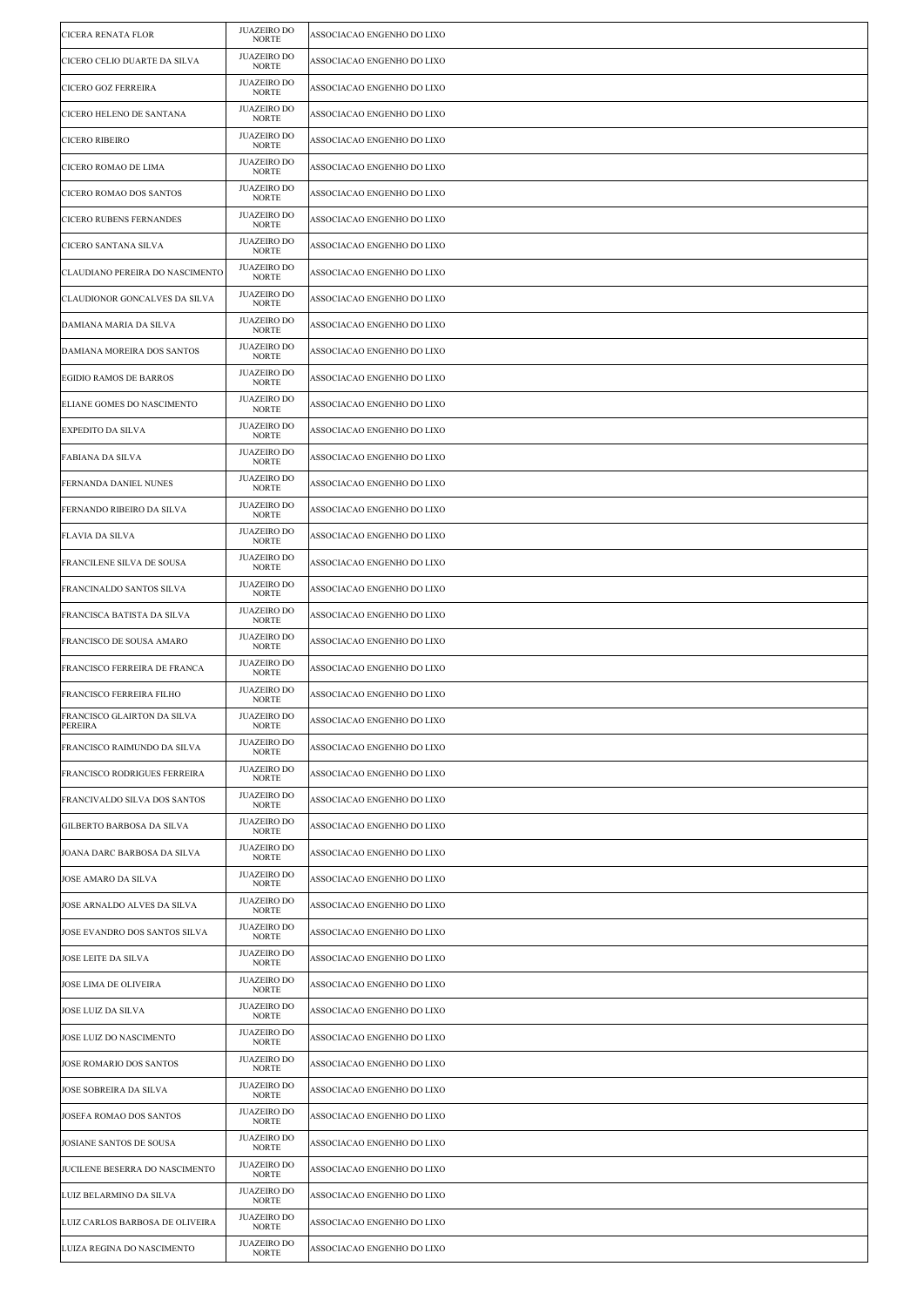| LUSANIRA DE GOIS FERREIRA                      | <b>JUAZEIRO DO</b><br><b>NORTE</b> | ASSOCIACAO ENGENHO DO LIXO                                                        |
|------------------------------------------------|------------------------------------|-----------------------------------------------------------------------------------|
| LUZANIRA BEZERRA DOS SANTOS                    | <b>JUAZEIRO DO</b><br><b>NORTE</b> | ASSOCIACAO ENGENHO DO LIXO                                                        |
| LUZIA DA SILVA                                 | <b>JUAZEIRO DO</b><br><b>NORTE</b> | ASSOCIACAO ENGENHO DO LIXO                                                        |
| <b>MARCILIO MAGALHAES</b>                      | JUAZEIRO DO<br><b>NORTE</b>        | ASSOCIACAO ENGENHO DO LIXO                                                        |
| MARCOS OLIVEIRA DO NASCIMENTO                  | <b>JUAZEIRO DO</b><br><b>NORTE</b> | ASSOCIACAO ENGENHO DO LIXO                                                        |
| MARIA ADELMA ALVES DOS SANTOS                  | <b>JUAZEIRO DO</b><br><b>NORTE</b> | ASSOCIACAO ENGENHO DO LIXO                                                        |
| MARIA AMELIA ALVES PEREIRA                     | <b>JUAZEIRO DO</b><br><b>NORTE</b> | ASSOCIACAO ENGENHO DO LIXO                                                        |
| MARIA ANA PAULA NUNES DA SILVA                 | <b>JUAZEIRO DO</b><br><b>NORTE</b> | ASSOCIACAO ENGENHO DO LIXO                                                        |
| MARIA APARECIDA SOUZA DA SILVA                 | <b>JUAZEIRO DO</b><br><b>NORTE</b> | ASSOCIACAO ENGENHO DO LIXO                                                        |
| MARIA CICERA CARNEIRO DA SILVA                 | <b>JUAZEIRO DO</b><br><b>NORTE</b> | ASSOCIACAO ENGENHO DO LIXO                                                        |
| MARIA CICERA OLIVEIRA                          | <b>JUAZEIRO DO</b><br><b>NORTE</b> | ASSOCIACAO ENGENHO DO LIXO                                                        |
| MARIA DE FATIMA ALVES GERMANO                  | <b>JUAZEIRO DO</b><br><b>NORTE</b> | ASSOCIACAO ENGENHO DO LIXO                                                        |
| MARIA DE LOURDES FERREIRA DA SILV              | <b>JUAZEIRO DO</b><br><b>NORTE</b> | ASSOCIACAO ENGENHO DO LIXO                                                        |
| MARIA DO SOCORRO AVELINO DA<br>SILVA           | <b>JUAZEIRO DO</b><br>NORTE        | ASSOCIACAO ENGENHO DO LIXO                                                        |
| MARIA DO SOCORRO FERREIRA                      | <b>JUAZEIRO DO</b><br><b>NORTE</b> | ASSOCIACAO ENGENHO DO LIXO                                                        |
| MARIA DO SOCORRO SANTOS                        | <b>JUAZEIRO DO</b><br><b>NORTE</b> | ASSOCIACAO ENGENHO DO LIXO                                                        |
| MARIA FABIANA DOS SANTOS                       | <b>JUAZEIRO DO</b><br><b>NORTE</b> | ASSOCIACAO ENGENHO DO LIXO                                                        |
| MARIA GABRIEL DE SOUSA                         | <b>JUAZEIRO DO</b><br><b>NORTE</b> | ASSOCIACAO ENGENHO DO LIXO                                                        |
| MARIA GALDINO DA SILVA                         | <b>JUAZEIRO DO</b><br><b>NORTE</b> | ASSOCIACAO ENGENHO DO LIXO                                                        |
| MARIA GORETE DA SILVA                          | <b>JUAZEIRO DO</b><br><b>NORTE</b> | ASSOCIACAO ENGENHO DO LIXO                                                        |
| MARIA GORETE NASCIMENTO DA SILVA               | <b>JUAZEIRO DO</b><br><b>NORTE</b> | ASSOCIACAO ENGENHO DO LIXO                                                        |
| MARIA LUCIANA LOPES DOS SANTOS<br><b>GOMES</b> | <b>JUAZEIRO DO</b><br><b>NORTE</b> | ASSOCIACAO ENGENHO DO LIXO                                                        |
| MARIA LUISA DE SOUSA                           | <b>JUAZEIRO DO</b><br>NORTE        | ASSOCIACAO ENGENHO DO LIXO                                                        |
| MARIA NEUZA BARBOSA DA SILVA                   | <b>JUAZEIRO DO</b><br><b>NORTE</b> | ASSOCIACAO ENGENHO DO LIXO                                                        |
| MARIA ROSANIA SILVA GOMES                      | <b>JUAZEIRO DO</b><br><b>NORTE</b> | ASSOCIACAO ENGENHO DO LIXO                                                        |
| MARIA SIMONE DA SILVA ALVES                    | <b>JUAZEIRO DO</b><br><b>NORTE</b> | ASSOCIACAO ENGENHO DO LIXO                                                        |
| MARIA SOCORRO LISBOA DE SOUZA                  | <b>JUAZEIRO DO</b><br><b>NORTE</b> | ASSOCIACAO ENGENHO DO LIXO                                                        |
| MARIA SUZANA AMARO DA SILVA                    | <b>JUAZEIRO DO</b><br><b>NORTE</b> | ASSOCIACAO ENGENHO DO LIXO                                                        |
| MARIA ZILMA DA SILVA FERNANDES                 | <b>JUAZEIRO DO</b><br>NORTE        | ASSOCIACAO ENGENHO DO LIXO                                                        |
| MARILENE BESERRA DE OLIVEIRA                   | <b>JUAZEIRO DO</b><br><b>NORTE</b> | ASSOCIACAO ENGENHO DO LIXO                                                        |
| MAURO DE SOUSA                                 | <b>JUAZEIRO DO</b><br><b>NORTE</b> | ASSOCIACAO ENGENHO DO LIXO                                                        |
| NILBERTO AGUIAR SILVA                          | <b>JUAZEIRO DO</b><br><b>NORTE</b> | ASSOCIACAO ENGENHO DO LIXO                                                        |
| ORLANDO DA SILVA                               | <b>JUAZEIRO DO</b><br><b>NORTE</b> | ASSOCIACAO ENGENHO DO LIXO                                                        |
| OSMAR ALVES DE LIMA                            | <b>JUAZEIRO DO</b><br><b>NORTE</b> | ASSOCIACAO ENGENHO DO LIXO                                                        |
| PEDRO VIEIRA DE FRANCA                         | <b>JUAZEIRO DO</b><br>NORTE        | ASSOCIACAO ENGENHO DO LIXO                                                        |
| RAFAEL SEVERINO ALBUQUERQUE                    | <b>JUAZEIRO DO</b><br><b>NORTE</b> | ASSOCIACAO ENGENHO DO LIXO                                                        |
| REGINALDO DA SILVA SAMPAIO                     | <b>JUAZEIRO DO</b><br><b>NORTE</b> | ASSOCIACAO ENGENHO DO LIXO                                                        |
| SANDRA DE MOURA SILVA                          | <b>JUAZEIRO DO</b><br>NORTE        | ASSOCIACAO ENGENHO DO LIXO                                                        |
| SUIANE DA SILVA ALVES                          | <b>JUAZEIRO DO</b><br><b>NORTE</b> | ASSOCIACAO ENGENHO DO LIXO                                                        |
| THIAGO JUNIO BATISTA DA SILVA                  | <b>JUAZEIRO DO</b><br><b>NORTE</b> | ASSOCIACAO ENGENHO DO LIXO                                                        |
| VAGMAR VIEIRA DE LIMA                          | <b>JUAZEIRO DO</b><br><b>NORTE</b> | ASSOCIACAO ENGENHO DO LIXO                                                        |
| VICENTE BEZERRA DE SOUSA                       | <b>JUAZEIRO DO</b><br><b>NORTE</b> | ASSOCIACAO ENGENHO DO LIXO                                                        |
| VILANEIDE DIAS DE ALMEIDA                      | <b>JUAZEIRO DO</b><br><b>NORTE</b> | ASSOCIACAO ENGENHO DO LIXO                                                        |
| WILSON SILVA LEITE                             | <b>JUAZEIRO DO</b><br>NORTE        | ASSOCIACAO ENGENHO DO LIXO                                                        |
| ADRIANA MARTINS DE MOURA                       | ARACATI                            | ASSOCIAOÇAO DE CATADORES(AS) RECICLADORES(AS) DOS BAIRROS PEDREGRAL PEDRA REDONDA |
| ANGELA MARIA GOMES DOS SANTOS                  | <b>ARACATI</b>                     | ASSOCIAOÇAO DE CATADORES(AS) RECICLADORES(AS) DOS BAIRROS PEDREGRAL PEDRA REDONDA |
| ANTONIA LUCIVANIA SOUSA                        | <b>ARACATI</b>                     | ASSOCIAOCAO DE CATADORES(AS) RECICLADORES(AS) DOS BAIRROS PEDREGRAL PEDRA REDONDA |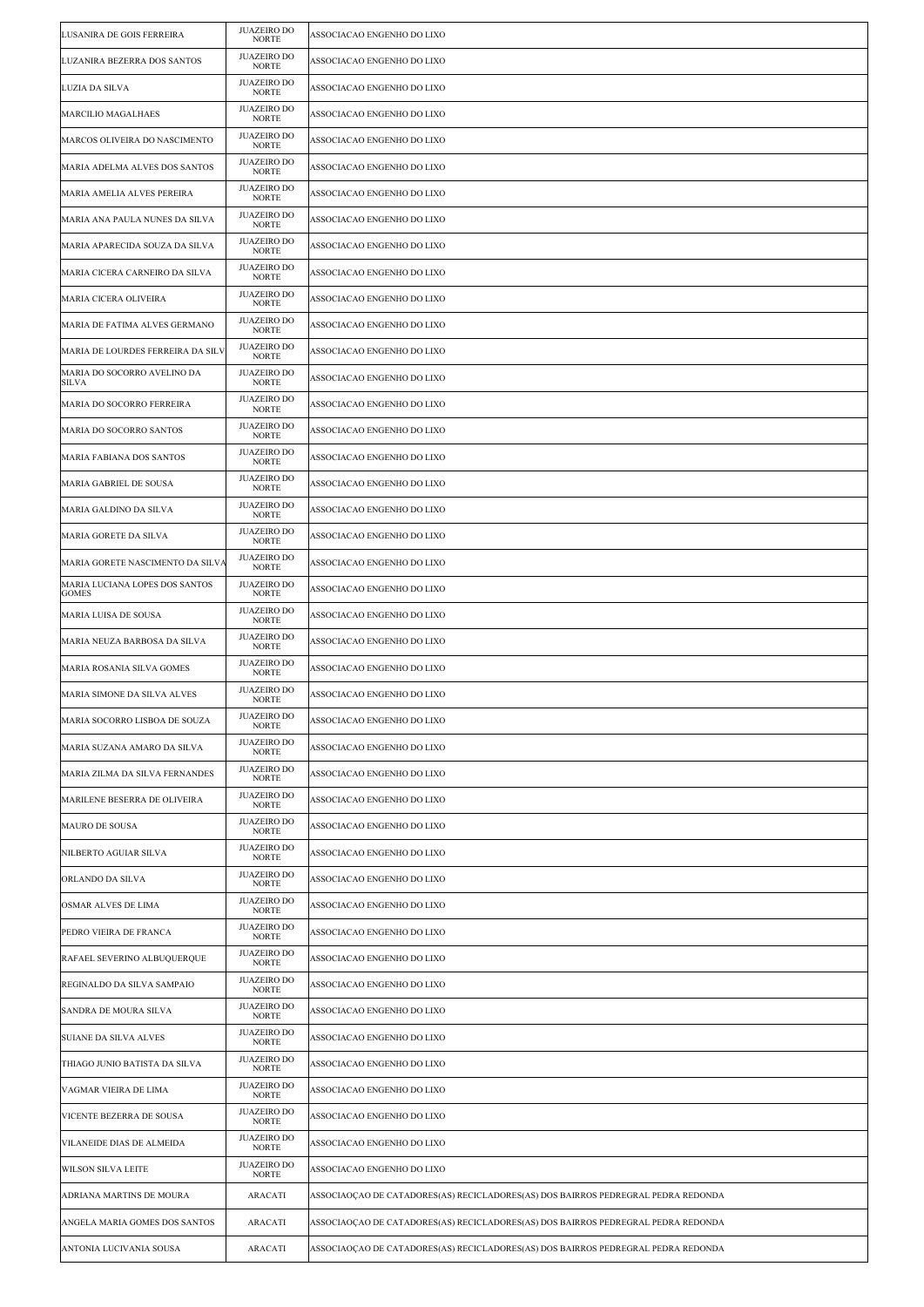| CARLOS HENRIQUE SILVA DO<br><b>NASCIMENTO</b> | ARACATI        | ASSOCIAOCAO DE CATADORES(AS) RECICLADORES(AS) DOS BAIRROS PEDREGRAL PEDRA REDONDA |
|-----------------------------------------------|----------------|-----------------------------------------------------------------------------------|
| CLEUZILENE MORAES DOS SANTOS                  | <b>ARACATI</b> | ASSOCIAOÇAO DE CATADORES(AS) RECICLADORES(AS) DOS BAIRROS PEDREGRAL PEDRA REDONDA |
| <b>DANIELLE GOMES</b>                         | ARACATI        | ASSOCIAOÇAO DE CATADORES(AS) RECICLADORES(AS) DOS BAIRROS PEDREGRAL PEDRA REDONDA |
| DEIVID CARLOS DOS SANTOS                      | <b>ARACATI</b> | ASSOCIAOÇAO DE CATADORES(AS) RECICLADORES(AS) DOS BAIRROS PEDREGRAL PEDRA REDONDA |
| EMANUELLE DA SILVA LIMA                       | ARACATI        | ASSOCIAOÇÃO DE CATADORES(AS) RECICLADORES(AS) DOS BAIRROS PEDREGRAL PEDRA REDONDA |
| ERISVANIA PEREIRA FREITAS                     | ARACATI        | ASSOCIAOÇAO DE CATADORES(AS) RECICLADORES(AS) DOS BAIRROS PEDREGRAL PEDRA REDONDA |
| ERIVANIA GOMES DA COSTA                       | ARACATI        | ASSOCIAOCAO DE CATADORES(AS) RECICLADORES(AS) DOS BAIRROS PEDREGRAL PEDRA REDONDA |
| ERONILDO MARTINS DA SILVA                     | <b>ARACATI</b> | ASSOCIAOÇAO DE CATADORES(AS) RECICLADORES(AS) DOS BAIRROS PEDREGRAL PEDRA REDONDA |
| FRANCISCA AUCIONE DOS SANTOS                  | ARACATI        | ASSOCIAOÇAO DE CATADORES(AS) RECICLADORES(AS) DOS BAIRROS PEDREGRAL PEDRA REDONDA |
| FRANCISCA CLEIDE MARTINS DE<br><b>ALMEIDA</b> | ARACATI        | ASSOCIAOÇAO DE CATADORES(AS) RECICLADORES(AS) DOS BAIRROS PEDREGRAL PEDRA REDONDA |
| FRANCISCA EDNA OLIVEIRA DA SILVA<br>DA COSTA  | <b>ARACATI</b> | ASSOCIAOÇAO DE CATADORES(AS) RECICLADORES(AS) DOS BAIRROS PEDREGRAL PEDRA REDONDA |
| FRANCISCA MARIA SILVA SOUSA                   | ARACATI        | ASSOCIAOCAO DE CATADORES(AS) RECICLADORES(AS) DOS BAIRROS PEDREGRAL PEDRA REDONDA |
| FRANCISCO CHARLIER DOS SANTOS                 | ARACATI        | ASSOCIAOÇAO DE CATADORES(AS) RECICLADORES(AS) DOS BAIRROS PEDREGRAL PEDRA REDONDA |
| FRANCISCO DANIER DOS SANTOS                   | <b>ARACATI</b> | ASSOCIAOÇAO DE CATADORES(AS) RECICLADORES(AS) DOS BAIRROS PEDREGRAL PEDRA REDONDA |
| FRANCISCO FILHO GOMES PIMENTA                 | ARACATI        | ASSOCIAOÇAO DE CATADORES(AS) RECICLADORES(AS) DOS BAIRROS PEDREGRAL PEDRA REDONDA |
| FRANCISCO IVAN CHAGAS DOS<br><b>SANTOS</b>    | <b>ARACATI</b> | ASSOCIAOÇAO DE CATADORES(AS) RECICLADORES(AS) DOS BAIRROS PEDREGRAL PEDRA REDONDA |
| FRANCISCO REGINALDO DA SILVA<br>COSTA         | <b>ARACATI</b> | ASSOCIAOÇÃO DE CATADORES(AS) RECICLADORES(AS) DOS BAIRROS PEDREGRAL PEDRA REDONDA |
| FRANSCISCO CORREIA DE SOUSA                   | ARACATI        | ASSOCIAOÇAO DE CATADORES(AS) RECICLADORES(AS) DOS BAIRROS PEDREGRAL PEDRA REDONDA |
| ISAAC BENTO RODRIGUES                         | ARACATI        | ASSOCIAOÇAO DE CATADORES(AS) RECICLADORES(AS) DOS BAIRROS PEDREGRAL PEDRA REDONDA |
| ISABEL MARIA DA SILVA ALVES                   | <b>ARACATI</b> | ASSOCIAOÇAO DE CATADORES(AS) RECICLADORES(AS) DOS BAIRROS PEDREGRAL PEDRA REDONDA |
| JESSIKA GOMES DE SOUZA                        | ARACATI        | ASSOCIAOÇAO DE CATADORES(AS) RECICLADORES(AS) DOS BAIRROS PEDREGRAL PEDRA REDONDA |
| JOAO VICTOR BRITO FERREIRA                    | ARACATI        | ASSOCIAOÇAO DE CATADORES(AS) RECICLADORES(AS) DOS BAIRROS PEDREGRAL PEDRA REDONDA |
| LUCILENE GOMES DA SILVA                       | <b>ARACATI</b> | ASSOCIAOÇAO DE CATADORES(AS) RECICLADORES(AS) DOS BAIRROS PEDREGRAL PEDRA REDONDA |
| MAGARIDA FERREIRA DE SOUZA                    | ARACATI        | ASSOCIAOÇAO DE CATADORES(AS) RECICLADORES(AS) DOS BAIRROS PEDREGRAL PEDRA REDONDA |
| MARCELO GOMES DO NASCIMENTO                   | ARACATI        | ASSOCIAOÇAO DE CATADORES(AS) RECICLADORES(AS) DOS BAIRROS PEDREGRAL PEDRA REDONDA |
| MARIA APARECIDA RAMIRO DE<br>MOURA            | <b>ARACATI</b> | ASSOCIAOÇÃO DE CATADORES(AS) RECICLADORES(AS) DOS BAIRROS PEDREGRAL PEDRA REDONDA |
| MARIA GARDENIA BARBOSA<br><b>RODRIGUES</b>    | ARACATI        | ASSOCIAOÇAO DE CATADORES(AS) RECICLADORES(AS) DOS BAIRROS PEDREGRAL PEDRA REDONDA |
| OTACILIO DA SILVA RODRIGUES                   | <b>ARACATI</b> | ASSOCIAOÇAO DE CATADORES(AS) RECICLADORES(AS) DOS BAIRROS PEDREGRAL PEDRA REDONDA |
| PAULO HERNRIQUE SILVA SOUSA                   | <b>ARACATI</b> | ASSOCIAOÇÃO DE CATADORES(AS) RECICLADORES(AS) DOS BAIRROS PEDREGRAL PEDRA REDONDA |
| RAIMUNDO FERREIRA DE OLIVEIRA                 | ARACATI        | ASSOCIAOÇÃO DE CATADORES(AS) RECICLADORES(AS) DOS BAIRROS PEDREGRAL PEDRA REDONDA |
| REGISCLER COSTA DA SILVA                      | ARACATI        | ASSOCIAOÇAO DE CATADORES(AS) RECICLADORES(AS) DOS BAIRROS PEDREGRAL PEDRA REDONDA |
| RUAN PEREIRA DA SILVA                         | ARACATI        | ASSOCIAOÇÃO DE CATADORES(AS) RECICLADORES(AS) DOS BAIRROS PEDREGRAL PEDRA REDONDA |
| SILVELENE MARTINS DE SOUZA                    | <b>ARACATI</b> | ASSOCIAOÇÃO DE CATADORES(AS) RECICLADORES(AS) DOS BAIRROS PEDREGRAL PEDRA REDONDA |
| ZILDA DOS SANTOS RODRIGUES                    | ARACATI        | ASSOCIAOÇAO DE CATADORES(AS) RECICLADORES(AS) DOS BAIRROS PEDREGRAL PEDRA REDONDA |
| ADRIANA VIEIRA DA SILVA                       | VARZEA ALEGRE  | ASSOCIÇÃO DE CATADORES DE MATERIAIS RECICLÁVEIS DE VARZEA ALEGRE – ASCAMARVA      |
| ALAN JORGE SOUSA COSTA                        | VARZEA ALEGRE  | ASSOCIÇÃO DE CATADORES DE MATERIAIS RECICLÁVEIS DE VARZEA ALEGRE – ASCAMARVA      |
| ARTUR BARBOSA FELIX                           | VARZEA ALEGRE  | ASSOCIÇÃO DE CATADORES DE MATERIAIS RECICLÁVEIS DE VARZEA ALEGRE – ASCAMARVA      |
| <b>CELIO ALVES FREITAS</b>                    | VARZEA ALEGRE  | ASSOCIÇÃO DE CATADORES DE MATERIAIS RECICLÁVEIS DE VARZEA ALEGRE – ASCAMARVA      |
| CICERO EVANGELISTA DA SILVA                   | VARZEA ALEGRE  | ASSOCIÇÃO DE CATADORES DE MATERIAIS RECICLÁVEIS DE VARZEA ALEGRE – ASCAMARVA      |
| CICERO MONTE DA SILVA                         | VARZEA ALEGRE  | ASSOCIÇÃO DE CATADORES DE MATERIAIS RECICLÁVEIS DE VARZEA ALEGRE – ASCAMARVA      |
| CRISTINA VENTURA DE LIMA                      | VARZEA ALEGRE  | ASSOCIÇÃO DE CATADORES DE MATERIAIS RECICLÁVEIS DE VARZEA ALEGRE – ASCAMARVA      |
| DIASSIS TAVARES DA SILVA                      | VARZEA ALEGRE  | ASSOCIÇÃO DE CATADORES DE MATERIAIS RECICLÁVEIS DE VARZEA ALEGRE – ASCAMARVA      |
| FRANCISCO DE ASSIS PIRES                      | VARZEA ALEGRE  | ASSOCIÇÃO DE CATADORES DE MATERIAIS RECICLÁVEIS DE VARZEA ALEGRE – ASCAMARVA      |
| FRANCISCO MONTE DA SILVA                      | VARZEA ALEGRE  | ASSOCIÇÃO DE CATADORES DE MATERIAIS RECICLÁVEIS DE VARZEA ALEGRE – ASCAMARVA      |
| <b>GRASIELA BATISTA BEZERRA</b>               | VARZEA ALEGRE  | ASSOCIÇÃO DE CATADORES DE MATERIAIS RECICLÁVEIS DE VARZEA ALEGRE – ASCAMARVA      |
| JOSE FELIX DO NASCIMENTO                      | VARZEA ALEGRE  | ASSOCIÇÃO DE CATADORES DE MATERIAIS RECICLÁVEIS DE VARZEA ALEGRE – ASCAMARVA      |
| JOSE SEVERINO DE CARVALHO                     | VARZEA ALEGRE  | ASSOCIÇÃO DE CATADORES DE MATERIAIS RECICLÁVEIS DE VARZEA ALEGRE – ASCAMARVA      |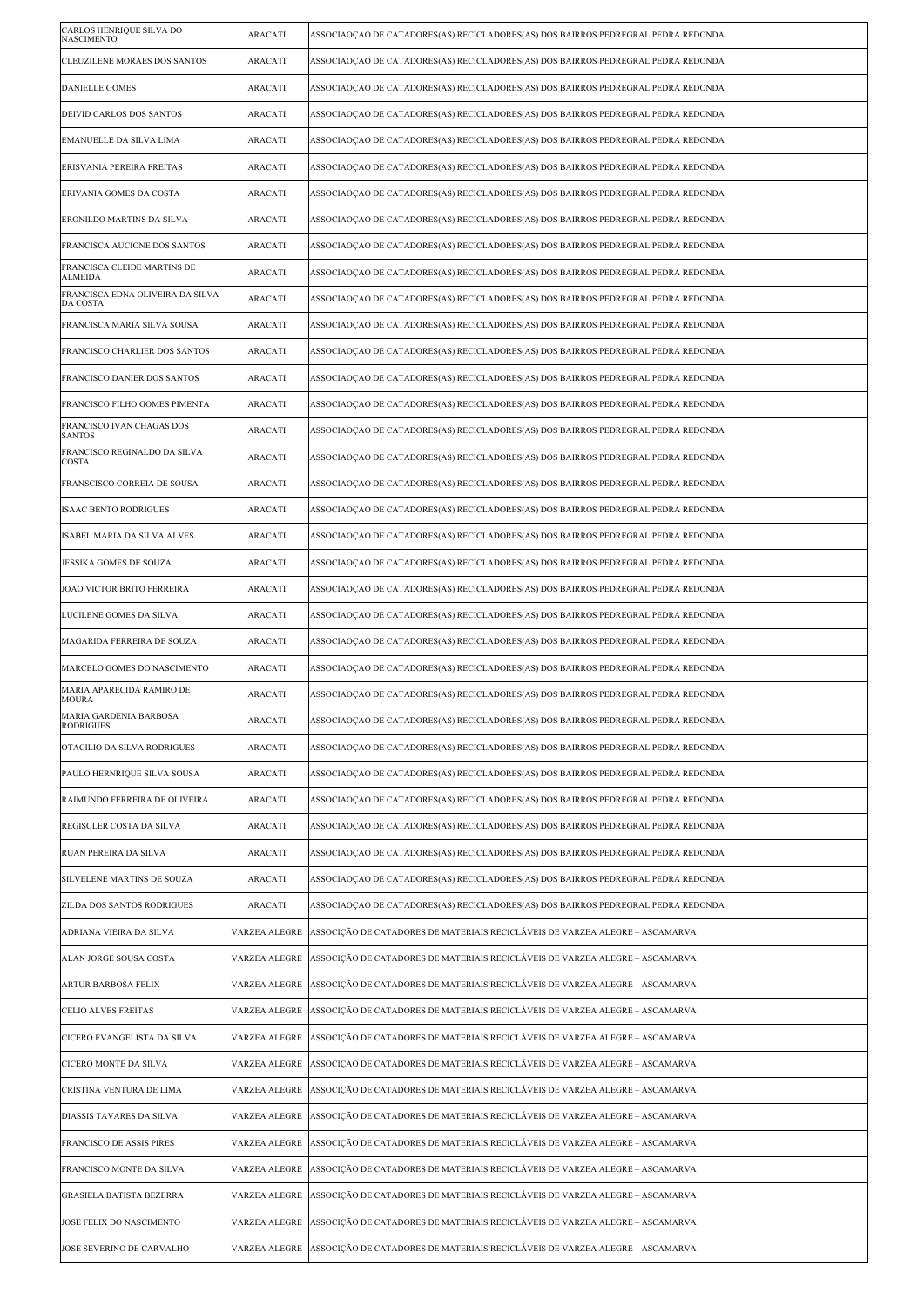| MARCIANA ROSA DA SILVA                            | VARZEA ALEGRE                     | ASSOCIÇÃO DE CATADORES DE MATERIAIS RECICLÁVEIS DE VARZEA ALEGRE – ASCAMARVA        |
|---------------------------------------------------|-----------------------------------|-------------------------------------------------------------------------------------|
| MARIA DAS DORES ALVES DE SOUSA                    | <b>VARZEA ALEGRE</b>              | ASSOCIÇÃO DE CATADORES DE MATERIAIS RECICLÁVEIS DE VARZEA ALEGRE – ASCAMARVA        |
| RAIMUNDO BORGES DE OLIVEIRA                       | VARZEA ALEGRE                     | ASSOCIÇÃO DE CATADORES DE MATERIAIS RECICLÁVEIS DE VARZEA ALEGRE – ASCAMARVA        |
| REGINALDO RAIMUNDO DE SOUSA                       | VARZEA ALEGRE                     | ASSOCIÇÃO DE CATADORES DE MATERIAIS RECICLÁVEIS DE VARZEA ALEGRE – ASCAMARVA        |
| ANTONIA HELENA SOUSA CHAVES                       | <b>FORQUILHA</b>                  | COOPERATIVA DE CATADORES, RECICLAGEM, MUDAS E REFLORESTAMENTO DE FORQUILHA E REGIÃO |
| ANTONIA MARIA BEZERRA SOARES                      | <b>FORQUILHA</b>                  | COOPERATIVA DE CATADORES, RECICLAGEM, MUDAS E REFLORESTAMENTO DE FORQUILHA E REGIÃO |
| ANTONIO HERALDO DA SILVA GOMES                    | <b>FORQUILHA</b>                  | COOPERATIVA DE CATADORES, RECICLAGEM, MUDAS E REFLORESTAMENTO DE FORQUILHA E REGIÃO |
| ANTONIO JOSE ALVES DA SILVA                       | <b>FORQUILHA</b>                  | COOPERATIVA DE CATADORES, RECICLAGEM, MUDAS E REFLORESTAMENTO DE FORQUILHA E REGIÃO |
| <b>BARBIANE BEZERRA SOARES</b>                    | <b>FORQUILHA</b>                  | COOPERATIVA DE CATADORES, RECICLAGEM, MUDAS E REFLORESTAMENTO DE FORQUILHA E REGIÃO |
| CLEIDIANE RODRIGUES DE SOUSA                      | FORQUILHA                         | COOPERATIVA DE CATADORES, RECICLAGEM, MUDAS E REFLORESTAMENTO DE FORQUILHA E REGIÃO |
| CRISTIANE BEZERRA SOARES                          | <b>FORQUILHA</b>                  | COOPERATIVA DE CATADORES, RECICLAGEM, MUDAS E REFLORESTAMENTO DE FORQUILHA E REGIÃO |
| CRISTIANO BEZERRA SOARES                          | <b>FORQUILHA</b>                  | COOPERATIVA DE CATADORES, RECICLAGEM, MUDAS E REFLORESTAMENTO DE FORQUILHA E REGIÃO |
| DANIELE DE FREITAS MADEIRO                        | <b>FORQUILHA</b>                  | COOPERATIVA DE CATADORES, RECICLAGEM, MUDAS E REFLORESTAMENTO DE FORQUILHA E REGIÃO |
| <b>EDVANE ARAUJO</b>                              | <b>FORQUILHA</b>                  | COOPERATIVA DE CATADORES, RECICLAGEM, MUDAS E REFLORESTAMENTO DE FORQUILHA E REGIÃO |
| ERIVELDO MOREIRA SAMPAIO                          | <b>FORQUILHA</b>                  | COOPERATIVA DE CATADORES, RECICLAGEM, MUDAS E REFLORESTAMENTO DE FORQUILHA E REGIÃO |
| FRANCISCA BEZERRA DAS DORES<br><b>PEREIRA</b>     | <b>FORQUILHA</b>                  | COOPERATIVA DE CATADORES, RECICLAGEM, MUDAS E REFLORESTAMENTO DE FORQUILHA E REGIÃO |
| FRANCISCO GENECIT OZORIO CRUZ                     | <b>FORQUILHA</b>                  | COOPERATIVA DE CATADORES, RECICLAGEM, MUDAS E REFLORESTAMENTO DE FORQUILHA E REGIÃO |
| FRANCISCO JANIO GOMES<br>CAVALCANTE               | <b>FORQUILHA</b>                  | COOPERATIVA DE CATADORES, RECICLAGEM, MUDAS E REFLORESTAMENTO DE FORQUILHA E REGIÃO |
| JOAO BATISTA AVELINO CAVALCANTE                   | <b>FORQUILHA</b>                  | COOPERATIVA DE CATADORES, RECICLAGEM, MUDAS E REFLORESTAMENTO DE FORQUILHA E REGIÃO |
| JOAO LENES SOUSA CHAVES                           | <b>FORQUILHA</b>                  | COOPERATIVA DE CATADORES, RECICLAGEM, MUDAS E REFLORESTAMENTO DE FORQUILHA E REGIÃO |
| LUIS CARLOS BEZERRA SOUSA                         | <b>FORQUILHA</b>                  | COOPERATIVA DE CATADORES, RECICLAGEM, MUDAS E REFLORESTAMENTO DE FORQUILHA E REGIÃO |
| LUIS SOARES DE SOUSA                              | <b>FORQUILHA</b>                  | COOPERATIVA DE CATADORES, RECICLAGEM, MUDAS E REFLORESTAMENTO DE FORQUILHA E REGIÃO |
| MARIA ALDENORA ARAUJO DE SOUSA                    | FORQUILHA                         | COOPERATIVA DE CATADORES, RECICLAGEM, MUDAS E REFLORESTAMENTO DE FORQUILHA E REGIÃO |
| RAIMUNDO HELENO SOUSA CHAVES                      | <b>FORQUILHA</b>                  | COOPERATIVA DE CATADORES, RECICLAGEM, MUDAS E REFLORESTAMENTO DE FORQUILHA E REGIÃO |
| <b>TATIANE BEZERRA SOARES</b>                     | <b>FORQUILHA</b>                  | COOPERATIVA DE CATADORES, RECICLAGEM, MUDAS E REFLORESTAMENTO DE FORQUILHA E REGIÃO |
| VALDERENE SOUSA CHAVES                            | <b>FORQUILHA</b>                  | COOPERATIVA DE CATADORES, RECICLAGEM, MUDAS E REFLORESTAMENTO DE FORQUILHA E REGIÃO |
| AILA MARIA PEREIRA DA SILVA                       | SAO GONÇALO DO<br>AMARANTE        | COOPERATIVA DE RECICLADORES DE SAO GONÇALO DO AMARANTE – COORESGA                   |
| ANA MARIA BRITO BARBOSA                           | SAO GONÇALO DO<br><b>AMARANTE</b> | COOPERATIVA DE RECICLADORES DE SAO GONÇALO DO AMARANTE – COORESGA                   |
| ANDRE SEVERO DO NASCIMENTO                        | SAO GONÇALO DO<br><b>AMARANTE</b> | COOPERATIVA DE RECICLADORES DE SAO GONÇALO DO AMARANTE – COORESGA                   |
| ANTONIA ADRIANA PAULINO                           | SAO GONÇALO DO<br><b>AMARANTE</b> | COOPERATIVA DE RECICLADORES DE SAO GONÇALO DO AMARANTE – COORESGA                   |
| ANTONIA CELIA SILVA BEZERRA                       | SAO GONÇALO DO<br><b>AMARANTE</b> | COOPERATIVA DE RECICLADORES DE SAO GONÇALO DO AMARANTE – COORESGA                   |
| ANTONIA LUCIA DA SILVA DE<br>ANDRADE              | SAO GONÇALO DO<br><b>AMARANTE</b> | COOPERATIVA DE RECICLADORES DE SAO GONÇALO DO AMARANTE – COORESGA                   |
| ANTONIO ALEX DE MENEZES                           | SAO GONÇALO DO<br><b>AMARANTE</b> | COOPERATIVA DE RECICLADORES DE SAO GONÇALO DO AMARANTE – COORESGA                   |
| ANTONIO JOSE DOS SANTOS                           | SAO GONÇALO DO<br><b>AMARANTE</b> | COOPERATIVA DE RECICLADORES DE SAO GONÇALO DO AMARANTE – COORESGA                   |
| ANTONIO MARCOS SILVA MENDONÇA                     | SAO GONÇALO DO<br><b>AMARANTE</b> | COOPERATIVA DE RECICLADORES DE SAO GONÇALO DO AMARANTE – COORESGA                   |
| BENEDITA LIDUINA SILVA MENDONÇA                   | SAO GONÇALO DO<br><b>AMARANTE</b> | COOPERATIVA DE RECICLADORES DE SAO GONÇALO DO AMARANTE – COORESGA                   |
| CLAUDIA REGINA COSTA DE OLIVEIRA<br><b>SANTOS</b> | SAO GONÇALO DO<br><b>AMARANTE</b> | COOPERATIVA DE RECICLADORES DE SAO GONÇALO DO AMARANTE – COORESGA                   |
| CRISTINA CLAUDINO                                 | SAO GONÇALO DO<br><b>AMARANTE</b> | COOPERATIVA DE RECICLADORES DE SAO GONÇALO DO AMARANTE – COORESGA                   |
| EUCLIDES LEVI DE CASTRO                           | SAO GONÇALO DO<br><b>AMARANTE</b> | COOPERATIVA DE RECICLADORES DE SAO GONÇALO DO AMARANTE – COORESGA                   |
| FERNANDO ANTONIO GONÇALVES<br><b>TEIXEIRA</b>     | SAO GONÇALO DO<br><b>AMARANTE</b> | COOPERATIVA DE RECICLADORES DE SAO GONÇALO DO AMARANTE - COORESGA                   |
| FERNANDO LUIZ DO NASCIMENTO                       | SAO GONÇALO DO<br><b>AMARANTE</b> | COOPERATIVA DE RECICLADORES DE SAO GONÇALO DO AMARANTE – COORESGA                   |
| FRANCISCO ADEVALDO MORAIS DA<br>SILVA             | SAO GONÇALO DO<br><b>AMARANTE</b> | COOPERATIVA DE RECICLADORES DE SAO GONÇALO DO AMARANTE – COORESGA                   |
| FRANCISCO DIAS DO NASCIMENTO                      | SAO GONÇALO DO<br><b>AMARANTE</b> | COOPERATIVA DE RECICLADORES DE SAO GONÇALO DO AMARANTE – COORESGA                   |
| FRANCISCO ERNANES ALVES BEZERRA                   | SAO GONÇALO DO<br><b>AMARANTE</b> | COOPERATIVA DE RECICLADORES DE SAO GONÇALO DO AMARANTE – COORESGA                   |
| FRANCISCO JOCELIO MORAIS DA SILVA                 | SAO GONÇALO DO<br>AMARANTE        | COOPERATIVA DE RECICLADORES DE SAO GONÇALO DO AMARANTE – COORESGA                   |
| FRANCISCO MARCELINO DE MORAIS                     | SAO GONÇALO DO<br><b>AMARANTE</b> | COOPERATIVA DE RECICLADORES DE SAO GONÇALO DO AMARANTE – COORESGA                   |
| FRANCISCO NOBRE LIMA                              | SAO GONÇALO DO<br><b>AMARANTE</b> | COOPERATIVA DE RECICLADORES DE SAO GONÇALO DO AMARANTE – COORESGA                   |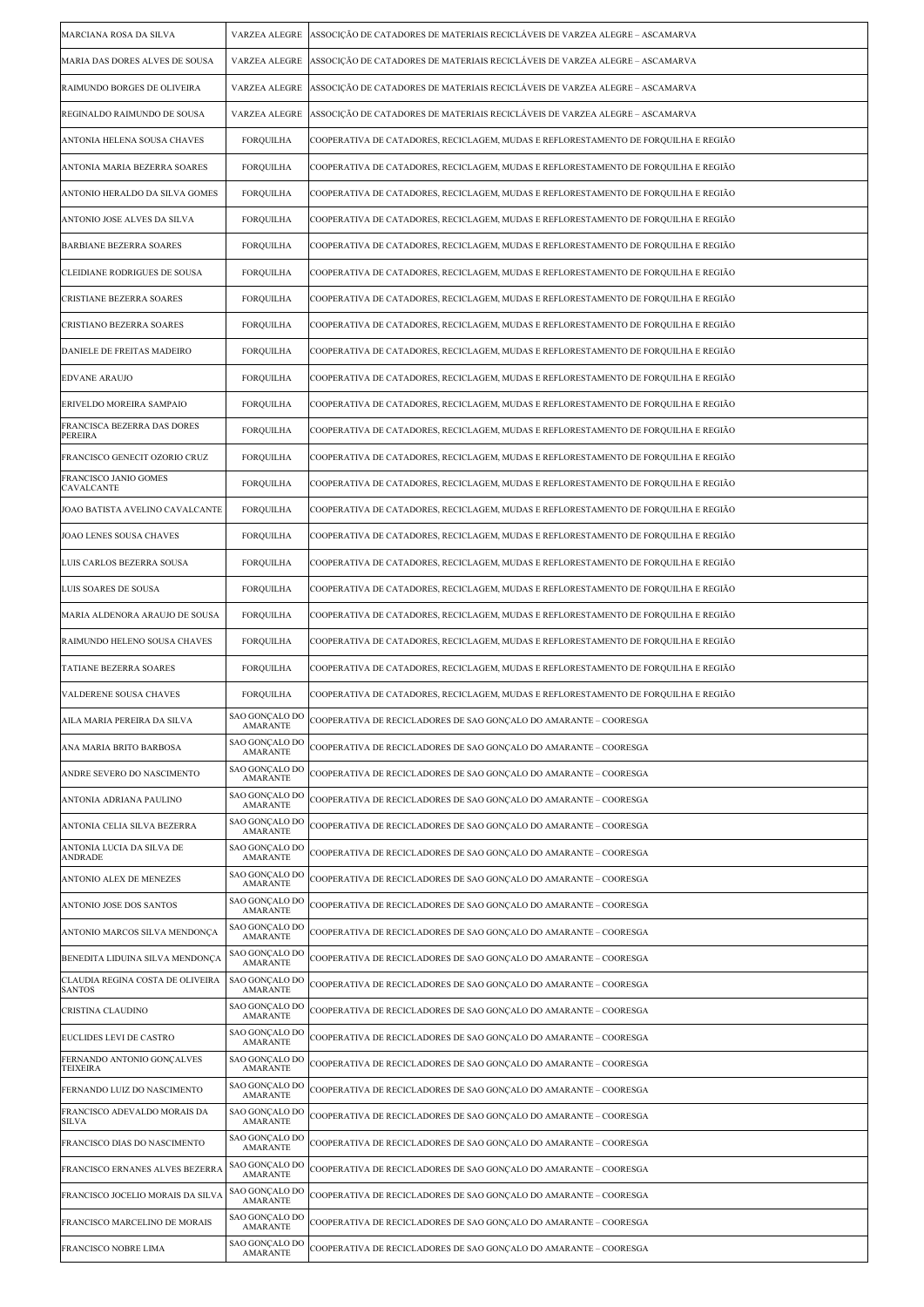| FRANCISCO RAFAEL SILVA OLIVEIRA               | SAO GONÇALO DO<br><b>AMARANTE</b>       | COOPERATIVA DE RECICLADORES DE SAO GONÇALO DO AMARANTE – COORESGA                                 |
|-----------------------------------------------|-----------------------------------------|---------------------------------------------------------------------------------------------------|
| GABRIEL MENDONÇA DE MOURA                     | SAO GONÇALO DO<br><b>AMARANTE</b>       | COOPERATIVA DE RECICLADORES DE SAO GONÇALO DO AMARANTE – COORESGA                                 |
| GRACIANO PEREIRA DE OLIVEIRA                  | SAO GONÇALO DO<br><b>AMARANTE</b>       | COOPERATIVA DE RECICLADORES DE SAO GONÇALO DO AMARANTE – COORESGA                                 |
| LUCICLEIDE RODRIGUES TEIXEIRA                 | SAO GONÇALO DO<br><b>AMARANTE</b>       | COOPERATIVA DE RECICLADORES DE SAO GONÇALO DO AMARANTE – COORESGA                                 |
| MANUEL LUCAS SEVERO DO<br><b>NASCIMENTO</b>   | SAO GONCALO DO<br><b>AMARANTE</b>       | COOPERATIVA DE RECICLADORES DE SAO GONÇALO DO AMARANTE – COORESGA                                 |
| MARCELO DA SILVA CARNEIRO                     | SAO GONÇALO DO<br><b>AMARANTE</b>       | COOPERATIVA DE RECICLADORES DE SAO GONÇALO DO AMARANTE – COORESGA                                 |
| MARCELO MIRANDA DA PAZ                        | SAO GONCALO DO<br><b>AMARANTE</b>       | COOPERATIVA DE RECICLADORES DE SAO GONÇALO DO AMARANTE – COORESGA                                 |
| MARIA DE FATIMA DOS SANTOS                    | SAO GONÇALO DO<br><b>AMARANTE</b>       | COOPERATIVA DE RECICLADORES DE SAO GONÇALO DO AMARANTE – COORESGA                                 |
| MARIA DE LOURDES MIRANDA DA<br>SILVA          | SAO GONÇALO DO<br><b>AMARANTE</b>       | COOPERATIVA DE RECICLADORES DE SAO GONÇALO DO AMARANTE – COORESGA                                 |
| MARIA DO SOCORRO DA SILVA<br>FERREIRA         | SAO GONÇALO DO<br><b>AMARANTE</b>       | COOPERATIVA DE RECICLADORES DE SAO GONÇALO DO AMARANTE – COORESGA                                 |
| MARIA GECILEIDE CARDOSO DUARTE                | SAO GONÇALO DO<br><b>AMARANTE</b>       | COOPERATIVA DE RECICLADORES DE SAO GONÇALO DO AMARANTE – COORESGA                                 |
| MARIA IRENE DA SILVA NASCIMENTO               | SAO GONÇALO DO<br><b>AMARANTE</b>       | COOPERATIVA DE RECICLADORES DE SAO GONÇALO DO AMARANTE – COORESGA                                 |
| MARIA KATIANA SILVA AZEVEDO                   | SAO GONÇALO DO<br><b>AMARANTE</b>       | COOPERATIVA DE RECICLADORES DE SAO GONÇALO DO AMARANTE – COORESGA                                 |
| MARIA LETICIA DE ALBUQUERQUE<br><b>ARAUJO</b> | SAO GONCALO DO<br><b>AMARANTE</b>       | COOPERATIVA DE RECICLADORES DE SAO GONÇALO DO AMARANTE – COORESGA                                 |
| MARLUCIA XAVIER DE SOUSA                      | SAO GONÇALO DO<br><b>AMARANTE</b>       | COOPERATIVA DE RECICLADORES DE SAO GONÇALO DO AMARANTE – COORESGA                                 |
| NICASSIO BARBOSA SANTANA                      | SAO GONÇALO DO<br><b>AMARANTE</b>       | COOPERATIVA DE RECICLADORES DE SAO GONÇALO DO AMARANTE – COORESGA                                 |
| PATRICIA HERCULANO NOGUEIRA<br><b>MARTINS</b> | SAO GONÇALO DO<br><b>AMARANTE</b>       | COOPERATIVA DE RECICLADORES DE SAO GONÇALO DO AMARANTE – COORESGA                                 |
| PEDRO LUCAS DUARTE DA SILVA                   | SAO GONÇALO DO<br><b>AMARANTE</b>       | COOPERATIVA DE RECICLADORES DE SAO GONÇALO DO AMARANTE – COORESGA                                 |
| PRISCILA MARIA SOUSA OLIVEIRA                 | SAO GONÇALO DO<br><b>AMARANTE</b>       | COOPERATIVA DE RECICLADORES DE SAO GONÇALO DO AMARANTE – COORESGA                                 |
| RAFAELA DE ALBUQUERQUE GOMES                  | SAO GONÇALO DO<br><b>AMARANTE</b>       | COOPERATIVA DE RECICLADORES DE SAO GONÇALO DO AMARANTE – COORESGA                                 |
| RAIMUNDA SEVERO DO NASCIMENTO                 | SAO GONÇALO DO<br><b>AMARANTE</b>       | COOPERATIVA DE RECICLADORES DE SAO GONÇALO DO AMARANTE – COORESGA                                 |
| RAIMUNDO FRANCISCO GONÇALVEZ                  | SAO GONÇALO DO<br><b>AMARANTE</b>       | COOPERATIVA DE RECICLADORES DE SAO GONÇALO DO AMARANTE – COORESGA                                 |
| RENATA RODRIGUES DE SOUSA                     | SAO GONÇALO DO<br><b>AMARANTE</b>       | COOPERATIVA DE RECICLADORES DE SAO GONÇALO DO AMARANTE – COORESGA                                 |
| ROGERIO OLIVEIRA DE ALBUQUERQUE               | SAO GONCALO DO<br><b>AMARANTE</b>       | COOPERATIVA DE RECICLADORES DE SAO GONÇALO DO AMARANTE – COORESGA                                 |
| ROSANGELA OLIVEIRA DE<br>ALBUQUERQUE          | SAO GONÇALO DO<br><b>AMARANTE</b>       | COOPERATIVA DE RECICLADORES DE SAO GONÇALO DO AMARANTE – COORESGA                                 |
| SANDRA MARA ALVES DA SILVA                    | SAO GONÇALO DO<br><b>AMARANTE</b>       | COOPERATIVA DE RECICLADORES DE SAO GONÇALO DO AMARANTE – COORESGA                                 |
| SILVANIA DA SILVA DE ANDRADE                  | SAO GONCALO DO<br><b>AMARANTE</b>       | COOPERATIVA DE RECICLADORES DE SAO GONÇALO DO AMARANTE – COORESGA                                 |
| ALDENI MELO MARTINS                           | <b>MONSENHOR</b><br>TABOSA              | COOPERATIVA DE TRABALHO DE COLETORES DE MATERIAIS RECICLAVEIS E REUTILIZAVEIS - COOCICLAR         |
| ANTONIO CARLOS BENTO DO<br><b>NASCIMENTO</b>  | <b>MONSENHOR</b><br><b>TABOSA</b>       | COOPERATIVA DE TRABALHO DE COLETORES DE MATERIAIS RECICLAVEIS E REUTILIZAVEIS - COOCICLAR         |
| ERINALVA NASCIMENTO DOS SANTOS                | <b>MONSENHOR</b><br><b>TABOSA</b>       | COOPERATIVA DE TRABALHO DE COLETORES DE MATERIAIS RECICLAVEIS E REUTILIZAVEIS - COOCICLAR         |
| FRANCISCO RYAN FERREIRA BARROS                | <b>MONSENHOR</b><br>TABOSA              | COOPERATIVA DE TRABALHO DE COLETORES DE MATERIAIS RECICLAVEIS E REUTILIZAVEIS - COOCICLAR         |
| LEONARDO NASCIMENTO DOS SANTOS                | <b>MONSENHOR</b><br><b>TABOSA</b>       | COOPERATIVA DE TRABALHO DE COLETORES DE MATERIAIS RECICLAVEIS E REUTILIZAVEIS - COOCICLAR         |
| LUCAS GOMES DA SILVA                          | <b>MONSENHOR</b><br><b>TABOSA</b>       | COOPERATIVA DE TRABALHO DE COLETORES DE MATERIAIS RECICLAVEIS E REUTILIZAVEIS - COOCICLAR         |
| MARIA APARECIDA ALVES<br>CAVALCANTI           | <b>MONSENHOR</b><br><b>TABOSA</b>       | COOPERATIVA DE TRABALHO DE COLETORES DE MATERIAIS RECICLAVEIS E REUTILIZAVEIS - COOCICLAR         |
| PAULO PEREIRA DOS SANTOS JUNIOR               | <b>MONSENHOR</b><br><b>TABOSA</b>       | COOPERATIVA DE TRABALHO DE COLETORES DE MATERIAIS RECICLAVEIS E REUTILIZAVEIS - COOCICLAR         |
| <b>EDICARLOS DE ARAUJO</b>                    | <b>JIJOCA DE</b><br><b>JERICOACOARA</b> | COOPERATIVA DE TRABALHO DOS CATADORES DE MATERIAIS RECICLAVEIS DE JIJOCA DE JERICOACOARA - CCMRJJ |
| EMANUEL CARLOS QUEIROZ DA CRUZ                | <b>JIJOCA DE</b><br><b>JERICOACOARA</b> | COOPERATIVA DE TRABALHO DOS CATADORES DE MATERIAIS RECICLAVEIS DE JIJOCA DE JERICOACOARA - CCMRJJ |
| FRANCISCO DAS CHAGAS CARVALHO                 | <b>JIJOCA DE</b><br><b>JERICOACOARA</b> | COOPERATIVA DE TRABALHO DOS CATADORES DE MATERIAIS RECICLAVEIS DE JIJOCA DE JERICOACOARA - CCMRJJ |
| FRANCISCO PABLIO SOUSA DE MATOS               | <b>JIJOCA DE</b><br><b>JERICOACOARA</b> | COOPERATIVA DE TRABALHO DOS CATADORES DE MATERIAIS RECICLAVEIS DE JIJOCA DE JERICOACOARA - CCMRJJ |
| <b>FRANCISCO ROBERIO DE</b><br>VASCONCELOS    | CAMOCIM                                 | COOPERATIVA DE TRABALHO DOS CATADORES DE MATERIAIS RECICLAVEIS DE JIJOCA DE JERICOACOARA - CCMRJJ |
| <b>JOSE ALDENIR FILHO</b>                     | <b>JIJOCA DE</b><br><b>JERICOACOARA</b> | COOPERATIVA DE TRABALHO DOS CATADORES DE MATERIAIS RECICLAVEIS DE JIJOCA DE JERICOACOARA - CCMRJJ |
| JOSE IRAMAR DE MATOS OLIVEIRA                 | <b>JIJOCA DE</b><br><b>JERICOACOARA</b> | COOPERATIVA DE TRABALHO DOS CATADORES DE MATERIAIS RECICLAVEIS DE JIJOCA DE JERICOACOARA - CCMRJJ |
| MARIA APARECIDA CARVALHO NETO                 | <b>JIJOCA DE</b><br><b>JERICOACOARA</b> | COOPERATIVA DE TRABALHO DOS CATADORES DE MATERIAIS RECICLAVEIS DE JIJOCA DE JERICOACOARA - CCMRJJ |
| MARIA DENISE DOS SANTOS                       | <b>JIJOCA DE</b><br><b>JERICOACOARA</b> | COOPERATIVA DE TRABALHO DOS CATADORES DE MATERIAIS RECICLAVEIS DE JIJOCA DE JERICOACOARA - CCMRJJ |
| MARIA DO LIVRAMENTO MARCELINO<br>DE SOUSA     | CAMOCIM                                 | COOPERATIVA DE TRABALHO DOS CATADORES DE MATERIAIS RECICLAVEIS DE JIJOCA DE JERICOACOARA - CCMRJJ |
| MARIA SETUBAL LOURENCO<br>VASCONCELOS         | CAMOCIM                                 | COOPERATIVA DE TRABALHO DOS CATADORES DE MATERIAIS RECICLAVEIS DE JIJOCA DE JERICOACOARA - CCMRJJ |
| OSVALDO DAMIAO DE SANTANA                     | <b>JIJOCA DE</b><br><b>JERICOACOARA</b> | COOPERATIVA DE TRABALHO DOS CATADORES DE MATERIAIS RECICLAVEIS DE JIJOCA DE JERICOACOARA - CCMRJJ |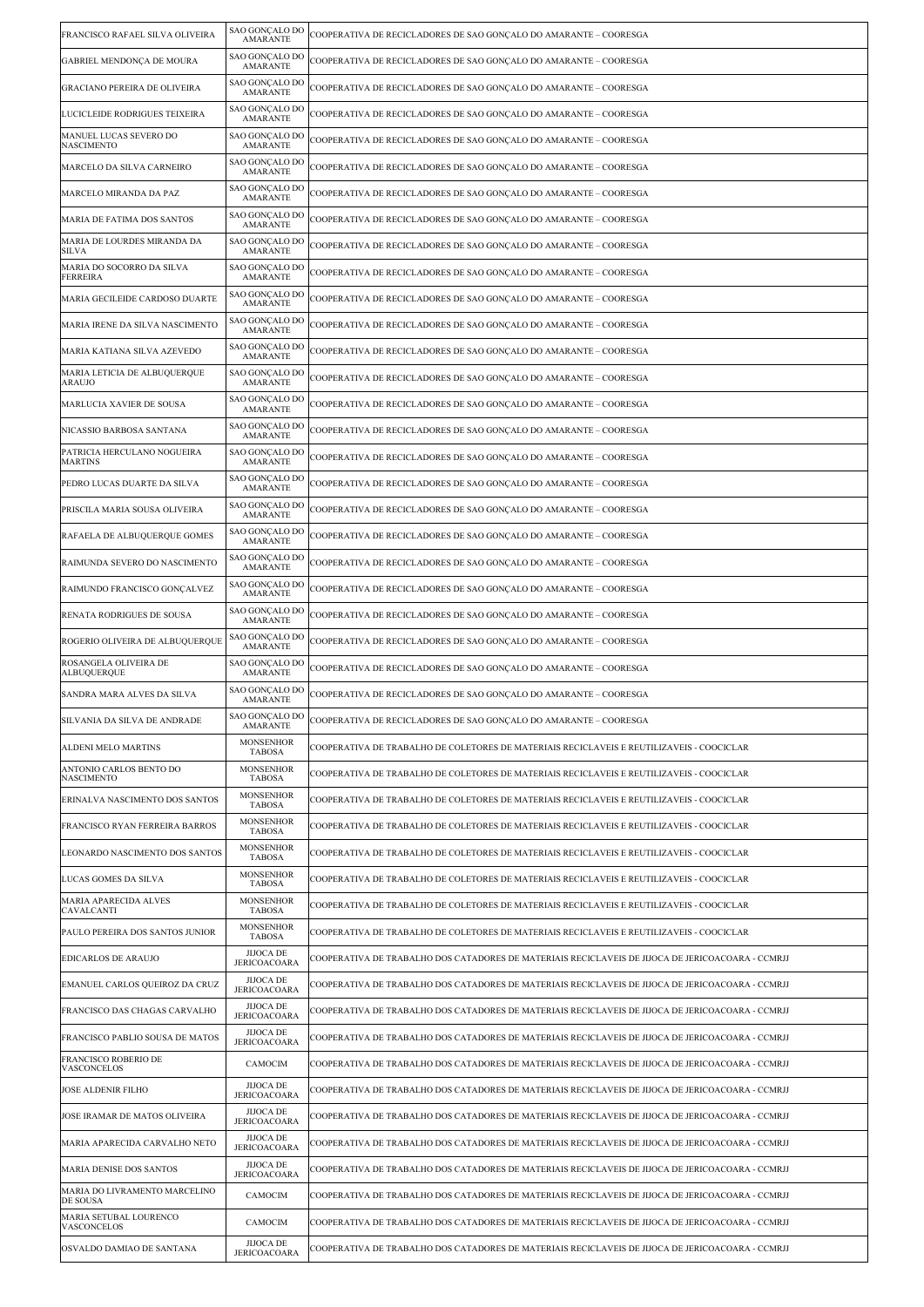| REGILSON CARLOS DUTRA                         | <b>JIJOCA DE</b><br><b>JERICOACOARA</b> | COOPERATIVA DE TRABALHO DOS CATADORES DE MATERIAIS RECICLAVEIS DE JIJOCA DE JERICOACOARA - CCMRJJ                             |
|-----------------------------------------------|-----------------------------------------|-------------------------------------------------------------------------------------------------------------------------------|
| ALEX SANDRA MEDONÇA OLIVEIRA                  | <b>BANABUIU</b>                         | COOPERATIVA FENIX AGAPE -  COOPERATIVA DE TRABALHO, PRODUÇAO, RECICLAGEM E COMERCIALIZAÇAO DE MATERIAIS<br><b>RECICLAVEIS</b> |
| ANA CLAUDIA DE OLIVEIRA RABELO                | <b>BANABUIU</b>                         | COOPERATIVA FENIX AGAPE - COOPERATIVA DE TRABALHO, PRODUÇAO, RECICLAGEM E COMERCIALIZAÇAO DE MATERIAIS<br><b>RECICLAVEIS</b>  |
| ANTONIA KELYS DA SILVA ALMEIDA                | <b>BANABUIU</b>                         | COOPERATIVA FENIX AGAPE - COOPERATIVA DE TRABALHO, PRODUCAO, RECICLAGEM E COMERCIALIZACAO DE MATERIAIS<br><b>RECICLAVEIS</b>  |
| ANTONIA ROSILANIA DE OLIVEIRA                 | <b>BANABUIU</b>                         | COOPERATIVA FENIX AGAPE -  COOPERATIVA DE TRABALHO, PRODUÇAO, RECICLAGEM E COMERCIALIZAÇAO DE MATERIAIS<br><b>RECICLAVEIS</b> |
| ANTONIO EDNEUDO QUEIROZ DA<br><b>SILVA</b>    | <b>BANABUIU</b>                         | COOPERATIVA FENIX AGAPE -  COOPERATIVA DE TRABALHO, PRODUCAO, RECICLAGEM E COMERCIALIZACAO DE MATERIAIS<br><b>RECICLAVEIS</b> |
| ANTONIO HERDESON GOMES SOUSA                  | <b>BANABUIU</b>                         | COOPERATIVA FENIX AGAPE - COOPERATIVA DE TRABALHO, PRODUÇAO, RECICLAGEM E COMERCIALIZAÇAO DE MATERIAIS<br><b>RECICLAVEIS</b>  |
| ANTONY PADUA LOPES OLIVEIRA                   | <b>BANABUIU</b>                         | COOPERATIVA FENIX AGAPE - COOPERATIVA DE TRABALHO, PRODUCAO, RECICLAGEM E COMERCIALIZACAO DE MATERIAIS<br><b>RECICLAVEIS</b>  |
| CARLOS EDUARDO DE OLIVEIRA<br>RABELO          | <b>BANABUIU</b>                         | COOPERATIVA FENIX AGAPE -  COOPERATIVA DE TRABALHO, PRODUÇAO, RECICLAGEM E COMERCIALIZAÇAO DE MATERIAIS<br><b>RECICLAVEIS</b> |
| <b>COSMINA DE LIMA</b>                        | <b>BANABUIU</b>                         | COOPERATIVA FENIX AGAPE - COOPERATIVA DE TRABALHO, PRODUÇAO, RECICLAGEM E COMERCIALIZAÇAO DE MATERIAIS<br><b>RECICLAVEIS</b>  |
| DAMICHERLE GOMES DA SILVA                     | <b>BANABUIU</b>                         | COOPERATIVA FENIX AGAPE -  COOPERATIVA DE TRABALHO, PRODUÇAO, RECICLAGEM E COMERCIALIZAÇAO DE MATERIAIS<br><b>RECICLAVEIS</b> |
| DORA LIMA DA SILVA                            | <b>BANABUIU</b>                         | COOPERATIVA FENIX AGAPE - COOPERATIVA DE TRABALHO, PRODUCAO, RECICLAGEM E COMERCIALIZACAO DE MATERIAIS<br><b>RECICLAVEIS</b>  |
| EDVANIA GOMES DE OLIVEIRA                     | <b>BANABUIU</b>                         | COOPERATIVA FENIX AGAPE - COOPERATIVA DE TRABALHO, PRODUÇAO, RECICLAGEM E COMERCIALIZAÇAO DE MATERIAIS<br><b>RECICLAVEIS</b>  |
| EMANOEL MOREIRA MORAIS                        | <b>BANABUIU</b>                         | COOPERATIVA FENIX AGAPE -  COOPERATIVA DE TRABALHO, PRODUÇAO, RECICLAGEM E COMERCIALIZAÇAO DE MATERIAIS<br><b>RECICLAVEIS</b> |
| FRANCILENE GOMES RABELO                       | <b>BANABUIU</b>                         | COOPERATIVA FENIX AGAPE -  COOPERATIVA DE TRABALHO, PRODUCAO, RECICLAGEM E COMERCIALIZACAO DE MATERIAIS<br><b>RECICLAVEIS</b> |
| FRANCISCA AMANDA SILVA NOBRE                  | <b>BANABUIU</b>                         | COOPERATIVA FENIX AGAPE -  COOPERATIVA DE TRABALHO, PRODUÇAO, RECICLAGEM E COMERCIALIZAÇAO DE MATERIAIS<br><b>RECICLAVEIS</b> |
| FRANCISCA DAMIANA GOMES DE<br><b>OLIVEIRA</b> | <b>BANABUIU</b>                         | COOPERATIVA FENIX AGAPE - COOPERATIVA DE TRABALHO, PRODUCAO, RECICLAGEM E COMERCIALIZACAO DE MATERIAIS<br><b>RECICLAVEIS</b>  |
| FRANCISCA EDINEUMA HOLANDA DA<br><b>SILVA</b> | <b>BANABUIU</b>                         | COOPERATIVA FENIX AGAPE -  COOPERATIVA DE TRABALHO, PRODUCAO, RECICLAGEM E COMERCIALIZACAO DE MATERIAIS<br><b>RECICLAVEIS</b> |
| FRANCISCA EUDILENE GOMES RABELO               | <b>BANABUIU</b>                         | COOPERATIVA FENIX AGAPE - COOPERATIVA DE TRABALHO, PRODUÇAO, RECICLAGEM E COMERCIALIZAÇAO DE MATERIAIS<br><b>RECICLAVEIS</b>  |
| FRANCISCA IRENE DA SILVA BRITO                | <b>BANABUIU</b>                         | COOPERATIVA FENIX AGAPE -  COOPERATIVA DE TRABALHO, PRODUÇAO, RECICLAGEM E COMERCIALIZAÇAO DE MATERIAIS<br><b>RECICLAVEIS</b> |
| FRANCISCO ERIVAN DA SILVA<br>MACHADO          | <b>BANABUIU</b>                         | COOPERATIVA FENIX AGAPE - COOPERATIVA DE TRABALHO, PRODUÇAO, RECICLAGEM E COMERCIALIZAÇAO DE MATERIAIS<br><b>RECICLAVEIS</b>  |
| <b>JANIA DA SILVA</b>                         | <b>BANABUIU</b>                         | COOPERATIVA FENIX AGAPE -  COOPERATIVA DE TRABALHO, PRODUÇAO, RECICLAGEM E COMERCIALIZAÇAO DE MATERIAIS<br><b>RECICLAVEIS</b> |
| JANNIELE GOMES DA SILVA                       | <b>BANABUIU</b>                         | COOPERATIVA FENIX AGAPE -  COOPERATIVA DE TRABALHO, PRODUÇAO, RECICLAGEM E COMERCIALIZAÇAO DE MATERIAIS<br><b>RECICLAVEIS</b> |
| <b>JOSE CLAUDIO DA SILVA</b>                  | <b>BANABUIU</b>                         | COOPERATIVA FENIX AGAPE - COOPERATIVA DE TRABALHO, PRODUCAO, RECICLAGEM E COMERCIALIZACAO DE MATERIAIS<br><b>RECICLAVEIS</b>  |
| JOSE NEILSON GOMES RABELO                     | <b>BANABUIU</b>                         | COOPERATIVA FENIX AGAPE - COOPERATIVA DE TRABALHO, PRODUCAO, RECICLAGEM E COMERCIALIZACAO DE MATERIAIS<br><b>RECICLAVEIS</b>  |
| JOSE NUNES FRREIRA DA SILVA FILHO             | <b>BANABUIU</b>                         | COOPERATIVA FENIX AGAPE -  COOPERATIVA DE TRABALHO, PRODUÇAO, RECICLAGEM E COMERCIALIZAÇAO DE MATERIAIS<br><b>RECICLAVEIS</b> |
| JUSTINA MALIA LOPES                           | <b>BANABUIU</b>                         | COOPERATIVA FENIX AGAPE -  COOPERATIVA DE TRABALHO, PRODUCAO, RECICLAGEM E COMERCIALIZACAO DE MATERIAIS<br><b>RECICLAVEIS</b> |
| KATIA MARIA LIMA OLIVEIRA                     | <b>BANABUIU</b>                         | COOPERATIVA FENIX AGAPE -  COOPERATIVA DE TRABALHO, PRODUÇAO, RECICLAGEM E COMERCIALIZAÇAO DE MATERIAIS<br><b>RECICLAVEIS</b> |
| LUCAS ALVES DO NASCIMENTO                     | <b>BANABUIU</b>                         | COOPERATIVA FENIX AGAPE -  COOPERATIVA DE TRABALHO, PRODUÇAO, RECICLAGEM E COMERCIALIZAÇAO DE MATERIAIS<br><b>RECICLAVEIS</b> |
| MARIA ANA LUCIA RIBEIRO NUNES                 | <b>BANABUIU</b>                         | COOPERATIVA FENIX AGAPE - COOPERATIVA DE TRABALHO, PRODUCAO, RECICLAGEM E COMERCIALIZACAO DE MATERIAIS<br><b>RECICLAVEIS</b>  |
| MARIA APARECIDA DE SILVA LIMA                 | <b>BANABUIU</b>                         | COOPERATIVA FENIX AGAPE - COOPERATIVA DE TRABALHO, PRODUÇAO, RECICLAGEM E COMERCIALIZAÇAO DE MATERIAIS<br><b>RECICLAVEIS</b>  |
| MARIA CLEISIANE PEREIRA LIMA                  | <b>BANABUIU</b>                         | COOPERATIVA FENIX AGAPE -  COOPERATIVA DE TRABALHO, PRODUÇAO, RECICLAGEM E COMERCIALIZAÇAO DE MATERIAIS<br><b>RECICLAVEIS</b> |
| MARIA IZABEL DOS SANTOS DA SILVA              | <b>BANABUIU</b>                         | COOPERATIVA FENIX AGAPE -  COOPERATIVA DE TRABALHO, PRODUÇAO, RECICLAGEM E COMERCIALIZAÇAO DE MATERIAIS<br><b>RECICLAVEIS</b> |
| MARILENE GOMES DA SILVA                       | <b>BANABUIU</b>                         | COOPERATIVA FENIX AGAPE - COOPERATIVA DE TRABALHO, PRODUCAO, RECICLAGEM E COMERCIALIZACAO DE MATERIAIS<br><b>RECICLAVEIS</b>  |
| NILZA NAYARA CARNEIRO DA SILVA                | <b>BANABUIU</b>                         | COOPERATIVA FENIX AGAPE - COOPERATIVA DE TRABALHO, PRODUÇAO, RECICLAGEM E COMERCIALIZAÇAO DE MATERIAIS<br><b>RECICLAVEIS</b>  |
| RAIMUNDA MOREIRA MORAIS                       | <b>BANABUIU</b>                         | COOPERATIVA FENIX AGAPE -  COOPERATIVA DE TRABALHO, PRODUCAO, RECICLAGEM E COMERCIALIZACAO DE MATERIAIS<br><b>RECICLAVEIS</b> |
| RAIMUNDO NONATO DE OLIVEIRA<br>PEREIRA        | <b>BANABUIU</b>                         | COOPERATIVA FENIX AGAPE - COOPERATIVA DE TRABALHO, PRODUCAO, RECICLAGEM E COMERCIALIZACAO DE MATERIAIS<br><b>RECICLAVEIS</b>  |
| RAUMUNDO NONATO GOMES RABELO                  | <b>BANABUIU</b>                         | COOPERATIVA FENIX AGAPE -  COOPERATIVA DE TRABALHO, PRODUÇAO, RECICLAGEM E COMERCIALIZAÇAO DE MATERIAIS<br><b>RECICLAVEIS</b> |
| REGINA CLAUDIA DE LIMA FEITOSA                | <b>BANABUIU</b>                         | COOPERATIVA FENIX AGAPE - COOPERATIVA DE TRABALHO, PRODUÇAO, RECICLAGEM E COMERCIALIZAÇAO DE MATERIAIS<br><b>RECICLAVEIS</b>  |
| ROBERTA MOREIRA RODRIGUES                     | <b>BANABUIU</b>                         | COOPERATIVA FENIX AGAPE -  COOPERATIVA DE TRABALHO, PRODUÇAO, RECICLAGEM E COMERCIALIZAÇAO DE MATERIAIS<br><b>RECICLAVEIS</b> |
| ROSANA FERREIRA DE MATOS                      | <b>BANABUIU</b>                         | COOPERATIVA FENIX AGAPE -  COOPERATIVA DE TRABALHO, PRODUÇAO, RECICLAGEM E COMERCIALIZAÇAO DE MATERIAIS<br><b>RECICLAVEIS</b> |
| ROSIANE BARRETO DE OLIVEIRA<br>RABELO         | <b>BANABUIU</b>                         | COOPERATIVA FENIX AGAPE - COOPERATIVA DE TRABALHO, PRODUCAO, RECICLAGEM E COMERCIALIZACAO DE MATERIAIS<br><b>RECICLAVEIS</b>  |
| VALDELICE CARNEIRO DE SOUSA                   | <b>BANABUIU</b>                         | COOPERATIVA FENIX AGAPE - COOPERATIVA DE TRABALHO, PRODUÇAO, RECICLAGEM E COMERCIALIZAÇAO DE MATERIAIS<br><b>RECICLAVEIS</b>  |
| VEANY HELLEN DA SILVA BARRETO                 | <b>BANABUIU</b>                         | COOPERATIVA FENIX AGAPE -  COOPERATIVA DE TRABALHO, PRODUÇAO, RECICLAGEM E COMERCIALIZAÇAO DE MATERIAIS<br><b>RECICLAVEIS</b> |
| YARA CARNEIRO SILVA                           | <b>BANABUIU</b>                         | COOPERATIVA FENIX AGAPE -  COOPERATIVA DE TRABALHO, PRODUÇAO, RECICLAGEM E COMERCIALIZAÇAO DE MATERIAIS<br><b>RECICLAVEIS</b> |
| ANA CRISTINA VENTURA DE LIMA                  | MARACANAU                               | COOPERATIVA NORDESTINA DE CATADORES DE RESIDUOS - COOMVIDA                                                                    |
| ANDREIA ARAUJO LOPES DA SILVA                 | MARACANAU                               | COOPERATIVA NORDESTINA DE CATADORES DE RESIDUOS - COOMVIDA                                                                    |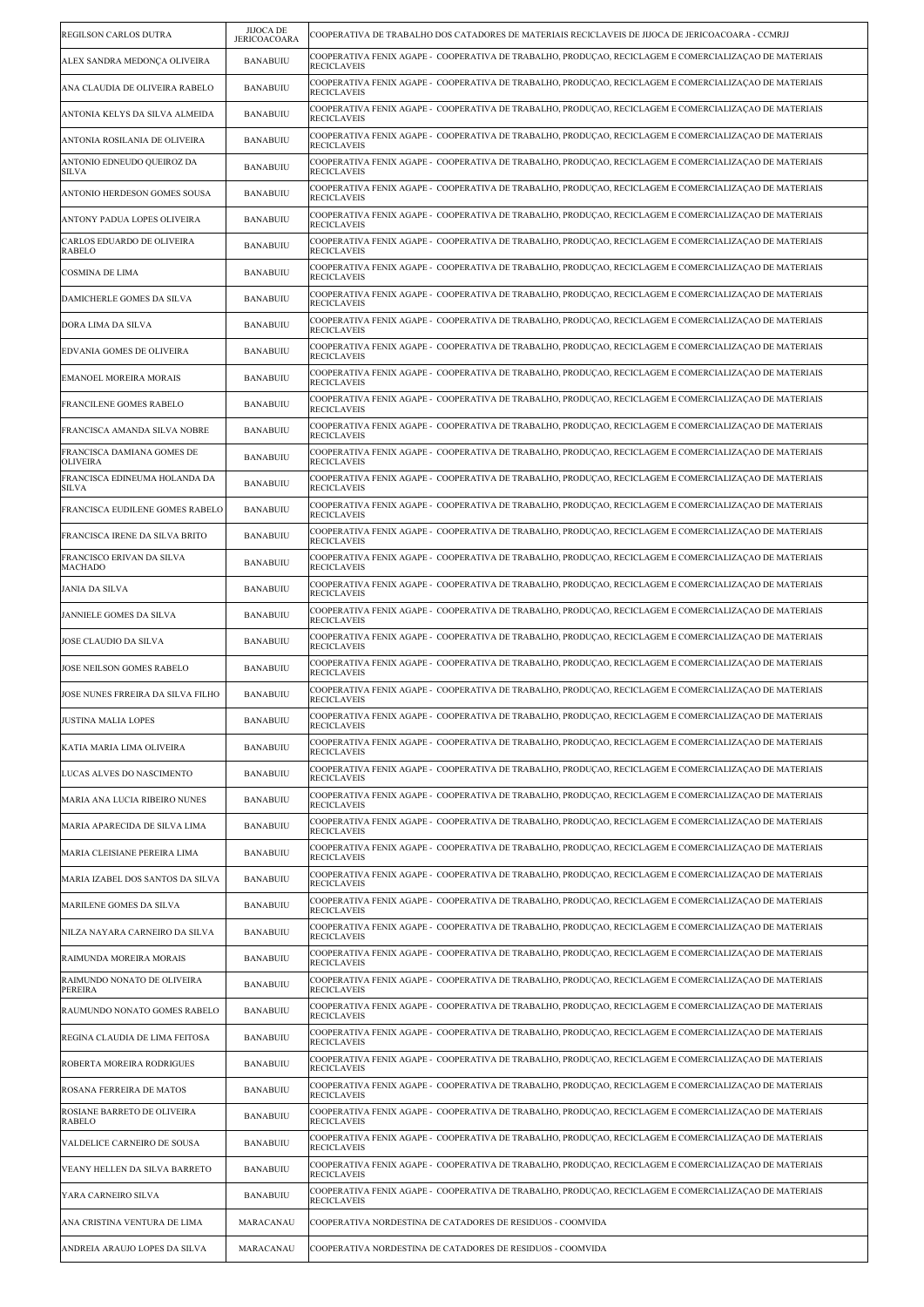| ANTONIO RODRIGO DO NASCIMENTO<br><b>GOMES</b>     | MARACANAU        | COOPERATIVA NORDESTINA DE CATADORES DE RESIDUOS - COOMVIDA                           |
|---------------------------------------------------|------------------|--------------------------------------------------------------------------------------|
| DEUSIMAR SILVA DE BRITO                           | MARACANAU        | COOPERATIVA NORDESTINA DE CATADORES DE RESIDUOS - COOMVIDA                           |
| FRANCISCA EDINEIDE BATISTA ROCHA                  | MARACANAU        | COOPERATIVA NORDESTINA DE CATADORES DE RESIDUOS - COOMVIDA                           |
| FRANCISCO WELLINGTON SANTOS DA<br>SILVA           | MARACANAU        | COOPERATIVA NORDESTINA DE CATADORES DE RESIDUOS - COOMVIDA                           |
| GLEIDISON BELIZARIO DA SILVA                      | MARACANAU        | COOPERATIVA NORDESTINA DE CATADORES DE RESIDUOS - COOMVIDA                           |
| JOAO BATISTA ROSA DA SILVA                        | MARACANAU        | COOPERATIVA NORDESTINA DE CATADORES DE RESIDUOS - COOMVIDA                           |
| JOCELIO DE ARAUJO SILVA FILHO                     | MARACANAU        | COOPERATIVA NORDESTINA DE CATADORES DE RESIDUOS - COOMVIDA                           |
| JOSE MARCOS ROSA DA SILVA                         | MARACANAU        | COOPERATIVA NORDESTINA DE CATADORES DE RESIDUOS - COOMVIDA                           |
| JOSUELDO DE OLIVEIRA ARAUJO                       | MARACANAU        | COOPERATIVA NORDESTINA DE CATADORES DE RESIDUOS - COOMVIDA                           |
| JOZENILDO FERREIRA DE ARAUJO                      | MARACANAU        | COOPERATIVA NORDESTINA DE CATADORES DE RESIDUOS - COOMVIDA                           |
| LUIS CARLOS MARREIRO DE SOUZA                     | MARACANAU        | COOPERATIVA NORDESTINA DE CATADORES DE RESIDUOS - COOMVIDA                           |
| MARIA ZUILA DA SILVA ALVES                        | MARACANAU        | COOPERATIVA NORDESTINA DE CATADORES DE RESIDUOS - COOMVIDA                           |
| MOISES DA SILVA                                   | MARACANAU        | COOPERATIVA NORDESTINA DE CATADORES DE RESIDUOS - COOMVIDA                           |
| RAIMUNDO DOMINGOS BARROS DA<br><b>SILVA FILHO</b> | <b>GUAIUBA</b>   | COOPERATIVA NORDESTINA DE CATADORES DE RESIDUOS - COOMVIDA                           |
| ALEXANDRE VICENTE DA COSTA                        | <b>HORIZONTE</b> | COOPERHO - COOPERATIVA DE TRIAGEM E RECICLAGEM DE RESIDUOS SOLIDOS DE HORIZONTE LTDA |
| ALEXANDRO LIMEIRA DOS SANTOS                      | <b>HORIZONTE</b> | COOPERHO - COOPERATIVA DE TRIAGEM E RECICLAGEM DE RESIDUOS SOLIDOS DE HORIZONTE LTDA |
| ALEXSANDRO SARAIVA DE FREITAS                     | <b>HORIZONTE</b> | COOPERHO - COOPERATIVA DE TRIAGEM E RECICLAGEM DE RESIDUOS SOLIDOS DE HORIZONTE LTDA |
| CARLOS ANTONIO SOBRINHO                           | <b>HORIZONTE</b> | COOPERHO - COOPERATIVA DE TRIAGEM E RECICLAGEM DE RESIDUOS SOLIDOS DE HORIZONTE LTDA |
| EDVANDRO SANTOS FERREIRA                          | <b>HORIZONTE</b> | COOPERHO - COOPERATIVA DE TRIAGEM E RECICLAGEM DE RESIDUOS SOLIDOS DE HORIZONTE LTDA |
| <b>GILSON SARAIVA FREITAS</b>                     | <b>HORIZONTE</b> | COOPERHO - COOPERATIVA DE TRIAGEM E RECICLAGEM DE RESIDUOS SOLIDOS DE HORIZONTE LTDA |
| JOSE ERIVELTON NOGUEIRA                           | <b>HORIZONTE</b> | COOPERHO - COOPERATIVA DE TRIAGEM E RECICLAGEM DE RESIDUOS SOLIDOS DE HORIZONTE LTDA |
| JOSE LUCIANO DA SILVA DE FREITAS                  | <b>HORIZONTE</b> | COOPERHO - COOPERATIVA DE TRIAGEM E RECICLAGEM DE RESIDUOS SOLIDOS DE HORIZONTE LTDA |
| JOSE SIDINELSON ALVES PRUDENCIO                   | <b>HORIZONTE</b> | COOPERHO - COOPERATIVA DE TRIAGEM E RECICLAGEM DE RESIDUOS SOLIDOS DE HORIZONTE LTDA |
| LEONARDO FERREIRA DA SILVA                        | <b>HORIZONTE</b> | COOPERHO - COOPERATIVA DE TRIAGEM E RECICLAGEM DE RESIDUOS SOLIDOS DE HORIZONTE LTDA |
| LUIZ GONZAGA ALVES FEITOSA                        | <b>HORIZONTE</b> | COOPERHO - COOPERATIVA DE TRIAGEM E RECICLAGEM DE RESIDUOS SOLIDOS DE HORIZONTE LTDA |
| NERIDIANO REIS DA SILVA PEREIRA                   | <b>HORIZONTE</b> | COOPERHO - COOPERATIVA DE TRIAGEM E RECICLAGEM DE RESIDUOS SOLIDOS DE HORIZONTE LTDA |
| PEDRO NASCIMENTO PRUDENCIO                        | HORIZONTE        | COOPERHO - COOPERATIVA DE TRIAGEM E RECICLAGEM DE RESIDUOS SOLIDOS DE HORIZONTE LTDA |
| RAIMUNDO COSTA NETO                               | <b>HORIZONTE</b> | COOPERHO - COOPERATIVA DE TRIAGEM E RECICLAGEM DE RESIDUOS SOLIDOS DE HORIZONTE LTDA |
| SERGIO EVANILDO SAMPAIO DE SOUSA                  | <b>HORIZONTE</b> | COOPERHO - COOPERATIVA DE TRIAGEM E RECICLAGEM DE RESIDUOS SOLIDOS DE HORIZONTE LTDA |
| WEVERTON SARAIVA DA COSTA                         | <b>HORIZONTE</b> | COOPERHO - COOPERATIVA DE TRIAGEM E RECICLAGEM DE RESIDUOS SOLIDOS DE HORIZONTE LTDA |
| ANTONIO GERSON DE OLIVEIRA                        | <b>AMONTADA</b>  | FEDERACAO DAS ORGANIZACOES NAO GOVERNAMENTAIS DO MUNICIPIO DE AMONTADA               |
| CRISTIANA GOMES MARTINS                           | <b>AMONTADA</b>  | FEDERACAO DAS ORGANIZACOES NAO GOVERNAMENTAIS DO MUNICIPIO DE AMONTADA               |
| ESTEFANO PINTO DOS SANTOS                         | <b>AMONTADA</b>  | FEDERACAO DAS ORGANIZACOES NAO GOVERNAMENTAIS DO MUNICIPIO DE AMONTADA               |
| FRANCISCA FROTA GOMES                             | <b>AMONTADA</b>  | FEDERACAO DAS ORGANIZACOES NAO GOVERNAMENTAIS DO MUNICIPIO DE AMONTADA               |
| FRANCISCO CLEBER SALES                            | <b>AMONTADA</b>  | FEDERACAO DAS ORGANIZACOES NAO GOVERNAMENTAIS DO MUNICIPIO DE AMONTADA               |
| JOSE DOS CAMPOS MARTINS                           | <b>AMONTADA</b>  | FEDERACAO DAS ORGANIZACOES NAO GOVERNAMENTAIS DO MUNICIPIO DE AMONTADA               |
| LUCAS EUFRASIO DE SOUSA                           | <b>AMONTADA</b>  | FEDERACAO DAS ORGANIZACOES NAO GOVERNAMENTAIS DO MUNICIPIO DE AMONTADA               |
| MARIA JOCIANA HOLANDA                             | <b>AMONTADA</b>  | FEDERACAO DAS ORGANIZACOES NAO GOVERNAMENTAIS DO MUNICIPIO DE AMONTADA               |
| MARIA JOSE ORLANDA DOS SANTOS                     | <b>AMONTADA</b>  | FEDERACAO DAS ORGANIZACOES NAO GOVERNAMENTAIS DO MUNICIPIO DE AMONTADA               |
| ROGERIO FROTA GOMES                               | <b>AMONTADA</b>  | FEDERACAO DAS ORGANIZACOES NAO GOVERNAMENTAIS DO MUNICIPIO DE AMONTADA               |
| ROSA MIRA DO NASCIMENTO                           | <b>AMONTADA</b>  | FEDERACAO DAS ORGANIZACOES NAO GOVERNAMENTAIS DO MUNICIPIO DE AMONTADA               |
| ADRIANA SILVA DE ABREU                            | <b>FORTALEZA</b> | REDE DOS CATADORES (AS) DE RESÍDUOS SÓLIDOS RECICLÁVEIS DO ESTADO DO CEARÁ           |
| ADRIANE DO SOCORRO RODRIGUES<br>MACIEL            | <b>FORTALEZA</b> | REDE DOS CATADORES (AS) DE RESÍDUOS SÓLIDOS RECICLÁVEIS DO ESTADO DO CEARÁ           |
| ALDERNIA OLIVEIRA DA SILVA                        | <b>FORTALEZA</b> | REDE DOS CATADORES (AS) DE RESÍDUOS SÓLIDOS RECICLÁVEIS DO ESTADO DO CEARÁ           |
| ALESSANDRA COUTINHO RODRIGUES                     | <b>FORTALEZA</b> | REDE DOS CATADORES (AS) DE RESÍDUOS SÓLIDOS RECICLÁVEIS DO ESTADO DO CEARÁ           |
| ALESSANDRA DE SOUSA LIMA                          | <b>FORTALEZA</b> | REDE DOS CATADORES (AS) DE RESÍDUOS SÓLIDOS RECICLÁVEIS DO ESTADO DO CEARÁ           |
| ALEXANDRA DE OLIVEIRA RAMOS                       | <b>FORTALEZA</b> | REDE DOS CATADORES (AS) DE RESÍDUOS SÓLIDOS RECICLÁVEIS DO ESTADO DO CEARÁ           |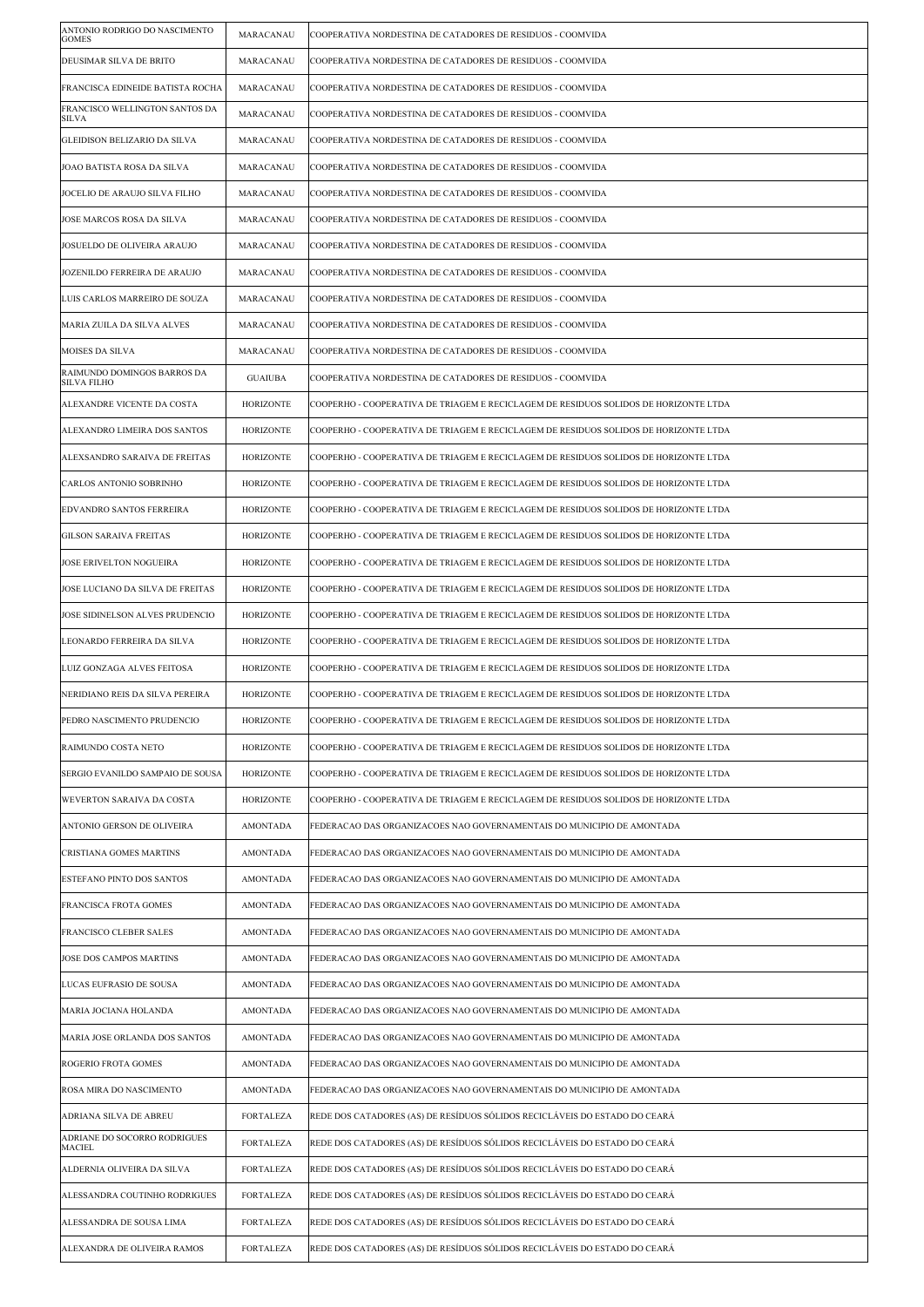| ALINE FELIX MAGALHAES                                  | <b>ITAPIPOCA</b> | REDE DOS CATADORES (AS) DE RESÍDUOS SÓLIDOS RECICLÁVEIS DO ESTADO DO CEARÁ |
|--------------------------------------------------------|------------------|----------------------------------------------------------------------------|
| ANA CARINE LUIS DE SOUSA                               | <b>FORTALEZA</b> | REDE DOS CATADORES (AS) DE RESÍDUOS SÓLIDOS RECICLÁVEIS DO ESTADO DO CEARÁ |
| ANA CARLA TRAJANO DOS SANTOS                           | <b>FORTALEZA</b> | REDE DOS CATADORES (AS) DE RESÍDUOS SÓLIDOS RECICLÁVEIS DO ESTADO DO CEARÁ |
| ANA CELIA RODRIGUES VASCONCELOS                        | <b>FORTALEZA</b> | REDE DOS CATADORES (AS) DE RESÍDUOS SÓLIDOS RECICLÁVEIS DO ESTADO DO CEARÁ |
| ANA KESIA SILVEIRA DOS REIS                            | <b>FORTALEZA</b> | REDE DOS CATADORES (AS) DE RESÍDUOS SÓLIDOS RECICLÁVEIS DO ESTADO DO CEARÁ |
| ANA LUCIA RABELO PINHEIRO                              | <b>FORTALEZA</b> | REDE DOS CATADORES (AS) DE RESÍDUOS SÓLIDOS RECICLÁVEIS DO ESTADO DO CEARÁ |
| ANA LUCIA SILVA RIBEIRO                                | <b>FORTALEZA</b> | REDE DOS CATADORES (AS) DE RESÍDUOS SÓLIDOS RECICLÁVEIS DO ESTADO DO CEARÁ |
| ANA MARGYLA MELO DE SOUSA<br>MELQUIADES                | <b>FORTALEZA</b> | REDE DOS CATADORES (AS) DE RESÍDUOS SÓLIDOS RECICLÁVEIS DO ESTADO DO CEARÁ |
| ANA MARIA CORDEIRO DOS SANTOS                          | <b>FORTALEZA</b> | REDE DOS CATADORES (AS) DE RESÍDUOS SÓLIDOS RECICLÁVEIS DO ESTADO DO CEARÁ |
| ANA PAULA CARNEIRO FARIAS                              | <b>ITAPIPOCA</b> | REDE DOS CATADORES (AS) DE RESÍDUOS SÓLIDOS RECICLÁVEIS DO ESTADO DO CEARÁ |
| ANA PAULA MAGALHAES DOS SANTOS                         | <b>ITAPIPOCA</b> | REDE DOS CATADORES (AS) DE RESÍDUOS SÓLIDOS RECICLÁVEIS DO ESTADO DO CEARÁ |
| ANDERSON DA SILVA FERREIRA                             | <b>FORTALEZA</b> | REDE DOS CATADORES (AS) DE RESÍDUOS SÓLIDOS RECICLÁVEIS DO ESTADO DO CEARÁ |
| ANTONIA CLAUDIA CASTRO VIEIRA                          | <b>FORTALEZA</b> | REDE DOS CATADORES (AS) DE RESÍDUOS SÓLIDOS RECICLÁVEIS DO ESTADO DO CEARÁ |
| ANTONIA CLENE SILVA DE MORAIS<br><b>CASTELO BRANCO</b> | <b>FORTALEZA</b> | REDE DOS CATADORES (AS) DE RESÍDUOS SÓLIDOS RECICLÁVEIS DO ESTADO DO CEARÁ |
| ANTONIA CONSUELO DA SILVA LIMA                         | <b>GUAIUBA</b>   | REDE DOS CATADORES (AS) DE RESÍDUOS SÓLIDOS RECICLÁVEIS DO ESTADO DO CEARÁ |
| ANTONIA COSTA GOMES                                    | <b>ITAPIPOCA</b> | REDE DOS CATADORES (AS) DE RESÍDUOS SÓLIDOS RECICLÁVEIS DO ESTADO DO CEARÁ |
| ANTONIA COSTA JACINTO                                  | <b>FORTALEZA</b> | REDE DOS CATADORES (AS) DE RESÍDUOS SÓLIDOS RECICLÁVEIS DO ESTADO DO CEARÁ |
| ANTONIA DA SILVA SOUZA                                 | <b>FORTALEZA</b> | REDE DOS CATADORES (AS) DE RESÍDUOS SÓLIDOS RECICLÁVEIS DO ESTADO DO CEARÁ |
| ANTONIA FERREIRA DOS SANTOS                            | <b>FORTALEZA</b> | REDE DOS CATADORES (AS) DE RESÍDUOS SÓLIDOS RECICLÁVEIS DO ESTADO DO CEARÁ |
| ANTONIA FRANCISCA DE JESUS                             | <b>ITAPIPOCA</b> | REDE DOS CATADORES (AS) DE RESÍDUOS SÓLIDOS RECICLÁVEIS DO ESTADO DO CEARÁ |
| ANTONIA GERLANDIA SILVA DE BRITO                       | <b>FORTALEZA</b> | REDE DOS CATADORES (AS) DE RESÍDUOS SÓLIDOS RECICLÁVEIS DO ESTADO DO CEARÁ |
| ANTONIA JULIANA DA SILVA MARTINS                       | <b>FORTALEZA</b> | REDE DOS CATADORES (AS) DE RESÍDUOS SÓLIDOS RECICLÁVEIS DO ESTADO DO CEARÁ |
| ANTONIA MENDES DE SOUZA                                | <b>FORTALEZA</b> | REDE DOS CATADORES (AS) DE RESÍDUOS SÓLIDOS RECICLÁVEIS DO ESTADO DO CEARÁ |
| ANTONIA NEIDE SOUSA LIMA                               | <b>FORTALEZA</b> | REDE DOS CATADORES (AS) DE RESÍDUOS SÓLIDOS RECICLÁVEIS DO ESTADO DO CEARÁ |
| ANTONIA PINHO DE SOUSA                                 | <b>FORTALEZA</b> | REDE DOS CATADORES (AS) DE RESÍDUOS SÓLIDOS RECICLÁVEIS DO ESTADO DO CEARÁ |
| ANTONIA RAFAELA DA SILVA SOUSA                         | <b>ITAPIPOCA</b> | REDE DOS CATADORES (AS) DE RESÍDUOS SÓLIDOS RECICLÁVEIS DO ESTADO DO CEARÁ |
| ANTONIA RAFAELA FERREIRA DOS<br><b>SANTOS</b>          | FORTALEZA        | REDE DOS CATADORES (AS) DE RESIDUOS SOLIDOS RECICLAVEIS DO ESTADO DO CEARA |
| ANTONIA SAYONARA DA SILVA SOUZA                        | <b>FORTALEZA</b> | REDE DOS CATADORES (AS) DE RESÍDUOS SÓLIDOS RECICLÁVEIS DO ESTADO DO CEARÁ |
| ANTONIA SILVA DE SOUZA                                 | <b>FORTALEZA</b> | REDE DOS CATADORES (AS) DE RESÍDUOS SÓLIDOS RECICLÁVEIS DO ESTADO DO CEARÁ |
| ANTONIA TELMA DOMINGOS DANTAS                          | <b>FORTALEZA</b> | REDE DOS CATADORES (AS) DE RESÍDUOS SÓLIDOS RECICLÁVEIS DO ESTADO DO CEARÁ |
| ANTONIELLE CRISTINA BEZERRA LIMA                       | <b>FORTALEZA</b> | REDE DOS CATADORES (AS) DE RESÍDUOS SÓLIDOS RECICLÁVEIS DO ESTADO DO CEARÁ |
| ANTONIO ALDERCI DE JESUS                               | <b>ITAPIPOCA</b> | REDE DOS CATADORES (AS) DE RESÍDUOS SÓLIDOS RECICLÁVEIS DO ESTADO DO CEARÁ |
| ANTONIO CARLOS DE ABREU                                | <b>ITAPIPOCA</b> | REDE DOS CATADORES (AS) DE RESÍDUOS SÓLIDOS RECICLÁVEIS DO ESTADO DO CEARÁ |
| ANTONIO ERNANDES GOMES XAVIER                          | <b>GUAIUBA</b>   | REDE DOS CATADORES (AS) DE RESÍDUOS SÓLIDOS RECICLÁVEIS DO ESTADO DO CEARÁ |
| ANTONIO JERSON DA SILVA<br>MELQUIADES                  | <b>FORTALEZA</b> | REDE DOS CATADORES (AS) DE RESÍDUOS SÓLIDOS RECICLÁVEIS DO ESTADO DO CEARÁ |
| ANTONIO JURACI DE JESUS SOUSA                          | <b>ITAPIPOCA</b> | REDE DOS CATADORES (AS) DE RESÍDUOS SÓLIDOS RECICLÁVEIS DO ESTADO DO CEARÁ |
| ANTONIO MARCIO DAS CHAGAS<br>ARAUJO                    | <b>FORTALEZA</b> | REDE DOS CATADORES (AS) DE RESÍDUOS SÓLIDOS RECICLÁVEIS DO ESTADO DO CEARÁ |
| ANTONIO MOURA DE VASCOCELOS                            | <b>ITAPIPOCA</b> | REDE DOS CATADORES (AS) DE RESÍDUOS SÓLIDOS RECICLÁVEIS DO ESTADO DO CEARÁ |
| ANTONIO RODRIGUES FELIX                                | <b>FORTALEZA</b> | REDE DOS CATADORES (AS) DE RESÍDUOS SÓLIDOS RECICLÁVEIS DO ESTADO DO CEARÁ |
| ARTUR MAGALHAES RODRIGUES                              | <b>ITAPIPOCA</b> | REDE DOS CATADORES (AS) DE RESÍDUOS SÓLIDOS RECICLÁVEIS DO ESTADO DO CEARÁ |
| ASENIR DA SILVA DE SOUSA                               | <b>FORTALEZA</b> | REDE DOS CATADORES (AS) DE RESÍDUOS SÓLIDOS RECICLÁVEIS DO ESTADO DO CEARÁ |
| AURICELIO SOUZA DA SILVA                               | <b>FORTALEZA</b> | REDE DOS CATADORES (AS) DE RESÍDUOS SÓLIDOS RECICLÁVEIS DO ESTADO DO CEARÁ |
| BENEDITA ALZIRENE FERREIRA<br>RODRIGUES                | <b>FORTALEZA</b> | REDE DOS CATADORES (AS) DE RESÍDUOS SÓLIDOS RECICLÁVEIS DO ESTADO DO CEARÁ |
| BENEDITO DE SOUSA                                      | <b>ITAPIPOCA</b> | REDE DOS CATADORES (AS) DE RESÍDUOS SÓLIDOS RECICLÁVEIS DO ESTADO DO CEARÁ |
| CARLA DE JESUS FERREIRA                                | <b>FORTALEZA</b> | REDE DOS CATADORES (AS) DE RESÍDUOS SÓLIDOS RECICLÁVEIS DO ESTADO DO CEARÁ |
| CARLIANE GOMES DA SILVA                                | <b>FORTALEZA</b> | REDE DOS CATADORES (AS) DE RESÍDUOS SÓLIDOS RECICLÁVEIS DO ESTADO DO CEARÁ |
| <b>CARLOS ANDRE MARQUES MONTE</b>                      | CAUCAIA          | REDE DOS CATADORES (AS) DE RESÍDUOS SÓLIDOS RECICLÁVEIS DO ESTADO DO CEARÁ |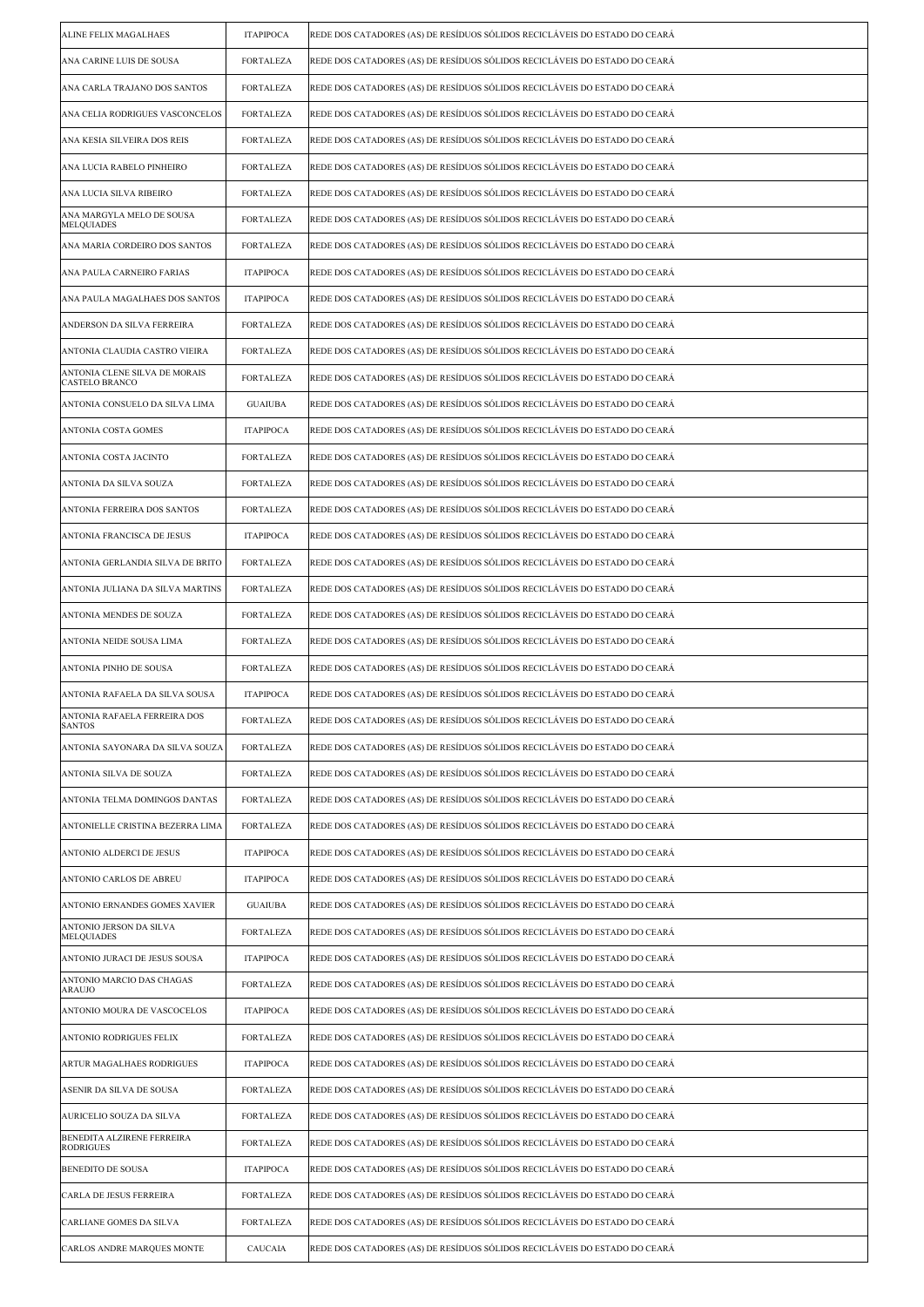| CARLOS CLEBER CORPES BARBOSA                   | <b>ITAPIPOCA</b> | REDE DOS CATADORES (AS) DE RESÍDUOS SÓLIDOS RECICLÁVEIS DO ESTADO DO CEARÁ |
|------------------------------------------------|------------------|----------------------------------------------------------------------------|
| CARLOS EDUARDO DIONISIO DOS REIS               | <b>FORTALEZA</b> | REDE DOS CATADORES (AS) DE RESÍDUOS SÓLIDOS RECICLÁVEIS DO ESTADO DO CEARÁ |
| CARLOS GERMANO DA SILVA MARTINS                | <b>FORTALEZA</b> | REDE DOS CATADORES (AS) DE RESÍDUOS SÓLIDOS RECICLÁVEIS DO ESTADO DO CEARÁ |
| CICERA EDILENE SILVA SOUSA                     | <b>FORTALEZA</b> | REDE DOS CATADORES (AS) DE RESÍDUOS SÓLIDOS RECICLÁVEIS DO ESTADO DO CEARÁ |
| CICERO GLAUDIANO NASCIMENTO DE<br><b>SOUSA</b> | <b>FORTALEZA</b> | REDE DOS CATADORES (AS) DE RESÍDUOS SÓLIDOS RECICLÁVEIS DO ESTADO DO CEARÁ |
| CLAUDIO TAVARES DE MELO                        | <b>FORTALEZA</b> | REDE DOS CATADORES (AS) DE RESÍDUOS SÓLIDOS RECICLÁVEIS DO ESTADO DO CEARÁ |
| CLEBER HENRIQUE SILVA AGUIAR                   | <b>ITAPIPOCA</b> | REDE DOS CATADORES (AS) DE RESÍDUOS SÓLIDOS RECICLÁVEIS DO ESTADO DO CEARÁ |
| COSMO RODRIGUES DOS SANTOS                     | <b>GUAIUBA</b>   | REDE DOS CATADORES (AS) DE RESÍDUOS SÓLIDOS RECICLÁVEIS DO ESTADO DO CEARÁ |
| DANIELLE CORREIA                               | <b>FORTALEZA</b> | REDE DOS CATADORES (AS) DE RESÍDUOS SÓLIDOS RECICLÁVEIS DO ESTADO DO CEARÁ |
| DANIELLE MELO RODRIGUES                        | <b>FORTALEZA</b> | REDE DOS CATADORES (AS) DE RESÍDUOS SÓLIDOS RECICLÁVEIS DO ESTADO DO CEARÁ |
| DAVID HONORIO DE MOURA FILHO                   | <b>FORTALEZA</b> | REDE DOS CATADORES (AS) DE RESÍDUOS SÓLIDOS RECICLÁVEIS DO ESTADO DO CEARÁ |
| DAYANE COSTA FEITOSA                           | <b>FORTALEZA</b> | REDE DOS CATADORES (AS) DE RESÍDUOS SÓLIDOS RECICLÁVEIS DO ESTADO DO CEARÁ |
| DINA PEREIRA DE OLIVEIRA                       | <b>FORTALEZA</b> | REDE DOS CATADORES (AS) DE RESÍDUOS SÓLIDOS RECICLÁVEIS DO ESTADO DO CEARÁ |
| <b>EDER LIMA LEITE</b>                         | <b>FORTALEZA</b> | REDE DOS CATADORES (AS) DE RESÍDUOS SÓLIDOS RECICLÁVEIS DO ESTADO DO CEARÁ |
| EDIL PEREIRA LIMA                              | <b>FORTALEZA</b> | REDE DOS CATADORES (AS) DE RESÍDUOS SÓLIDOS RECICLÁVEIS DO ESTADO DO CEARÁ |
| EDISLEIDE LIMA DA CRUZ                         | <b>FORTALEZA</b> | REDE DOS CATADORES (AS) DE RESÍDUOS SÓLIDOS RECICLÁVEIS DO ESTADO DO CEARÁ |
| EDMILSON MOURA BEZERRA                         | <b>ITAPIPOCA</b> | REDE DOS CATADORES (AS) DE RESÍDUOS SÓLIDOS RECICLÁVEIS DO ESTADO DO CEARÁ |
| EDMILTON DA SILVA NUNES                        | <b>ITAPIPOCA</b> | REDE DOS CATADORES (AS) DE RESÍDUOS SÓLIDOS RECICLÁVEIS DO ESTADO DO CEARÁ |
| <b>EDNA FARIAS GOMES</b>                       | <b>FORTALEZA</b> | REDE DOS CATADORES (AS) DE RESÍDUOS SÓLIDOS RECICLÁVEIS DO ESTADO DO CEARÁ |
| EDSON SOARES DA SILVA                          | <b>FORTALEZA</b> | REDE DOS CATADORES (AS) DE RESÍDUOS SÓLIDOS RECICLÁVEIS DO ESTADO DO CEARÁ |
| EDVANIA FEITOSA DOS SANTOS                     | <b>FORTALEZA</b> | REDE DOS CATADORES (AS) DE RESÍDUOS SÓLIDOS RECICLÁVEIS DO ESTADO DO CEARÁ |
| <b>ELIANE BERNARDO</b>                         | <b>FORTALEZA</b> | REDE DOS CATADORES (AS) DE RESÍDUOS SÓLIDOS RECICLÁVEIS DO ESTADO DO CEARÁ |
| ELIANE DO NASCIMENTO MELO                      | <b>FORTALEZA</b> | REDE DOS CATADORES (AS) DE RESÍDUOS SÓLIDOS RECICLÁVEIS DO ESTADO DO CEARÁ |
| ELIANE MOURA MESQUITA                          | <b>FORTALEZA</b> | REDE DOS CATADORES (AS) DE RESÍDUOS SÓLIDOS RECICLÁVEIS DO ESTADO DO CEARÁ |
| ELIZANGELA ANDRADE DOS SANTOS                  | <b>GUAIUBA</b>   | REDE DOS CATADORES (AS) DE RESÍDUOS SÓLIDOS RECICLÁVEIS DO ESTADO DO CEARÁ |
| ELIZANGELO DA SILVA SOARES                     | <b>FORTALEZA</b> | REDE DOS CATADORES (AS) DE RESÍDUOS SÓLIDOS RECICLÁVEIS DO ESTADO DO CEARÁ |
| EMERSON SANTOS COELHO                          | FORTALEZA        | REDE DOS CATADORES (AS) DE RESIDUOS SOLIDOS RECICLAVEIS DO ESTADO DO CEARA |
| ERICA MELO CORDEIRO                            | <b>FORTALEZA</b> | REDE DOS CATADORES (AS) DE RESÍDUOS SÓLIDOS RECICLÁVEIS DO ESTADO DO CEARÁ |
| ESPEDITA MARIA DE JESUS                        | <b>FORTALEZA</b> | REDE DOS CATADORES (AS) DE RESÍDUOS SÓLIDOS RECICLÁVEIS DO ESTADO DO CEARÁ |
| FABIO DAMASCENO DA SILVA                       | <b>FORTALEZA</b> | REDE DOS CATADORES (AS) DE RESÍDUOS SÓLIDOS RECICLÁVEIS DO ESTADO DO CEARÁ |
| FABIOLA JACINTO FEITOSA                        | <b>FORTALEZA</b> | REDE DOS CATADORES (AS) DE RESÍDUOS SÓLIDOS RECICLÁVEIS DO ESTADO DO CEARÁ |
| FERNANDO ROBERTO DA SILVA                      | <b>FORTALEZA</b> | REDE DOS CATADORES (AS) DE RESÍDUOS SÓLIDOS RECICLÁVEIS DO ESTADO DO CEARÁ |
| <b>FLAVIA BARROS</b>                           | <b>FORTALEZA</b> | REDE DOS CATADORES (AS) DE RESÍDUOS SÓLIDOS RECICLÁVEIS DO ESTADO DO CEARÁ |
| FLAVIA MARIA COSTA PIRES                       | <b>FORTALEZA</b> | REDE DOS CATADORES (AS) DE RESÍDUOS SÓLIDOS RECICLÁVEIS DO ESTADO DO CEARÁ |
| FRANCILENE DE SOUSA CAVALCANTE                 | <b>FORTALEZA</b> | REDE DOS CATADORES (AS) DE RESÍDUOS SÓLIDOS RECICLÁVEIS DO ESTADO DO CEARÁ |
| FRANCINEIDE DE JESUS SOUSA                     | <b>ITAPIPOCA</b> | REDE DOS CATADORES (AS) DE RESÍDUOS SÓLIDOS RECICLÁVEIS DO ESTADO DO CEARÁ |
| FRANCISCA ALVES CORPES DE SOUSA                | <b>ITAPIPOCA</b> | REDE DOS CATADORES (AS) DE RESÍDUOS SÓLIDOS RECICLÁVEIS DO ESTADO DO CEARÁ |
| FRANCISCA ANTONIA PEREIRA FELIX                | <b>FORTALEZA</b> | REDE DOS CATADORES (AS) DE RESÍDUOS SÓLIDOS RECICLÁVEIS DO ESTADO DO CEARÁ |
| FRANCISCA APARECIDA FERNANDES<br>PEREIRA       | <b>FORTALEZA</b> | REDE DOS CATADORES (AS) DE RESÍDUOS SÓLIDOS RECICLÁVEIS DO ESTADO DO CEARÁ |
| FRANCISCA HERLANE GOMES SILVA                  | <b>FORTALEZA</b> | REDE DOS CATADORES (AS) DE RESÍDUOS SÓLIDOS RECICLÁVEIS DO ESTADO DO CEARÁ |
| FRANCISCA IVANI PEREIRA FELIX                  | <b>FORTALEZA</b> | REDE DOS CATADORES (AS) DE RESÍDUOS SÓLIDOS RECICLÁVEIS DO ESTADO DO CEARÁ |
| FRANCISCA JANAINA MENDES DE<br><b>SOUSA</b>    | <b>FORTALEZA</b> | REDE DOS CATADORES (AS) DE RESÍDUOS SÓLIDOS RECICLÁVEIS DO ESTADO DO CEARÁ |
| FRANCISCA LUCENI TARGINO<br>NOGUEIRA           | <b>FORTALEZA</b> | REDE DOS CATADORES (AS) DE RESÍDUOS SÓLIDOS RECICLÁVEIS DO ESTADO DO CEARÁ |
| FRANCISCA LUCIA GOMES DE<br><b>ASSUNCAO</b>    | <b>GUAIUBA</b>   | REDE DOS CATADORES (AS) DE RESÍDUOS SÓLIDOS RECICLÁVEIS DO ESTADO DO CEARÁ |
| FRANCISCA MARIA DOS SANTOS                     | <b>FORTALEZA</b> | REDE DOS CATADORES (AS) DE RESÍDUOS SÓLIDOS RECICLÁVEIS DO ESTADO DO CEARÁ |
| FRANCISCA MARIA MENDES DA SILVA                | <b>FORTALEZA</b> | REDE DOS CATADORES (AS) DE RESÍDUOS SÓLIDOS RECICLÁVEIS DO ESTADO DO CEARÁ |
| FRANCISCA MARILENE DA SILVA<br>FREITAS         | <b>FORTALEZA</b> | REDE DOS CATADORES (AS) DE RESÍDUOS SÓLIDOS RECICLÁVEIS DO ESTADO DO CEARÁ |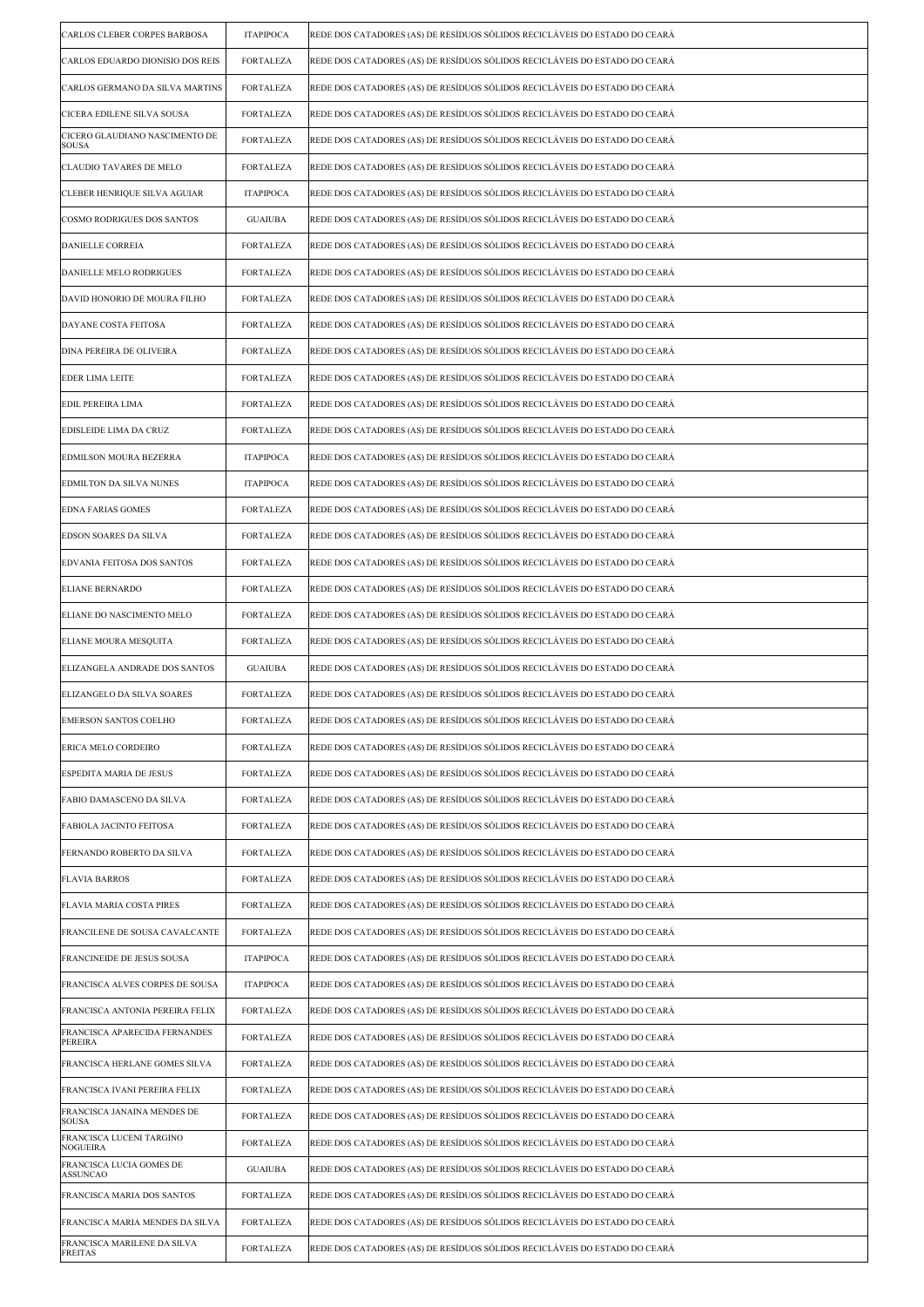| FRANCISCA NEROS DOS SANTOS                        | <b>FORTALEZA</b> | REDE DOS CATADORES (AS) DE RESÍDUOS SÓLIDOS RECICLÁVEIS DO ESTADO DO CEARÁ |
|---------------------------------------------------|------------------|----------------------------------------------------------------------------|
| FRANCISCA NEUBA GOMES PEREIRA                     | <b>FORTALEZA</b> | REDE DOS CATADORES (AS) DE RESÍDUOS SÓLIDOS RECICLÁVEIS DO ESTADO DO CEARÁ |
| FRANCISCA OZANA TEIXEIRA SILVA                    | <b>FORTALEZA</b> | REDE DOS CATADORES (AS) DE RESÍDUOS SÓLIDOS RECICLÁVEIS DO ESTADO DO CEARÁ |
| FRANCISCA RAQUEL NASCIMENTO<br><b>SILVA AIRES</b> | <b>FORTALEZA</b> | REDE DOS CATADORES (AS) DE RESÍDUOS SÓLIDOS RECICLÁVEIS DO ESTADO DO CEARÁ |
| FRANCISCA RODRIGUES DOS SANTOS                    | <b>FORTALEZA</b> | REDE DOS CATADORES (AS) DE RESÍDUOS SÓLIDOS RECICLÁVEIS DO ESTADO DO CEARÁ |
| FRANCISCA SILMARA ALBUQUERQUE                     | <b>FORTALEZA</b> | REDE DOS CATADORES (AS) DE RESÍDUOS SÓLIDOS RECICLÁVEIS DO ESTADO DO CEARÁ |
| FRANCISCA SILVANIA RIBEIRO DE<br>ABREU            | <b>FORTALEZA</b> | REDE DOS CATADORES (AS) DE RESÍDUOS SÓLIDOS RECICLÁVEIS DO ESTADO DO CEARÁ |
| FRANCISCA SIMONE MUNIZ SANTANA                    | <b>FORTALEZA</b> | REDE DOS CATADORES (AS) DE RESÍDUOS SÓLIDOS RECICLÁVEIS DO ESTADO DO CEARÁ |
| FRANCISCO ANDRE FERREIRA DOS<br><b>REIS</b>       | <b>FORTALEZA</b> | REDE DOS CATADORES (AS) DE RESÍDUOS SÓLIDOS RECICLÁVEIS DO ESTADO DO CEARÁ |
| FRANCISCO CARLOS FERREIRA DE<br>LIMA              | <b>GUAIUBA</b>   | REDE DOS CATADORES (AS) DE RESÍDUOS SÓLIDOS RECICLÁVEIS DO ESTADO DO CEARÁ |
| FRANCISCO CARLOS SOUZA ROCHA                      | <b>ITAPIPOCA</b> | REDE DOS CATADORES (AS) DE RESÍDUOS SÓLIDOS RECICLÁVEIS DO ESTADO DO CEARÁ |
| FRANCISCO DE ASSIS DE OLIVEIRA                    | <b>FORTALEZA</b> | REDE DOS CATADORES (AS) DE RESÍDUOS SÓLIDOS RECICLÁVEIS DO ESTADO DO CEARÁ |
| FRANCISCO DE ASSIS DE SOUZA NUNES                 | <b>ITAPIPOCA</b> | REDE DOS CATADORES (AS) DE RESÍDUOS SÓLIDOS RECICLÁVEIS DO ESTADO DO CEARÁ |
| FRANCISCO DOS SANTOS XAVIER                       | <b>FORTALEZA</b> | REDE DOS CATADORES (AS) DE RESÍDUOS SÓLIDOS RECICLÁVEIS DO ESTADO DO CEARÁ |
| FRANCISCO EDISON MARTINS                          | <b>ITAPIPOCA</b> | REDE DOS CATADORES (AS) DE RESÍDUOS SÓLIDOS RECICLÁVEIS DO ESTADO DO CEARÁ |
| FRANCISCO ERONILDO PEREIRA DE<br><b>SOUSA</b>     | <b>FORTALEZA</b> | REDE DOS CATADORES (AS) DE RESÍDUOS SÓLIDOS RECICLÁVEIS DO ESTADO DO CEARÁ |
| FRANCISCO EUDES DOS SANTOS                        | <b>FORTALEZA</b> | REDE DOS CATADORES (AS) DE RESÍDUOS SÓLIDOS RECICLÁVEIS DO ESTADO DO CEARÁ |
| FRANCISCO FERREIRA DA SILVA NETO                  | <b>FORTALEZA</b> | REDE DOS CATADORES (AS) DE RESÍDUOS SÓLIDOS RECICLÁVEIS DO ESTADO DO CEARÁ |
| FRANCISCO FERREIRA JERONIMO                       | <b>FORTALEZA</b> | REDE DOS CATADORES (AS) DE RESÍDUOS SÓLIDOS RECICLÁVEIS DO ESTADO DO CEARÁ |
| FRANCISCO GLAUDIANO NASCIMENTO<br>DE SOUSA        | <b>FORTALEZA</b> | REDE DOS CATADORES (AS) DE RESÍDUOS SÓLIDOS RECICLÁVEIS DO ESTADO DO CEARÁ |
| FRANCISCO GLEDSON FREITAS DE<br><b>SOUZA</b>      | <b>FORTALEZA</b> | REDE DOS CATADORES (AS) DE RESÍDUOS SÓLIDOS RECICLÁVEIS DO ESTADO DO CEARÁ |
| FRANCISCO GUILERMANO DOS SANTOS<br><b>SOUSA</b>   | <b>ITAPIPOCA</b> | REDE DOS CATADORES (AS) DE RESÍDUOS SÓLIDOS RECICLÁVEIS DO ESTADO DO CEARÁ |
| FRANCISCO JANIO DE OLIVEIRA<br>FARIAS             | <b>FORTALEZA</b> | REDE DOS CATADORES (AS) DE RESÍDUOS SÓLIDOS RECICLÁVEIS DO ESTADO DO CEARÁ |
| FRANCISCO JOSE DAMASCENO DA<br><b>SILVA FILHO</b> | <b>FORTALEZA</b> | REDE DOS CATADORES (AS) DE RESÍDUOS SÓLIDOS RECICLÁVEIS DO ESTADO DO CEARÁ |
| FRANCISCO JOSE DO NASCIMENTO                      | <b>ITAPIPOCA</b> | REDE DOS CATADORES (AS) DE RESÍDUOS SÓLIDOS RECICLÁVEIS DO ESTADO DO CEARÁ |
| FRANCISCO JOSE GOMES DA SILVA                     | <b>FORTALEZA</b> | REDE DOS CATADORES (AS) DE RESÍDUOS SÓLIDOS RECICLÁVEIS DO ESTADO DO CEARÁ |
| FRANCISCO LOPES DA SILVA                          | FORTALEZA        | REDE DOS CATADORES (AS) DE RESÍDUOS SÓLIDOS RECICLÁVEIS DO ESTADO DO CEARÁ |
| FRANCISCO NOGUEIRA DA SILVA                       | <b>FORTALEZA</b> | REDE DOS CATADORES (AS) DE RESÍDUOS SÓLIDOS RECICLÁVEIS DO ESTADO DO CEARÁ |
| FRANCISCO ROBSON CAVALCANTE<br>MONTEIRO           | <b>FORTALEZA</b> | REDE DOS CATADORES (AS) DE RESÍDUOS SÓLIDOS RECICLÁVEIS DO ESTADO DO CEARÁ |
| FRANCISCO SANTIAGO DE SOUSA<br><b>BASTOS</b>      | <b>FORTALEZA</b> | REDE DOS CATADORES (AS) DE RESÍDUOS SÓLIDOS RECICLÁVEIS DO ESTADO DO CEARÁ |
| FRANCISCO VIANA RODRIGUES                         | <b>ITAPIPOCA</b> | REDE DOS CATADORES (AS) DE RESÍDUOS SÓLIDOS RECICLÁVEIS DO ESTADO DO CEARÁ |
| FRANCIVANIO FERREIRA DUARTE                       | <b>GUAIUBA</b>   | REDE DOS CATADORES (AS) DE RESÍDUOS SÓLIDOS RECICLÁVEIS DO ESTADO DO CEARÁ |
| GABRIEL VICTOR DA CONCEIÇAO                       | <b>FORTALEZA</b> | REDE DOS CATADORES (AS) DE RESÍDUOS SÓLIDOS RECICLÁVEIS DO ESTADO DO CEARÁ |
| <b>GETIANE DE SOUZA SILVA</b>                     | <b>FORTALEZA</b> | REDE DOS CATADORES (AS) DE RESÍDUOS SÓLIDOS RECICLÁVEIS DO ESTADO DO CEARÁ |
| GISLIANE FERREIRA DA SILVA<br>MARINHO             | <b>FORTALEZA</b> | REDE DOS CATADORES (AS) DE RESÍDUOS SÓLIDOS RECICLÁVEIS DO ESTADO DO CEARÁ |
| IDELZUITE PEREIRA DO NASCIMENTO                   | <b>FORTALEZA</b> | REDE DOS CATADORES (AS) DE RESÍDUOS SÓLIDOS RECICLÁVEIS DO ESTADO DO CEARÁ |
| <b>IRENE MENDES RODRIGUES</b>                     | <b>FORTALEZA</b> | REDE DOS CATADORES (AS) DE RESÍDUOS SÓLIDOS RECICLÁVEIS DO ESTADO DO CEARÁ |
| IRIS DE FATIMA MACIEL FERREIRA                    | <b>FORTALEZA</b> | REDE DOS CATADORES (AS) DE RESÍDUOS SÓLIDOS RECICLÁVEIS DO ESTADO DO CEARÁ |
| IVONILDE ESMERALDA OLIVEIRA DOS<br><b>SANTOS</b>  | <b>FORTALEZA</b> | REDE DOS CATADORES (AS) DE RESÍDUOS SÓLIDOS RECICLÁVEIS DO ESTADO DO CEARÁ |
| IZABEL CRISTINA COUTINHO<br><b>RODRIGUES</b>      | <b>FORTALEZA</b> | REDE DOS CATADORES (AS) DE RESÍDUOS SÓLIDOS RECICLÁVEIS DO ESTADO DO CEARÁ |
| IZAELE COSTA CELESTINO                            | <b>FORTALEZA</b> | REDE DOS CATADORES (AS) DE RESÍDUOS SÓLIDOS RECICLÁVEIS DO ESTADO DO CEARÁ |
| JANAINA MOURA DE ALMEIDA                          | <b>FORTALEZA</b> | REDE DOS CATADORES (AS) DE RESÍDUOS SÓLIDOS RECICLÁVEIS DO ESTADO DO CEARÁ |
| JANAYARA SILVA COSTA                              | <b>FORTALEZA</b> | REDE DOS CATADORES (AS) DE RESÍDUOS SÓLIDOS RECICLÁVEIS DO ESTADO DO CEARÁ |
| JAQUELINE FERREIRA ALBUQUERQUE                    | <b>FORTALEZA</b> | REDE DOS CATADORES (AS) DE RESÍDUOS SÓLIDOS RECICLÁVEIS DO ESTADO DO CEARÁ |
| JAQUELINE PINHEIRO DE<br><b>ALBUQUERQUE</b>       | <b>FORTALEZA</b> | REDE DOS CATADORES (AS) DE RESÍDUOS SÓLIDOS RECICLÁVEIS DO ESTADO DO CEARÁ |
| JENIFER LUCIANA GOMES DE LIMA                     | <b>FORTALEZA</b> | REDE DOS CATADORES (AS) DE RESÍDUOS SÓLIDOS RECICLÁVEIS DO ESTADO DO CEARÁ |
| JESSICA FERREIRA DO CARMO                         | <b>FORTALEZA</b> | REDE DOS CATADORES (AS) DE RESÍDUOS SÓLIDOS RECICLÁVEIS DO ESTADO DO CEARÁ |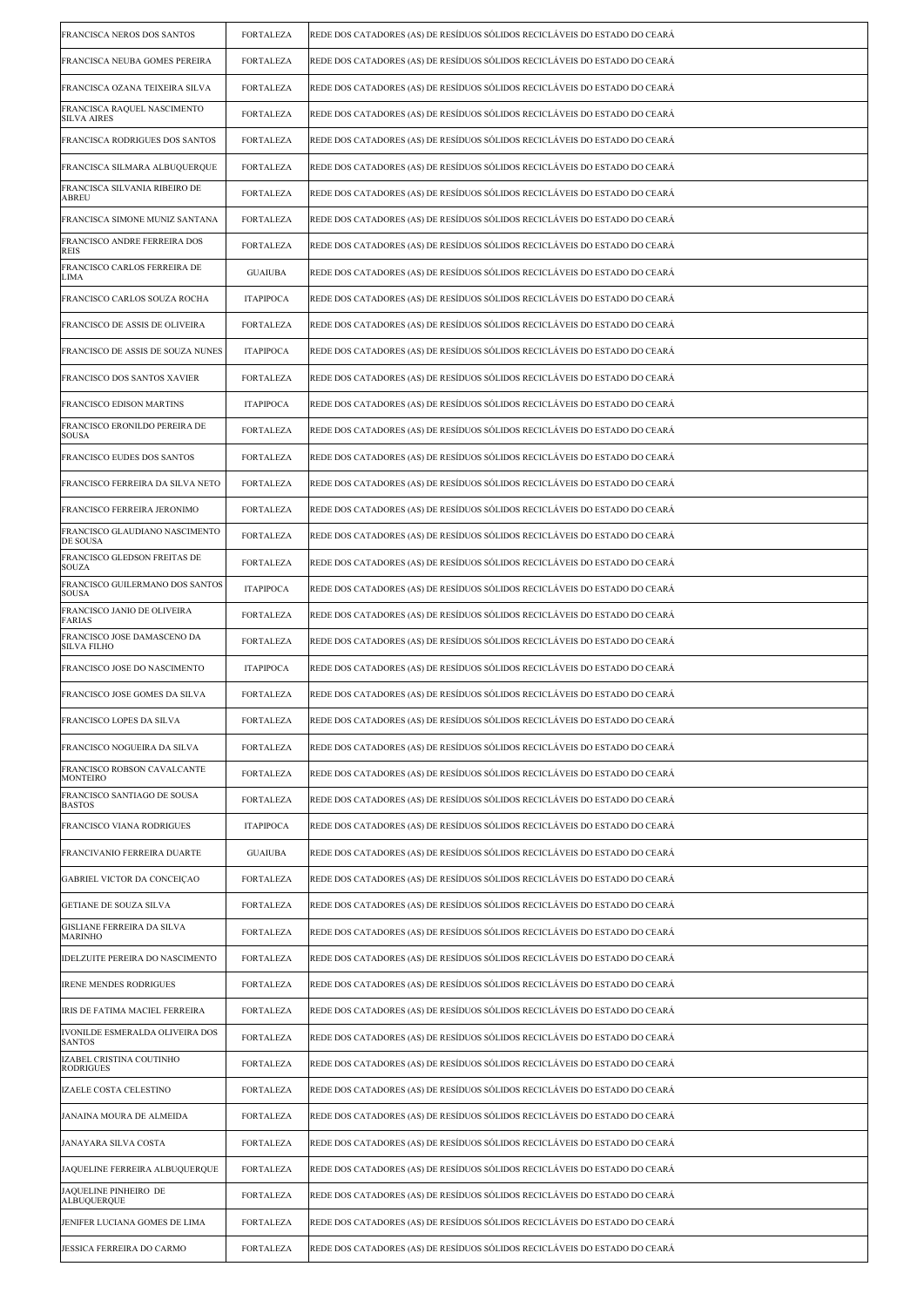| JOANA DARC PAULA DE CASTRO                     | <b>FORTALEZA</b> | REDE DOS CATADORES (AS) DE RESÍDUOS SÓLIDOS RECICLÁVEIS DO ESTADO DO CEARÁ |
|------------------------------------------------|------------------|----------------------------------------------------------------------------|
| JOANA MONICA GERMANO DE SOUZA                  | <b>FORTALEZA</b> | REDE DOS CATADORES (AS) DE RESÍDUOS SÓLIDOS RECICLÁVEIS DO ESTADO DO CEARÁ |
| JOAO BATISTA DA SILVA FRANÇA                   | <b>GUAIUBA</b>   | REDE DOS CATADORES (AS) DE RESÍDUOS SÓLIDOS RECICLÁVEIS DO ESTADO DO CEARÁ |
| JOAO BATISTA MENDES DE SOUZA                   | <b>FORTALEZA</b> | REDE DOS CATADORES (AS) DE RESÍDUOS SÓLIDOS RECICLÁVEIS DO ESTADO DO CEARÁ |
| JOAO BATISTA MIRANDA DE LIMA                   | <b>ITAPIPOCA</b> | REDE DOS CATADORES (AS) DE RESÍDUOS SÓLIDOS RECICLÁVEIS DO ESTADO DO CEARÁ |
| JOAO GOMES RODRIGUES                           | <b>ITAPIPOCA</b> | REDE DOS CATADORES (AS) DE RESÍDUOS SÓLIDOS RECICLÁVEIS DO ESTADO DO CEARÁ |
| JOAO PAULO GOMES COSTA                         | <b>FORTALEZA</b> | REDE DOS CATADORES (AS) DE RESÍDUOS SÓLIDOS RECICLÁVEIS DO ESTADO DO CEARÁ |
| JOAO PAULO RIBEIRO LIMA                        | <b>FORTALEZA</b> | REDE DOS CATADORES (AS) DE RESÍDUOS SÓLIDOS RECICLÁVEIS DO ESTADO DO CEARÁ |
| JOCELIO DA COSTA                               | <b>FORTALEZA</b> | REDE DOS CATADORES (AS) DE RESÍDUOS SÓLIDOS RECICLÁVEIS DO ESTADO DO CEARÁ |
| JOEL VIVEIROS DE SOUSA                         | <b>ITAPIPOCA</b> | REDE DOS CATADORES (AS) DE RESÍDUOS SÓLIDOS RECICLÁVEIS DO ESTADO DO CEARÁ |
| JOICIANE FERREIRA MELO                         | <b>FORTALEZA</b> | REDE DOS CATADORES (AS) DE RESÍDUOS SÓLIDOS RECICLÁVEIS DO ESTADO DO CEARÁ |
| JOSE AIRTON LIMA DE CARVALHO                   | <b>FORTALEZA</b> | REDE DOS CATADORES (AS) DE RESÍDUOS SÓLIDOS RECICLÁVEIS DO ESTADO DO CEARÁ |
| JOSE ALBERTO ALVES                             | <b>FORTALEZA</b> | REDE DOS CATADORES (AS) DE RESÍDUOS SÓLIDOS RECICLÁVEIS DO ESTADO DO CEARÁ |
| JOSE ALBERTO DE MORAIS MEDEIROS                | <b>FORTALEZA</b> | REDE DOS CATADORES (AS) DE RESÍDUOS SÓLIDOS RECICLÁVEIS DO ESTADO DO CEARÁ |
| JOSE ALEXANDRE CORPES DE SOUSA                 | <b>ITAPIPOCA</b> | REDE DOS CATADORES (AS) DE RESÍDUOS SÓLIDOS RECICLÁVEIS DO ESTADO DO CEARÁ |
| JOSE ALVES DA SILVA                            | <b>FORTALEZA</b> | REDE DOS CATADORES (AS) DE RESÍDUOS SÓLIDOS RECICLÁVEIS DO ESTADO DO CEARÁ |
| JOSE ARAUJO DE SOUSA                           | <b>ITAPIPOCA</b> | REDE DOS CATADORES (AS) DE RESÍDUOS SÓLIDOS RECICLÁVEIS DO ESTADO DO CEARÁ |
| JOSE ARIBAMAR FEITOZA DE SOUZA                 | <b>FORTALEZA</b> | REDE DOS CATADORES (AS) DE RESÍDUOS SÓLIDOS RECICLÁVEIS DO ESTADO DO CEARÁ |
| JOSE ARIMATEIA DE JESUS MESQUITA               | <b>ITAPIPOCA</b> | REDE DOS CATADORES (AS) DE RESÍDUOS SÓLIDOS RECICLÁVEIS DO ESTADO DO CEARÁ |
| JOSE CARLOS BARBOSA DO<br><b>NASCIMENTO</b>    | <b>FORTALEZA</b> | REDE DOS CATADORES (AS) DE RESÍDUOS SÓLIDOS RECICLÁVEIS DO ESTADO DO CEARÁ |
| JOSE EDIVALDO VIANA LUCAS                      | <b>ITAPIPOCA</b> | REDE DOS CATADORES (AS) DE RESÍDUOS SÓLIDOS RECICLÁVEIS DO ESTADO DO CEARÁ |
| JOSE FRANCISCO DA SILVA                        | <b>FORTALEZA</b> | REDE DOS CATADORES (AS) DE RESÍDUOS SÓLIDOS RECICLÁVEIS DO ESTADO DO CEARÁ |
| JOSE GENIVAL VIANA LUCAS                       | <b>ITAPIPOCA</b> | REDE DOS CATADORES (AS) DE RESÍDUOS SÓLIDOS RECICLÁVEIS DO ESTADO DO CEARÁ |
| JOSE JOSENIR BARBOZA                           | <b>FORTALEZA</b> | REDE DOS CATADORES (AS) DE RESÍDUOS SÓLIDOS RECICLÁVEIS DO ESTADO DO CEARÁ |
| JOSE LEANDRO CRUZ                              | <b>FORTALEZA</b> | REDE DOS CATADORES (AS) DE RESÍDUOS SÓLIDOS RECICLÁVEIS DO ESTADO DO CEARÁ |
| JOSE LEANDRO DE ALBUQUERQUE                    | <b>FORTALEZA</b> | REDE DOS CATADORES (AS) DE RESÍDUOS SÓLIDOS RECICLÁVEIS DO ESTADO DO CEARÁ |
| JOSE MAURO DA SILVA DE LIMA                    | <b>GUAIUBA</b>   | REDE DOS CATADORES (AS) DE RESIDUOS SOLIDOS RECICLAVEIS DO ESTADO DO CEARA |
| JOSE RICARDO GOMES DA COSTA                    | <b>FORTALEZA</b> | REDE DOS CATADORES (AS) DE RESÍDUOS SÓLIDOS RECICLÁVEIS DO ESTADO DO CEARÁ |
| <b>JOSE ROCHA MESQUITA</b>                     | <b>ITAPIPOCA</b> | REDE DOS CATADORES (AS) DE RESÍDUOS SÓLIDOS RECICLÁVEIS DO ESTADO DO CEARÁ |
| JOSE VALDECIR FERNANDES DOS<br><b>SANTOS</b>   | <b>FORTALEZA</b> | REDE DOS CATADORES (AS) DE RESÍDUOS SÓLIDOS RECICLÁVEIS DO ESTADO DO CEARÁ |
| <b>JOSE VIANA PEREIRA</b>                      | <b>ITAPIPOCA</b> | REDE DOS CATADORES (AS) DE RESÍDUOS SÓLIDOS RECICLÁVEIS DO ESTADO DO CEARÁ |
| JOSE WELLINGTON CARNEIRO DE<br><b>MESQUITA</b> | <b>ITAPIPOCA</b> | REDE DOS CATADORES (AS) DE RESÍDUOS SÓLIDOS RECICLÁVEIS DO ESTADO DO CEARÁ |
| JOSENILDO SILVA BRAZ                           | <b>FORTALEZA</b> | REDE DOS CATADORES (AS) DE RESÍDUOS SÓLIDOS RECICLÁVEIS DO ESTADO DO CEARÁ |
| JUCIKELLY COELHO DA SILVA                      | <b>FORTALEZA</b> | REDE DOS CATADORES (AS) DE RESÍDUOS SÓLIDOS RECICLÁVEIS DO ESTADO DO CEARÁ |
| JUCINEIDE GOMES DE LIMA                        | <b>FORTALEZA</b> | REDE DOS CATADORES (AS) DE RESÍDUOS SÓLIDOS RECICLÁVEIS DO ESTADO DO CEARÁ |
| JULIANA FERREIRA DA SILVA                      | <b>FORTALEZA</b> | REDE DOS CATADORES (AS) DE RESÍDUOS SÓLIDOS RECICLÁVEIS DO ESTADO DO CEARÁ |
| JULIE CRISTINE RODRIGUES<br>VASCONCELOS        | <b>FORTALEZA</b> | REDE DOS CATADORES (AS) DE RESÍDUOS SÓLIDOS RECICLÁVEIS DO ESTADO DO CEARÁ |
| KARLIANE SIVEIRA DOS REIS                      | <b>FORTALEZA</b> | REDE DOS CATADORES (AS) DE RESÍDUOS SÓLIDOS RECICLÁVEIS DO ESTADO DO CEARÁ |
| KATIA ELIANE AGUIAR DA COSTA                   | <b>FORTALEZA</b> | REDE DOS CATADORES (AS) DE RESÍDUOS SÓLIDOS RECICLÁVEIS DO ESTADO DO CEARÁ |
| KELIANE SILVEIRA DOS REIS                      | <b>FORTALEZA</b> | REDE DOS CATADORES (AS) DE RESÍDUOS SÓLIDOS RECICLÁVEIS DO ESTADO DO CEARÁ |
| KLEBER RIBEIRO DOS SANTOS                      | <b>ITAPIPOCA</b> | REDE DOS CATADORES (AS) DE RESÍDUOS SÓLIDOS RECICLÁVEIS DO ESTADO DO CEARÁ |
| LAUDIRENE TEIXEIRA DE SOUSA                    | <b>FORTALEZA</b> | REDE DOS CATADORES (AS) DE RESÍDUOS SÓLIDOS RECICLÁVEIS DO ESTADO DO CEARÁ |
| LAURO PEREIRA DA SILVA                         | <b>FORTALEZA</b> | REDE DOS CATADORES (AS) DE RESÍDUOS SÓLIDOS RECICLÁVEIS DO ESTADO DO CEARÁ |
| LEIDIVANIA MARIA CASTRO VIEIRA                 | <b>FORTALEZA</b> | REDE DOS CATADORES (AS) DE RESÍDUOS SÓLIDOS RECICLÁVEIS DO ESTADO DO CEARÁ |
| LEILA DAIANE SANTOS DA SILVA                   | <b>FORTALEZA</b> | REDE DOS CATADORES (AS) DE RESÍDUOS SÓLIDOS RECICLÁVEIS DO ESTADO DO CEARÁ |
| LEINA MARA RODRIGUES DA SILVA<br><b>DUARTE</b> | MARACANAU        | REDE DOS CATADORES (AS) DE RESÍDUOS SÓLIDOS RECICLÁVEIS DO ESTADO DO CEARÁ |
| LEONARDO MAGALHOES PEREIRA                     | <b>ITAPIPOCA</b> | REDE DOS CATADORES (AS) DE RESÍDUOS SÓLIDOS RECICLÁVEIS DO ESTADO DO CEARÁ |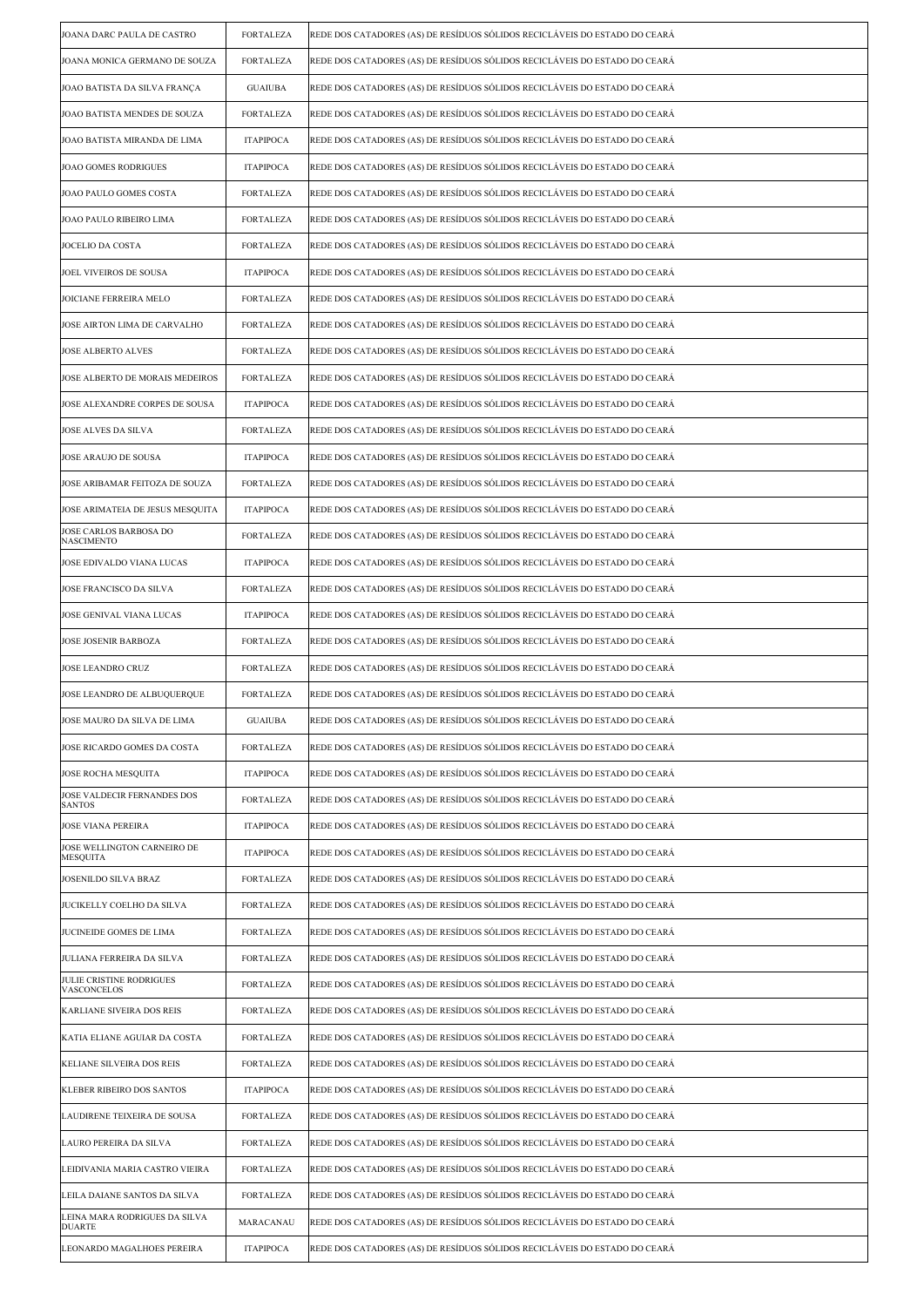| LEONILSON COUTINHO SAMPAIO                        | <b>FORTALEZA</b> | REDE DOS CATADORES (AS) DE RESÍDUOS SÓLIDOS RECICLÁVEIS DO ESTADO DO CEARÁ |
|---------------------------------------------------|------------------|----------------------------------------------------------------------------|
| LIDUINA OLIVEIRA DE FREITAS                       | <b>FORTALEZA</b> | REDE DOS CATADORES (AS) DE RESÍDUOS SÓLIDOS RECICLÁVEIS DO ESTADO DO CEARÁ |
| LIGIANA MARIA CASTRO VIEIRA                       | <b>FORTALEZA</b> | REDE DOS CATADORES (AS) DE RESÍDUOS SÓLIDOS RECICLÁVEIS DO ESTADO DO CEARÁ |
| LIVRAMENTO MARTINS PEREIRA                        | <b>FORTALEZA</b> | REDE DOS CATADORES (AS) DE RESÍDUOS SÓLIDOS RECICLÁVEIS DO ESTADO DO CEARÁ |
| LUCIANA AMANCIO DA SILVA<br>OLIVEIRA              | <b>FORTALEZA</b> | REDE DOS CATADORES (AS) DE RESÍDUOS SÓLIDOS RECICLÁVEIS DO ESTADO DO CEARÁ |
| LUCIANA ARAGAO DA SILVA                           | <b>FORTALEZA</b> | REDE DOS CATADORES (AS) DE RESÍDUOS SÓLIDOS RECICLÁVEIS DO ESTADO DO CEARÁ |
| LUCIANA MARIA DA SILVA                            | <b>FORTALEZA</b> | REDE DOS CATADORES (AS) DE RESÍDUOS SÓLIDOS RECICLÁVEIS DO ESTADO DO CEARÁ |
| LUCIANO ALVES DA SILVA                            | <b>FORTALEZA</b> | REDE DOS CATADORES (AS) DE RESÍDUOS SÓLIDOS RECICLÁVEIS DO ESTADO DO CEARÁ |
| LUCICLEUDA TARGINO NOGUEIRA                       | <b>FORTALEZA</b> | REDE DOS CATADORES (AS) DE RESÍDUOS SÓLIDOS RECICLÁVEIS DO ESTADO DO CEARÁ |
| LUCIMAR NASCIMENTO DA SILVA                       | <b>FORTALEZA</b> | REDE DOS CATADORES (AS) DE RESÍDUOS SÓLIDOS RECICLÁVEIS DO ESTADO DO CEARÁ |
| LUIS CASSIANO LOPES                               | <b>FORTALEZA</b> | REDE DOS CATADORES (AS) DE RESÍDUOS SÓLIDOS RECICLÁVEIS DO ESTADO DO CEARÁ |
| LUIZ MIRANDA FILHO                                | <b>FORTALEZA</b> | REDE DOS CATADORES (AS) DE RESÍDUOS SÓLIDOS RECICLÁVEIS DO ESTADO DO CEARÁ |
| MAICON DA SILVA MOURA                             | <b>ITAPIPOCA</b> | REDE DOS CATADORES (AS) DE RESÍDUOS SÓLIDOS RECICLÁVEIS DO ESTADO DO CEARÁ |
| MANOEL MESSIAS DOS SANTOS                         | <b>ITAPIPOCA</b> | REDE DOS CATADORES (AS) DE RESÍDUOS SÓLIDOS RECICLÁVEIS DO ESTADO DO CEARÁ |
| MARCELO MAGALHAES RODRIGUES                       | <b>ITAPIPOCA</b> | REDE DOS CATADORES (AS) DE RESÍDUOS SÓLIDOS RECICLÁVEIS DO ESTADO DO CEARÁ |
| MARCELO RODRIGUES FELIX                           | <b>FORTALEZA</b> | REDE DOS CATADORES (AS) DE RESÍDUOS SÓLIDOS RECICLÁVEIS DO ESTADO DO CEARÁ |
| MARCILANE MORAIS DA SILVA                         | <b>ITAPIPOCA</b> | REDE DOS CATADORES (AS) DE RESÍDUOS SÓLIDOS RECICLÁVEIS DO ESTADO DO CEARÁ |
| MARCIO NASCIMENTO DA SILVA                        | <b>FORTALEZA</b> | REDE DOS CATADORES (AS) DE RESÍDUOS SÓLIDOS RECICLÁVEIS DO ESTADO DO CEARÁ |
| MARCIRA DA PENHA SOUSA                            | <b>FORTALEZA</b> | REDE DOS CATADORES (AS) DE RESÍDUOS SÓLIDOS RECICLÁVEIS DO ESTADO DO CEARÁ |
| MARCOS ANTONIO TEIXEIRA DE SOUSA                  | <b>ITAPIPOCA</b> | REDE DOS CATADORES (AS) DE RESÍDUOS SÓLIDOS RECICLÁVEIS DO ESTADO DO CEARÁ |
| MARCOS BARBOSA DO NASCIMENTO                      | <b>FORTALEZA</b> | REDE DOS CATADORES (AS) DE RESÍDUOS SÓLIDOS RECICLÁVEIS DO ESTADO DO CEARÁ |
| MARIA ALBA DA SILVA                               | <b>FORTALEZA</b> | REDE DOS CATADORES (AS) DE RESÍDUOS SÓLIDOS RECICLÁVEIS DO ESTADO DO CEARÁ |
| MARIA ALEXANDRE DA SILVA                          | <b>FORTALEZA</b> | REDE DOS CATADORES (AS) DE RESÍDUOS SÓLIDOS RECICLÁVEIS DO ESTADO DO CEARÁ |
| MARIA ALEXSANDRA TEIXEIRA DE<br><b>SOUSA</b>      | <b>ITAPIPOCA</b> | REDE DOS CATADORES (AS) DE RESÍDUOS SÓLIDOS RECICLÁVEIS DO ESTADO DO CEARÁ |
| MARIA ALZENIRA DO NASCIMENTO                      | <b>FORTALEZA</b> | REDE DOS CATADORES (AS) DE RESÍDUOS SÓLIDOS RECICLÁVEIS DO ESTADO DO CEARÁ |
| MARIA BEATRIZ DA SILVA ANGELOS                    | <b>FORTALEZA</b> | REDE DOS CATADORES (AS) DE RESÍDUOS SÓLIDOS RECICLÁVEIS DO ESTADO DO CEARÁ |
| MARIA CELIA GONÇALVES DE SOUSA                    | FORTALEZA        | REDE DOS CATADORES (AS) DE RESIDUOS SOLIDOS RECICLAVEIS DO ESTADO DO CEARA |
| MARIA CELIMAR DE FREITAS PINTO<br>AGUIAR          | <b>ITAPIPOCA</b> | REDE DOS CATADORES (AS) DE RESÍDUOS SÓLIDOS RECICLÁVEIS DO ESTADO DO CEARÁ |
| MARIA CELINA FREITAS PINTO                        | <b>ITAPIPOCA</b> | REDE DOS CATADORES (AS) DE RESÍDUOS SÓLIDOS RECICLÁVEIS DO ESTADO DO CEARÁ |
| MARIA DA CONCEIÇÃO DIONISIO DA<br><b>SILVEIRA</b> | <b>FORTALEZA</b> | REDE DOS CATADORES (AS) DE RESÍDUOS SÓLIDOS RECICLÁVEIS DO ESTADO DO CEARÁ |
| MARIA DA CONCEIÇÃO RODRIGUES<br><b>DOS SANTOS</b> | <b>FORTALEZA</b> | REDE DOS CATADORES (AS) DE RESÍDUOS SÓLIDOS RECICLÁVEIS DO ESTADO DO CEARÁ |
| MARIA DALVA DE LIMA OLIVEIRA                      | <b>FORTALEZA</b> | REDE DOS CATADORES (AS) DE RESÍDUOS SÓLIDOS RECICLÁVEIS DO ESTADO DO CEARÁ |
| MARIA DALVA MOURA TODESCHINI                      | <b>FORTALEZA</b> | REDE DOS CATADORES (AS) DE RESÍDUOS SÓLIDOS RECICLÁVEIS DO ESTADO DO CEARÁ |
| MARIA DAS GRAÇAS NOGUEIRA<br>ARAUJO               | <b>FORTALEZA</b> | REDE DOS CATADORES (AS) DE RESÍDUOS SÓLIDOS RECICLÁVEIS DO ESTADO DO CEARÁ |
| MARIA DAS GRAÇAS OLIVEIRA LIMA                    | <b>FORTALEZA</b> | REDE DOS CATADORES (AS) DE RESÍDUOS SÓLIDOS RECICLÁVEIS DO ESTADO DO CEARÁ |
| MARIA DE FATIMA ALBUQUERQUE                       | <b>FORTALEZA</b> | REDE DOS CATADORES (AS) DE RESÍDUOS SÓLIDOS RECICLÁVEIS DO ESTADO DO CEARÁ |
| MARIA DE FATIMA FELIPE RIBEIRO                    | <b>FORTALEZA</b> | REDE DOS CATADORES (AS) DE RESÍDUOS SÓLIDOS RECICLÁVEIS DO ESTADO DO CEARÁ |
| MARIA DE FATIMA MATIAS                            | <b>FORTALEZA</b> | REDE DOS CATADORES (AS) DE RESÍDUOS SÓLIDOS RECICLÁVEIS DO ESTADO DO CEARÁ |
| MARIA DE FATIMA MOREIRA CEZAR                     | <b>FORTALEZA</b> | REDE DOS CATADORES (AS) DE RESÍDUOS SÓLIDOS RECICLÁVEIS DO ESTADO DO CEARÁ |
| MARIA DE FATIMA NOGUEIRA ARAUJO<br>DA COSTA       | <b>FORTALEZA</b> | REDE DOS CATADORES (AS) DE RESÍDUOS SÓLIDOS RECICLÁVEIS DO ESTADO DO CEARÁ |
| MARIA DE LOURDES BARRETO                          | <b>FORTALEZA</b> | REDE DOS CATADORES (AS) DE RESÍDUOS SÓLIDOS RECICLÁVEIS DO ESTADO DO CEARÁ |
| MARIA DE LOURDES CARDOSO<br><b>ARANHA</b>         | <b>FORTALEZA</b> | REDE DOS CATADORES (AS) DE RESÍDUOS SÓLIDOS RECICLÁVEIS DO ESTADO DO CEARÁ |
| MARIA DISA GOMES FROTA                            | <b>FORTALEZA</b> | REDE DOS CATADORES (AS) DE RESÍDUOS SÓLIDOS RECICLÁVEIS DO ESTADO DO CEARÁ |
| MARIA DO CARMO DE MEDEIROS                        | <b>FORTALEZA</b> | REDE DOS CATADORES (AS) DE RESÍDUOS SÓLIDOS RECICLÁVEIS DO ESTADO DO CEARÁ |
| MARIA DO SOCORRO SOUSA DA SILVA                   | <b>FORTALEZA</b> | REDE DOS CATADORES (AS) DE RESÍDUOS SÓLIDOS RECICLÁVEIS DO ESTADO DO CEARÁ |
| MARIA EDILENE SILVA DE MORAIS                     | <b>FORTALEZA</b> | REDE DOS CATADORES (AS) DE RESÍDUOS SÓLIDOS RECICLÁVEIS DO ESTADO DO CEARÁ |
| MARIA ESTELA SOUSA DANTAS                         | <b>FORTALEZA</b> | REDE DOS CATADORES (AS) DE RESÍDUOS SÓLIDOS RECICLÁVEIS DO ESTADO DO CEARÁ |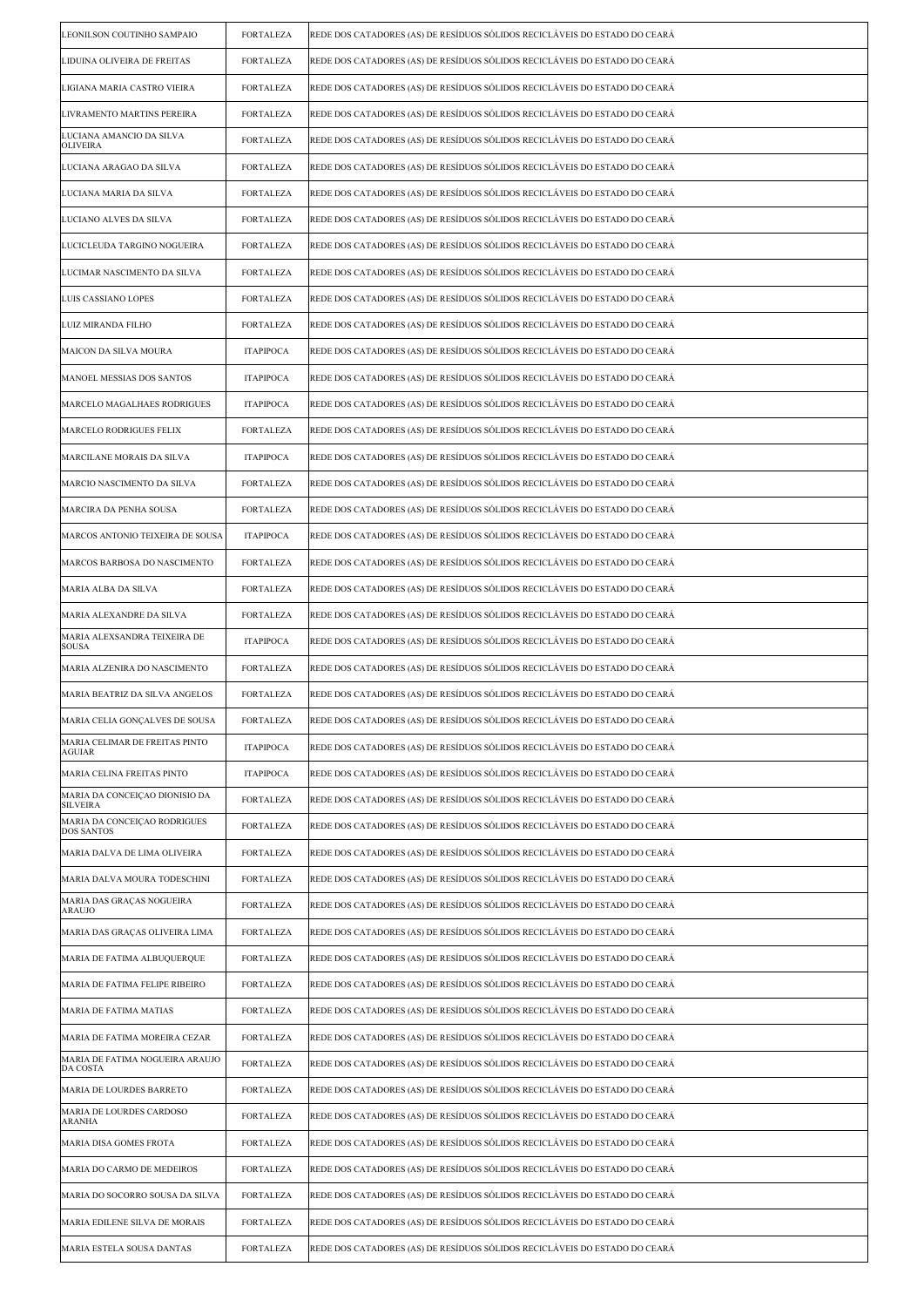| MARIA EURI SILVA ALMEIDA                        | <b>FORTALEZA</b> | REDE DOS CATADORES (AS) DE RESÍDUOS SÓLIDOS RECICLÁVEIS DO ESTADO DO CEARÁ |
|-------------------------------------------------|------------------|----------------------------------------------------------------------------|
| MARIA FRANCINETE RODRIGUES DOS<br><b>SANTOS</b> | <b>GUAIUBA</b>   | REDE DOS CATADORES (AS) DE RESÍDUOS SÓLIDOS RECICLÁVEIS DO ESTADO DO CEARÁ |
| MARIA FRANCISCA DE JESUS                        | <b>ITAPIPOCA</b> | REDE DOS CATADORES (AS) DE RESÍDUOS SÓLIDOS RECICLÁVEIS DO ESTADO DO CEARÁ |
| MARIA GUEDES NOGUEIRA                           | <b>FORTALEZA</b> | REDE DOS CATADORES (AS) DE RESÍDUOS SÓLIDOS RECICLÁVEIS DO ESTADO DO CEARÁ |
| MARIA IRENE SABINO DE SOUSA                     | <b>FORTALEZA</b> | REDE DOS CATADORES (AS) DE RESÍDUOS SÓLIDOS RECICLÁVEIS DO ESTADO DO CEARÁ |
| MARIA IVETE GOMES DA SILVA                      | <b>FORTALEZA</b> | REDE DOS CATADORES (AS) DE RESÍDUOS SÓLIDOS RECICLÁVEIS DO ESTADO DO CEARÁ |
| MARIA JANIRA FERREIRA LOPES                     | <b>FORTALEZA</b> | REDE DOS CATADORES (AS) DE RESÍDUOS SÓLIDOS RECICLÁVEIS DO ESTADO DO CEARÁ |
| MARIA JOSE CELESTINO DA SILVA                   | <b>FORTALEZA</b> | REDE DOS CATADORES (AS) DE RESÍDUOS SÓLIDOS RECICLÁVEIS DO ESTADO DO CEARÁ |
| MARIA JOSE DA COSTA RODRIGUES                   | <b>ITAPIPOCA</b> | REDE DOS CATADORES (AS) DE RESÍDUOS SÓLIDOS RECICLÁVEIS DO ESTADO DO CEARÁ |
| MARIA JOSE GERMANO                              | <b>FORTALEZA</b> | REDE DOS CATADORES (AS) DE RESÍDUOS SÓLIDOS RECICLÁVEIS DO ESTADO DO CEARÁ |
| MARIA JOSE PEREIRA DA SILVA                     | <b>FORTALEZA</b> | REDE DOS CATADORES (AS) DE RESÍDUOS SÓLIDOS RECICLÁVEIS DO ESTADO DO CEARÁ |
| MARIA JOSE PINHEIRO CAVALCANTE                  | <b>FORTALEZA</b> | REDE DOS CATADORES (AS) DE RESÍDUOS SÓLIDOS RECICLÁVEIS DO ESTADO DO CEARÁ |
| MARIA JUSCELIA PINHEIRO SILVA                   | <b>FORTALEZA</b> | REDE DOS CATADORES (AS) DE RESÍDUOS SÓLIDOS RECICLÁVEIS DO ESTADO DO CEARÁ |
| MARIA LIDIANA SOUSA DA SILVA                    | <b>FORTALEZA</b> | REDE DOS CATADORES (AS) DE RESÍDUOS SÓLIDOS RECICLÁVEIS DO ESTADO DO CEARÁ |
| MARIA LUANA TARGINO NOGUEIRA                    | <b>FORTALEZA</b> | REDE DOS CATADORES (AS) DE RESÍDUOS SÓLIDOS RECICLÁVEIS DO ESTADO DO CEARÁ |
| MARIA LUCIA ARAUJO VIEIRA                       | <b>FORTALEZA</b> | REDE DOS CATADORES (AS) DE RESÍDUOS SÓLIDOS RECICLÁVEIS DO ESTADO DO CEARÁ |
| MARIA LUCIA DE CASTRO RIBEIRO                   | <b>FORTALEZA</b> | REDE DOS CATADORES (AS) DE RESÍDUOS SÓLIDOS RECICLÁVEIS DO ESTADO DO CEARÁ |
| MARIA LUCILENE BARBOSA BARROS                   | <b>FORTALEZA</b> | REDE DOS CATADORES (AS) DE RESÍDUOS SÓLIDOS RECICLÁVEIS DO ESTADO DO CEARÁ |
| MARIA LUIZA DA SILVA                            | <b>GUAIUBA</b>   | REDE DOS CATADORES (AS) DE RESÍDUOS SÓLIDOS RECICLÁVEIS DO ESTADO DO CEARÁ |
| MARIA LUZIA RODRIGUES DE SILVA                  | <b>FORTALEZA</b> | REDE DOS CATADORES (AS) DE RESÍDUOS SÓLIDOS RECICLÁVEIS DO ESTADO DO CEARÁ |
| MARIA MARCILENE RODRIGUES DA<br>SILVA           | <b>FORTALEZA</b> | REDE DOS CATADORES (AS) DE RESÍDUOS SÓLIDOS RECICLÁVEIS DO ESTADO DO CEARÁ |
| MARIA MARTA GOMES DA COSTA                      | <b>FORTALEZA</b> | REDE DOS CATADORES (AS) DE RESÍDUOS SÓLIDOS RECICLÁVEIS DO ESTADO DO CEARÁ |
| MARIA MARTA SOUSA DA SILVA                      | <b>FORTALEZA</b> | REDE DOS CATADORES (AS) DE RESÍDUOS SÓLIDOS RECICLÁVEIS DO ESTADO DO CEARÁ |
| MARIA MAYARA COSTA DE MORAIS                    | <b>FORTALEZA</b> | REDE DOS CATADORES (AS) DE RESÍDUOS SÓLIDOS RECICLÁVEIS DO ESTADO DO CEARÁ |
| MARIA NEUZIRENE ANDRADE DOS<br><b>SANTOS</b>    | <b>FORTALEZA</b> | REDE DOS CATADORES (AS) DE RESÍDUOS SÓLIDOS RECICLÁVEIS DO ESTADO DO CEARÁ |
| MARIA NOEME MESQUITA DE SOUSA                   | <b>FORTALEZA</b> | REDE DOS CATADORES (AS) DE RESÍDUOS SÓLIDOS RECICLÁVEIS DO ESTADO DO CEARÁ |
| MARIA ROSILENE DE FREITAS                       | FORTALEZA        | REDE DOS CATADORES (AS) DE RESIDUOS SOLIDOS RECICLAVEIS DO ESTADO DO CEARA |
| MARIA RUTE VERISSIMO DE OLIVEIRA                | <b>FORTALEZA</b> | REDE DOS CATADORES (AS) DE RESÍDUOS SÓLIDOS RECICLÁVEIS DO ESTADO DO CEARÁ |
| MARIA SOCORRO SILVESTRE DA SILVA                | <b>FORTALEZA</b> | REDE DOS CATADORES (AS) DE RESÍDUOS SÓLIDOS RECICLÁVEIS DO ESTADO DO CEARÁ |
| <b>MARIA TAYNA BEZERRA</b>                      | <b>FORTALEZA</b> | REDE DOS CATADORES (AS) DE RESÍDUOS SÓLIDOS RECICLÁVEIS DO ESTADO DO CEARÁ |
| MARIA VILANI DA SILVA NUNES                     | <b>ITAPIPOCA</b> | REDE DOS CATADORES (AS) DE RESÍDUOS SÓLIDOS RECICLÁVEIS DO ESTADO DO CEARÁ |
| MARIA VITORIA PEREIRA DOS SANTOS                | <b>FORTALEZA</b> | REDE DOS CATADORES (AS) DE RESÍDUOS SÓLIDOS RECICLÁVEIS DO ESTADO DO CEARÁ |
| MARILENE RODRIGUES DA SILVA                     | <b>FORTALEZA</b> | REDE DOS CATADORES (AS) DE RESÍDUOS SÓLIDOS RECICLÁVEIS DO ESTADO DO CEARÁ |
| MARINA LIVIA DA SILVA FREITAS                   | FORTALEZA        | REDE DOS CATADORES (AS) DE RESÍDUOS SÓLIDOS RECICLÁVEIS DO ESTADO DO CEARÁ |
| MARINES MOURA DA SILVA                          | <b>FORTALEZA</b> | REDE DOS CATADORES (AS) DE RESÍDUOS SÓLIDOS RECICLÁVEIS DO ESTADO DO CEARÁ |
| MARIO PINHEIRO DE SOUZA                         | <b>FORTALEZA</b> | REDE DOS CATADORES (AS) DE RESÍDUOS SÓLIDOS RECICLÁVEIS DO ESTADO DO CEARÁ |
| MATEUS VIEIRA DA COSTA FILHO                    | <b>ITAPIPOCA</b> | REDE DOS CATADORES (AS) DE RESÍDUOS SÓLIDOS RECICLÁVEIS DO ESTADO DO CEARÁ |
| MAURICIO ALVES DE MATOS                         | <b>FORTALEZA</b> | REDE DOS CATADORES (AS) DE RESÍDUOS SÓLIDOS RECICLÁVEIS DO ESTADO DO CEARÁ |
| MAURICIO MENDES SILVA                           | FORTALEZA        | REDE DOS CATADORES (AS) DE RESÍDUOS SÓLIDOS RECICLÁVEIS DO ESTADO DO CEARÁ |
| MAYRA CAROLINA RODRIGUES DOS<br><b>SANTOS</b>   | <b>FORTALEZA</b> | REDE DOS CATADORES (AS) DE RESÍDUOS SÓLIDOS RECICLÁVEIS DO ESTADO DO CEARÁ |
| MICHELE DE SOUZA ALMEIDA                        | <b>FORTALEZA</b> | REDE DOS CATADORES (AS) DE RESÍDUOS SÓLIDOS RECICLÁVEIS DO ESTADO DO CEARÁ |
| MICHELLE FERREIRA DA SILVA                      | <b>ITAPIPOCA</b> | REDE DOS CATADORES (AS) DE RESÍDUOS SÓLIDOS RECICLÁVEIS DO ESTADO DO CEARÁ |
| MICHELLY LIMA XAVIER                            | <b>FORTALEZA</b> | REDE DOS CATADORES (AS) DE RESÍDUOS SÓLIDOS RECICLÁVEIS DO ESTADO DO CEARÁ |
| MOISES VIEIRA DA SILVA                          | FORTALEZA        | REDE DOS CATADORES (AS) DE RESÍDUOS SÓLIDOS RECICLÁVEIS DO ESTADO DO CEARÁ |
| NAIRTON MARTINS DE CARVALHO                     | <b>FORTALEZA</b> | REDE DOS CATADORES (AS) DE RESÍDUOS SÓLIDOS RECICLÁVEIS DO ESTADO DO CEARÁ |
| NATALIA GOMES DA SILVA                          | FORTALEZA        | REDE DOS CATADORES (AS) DE RESÍDUOS SÓLIDOS RECICLÁVEIS DO ESTADO DO CEARÁ |
| NATALIA RIBEIRO SAMPAIO DA SILVA                | <b>FORTALEZA</b> | REDE DOS CATADORES (AS) DE RESÍDUOS SÓLIDOS RECICLÁVEIS DO ESTADO DO CEARÁ |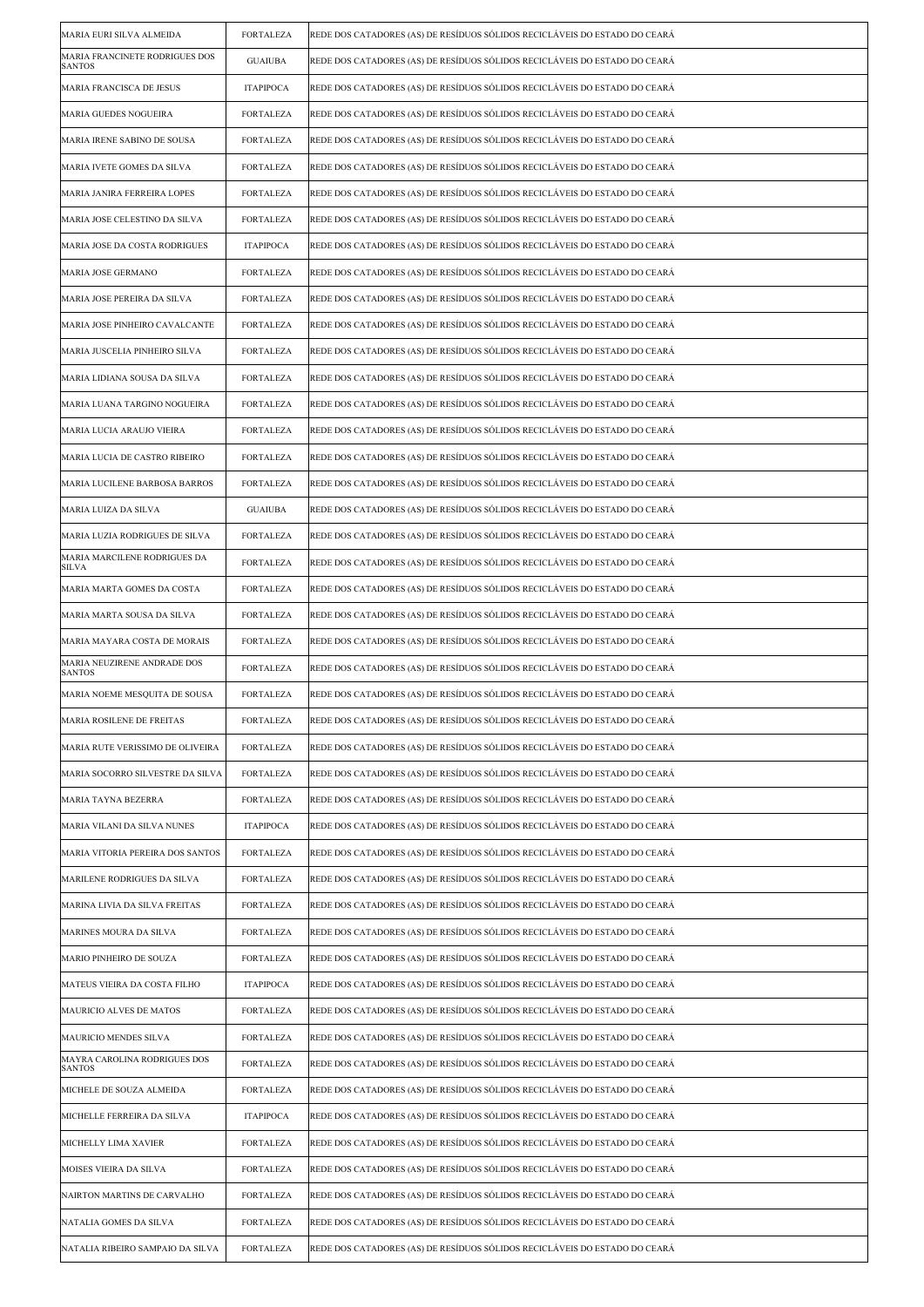| NAYARA COSTA SANTOS                          | <b>FORTALEZA</b>    | REDE DOS CATADORES (AS) DE RESÍDUOS SÓLIDOS RECICLÁVEIS DO ESTADO DO CEARÁ |
|----------------------------------------------|---------------------|----------------------------------------------------------------------------|
| NELSON LOPES DA SILVA                        | <b>FORTALEZA</b>    | REDE DOS CATADORES (AS) DE RESÍDUOS SÓLIDOS RECICLÁVEIS DO ESTADO DO CEARÁ |
| NIVANDA MARIA TRAJANO DOS<br><b>SANTOS</b>   | <b>FORTALEZA</b>    | REDE DOS CATADORES (AS) DE RESÍDUOS SÓLIDOS RECICLÁVEIS DO ESTADO DO CEARÁ |
| OTILIA DA CUNHA SILVA                        | <b>FORTALEZA</b>    | REDE DOS CATADORES (AS) DE RESÍDUOS SÓLIDOS RECICLÁVEIS DO ESTADO DO CEARÁ |
| PATRICIA PEREIRA DA SILVA                    | <b>FORTALEZA</b>    | REDE DOS CATADORES (AS) DE RESÍDUOS SÓLIDOS RECICLÁVEIS DO ESTADO DO CEARÁ |
| PEDRO AVELINO DE OLIVEIRA FILHO              | <b>ITAPIPOCA</b>    | REDE DOS CATADORES (AS) DE RESÍDUOS SÓLIDOS RECICLÁVEIS DO ESTADO DO CEARÁ |
| RAELLY PEREIRA DE SOUSA                      | <b>FORTALEZA</b>    | REDE DOS CATADORES (AS) DE RESÍDUOS SÓLIDOS RECICLÁVEIS DO ESTADO DO CEARÁ |
| RAFAEL GOMES DA SILVA                        | <b>FORTALEZA</b>    | REDE DOS CATADORES (AS) DE RESÍDUOS SÓLIDOS RECICLÁVEIS DO ESTADO DO CEARÁ |
| RAFAELA NASCIMENTO SILVA AIRES               | <b>FORTALEZA</b>    | REDE DOS CATADORES (AS) DE RESÍDUOS SÓLIDOS RECICLÁVEIS DO ESTADO DO CEARÁ |
| RAIMUNDA FERREIRA MENDES                     | <b>FORTALEZA</b>    | REDE DOS CATADORES (AS) DE RESÍDUOS SÓLIDOS RECICLÁVEIS DO ESTADO DO CEARÁ |
| RAYANNE FERREIRA DOS SANTOS                  | <b>FORTALEZA</b>    | REDE DOS CATADORES (AS) DE RESÍDUOS SÓLIDOS RECICLÁVEIS DO ESTADO DO CEARÁ |
| REGINALDO DE SOUSA SANTO                     | <b>ITAPIPOCA</b>    | REDE DOS CATADORES (AS) DE RESÍDUOS SÓLIDOS RECICLÁVEIS DO ESTADO DO CEARÁ |
| RICARDO DE SOUSA SILVA                       | <b>FORTALEZA</b>    | REDE DOS CATADORES (AS) DE RESÍDUOS SÓLIDOS RECICLÁVEIS DO ESTADO DO CEARÁ |
| ROBERIO INACIO BRAGA DE ANDRADE              | <b>FORTALEZA</b>    | REDE DOS CATADORES (AS) DE RESÍDUOS SÓLIDOS RECICLÁVEIS DO ESTADO DO CEARÁ |
| ROBERLANIO DE SOUSA BEZERRA                  | <b>ITAPIPOCA</b>    | REDE DOS CATADORES (AS) DE RESÍDUOS SÓLIDOS RECICLÁVEIS DO ESTADO DO CEARÁ |
| ROGERIO SAMPAIO CAVALCANTE                   | <b>ITAPIPOCA</b>    | REDE DOS CATADORES (AS) DE RESÍDUOS SÓLIDOS RECICLÁVEIS DO ESTADO DO CEARÁ |
| ROSEMARY DIAS MATOS                          | <b>FORTALEZA</b>    | REDE DOS CATADORES (AS) DE RESÍDUOS SÓLIDOS RECICLÁVEIS DO ESTADO DO CEARÁ |
| ROSEMEIRE FERREIRA MELO                      | <b>FORTALEZA</b>    | REDE DOS CATADORES (AS) DE RESÍDUOS SÓLIDOS RECICLÁVEIS DO ESTADO DO CEARÁ |
| RYAN SILVA OLIVEIRA                          | <b>FORTALEZA</b>    | REDE DOS CATADORES (AS) DE RESÍDUOS SÓLIDOS RECICLÁVEIS DO ESTADO DO CEARÁ |
| SAMARA COSTA DE MORAIS                       | <b>FORTALEZA</b>    | REDE DOS CATADORES (AS) DE RESÍDUOS SÓLIDOS RECICLÁVEIS DO ESTADO DO CEARÁ |
| SANDRA LEA PINHEIRO DE<br><b>ALBUQUERQUE</b> | <b>FORTALEZA</b>    | REDE DOS CATADORES (AS) DE RESÍDUOS SÓLIDOS RECICLÁVEIS DO ESTADO DO CEARÁ |
| SILVANI DOS SANTOS SILVA                     | <b>FORTALEZA</b>    | REDE DOS CATADORES (AS) DE RESÍDUOS SÓLIDOS RECICLÁVEIS DO ESTADO DO CEARÁ |
| SILVANIA CELESTINO GOMES                     | <b>FORTALEZA</b>    | REDE DOS CATADORES (AS) DE RESÍDUOS SÓLIDOS RECICLÁVEIS DO ESTADO DO CEARÁ |
| SIRLENE DA SILVA FREITAS                     | <b>FORTALEZA</b>    | REDE DOS CATADORES (AS) DE RESÍDUOS SÓLIDOS RECICLÁVEIS DO ESTADO DO CEARÁ |
| SOLANGE DA CUNHA                             | <b>FORTALEZA</b>    | REDE DOS CATADORES (AS) DE RESÍDUOS SÓLIDOS RECICLÁVEIS DO ESTADO DO CEARÁ |
| SONIA MARIA NASCIMENTO SILVA                 | <b>FORTALEZA</b>    | REDE DOS CATADORES (AS) DE RESÍDUOS SÓLIDOS RECICLÁVEIS DO ESTADO DO CEARÁ |
| TAIANNY DA SILVA DURTE                       | <b>FORTALEZA</b>    | REDE DOS CATADORES (AS) DE RESIDUOS SOLIDOS RECICLAVEIS DO ESTADO DO CEARA |
| TALITA GOMES DA SILVA RIBEIRO                | <b>FORTALEZA</b>    | REDE DOS CATADORES (AS) DE RESÍDUOS SÓLIDOS RECICLÁVEIS DO ESTADO DO CEARÁ |
| TANIA MARIA DE JESUS SOUSA                   | <b>ITAPIPOCA</b>    | REDE DOS CATADORES (AS) DE RESÍDUOS SÓLIDOS RECICLÁVEIS DO ESTADO DO CEARÁ |
| TARCIANO DOS SANTOS                          | <b>FORTALEZA</b>    | REDE DOS CATADORES (AS) DE RESÍDUOS SÓLIDOS RECICLÁVEIS DO ESTADO DO CEARÁ |
| TEREZINHA COUTINHO RODRIGUES                 | <b>FORTALEZA</b>    | REDE DOS CATADORES (AS) DE RESÍDUOS SÓLIDOS RECICLÁVEIS DO ESTADO DO CEARÁ |
| TEREZINHA GOMES DA SILVA                     | <b>FORTALEZA</b>    | REDE DOS CATADORES (AS) DE RESÍDUOS SÓLIDOS RECICLÁVEIS DO ESTADO DO CEARÁ |
| TICIANA COSTA JACINTO                        | <b>FORTALEZA</b>    | REDE DOS CATADORES (AS) DE RESÍDUOS SÓLIDOS RECICLÁVEIS DO ESTADO DO CEARÁ |
| VALDEENE MENDES DE LIMA                      | <b>FORTALEZA</b>    | REDE DOS CATADORES (AS) DE RESÍDUOS SÓLIDOS RECICLÁVEIS DO ESTADO DO CEARÁ |
| VALDIENE ALVES DA SILVA                      | <b>FORTALEZA</b>    | REDE DOS CATADORES (AS) DE RESÍDUOS SÓLIDOS RECICLÁVEIS DO ESTADO DO CEARÁ |
| VALDO FERREIRA DA SILVA                      | <b>FORTALEZA</b>    | REDE DOS CATADORES (AS) DE RESÍDUOS SÓLIDOS RECICLÁVEIS DO ESTADO DO CEARÁ |
| VALQUIRIA NASCIMENTO GOMES                   | <b>FORTALEZA</b>    | REDE DOS CATADORES (AS) DE RESÍDUOS SÓLIDOS RECICLÁVEIS DO ESTADO DO CEARÁ |
| VANDERLEIA PEREIRA DE LIMA                   | <b>FORTALEZA</b>    | REDE DOS CATADORES (AS) DE RESÍDUOS SÓLIDOS RECICLÁVEIS DO ESTADO DO CEARÁ |
| VANESA DOS SANTOS XAVIER                     | <b>FORTALEZA</b>    | REDE DOS CATADORES (AS) DE RESÍDUOS SÓLIDOS RECICLÁVEIS DO ESTADO DO CEARÁ |
| VICENTE DE PAULO MIRANDA LIMA                | <b>ITAPIPOCA</b>    | REDE DOS CATADORES (AS) DE RESÍDUOS SÓLIDOS RECICLÁVEIS DO ESTADO DO CEARÁ |
| VICENTE DE PAULO RODRIGUES                   | <b>ITAPIPOCA</b>    | REDE DOS CATADORES (AS) DE RESÍDUOS SÓLIDOS RECICLÁVEIS DO ESTADO DO CEARÁ |
| VILMA CELIA DA SILVA                         | <b>FORTALEZA</b>    | REDE DOS CATADORES (AS) DE RESÍDUOS SÓLIDOS RECICLÁVEIS DO ESTADO DO CEARÁ |
| VLADIA THAMIRES SOARES ALVES                 | <b>FORTALEZA</b>    | REDE DOS CATADORES (AS) DE RESÍDUOS SÓLIDOS RECICLÁVEIS DO ESTADO DO CEARÁ |
| WANESSA SAMPAIO LOPES                        | <b>FORTALEZA</b>    | REDE DOS CATADORES (AS) DE RESÍDUOS SÓLIDOS RECICLÁVEIS DO ESTADO DO CEARÁ |
| WASHINGTON SILVA DO CARMO                    | <b>FORTALEZA</b>    | REDE DOS CATADORES (AS) DE RESÍDUOS SÓLIDOS RECICLÁVEIS DO ESTADO DO CEARÁ |
| AILA NOGUEIRA DA SILVA                       | <b>CAMPOS SALES</b> | SEMEAR - ASSOCIAÇÃO DE EDUCAÇÃO AMBIENTAL E ECOLÓGICA: ARTE DE RECICLAR    |
| <b>ANTONETE DE SOUZA</b>                     | <b>SALITRE</b>      | SEMEAR - ASSOCIACÃO DE EDUCACÃO AMBIENTAL E ECOLÓGICA: ARTE DE RECICLAR    |